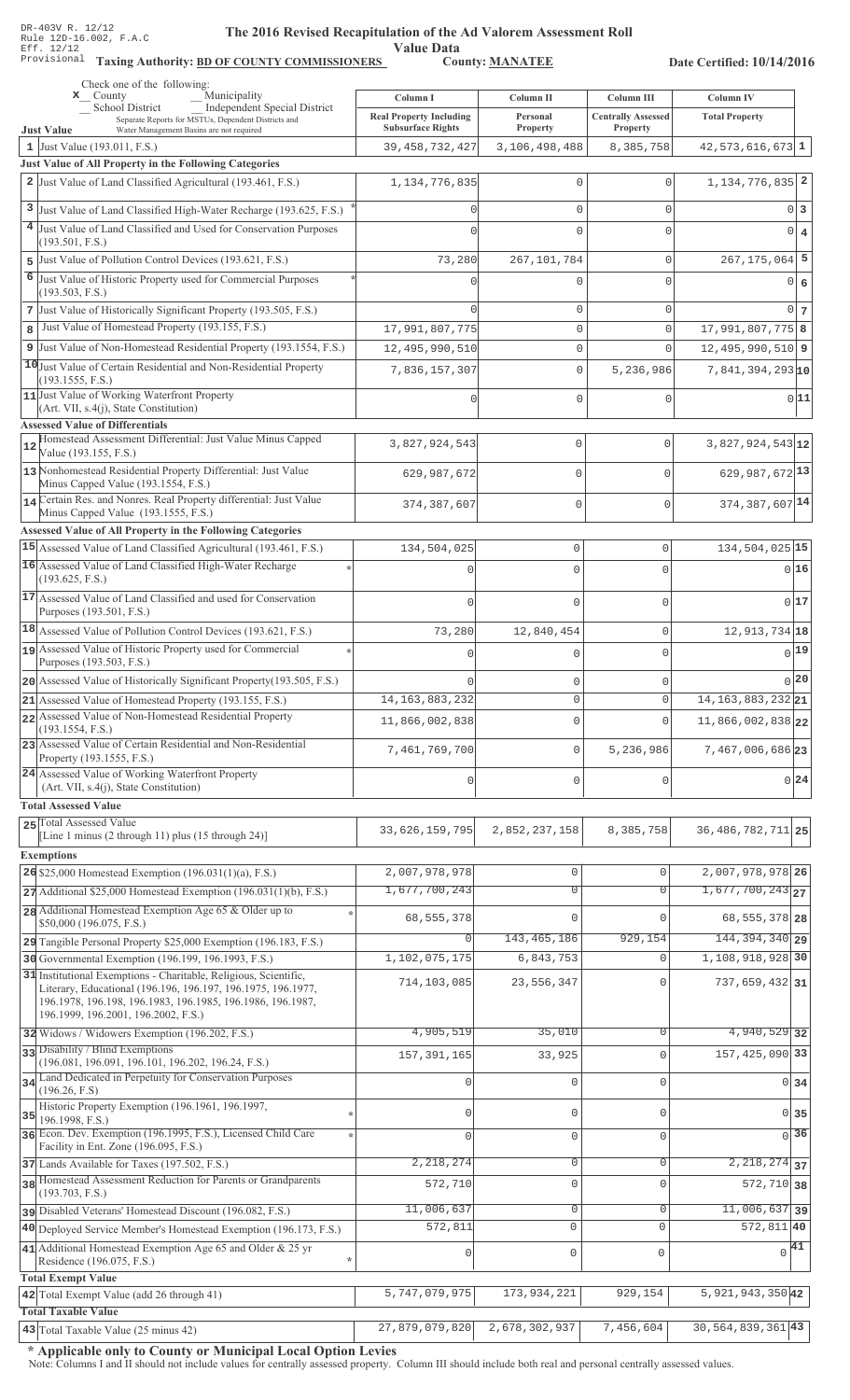## County: **MANATEE**

## Taxing Authority: **BD OF COUNTY COMMISSIONERS**

### Reconciliation of Preliminary and Final Tax Roll

|                | conciliation of Preliminary and Final Tax Roll                              | <b>Taxable Value</b> |  |
|----------------|-----------------------------------------------------------------------------|----------------------|--|
|                | Operating Taxable Value as Shown on Preliminary Tax Roll                    | 30,561,623,530       |  |
| $\overline{a}$ | Additions to Operating Taxable Value Resulting from Petitions to the VAB    | $\Omega$             |  |
| 3              | Deductions from Operating Taxable Value Resulting from Petitions to the VAB |                      |  |
| 4              | Subtotal $(1 + 2 - 3 = 4)$                                                  | 30,561,623,530       |  |
| 5              | Other Additions to Operating Taxable Value                                  | 162, 137, 019        |  |
| 6              | Other Deductions from Operating Taxable Value                               | 158, 921, 188        |  |
| 7              | Operating Taxable Value Shown on Final Tax Roll $(4 + 5 - 6 = 7)$           | 30,564,839,361       |  |

## **Selected Just Values**

| 8  | Just Value of Subsurface Rights (this amount included in Line 1, Column I, Page One) 193.481, F.S. | 973,734   |
|----|----------------------------------------------------------------------------------------------------|-----------|
|    | Just Value of Centrally Assessed Railroad Property Value                                           | 6,520,692 |
| 10 | Just Value of Centrally Assessed Private Car Line Property Value                                   | 1,865,066 |

Note: Sum of items 9 and 10 should equal centrally assessed just value on page 1, line 1, column III.

## Homestead Portability

|    | 11   # of Parcels Receiving Transfer of Homestead Differential | 2.073      |
|----|----------------------------------------------------------------|------------|
| 12 | Value of Transferred Homestead Differential                    | 75,489,433 |

|                                        | Column 1             |                          |  |
|----------------------------------------|----------------------|--------------------------|--|
|                                        | <b>Real Property</b> | <b>Personal Property</b> |  |
| <b>Total Parcels or Accounts</b>       | Parcels              |                          |  |
| 13<br><b>Total Parcels or Accounts</b> | 178,233              | 27,368                   |  |

#### **Property with Reduced Assessed Value**

| 14 | Land Classified Agricultural (193.461, F.S.)                                                    | 2,356    | 0            |
|----|-------------------------------------------------------------------------------------------------|----------|--------------|
| 15 | $\ast$<br>Land Classified High-Water Recharge (193.625, F.S.)                                   | 0        | 0            |
| 16 | Land Classified and Used for Conservation Purposes (193.501, F.S.)                              | 0        | $\Omega$     |
| 17 | Pollution Control Devices (193.621, F.S.)                                                       |          | 22           |
| 18 | Historic Property used for Commercial Purposes (193.503, F.S.) *                                | 0        | 0            |
| 19 | Historically Significant Property (193.505, F.S.)                                               | 0        | 0            |
| 20 | Homestead Property; Parcels with Capped Value (193.155, F.S.)                                   | 74,192   | 0            |
| 21 | Non-Homestead Residential Property; Parcels with Capped Value (193.1554, F.S.)                  | 36,088   | <sup>n</sup> |
| 22 | Certain Residential and Non-Residential Property; Parcels with Capped Value<br>(193.1555, F.S.) | 3,602    |              |
| 23 | Working Waterfront Property (Art. VII, s.4(j), State Constitution)                              | $\Omega$ | 0            |

#### **Other Reductions in Assessed Value**

| 24 | Lands Available for Taxes (197.502, F.S.)                                  |     |  |
|----|----------------------------------------------------------------------------|-----|--|
| 25 | Homestead Assessment Reduction for Parents or Grandparents (193.703, F.S.) |     |  |
| 26 | Disabled Veterans' Homestead Discount (196.082, F.S.)                      | 126 |  |

\* Applicable only to County or Municipal Local Option Levies

# Date Certified: 10/14/2016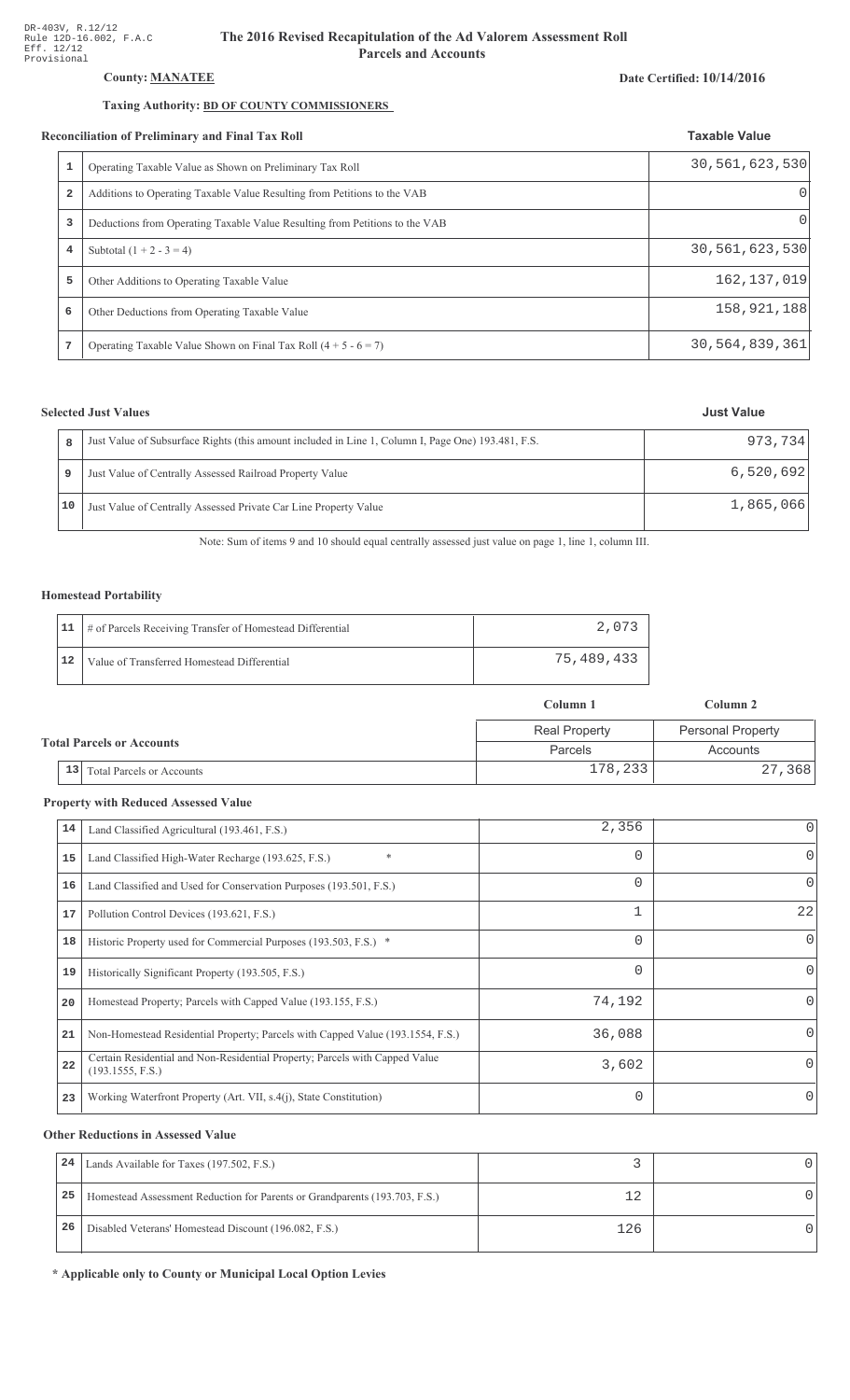Value Data<br>County: MANATEE

Taxing Authority: BD OF COUNTY COMM-UNINCORP County: MANATEE

Date Certified: 10/14/2016

|    | Check one of the following:<br>Municipality<br>$\mathbf{x}$ County                                                                                                                                                                    | Column I                                                   | Column II            | Column III                            | Column IV                                         |                   |
|----|---------------------------------------------------------------------------------------------------------------------------------------------------------------------------------------------------------------------------------------|------------------------------------------------------------|----------------------|---------------------------------------|---------------------------------------------------|-------------------|
|    | <b>School District</b><br><b>Independent Special District</b><br>Separate Reports for MSTUs, Dependent Districts and<br>Water Management Basins are not required                                                                      | <b>Real Property Including</b><br><b>Subsurface Rights</b> | Personal<br>Property | <b>Centrally Assessed</b><br>Property | <b>Total Property</b>                             |                   |
|    | <b>Just Value</b><br>1 Just Value $(193.011, F.S.)$                                                                                                                                                                                   | 28,621,377,056                                             | 2,705,604,028        | 7,174,537                             | $31,334,155,621$ 1                                |                   |
|    | Just Value of All Property in the Following Categories                                                                                                                                                                                |                                                            |                      |                                       |                                                   |                   |
|    | 2 Just Value of Land Classified Agricultural (193.461, F.S.)                                                                                                                                                                          | 1, 128, 239, 952                                           | $\Omega$             | $\Omega$                              | 1, 128, 239, 952 2                                |                   |
|    | 3 Just Value of Land Classified High-Water Recharge (193.625, F.S.)                                                                                                                                                                   |                                                            | $\mathbf{0}$         | $\mathbf{0}$                          |                                                   | 0 3               |
|    | 4 Just Value of Land Classified and Used for Conservation Purposes                                                                                                                                                                    |                                                            | $\Omega$             | $\cap$                                |                                                   | $0 \mid 4$        |
|    | (193.501, F.S.)                                                                                                                                                                                                                       |                                                            |                      |                                       |                                                   |                   |
|    | 5 Just Value of Pollution Control Devices (193.621, F.S.)                                                                                                                                                                             | 73,280                                                     | 262,621,180          | $\mathbf 0$                           | $262,694,460$ 5                                   |                   |
| 6  | Just Value of Historic Property used for Commercial Purposes<br>(193.503, F.S.)                                                                                                                                                       |                                                            | $\Omega$             | $\cap$                                |                                                   | 0 6               |
|    | 7 Just Value of Historically Significant Property (193.505, F.S.)                                                                                                                                                                     |                                                            | $\mathbf{0}$         | $\mathbf{0}$                          |                                                   | $0\vert$ 7        |
| 8  | Just Value of Homestead Property (193.155, F.S.)                                                                                                                                                                                      | 14, 535, 518, 867                                          | $\mathsf{O}\xspace$  | $\mathbf 0$                           | 14, 535, 518, 867 8                               |                   |
|    | 9 Just Value of Non-Homestead Residential Property (193.1554, F.S.)                                                                                                                                                                   | 7,486,847,737                                              | $\mathbf 0$          | $\Omega$                              | $7,486,847,737$ 9                                 |                   |
|    | 10 Just Value of Certain Residential and Non-Residential Property                                                                                                                                                                     | 5,470,770,500                                              | $\mathbf{0}$         | 4,468,810                             | $5,475,239,310$ 10                                |                   |
|    | (193.1555, F.S.)<br>11 Just Value of Working Waterfront Property                                                                                                                                                                      |                                                            |                      |                                       |                                                   |                   |
|    | (Art. VII, s.4(j), State Constitution)                                                                                                                                                                                                |                                                            | $\Omega$             | $\mathbf{0}$                          |                                                   | 0 11              |
|    | <b>Assessed Value of Differentials</b>                                                                                                                                                                                                |                                                            |                      |                                       |                                                   |                   |
| 12 | Homestead Assessment Differential: Just Value Minus Capped<br>Value (193.155, F.S.)                                                                                                                                                   | 2,944,942,115                                              | 0                    | $\mathbf 0$                           | $2,944,942,115$ <sub>12</sub>                     |                   |
|    | 13 Nonhomestead Residential Property Differential: Just Value<br>Minus Capped Value (193.1554, F.S.)                                                                                                                                  | 345, 237, 802                                              | 0                    | $\Omega$                              | 345, 237, 802 13                                  |                   |
|    | 14 Certain Res. and Nonres. Real Property differential: Just Value                                                                                                                                                                    |                                                            |                      |                                       |                                                   |                   |
|    | Minus Capped Value (193.1555, F.S.)                                                                                                                                                                                                   | 197,162,580                                                | 0                    | $\mathbf 0$                           | 197, 162, 580 14                                  |                   |
|    | Assessed Value of All Property in the Following Categories                                                                                                                                                                            |                                                            |                      |                                       |                                                   |                   |
|    | 15 Assessed Value of Land Classified Agricultural (193.461, F.S.)                                                                                                                                                                     | 134, 268, 092                                              | $\mathbf 0$          | 0                                     | 134, 268, 092 15                                  |                   |
|    | 16 Assessed Value of Land Classified High-Water Recharge<br>(193.625, F.S.)                                                                                                                                                           |                                                            | $\Omega$             | $\Omega$                              |                                                   | 016               |
|    | 17 Assessed Value of Land Classified and used for Conservation<br>Purposes (193.501, F.S.)                                                                                                                                            | $\Omega$                                                   | $\mathbf 0$          | $\Omega$                              |                                                   | 0 17              |
|    | $18$ Assessed Value of Pollution Control Devices (193.621, F.S.)                                                                                                                                                                      | 73,280                                                     | 12,392,395           | 0                                     | 12, 465, 675 18                                   |                   |
|    | 19 Assessed Value of Historic Property used for Commercial                                                                                                                                                                            |                                                            | C                    | $\Omega$                              |                                                   | $0$ <sup>19</sup> |
|    | Purposes (193.503, F.S.)                                                                                                                                                                                                              |                                                            |                      |                                       |                                                   |                   |
|    | 20 Assessed Value of Historically Significant Property (193.505, F.S.)                                                                                                                                                                |                                                            | $\mathbf{0}$         | 0                                     |                                                   | 0 20              |
|    | 21 Assessed Value of Homestead Property (193.155, F.S.)                                                                                                                                                                               | 11,590,576,752                                             | $\circ$              | 0                                     | $11,590,576,752$  21                              |                   |
|    | 22 Assessed Value of Non-Homestead Residential Property<br>(193.1554, F.S.)                                                                                                                                                           | 7,141,609,935                                              | $\mathbf{0}$         | $\Omega$                              | $7,141,609,935$ 22                                |                   |
|    | 23 Assessed Value of Certain Residential and Non-Residential<br>Property (193.1555, F.S.)                                                                                                                                             | 5, 273, 607, 920                                           | $\mathbf 0$          | 4,468,810                             | 5, 278, 076, 730 23                               |                   |
|    | 24 Assessed Value of Working Waterfront Property<br>(Art. VII, s.4(j), State Constitution)                                                                                                                                            | $\mathbf{0}$                                               | $\mathbf 0$          | 0                                     |                                                   | 0 24              |
|    | <b>Total Assessed Value</b>                                                                                                                                                                                                           |                                                            |                      |                                       |                                                   |                   |
|    | 25 Total Assessed Value                                                                                                                                                                                                               | 24, 140, 062, 699                                          | 2, 455, 375, 243     | 7,174,537                             | 26,602,612,479 25                                 |                   |
|    | [Line 1 minus (2 through 11) plus (15 through 24)]                                                                                                                                                                                    |                                                            |                      |                                       |                                                   |                   |
|    | <b>Exemptions</b>                                                                                                                                                                                                                     |                                                            |                      |                                       |                                                   |                   |
|    | 26 \$25,000 Homestead Exemption $(196.031(1)(a), F.S.)$<br>$27$ Additional \$25,000 Homestead Exemption (196.031(1)(b), F.S.)                                                                                                         | 1,637,540,505<br>1,385,278,424                             | 0<br>$\overline{0}$  | $\mathbf 0$<br>$\Omega$               | 1,637,540,505 26<br>$1,385,278,424$ <sub>27</sub> |                   |
|    | 28 Additional Homestead Exemption Age 65 & Older up to                                                                                                                                                                                |                                                            |                      |                                       |                                                   |                   |
|    | \$50,000 (196.075, F.S.)                                                                                                                                                                                                              | 51, 153, 649                                               | $\Omega$             | $\Omega$                              | 51, 153, 649 28                                   |                   |
|    | 29 Tangible Personal Property \$25,000 Exemption (196.183, F.S.)                                                                                                                                                                      | 0                                                          | 108,509,961          | 775,138                               | $109, 285, 099$ 29                                |                   |
|    | 30 Governmental Exemption (196.199, 196.1993, F.S.)                                                                                                                                                                                   | 712,931,501                                                | 5,064,309            | $\Omega$                              | 717,995,810 30                                    |                   |
|    | 31 Institutional Exemptions - Charitable, Religious, Scientific,<br>Literary, Educational (196.196, 196.197, 196.1975, 196.1977,<br>196.1978, 196.198, 196.1983, 196.1985, 196.1986, 196.1987,<br>196.1999, 196.2001, 196.2002, F.S.) | 433, 563, 315                                              | 16,734,162           |                                       | 450, 297, 477 31                                  |                   |
|    | 32 Widows / Widowers Exemption (196.202, F.S.)                                                                                                                                                                                        | 3,703,426                                                  | 32,060               | $\Omega$                              | $3,735,486$ 32                                    |                   |
|    | 33 Disability / Blind Exemptions                                                                                                                                                                                                      | 131, 334, 517                                              | 33,005               | $\mathbf 0$                           | 131, 367, 522 33                                  |                   |
|    | (196.081, 196.091, 196.101, 196.202, 196.24, F.S.)<br>34 Land Dedicated in Perpetuity for Conservation Purposes                                                                                                                       |                                                            |                      |                                       |                                                   |                   |
|    | (196.26, F.S)                                                                                                                                                                                                                         |                                                            | $\mathbf{0}$         | $\Omega$                              |                                                   | $0\overline{34}$  |
| 35 | Historic Property Exemption (196.1961, 196.1997,<br>196.1998, F.S.)                                                                                                                                                                   |                                                            | $\mathbf 0$          | $\Omega$                              |                                                   | 0 35              |
|    | 36 Econ. Dev. Exemption (196.1995, F.S.), Licensed Child Care<br>Facility in Ent. Zone (196.095, F.S.)                                                                                                                                |                                                            | $\mathbf 0$          | $\mathbf 0$                           |                                                   | $\overline{0}$ 36 |
|    | 37 Lands Available for Taxes (197.502, F.S.)                                                                                                                                                                                          | 2,212,874                                                  | $\circ$              | 0                                     | $2,212,874$ 37                                    |                   |
|    | 38 Homestead Assessment Reduction for Parents or Grandparents<br>(193.703, F.S.)                                                                                                                                                      | 554,779                                                    | $\mathsf{O}\xspace$  | $\mathbf 0$                           | 554,779 38                                        |                   |
|    | pisabled Veterans' Homestead Discount (196.082, F.S.)                                                                                                                                                                                 | 9,147,063                                                  | $\mathbb O$          | $\mathsf{O}\xspace$                   | $9,147,063$ 39                                    |                   |
|    | 40 Deployed Service Member's Homestead Exemption (196.173, F.S.)                                                                                                                                                                      | 534,287                                                    | $\mathsf{O}$         | $\Omega$                              | 534,287 40                                        |                   |
|    | 41 Additional Homestead Exemption Age 65 and Older & 25 yr                                                                                                                                                                            | $\circ$                                                    | $\mathsf 0$          | $\mathbf 0$                           | $\sqrt{41}$                                       |                   |
|    | Residence (196.075, F.S.)                                                                                                                                                                                                             |                                                            |                      |                                       |                                                   |                   |
|    | <b>Total Exempt Value</b><br>42 Total Exempt Value (add 26 through 41)                                                                                                                                                                | 4,367,954,340                                              | 130, 373, 497        | 775,138                               | 4, 499, 102, 975 42                               |                   |
|    | <b>Total Taxable Value</b>                                                                                                                                                                                                            |                                                            |                      |                                       |                                                   |                   |
|    | $\sqrt{43}$ Total Taxable Value (25 minus 42)                                                                                                                                                                                         | 19, 772, 108, 359 2, 325, 001, 746                         |                      | 6,399,399                             | $\boxed{22, 103, 509, 504}$ 43                    |                   |

\* Applicable only to County or Municipal Local Option Levies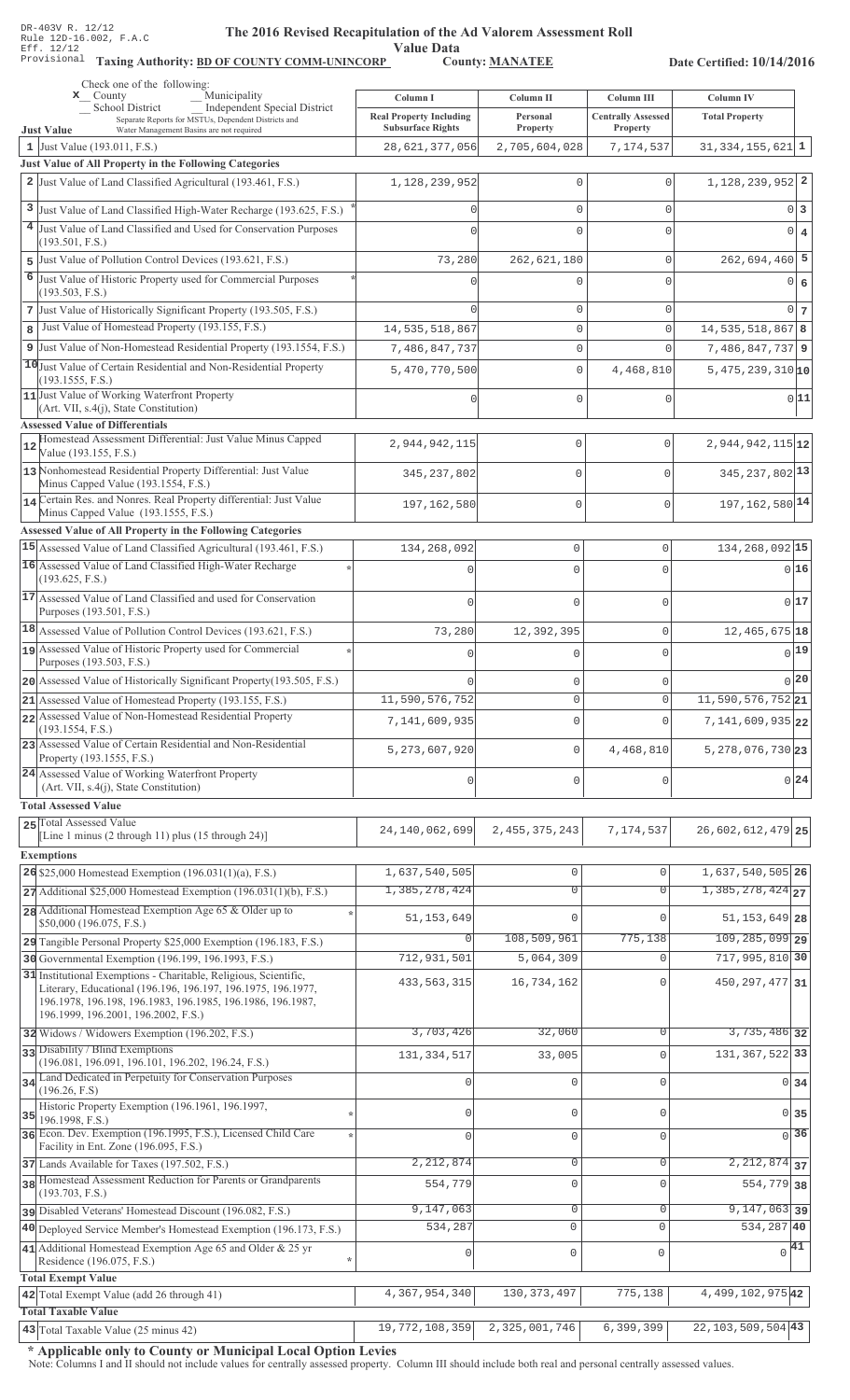## County: **MANATEE**

## Taxing Authority: BD OF COUNTY COMM-UNINCORP

#### Reconciliation of Preliminary and Final Tax Roll

|   | Operating Taxable Value as Shown on Preliminary Tax Roll                    | 22,097,561,728    |
|---|-----------------------------------------------------------------------------|-------------------|
| 2 | Additions to Operating Taxable Value Resulting from Petitions to the VAB    |                   |
| 3 | Deductions from Operating Taxable Value Resulting from Petitions to the VAB |                   |
| 4 | Subtotal $(1 + 2 - 3 = 4)$                                                  | 22,097,561,728    |
| 5 | Other Additions to Operating Taxable Value                                  | 121, 261, 339     |
| 6 | Other Deductions from Operating Taxable Value                               | 115, 313, 563     |
| 7 | Operating Taxable Value Shown on Final Tax Roll $(4 + 5 - 6 = 7)$           | 22, 103, 509, 504 |

## **Selected Just Values**

|    | Just Value of Subsurface Rights (this amount included in Line 1, Column I, Page One) 193.481, F.S. | 972,922   |
|----|----------------------------------------------------------------------------------------------------|-----------|
|    | Just Value of Centrally Assessed Railroad Property Value                                           | 5,605,445 |
| 10 | Just Value of Centrally Assessed Private Car Line Property Value                                   | 1,569,092 |

Note: Sum of items 9 and 10 should equal centrally assessed just value on page 1, line 1, column III.

## Homestead Portability

|    | 11   # of Parcels Receiving Transfer of Homestead Differential | 1,743      |
|----|----------------------------------------------------------------|------------|
| 12 | Value of Transferred Homestead Differential                    | 62,001,875 |

|                                  |                                        | Column 1             | Column 2                 |  |
|----------------------------------|----------------------------------------|----------------------|--------------------------|--|
|                                  |                                        | <b>Real Property</b> | <b>Personal Property</b> |  |
| <b>Total Parcels or Accounts</b> |                                        | Parcels              | Accounts                 |  |
|                                  | 13<br><b>Total Parcels or Accounts</b> | 138,371              | 21,045                   |  |

#### **Property with Reduced Assessed Value**

| 14 | Land Classified Agricultural (193.461, F.S.)                                                    | 2,332  | $\Omega$ |
|----|-------------------------------------------------------------------------------------------------|--------|----------|
| 15 | $\ast$<br>Land Classified High-Water Recharge (193.625, F.S.)                                   | 0      | $\Omega$ |
| 16 | Land Classified and Used for Conservation Purposes (193.501, F.S.)                              | 0      | $\Omega$ |
| 17 | Pollution Control Devices (193.621, F.S.)                                                       | 1      | 19       |
| 18 | Historic Property used for Commercial Purposes (193.503, F.S.) *                                | 0      | $\Omega$ |
| 19 | Historically Significant Property (193.505, F.S.)                                               | 0      | $\Omega$ |
| 20 | Homestead Property; Parcels with Capped Value (193.155, F.S.)                                   | 60,460 | $\Omega$ |
| 21 | Non-Homestead Residential Property; Parcels with Capped Value (193.1554, F.S.)                  | 25,505 | $\Omega$ |
| 22 | Certain Residential and Non-Residential Property; Parcels with Capped Value<br>(193.1555, F.S.) | 2,526  | $\Omega$ |
| 23 | Working Waterfront Property (Art. VII, s.4(j), State Constitution)                              | 0      | $\Omega$ |

#### **Other Reductions in Assessed Value**

| 24 | Lands Available for Taxes (197.502, F.S.)                                  |     |  |
|----|----------------------------------------------------------------------------|-----|--|
| 25 | Homestead Assessment Reduction for Parents or Grandparents (193.703, F.S.) |     |  |
| 26 | Disabled Veterans' Homestead Discount (196.082, F.S.)                      | 104 |  |

\* Applicable only to County or Municipal Local Option Levies

# Date Certified: 10/14/2016

**Taxable Value**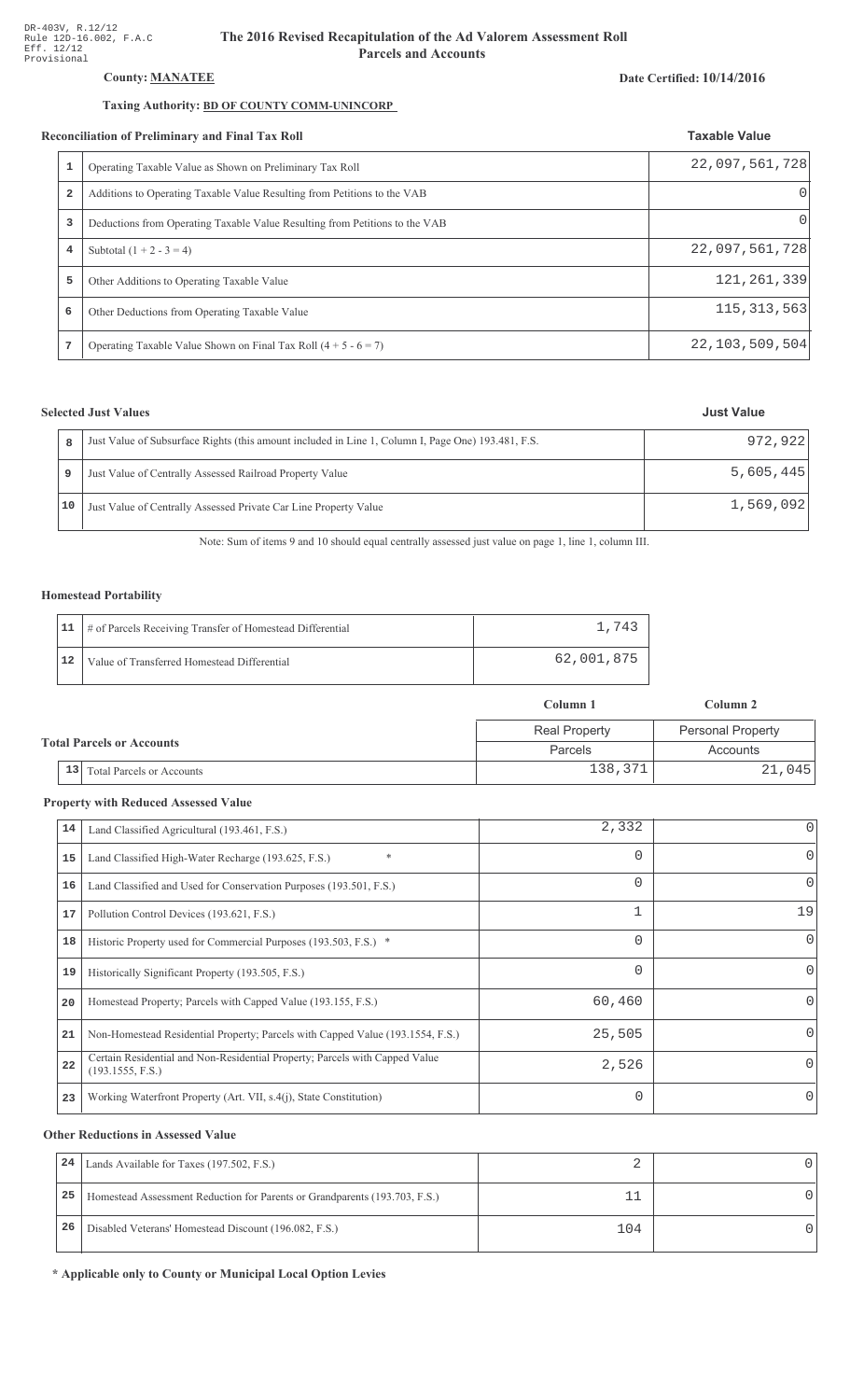**Taxing Auth** 

#### **Th** e 2016 Revised Recapitulation of the Ad Valorem Assessment Roll

**Value Data** ,%\$ \*\$ 0 ",\$1\*\*

Date Certified: 10/14/2016

|    | Check one of the following:<br>Municipality<br>$\mathbf{x}$ County                                                                                                | Column I                                                   | Column II            | Column III                            | Column IV                    |  |
|----|-------------------------------------------------------------------------------------------------------------------------------------------------------------------|------------------------------------------------------------|----------------------|---------------------------------------|------------------------------|--|
|    | Independent Special District<br><b>School District</b><br>Separate Reports for MSTUs, Dependent Districts and<br>Water Management Basins are not required         | <b>Real Property Including</b><br><b>Subsurface Rights</b> | Personal<br>Property | <b>Centrally Assessed</b><br>Property | <b>Total Property</b>        |  |
|    | <b>Just Value</b><br>1 Just Value $(193.011, F.S.)$                                                                                                               | 549,013,430                                                | 0                    | 0                                     | $549,013,430$ 1              |  |
|    | Just Value of All Property in the Following Categories                                                                                                            |                                                            |                      |                                       |                              |  |
|    | 2 Just Value of Land Classified Agricultural (193.461, F.S.)                                                                                                      |                                                            | 0                    | $\mathbf 0$                           | $0\vert 2$                   |  |
|    |                                                                                                                                                                   |                                                            |                      |                                       |                              |  |
| 3  | Just Value of Land Classified High-Water Recharge (193.625, F.S.)                                                                                                 |                                                            | 0                    | $\mathbf 0$                           | $0\vert 3$                   |  |
|    | 4 Just Value of Land Classified and Used for Conservation Purposes<br>(193.501, F.S.)                                                                             |                                                            | 0                    | $\mathbf{0}$                          | $0 \mid 4$                   |  |
| 5  | Just Value of Pollution Control Devices (193.621, F.S.)                                                                                                           |                                                            | 0                    | 0                                     | $0\overline{5}$              |  |
|    | 6 Just Value of Historic Property used for Commercial Purposes                                                                                                    |                                                            | 0                    | $\mathbf{0}$                          | $\overline{0}$<br>$\epsilon$ |  |
|    | (193.503, F.S.)                                                                                                                                                   |                                                            |                      |                                       |                              |  |
|    | 7 Just Value of Historically Significant Property (193.505, F.S.)                                                                                                 |                                                            | 0                    | $\mathbf 0$                           | $0\overline{7}$              |  |
| 8  | Just Value of Homestead Property (193.155, F.S.)                                                                                                                  | 301, 211, 913                                              | 0                    | $\mathbf{0}$                          | $301, 211, 913$ 8            |  |
|    | 9 Just Value of Non-Homestead Residential Property (193.1554, F.S.)                                                                                               | 191, 242, 337                                              | 0                    | 0                                     | $191, 242, 337$ 9            |  |
|    | 10 Just Value of Certain Residential and Non-Residential Property                                                                                                 | 56,559,180                                                 | 0                    | $\mathbf 0$                           | $56, 559, 180$ <sup>10</sup> |  |
|    | (193.1555, F.S.)<br>11 Just Value of Working Waterfront Property                                                                                                  |                                                            |                      |                                       |                              |  |
|    | $(Art. VII, s.4(j), State Constitution)$                                                                                                                          |                                                            | 0                    | $\mathbf 0$                           | 0 11                         |  |
|    | <b>Assessed Value of Differentials</b>                                                                                                                            |                                                            |                      |                                       |                              |  |
| 12 | Homestead Assessment Differential: Just Value Minus Capped<br>Value (193.155, F.S.)                                                                               | 63,556,509                                                 | $\mathbf 0$          | $\mathbf{0}$                          | $63,556,509$ 12              |  |
|    | 13 Nonhomestead Residential Property Differential: Just Value                                                                                                     | 13,626,544                                                 | $\mathbf 0$          | $\Omega$                              | 13,626,544 13                |  |
|    | Minus Capped Value (193.1554, F.S.)<br>14 Certain Res. and Nonres. Real Property differential: Just Value                                                         |                                                            |                      |                                       |                              |  |
|    | Minus Capped Value (193.1555, F.S.)                                                                                                                               | 3,471,107                                                  | $\mathbf 0$          | $\mathbf 0$                           | 3, 471, 107 14               |  |
|    | Assessed Value of All Property in the Following Categories                                                                                                        |                                                            |                      |                                       |                              |  |
|    | 15 Assessed Value of Land Classified Agricultural (193.461, F.S.)                                                                                                 | $\mathsf 0$                                                | $\mathsf{O}\xspace$  | $\circ$                               | 0 15                         |  |
|    | 16 Assessed Value of Land Classified High-Water Recharge                                                                                                          | $\Omega$                                                   | $\mathbf 0$          | $\Omega$                              | 0 16                         |  |
|    | (193.625, F.S.)                                                                                                                                                   |                                                            |                      |                                       |                              |  |
|    | 17 Assessed Value of Land Classified and used for Conservation<br>Purposes (193.501, F.S.)                                                                        | $\mathbf 0$                                                | $\mathbf 0$          | $\Omega$                              | 017                          |  |
|    | 18 Assessed Value of Pollution Control Devices (193.621, F.S.)                                                                                                    | $\mathsf 0$                                                | $\mathsf{O}\xspace$  | $\mathbf{0}$                          | 018                          |  |
|    | 19 Assessed Value of Historic Property used for Commercial                                                                                                        | $\Omega$                                                   | $\mathbf 0$          | $\mathbf 0$                           | $0$ 19                       |  |
|    | Purposes (193.503, F.S.)                                                                                                                                          |                                                            |                      |                                       |                              |  |
|    | 20 Assessed Value of Historically Significant Property (193.505, F.S.)                                                                                            |                                                            | $\mathsf 0$          | $\mathbf{0}$                          | 0 20                         |  |
|    | 21 Assessed Value of Homestead Property (193.155, F.S.)                                                                                                           | 237,655,404                                                | $\mathbf 0$          | $\mathbf 0$                           | $\overline{237,655,404}$ 21  |  |
|    | 22 Assessed Value of Non-Homestead Residential Property                                                                                                           | 177,615,793                                                | $\mathbf 0$          | $\Omega$                              | 177, 615, 793 22             |  |
|    | (193.1554, F.S.)<br>23 Assessed Value of Certain Residential and Non-Residential                                                                                  |                                                            |                      |                                       |                              |  |
|    | Property (193.1555, F.S.)                                                                                                                                         | 53,088,073                                                 | $\mathbf 0$          | $\Omega$                              | 53,088,073 23                |  |
|    | 24 Assessed Value of Working Waterfront Property<br>(Art. VII, s.4(j), State Constitution)                                                                        | 0                                                          | $\mathsf 0$          | $\mathbf{0}$                          | 0 24                         |  |
|    | <b>Total Assessed Value</b>                                                                                                                                       |                                                            |                      |                                       |                              |  |
|    | 25 Total Assessed Value                                                                                                                                           | 468, 359, 270                                              | $\mathbb O$          | $\mathbf 0$                           | 468, 359, 270 25             |  |
|    | [Line 1 minus (2 through 11) plus (15 through 24)]                                                                                                                |                                                            |                      |                                       |                              |  |
|    | <b>Exemptions</b>                                                                                                                                                 |                                                            |                      |                                       |                              |  |
|    | $26$ \$25,000 Homestead Exemption (196.031(1)(a), F.S.)                                                                                                           | 35, 275, 000                                               | 0                    | $\mathbf{0}$                          | 35, 275, 000 26              |  |
|    | $27$ Additional \$25,000 Homestead Exemption (196.031(1)(b), F.S.)                                                                                                | 33, 422, 188                                               | $\overline{0}$       | $\overline{0}$                        | 33, 422, 188 27              |  |
|    | 28 Additional Homestead Exemption Age 65 & Older up to<br>\$50,000 (196.075, F.S.)                                                                                | 1,267,607                                                  | 0                    | $\mathbf{0}$                          | 1,267,607 28                 |  |
|    | 29 Tangible Personal Property \$25,000 Exemption (196.183, F.S.)                                                                                                  |                                                            | $\mathbf 0$          | 0                                     | $0$ 29                       |  |
|    | 30 Governmental Exemption (196.199, 196.1993, F.S.)                                                                                                               | 100                                                        | 0                    | $\mathbf{0}$                          | $100$ 30                     |  |
|    | 31 Institutional Exemptions - Charitable, Religious, Scientific,                                                                                                  |                                                            | 0                    | $\cap$                                |                              |  |
|    | Literary, Educational (196.196, 196.197, 196.1975, 196.1977,<br>196.1978, 196.198, 196.1983, 196.1985, 196.1986, 196.1987,<br>196.1999, 196.2001, 196.2002, F.S.) |                                                            |                      |                                       | $0 \overline{31}$            |  |
|    | 32 Widows / Widowers Exemption (196.202, F.S.)                                                                                                                    | 135,500                                                    | 0                    | 0                                     | $135,500$ 32                 |  |
|    | 33 Disability / Blind Exemptions                                                                                                                                  | 3, 267, 728                                                | $\mathsf 0$          | $\Omega$                              | 3, 267, 728 33               |  |
|    | (196.081, 196.091, 196.101, 196.202, 196.24, F.S.)                                                                                                                |                                                            |                      |                                       |                              |  |
| 34 | Land Dedicated in Perpetuity for Conservation Purposes<br>(196.26, F.S)                                                                                           |                                                            | 0                    | $\Omega$                              | $0 \overline{\smash{34}}$    |  |
|    | Historic Property Exemption (196.1961, 196.1997,                                                                                                                  | C                                                          | 0                    | $\mathbf 0$                           | 0 35                         |  |
| 35 | 196.1998, F.S.)<br>36 Econ. Dev. Exemption (196.1995, F.S.), Licensed Child Care                                                                                  |                                                            |                      |                                       |                              |  |
|    | Facility in Ent. Zone (196.095, F.S.)                                                                                                                             | $\Omega$                                                   | $\mathsf 0$          | $\mathbf{0}$                          | $\overline{0}$ 36            |  |
|    | 37 Lands Available for Taxes (197.502, F.S.)                                                                                                                      |                                                            | 0                    | $\mathbf{0}$                          | $\overline{0}$ 37            |  |
|    | 38 Homestead Assessment Reduction for Parents or Grandparents                                                                                                     | 52,392                                                     | $\mathsf 0$          | $\mathbf 0$                           | $52,392$ 38                  |  |
|    | (193.703, F.S.)                                                                                                                                                   |                                                            |                      |                                       |                              |  |
|    | pisabled Veterans' Homestead Discount (196.082, F.S.)                                                                                                             | 338,045                                                    | 0<br>$\mathbf 0$     | $\mathbf 0$<br>$\mathbf{0}$           | $338,045$ 39<br>0 40         |  |
|    | 40 Deployed Service Member's Homestead Exemption (196.173, F.S.)                                                                                                  |                                                            |                      |                                       |                              |  |
|    | 41 Additional Homestead Exemption Age 65 and Older $& 25$ yr<br>Residence (196.075, F.S.)<br>$\star$                                                              | 0                                                          | $\mathbb O$          | $\mathbf 0$                           | $\sqrt{41}$                  |  |
|    | <b>Total Exempt Value</b>                                                                                                                                         |                                                            |                      |                                       |                              |  |
|    | 42 Total Exempt Value (add 26 through 41)                                                                                                                         | 73,758,560                                                 | $\mathbb O$          | $\mathsf{O}\xspace$                   | 73, 758, 560 42              |  |
|    | <b>Total Taxable Value</b>                                                                                                                                        |                                                            |                      |                                       |                              |  |
|    | 43 Total Taxable Value (25 minus 42)                                                                                                                              | 394,600,710                                                | $\mathsf{O}\xspace$  | $\mathsf{O}\xspace$                   | $\overline{394,600,710}$ 43  |  |

\* Applicable only to County or Municipal Local Option Levies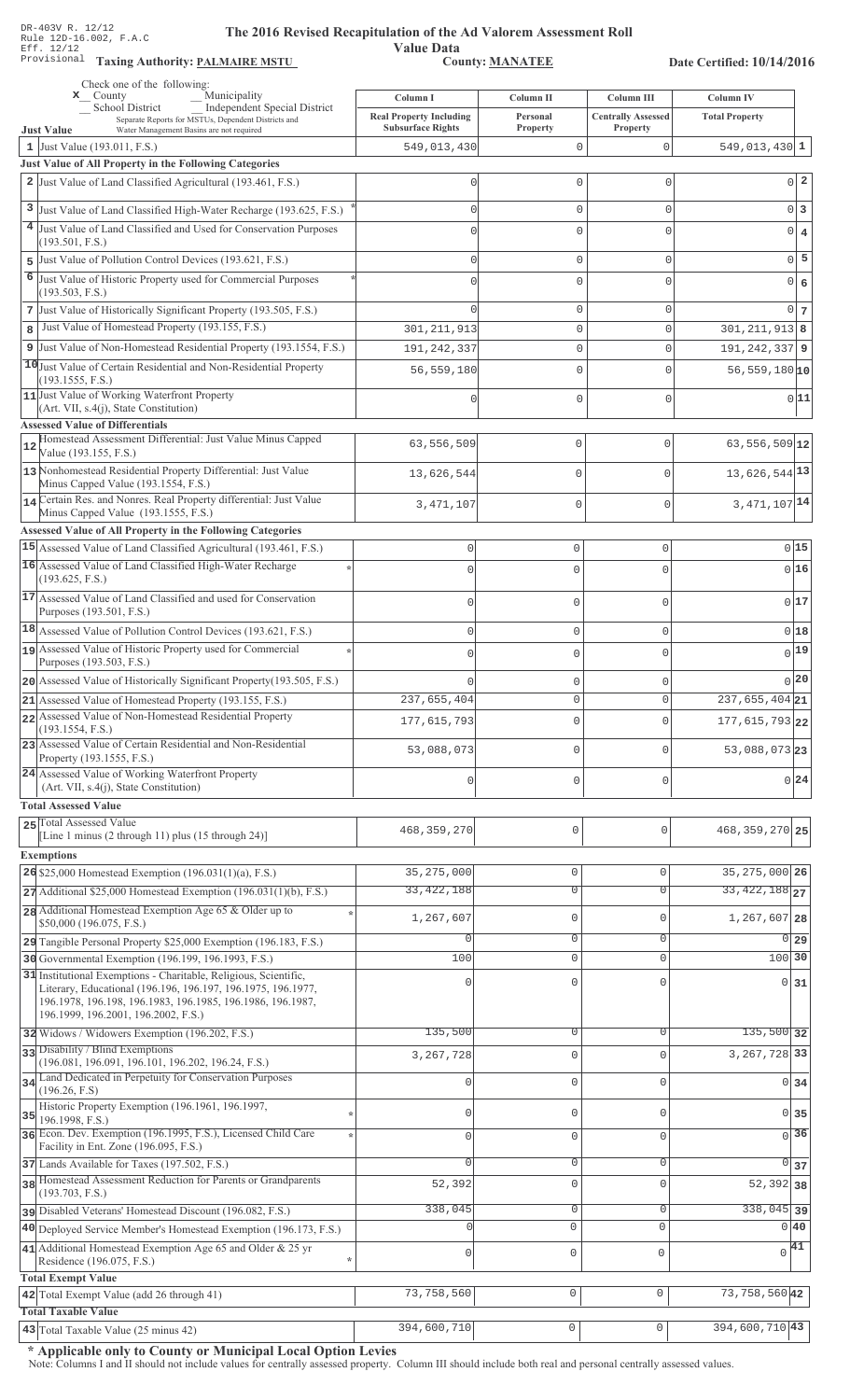## **County: MANATEE**

## Taxing Authority: PALMAIRE MSTU

### **Reconciliation of Preliminary and Final Tax Roll**

|   | econciliation of Preliminary and Final Tax Roll                                                     | <b>Taxable Value</b> |
|---|-----------------------------------------------------------------------------------------------------|----------------------|
|   | Operating Taxable Value as Shown on Preliminary Tax Roll                                            | 394, 397, 856        |
|   | $\overline{\mathbf{2}}$<br>Additions to Operating Taxable Value Resulting from Petitions to the VAB | 0                    |
|   | 3<br>Deductions from Operating Taxable Value Resulting from Petitions to the VAB                    | 0                    |
|   | Subtotal $(1 + 2 - 3 = 4)$<br>4                                                                     | 394, 397, 856        |
|   | 5<br>Other Additions to Operating Taxable Value                                                     | 372,710              |
| 6 | Other Deductions from Operating Taxable Value                                                       | 169,856              |
| 7 | Operating Taxable Value Shown on Final Tax Roll $(4 + 5 - 6 = 7)$                                   | 394,600,710          |

## **Selected Just Values**

## **Just Value**

| R  | Just Value of Subsurface Rights (this amount included in Line 1, Column I, Page One) 193.481, F.S. |  |
|----|----------------------------------------------------------------------------------------------------|--|
| 9  | Just Value of Centrally Assessed Railroad Property Value                                           |  |
| 10 | Just Value of Centrally Assessed Private Car Line Property Value                                   |  |

Note: Sum of items 9 and 10 should equal centrally assessed just value on page 1, line 1, column III.

## **Homestead Portability**

|    | 11   # of Parcels Receiving Transfer of Homestead Differential |         |
|----|----------------------------------------------------------------|---------|
| 12 | Value of Transferred Homestead Differential                    | 891,065 |

|                                  |                                        | Column 1             | Column 2                 |  |
|----------------------------------|----------------------------------------|----------------------|--------------------------|--|
| <b>Total Parcels or Accounts</b> |                                        | <b>Real Property</b> | <b>Personal Property</b> |  |
|                                  |                                        | <b>Parcels</b>       | Accounts                 |  |
|                                  | 13<br><b>Total Parcels or Accounts</b> | 2,809                |                          |  |

## **Property with Reduced Assessed Value**

| 14 | Land Classified Agricultural (193.461, F.S.)                                                    | 0        | 0 |
|----|-------------------------------------------------------------------------------------------------|----------|---|
| 15 | $\ast$<br>Land Classified High-Water Recharge (193.625, F.S.)                                   | $\Omega$ | 0 |
| 16 | Land Classified and Used for Conservation Purposes (193.501, F.S.)                              | $\Omega$ | 0 |
| 17 | Pollution Control Devices (193.621, F.S.)                                                       | 0        | 0 |
| 18 | Historic Property used for Commercial Purposes (193.503, F.S.) *                                | $\Omega$ | 0 |
| 19 | Historically Significant Property (193.505, F.S.)                                               | $\Omega$ | 0 |
| 20 | Homestead Property; Parcels with Capped Value (193.155, F.S.)                                   | 1,335    |   |
| 21 | Non-Homestead Residential Property; Parcels with Capped Value (193.1554, F.S.)                  | 892      | 0 |
| 22 | Certain Residential and Non-Residential Property; Parcels with Capped Value<br>(193.1555, F.S.) | 6        |   |
| 23 | Working Waterfront Property (Art. VII, s.4(j), State Constitution)                              | $\Omega$ | 0 |

## **Other Reductions in Assessed Value**

| 24 | Lands Available for Taxes (197.502, F.S.)                                  |  |
|----|----------------------------------------------------------------------------|--|
| 25 | Homestead Assessment Reduction for Parents or Grandparents (193.703, F.S.) |  |
| 26 | Disabled Veterans' Homestead Discount (196.082, F.S.)                      |  |

\* Applicable only to County or Municipal Local Option Levies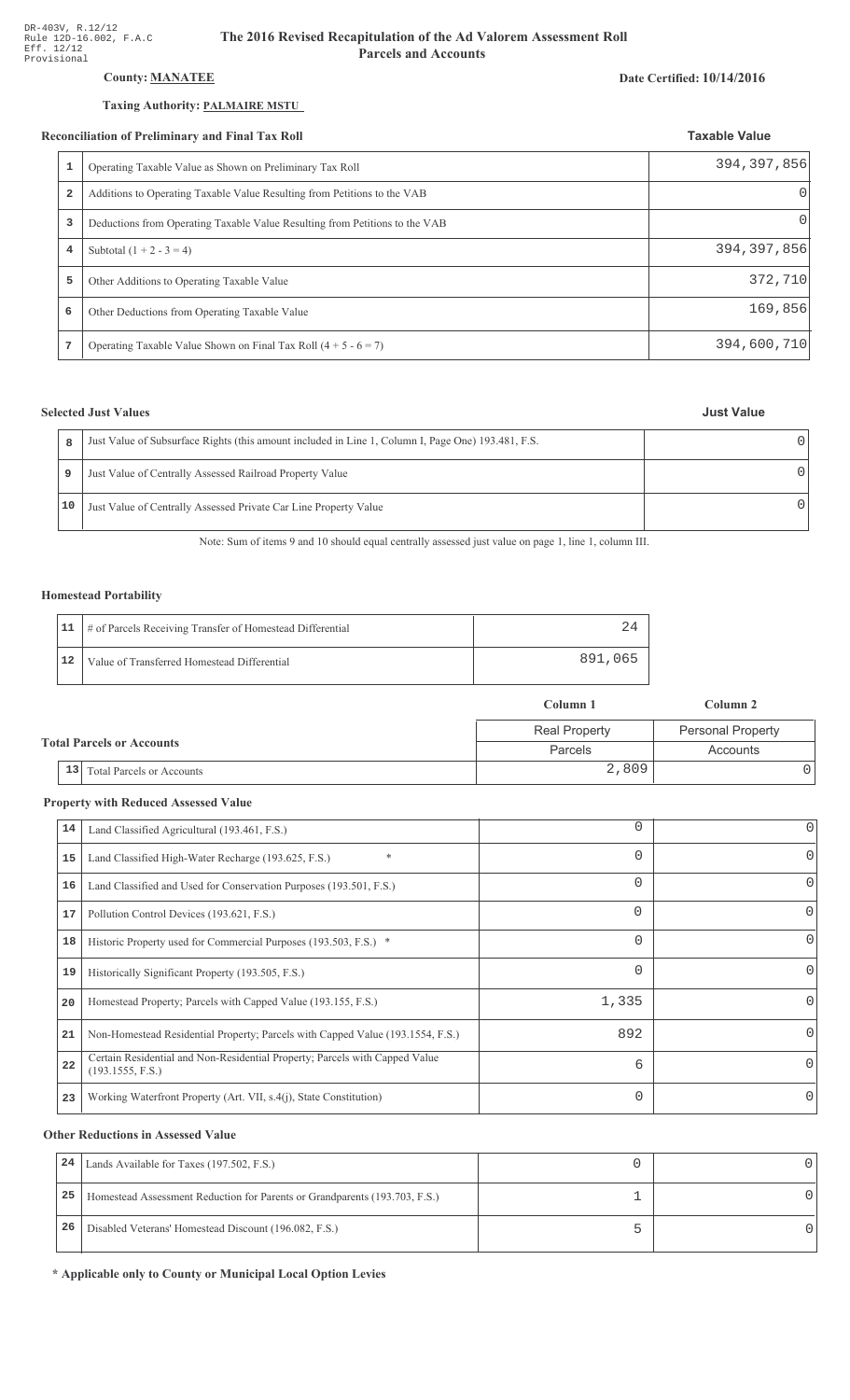Value Data<br>County: MANATEE Taxing Authority: CITY OF ANNA MARIA County: MANATEE

Date Certified: 10/14/2016

| Check one of the following:<br>$\mathbf x$ Municipality<br>County                                                                                                                                                                     | Column I                                                   | Column II                  | Column III                            | Column IV                     |
|---------------------------------------------------------------------------------------------------------------------------------------------------------------------------------------------------------------------------------------|------------------------------------------------------------|----------------------------|---------------------------------------|-------------------------------|
| <b>Independent Special District</b><br><b>School District</b><br>Separate Reports for MSTUs, Dependent Districts and                                                                                                                  | <b>Real Property Including</b><br><b>Subsurface Rights</b> | Personal<br>Property       | <b>Centrally Assessed</b><br>Property | <b>Total Property</b>         |
| <b>Just Value</b><br>Water Management Basins are not required<br>1 Just Value (193.011, F.S.)                                                                                                                                         | 1,168,309,854                                              | 5,683,141                  | 0                                     | $1, 173, 992, 995$ 1          |
| Just Value of All Property in the Following Categories                                                                                                                                                                                |                                                            |                            |                                       |                               |
| 2 Just Value of Land Classified Agricultural (193.461, F.S.)                                                                                                                                                                          |                                                            | $\Omega$                   | 0                                     | $0\vert 2$                    |
| 3 Just Value of Land Classified High-Water Recharge (193.625, F.S.)                                                                                                                                                                   |                                                            | $\mathbf{0}$               | $\Omega$                              | $0\vert 3$                    |
| 4 Just Value of Land Classified and Used for Conservation Purposes                                                                                                                                                                    |                                                            | n                          | Λ                                     | $0 \mid 4$                    |
| (193.501, F.S.)                                                                                                                                                                                                                       |                                                            |                            |                                       |                               |
| Just Value of Pollution Control Devices (193.621, F.S.)<br>5                                                                                                                                                                          |                                                            | $\mathbf{0}$               | 0                                     | $0$ 5                         |
| 6<br>Just Value of Historic Property used for Commercial Purposes<br>(193.503, F.S.)                                                                                                                                                  |                                                            | O                          | O                                     | $0 \big  6$                   |
| 7 Just Value of Historically Significant Property (193.505, F.S.)                                                                                                                                                                     |                                                            | $\mathbf{0}$               | 0                                     | $0\vert 7$                    |
| Just Value of Homestead Property (193.155, F.S.)<br>8                                                                                                                                                                                 | 361,104,850                                                | $\mathbb O$                | 0                                     | $361, 104, 850$ 8             |
| 9 Just Value of Non-Homestead Residential Property (193.1554, F.S.)                                                                                                                                                                   | 727,899,132                                                | $\mathbf{0}$               | $\Omega$                              | $727,899,132$ 9               |
| 10 Just Value of Certain Residential and Non-Residential Property                                                                                                                                                                     | 79,305,872                                                 | $\Omega$                   | $\Omega$                              | $79,305,872$ <sup>10</sup>    |
| (193.1555, F.S.)                                                                                                                                                                                                                      |                                                            |                            |                                       |                               |
| 11 Just Value of Working Waterfront Property<br>(Art. VII, s.4(j), State Constitution)                                                                                                                                                |                                                            | $\Omega$                   | 0                                     | 0 11                          |
| <b>Assessed Value of Differentials</b>                                                                                                                                                                                                |                                                            |                            |                                       |                               |
| Homestead Assessment Differential: Just Value Minus Capped<br>12<br>Value (193.155, F.S.)                                                                                                                                             | 144, 125, 449                                              | 0                          | $\mathbf{0}$                          | 144, 125, 449 12              |
| 13 Nonhomestead Residential Property Differential: Just Value<br>Minus Capped Value (193.1554, F.S.)                                                                                                                                  | 66,767,582                                                 | 0                          | $\mathbf 0$                           | 66, 767, 582 13               |
| 14 Certain Res. and Nonres. Real Property differential: Just Value                                                                                                                                                                    | 14,280,196                                                 | 0                          | $\mathbf{0}$                          | 14, 280, 196 14               |
| Minus Capped Value (193.1555, F.S.)                                                                                                                                                                                                   |                                                            |                            |                                       |                               |
| <b>Assessed Value of All Property in the Following Categories</b><br>15 Assessed Value of Land Classified Agricultural (193.461, F.S.)                                                                                                |                                                            |                            |                                       |                               |
| 16 Assessed Value of Land Classified High-Water Recharge                                                                                                                                                                              | $\mathbf 0$                                                | $\mathbf 0$                | $\mathsf{O}\xspace$                   | 0 15                          |
| (193.625, F.S.)                                                                                                                                                                                                                       |                                                            | $\mathbf 0$                | 0                                     | 016                           |
| 17 Assessed Value of Land Classified and used for Conservation<br>Purposes (193.501, F.S.)                                                                                                                                            | $\Omega$                                                   | $\mathbf 0$                | $\mathbf 0$                           | 0 17                          |
| 18 Assessed Value of Pollution Control Devices (193.621, F.S.)                                                                                                                                                                        | $\Omega$                                                   | $\mathbf 0$                | $\mathbf 0$                           | 018                           |
| 19 Assessed Value of Historic Property used for Commercial                                                                                                                                                                            | $\cap$                                                     | $\mathbf 0$                | 0                                     | $0$ <sup>19</sup>             |
| Purposes (193.503, F.S.)                                                                                                                                                                                                              |                                                            |                            |                                       | 0 20                          |
| 20 Assessed Value of Historically Significant Property (193.505, F.S.)<br>21 Assessed Value of Homestead Property (193.155, F.S.)                                                                                                     | 216,979,401                                                | $\mathbf 0$<br>$\mathbb O$ | 0<br>0                                | $\overline{216,979,401}$ 21   |
| 22 Assessed Value of Non-Homestead Residential Property                                                                                                                                                                               |                                                            |                            |                                       |                               |
| (193.1554, F.S.)                                                                                                                                                                                                                      | 661, 131, 550                                              | 0                          | $\mathbf{0}$                          | 661, 131, 550 22              |
| 23 Assessed Value of Certain Residential and Non-Residential<br>Property (193.1555, F.S.)                                                                                                                                             | 65,025,676                                                 | $\mathbf 0$                | 0                                     | 65,025,676 23                 |
| 24 Assessed Value of Working Waterfront Property                                                                                                                                                                                      | 0                                                          | $\Omega$                   | 0                                     | 0 24                          |
| (Art. VII, s.4(j), State Constitution)<br><b>Total Assessed Value</b>                                                                                                                                                                 |                                                            |                            |                                       |                               |
| 25 Total Assessed Value                                                                                                                                                                                                               |                                                            |                            |                                       |                               |
| [Line 1 minus (2 through 11) plus (15 through 24)]                                                                                                                                                                                    | 943, 136, 627                                              | 5,683,141                  | U                                     | 948, 819, 768 25              |
| <b>Exemptions</b>                                                                                                                                                                                                                     |                                                            |                            |                                       |                               |
| 26 \$25,000 Homestead Exemption $(196.031(1)(a), F.S.)$                                                                                                                                                                               | 12,175,000                                                 | $\mathbb O$                | 0                                     | 12, 175, 000 26               |
| $27$ Additional \$25,000 Homestead Exemption (196.031(1)(b), F.S.)                                                                                                                                                                    | 12, 138, 164                                               | $\overline{0}$             | $\overline{0}$                        | $12, 138, 164$ <sub>27</sub>  |
| 28 Additional Homestead Exemption Age 65 & Older up to<br>\$50,000 (196.075, F.S.)                                                                                                                                                    | 357,867                                                    | $\mathbf{0}$               | $\Omega$                              | 357,867 28                    |
| 29 Tangible Personal Property \$25,000 Exemption (196.183, F.S.)                                                                                                                                                                      | $\Omega$                                                   | 889,481                    | 0                                     | 889, 481 29                   |
| 30 Governmental Exemption (196.199, 196.1993, F.S.)                                                                                                                                                                                   | 26, 482, 773                                               | $\mathbf{0}$               | 0                                     | 26, 482, 773 30               |
| 31 Institutional Exemptions - Charitable, Religious, Scientific,<br>Literary, Educational (196.196, 196.197, 196.1975, 196.1977,<br>196.1978, 196.198, 196.1983, 196.1985, 196.1986, 196.1987,<br>196.1999, 196.2001, 196.2002, F.S.) | 6,547,485                                                  | 34,717                     | $\Omega$                              | $6,582,202$ 31                |
| 32 Widows / Widowers Exemption (196.202, F.S.)                                                                                                                                                                                        | 42,500                                                     | $\mathbf 0$                | 0                                     | $42,500$ 32                   |
| 33 Disability / Blind Exemptions<br>(196.081, 196.091, 196.101, 196.202, 196.24, F.S.)                                                                                                                                                | 814,721                                                    | $\mathbf{0}$               | $\Omega$                              | 814,721 33                    |
| 34 Land Dedicated in Perpetuity for Conservation Purposes                                                                                                                                                                             | $\cap$                                                     | $\mathbf 0$                | $\Omega$                              | 0 34                          |
| (196.26, F.S)                                                                                                                                                                                                                         |                                                            |                            |                                       |                               |
| Historic Property Exemption (196.1961, 196.1997,<br>35<br>196.1998, F.S.)                                                                                                                                                             | 0                                                          | $\mathbb O$                | 0                                     | 0 35                          |
| 36 Econ. Dev. Exemption (196.1995, F.S.), Licensed Child Care                                                                                                                                                                         | $\mathbf{0}$                                               | $\mathsf{O}\xspace$        | 0                                     | $\overline{0}$ 36             |
| Facility in Ent. Zone (196.095, F.S.)<br>37 Lands Available for Taxes (197.502, F.S.)                                                                                                                                                 | $\mathbf{0}$                                               | 0                          | 0                                     | $\overline{0}$ 37             |
| 38 Homestead Assessment Reduction for Parents or Grandparents                                                                                                                                                                         | $\Omega$                                                   | $\mathbf 0$                | $\Omega$                              | 0 38                          |
| (193.703, F.S.)                                                                                                                                                                                                                       |                                                            |                            |                                       |                               |
| pisabled Veterans' Homestead Discount (196.082, F.S.)                                                                                                                                                                                 | 78,557                                                     | $\circ$<br>$\mathbf 0$     | 0<br>$\mathbf 0$                      | $78,557$ 39<br>0 40           |
| 40 Deployed Service Member's Homestead Exemption (196.173, F.S.)<br>41 Additional Homestead Exemption Age 65 and Older & 25 yr                                                                                                        |                                                            |                            |                                       |                               |
| Residence (196.075, F.S.)                                                                                                                                                                                                             | $\circ$                                                    | $\mathbb O$                | 0                                     | $\sqrt{41}$                   |
| <b>Total Exempt Value</b>                                                                                                                                                                                                             |                                                            |                            |                                       |                               |
| 42 Total Exempt Value (add 26 through 41)                                                                                                                                                                                             | 58,637,067                                                 | 924,198                    | $\mathbb O$                           | $\overline{59}$ , 561, 265 42 |
| <b>Total Taxable Value</b>                                                                                                                                                                                                            | 884,499,560                                                | 4,758,943                  | $\mathsf{O}\xspace$                   | 889, 258, 503 43              |
| $\overline{43}$ Total Taxable Value (25 minus 42)                                                                                                                                                                                     |                                                            |                            |                                       |                               |

\* Applicable only to County or Municipal Local Option Levies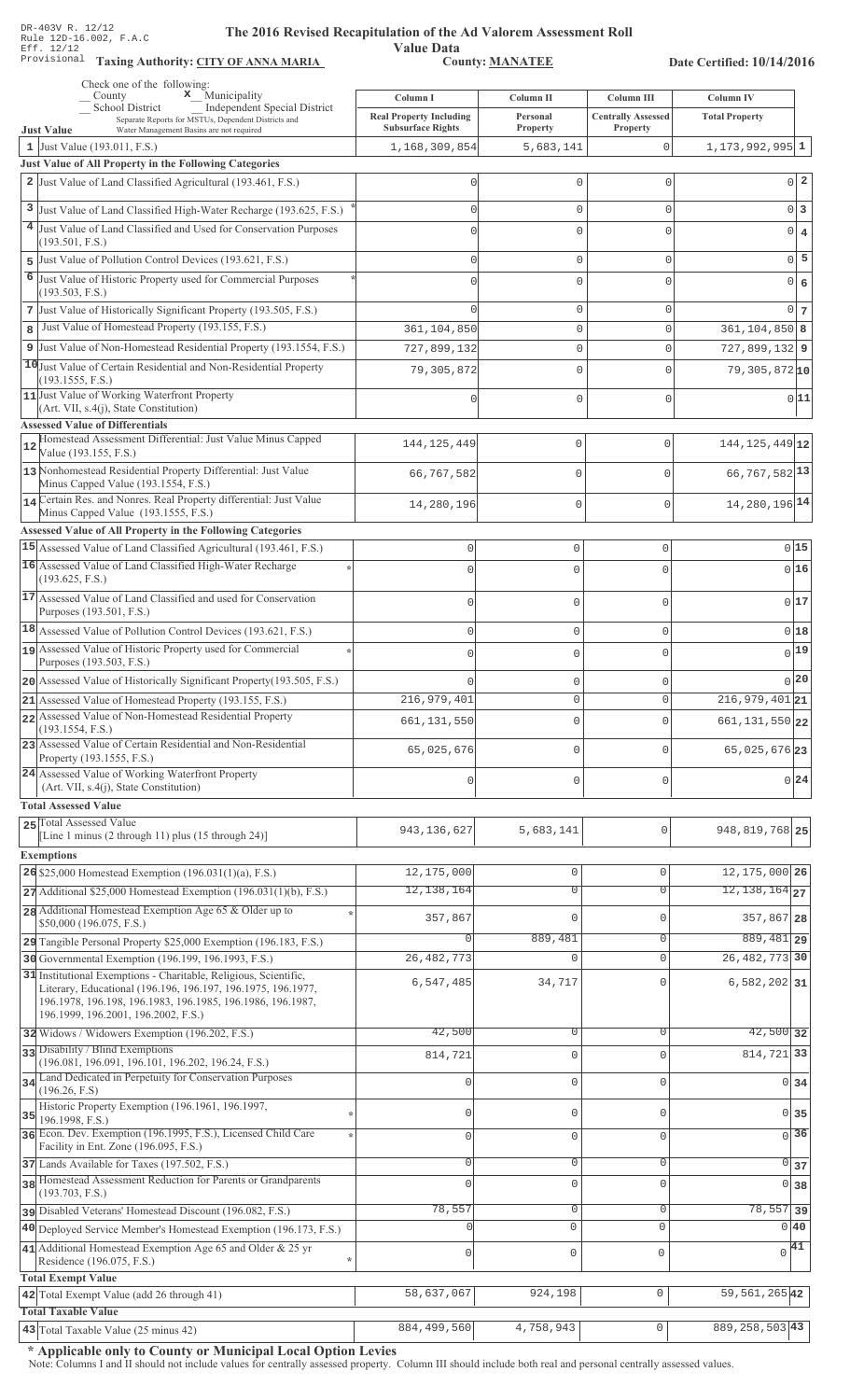## **County: MANATEE**

## Taxing Authority: CITY OF ANNA MARIA

### Reconciliation of Preliminary and Final Tax Roll

|                         | conciliation of Preliminary and Final Tax Roll                              | <b>Taxable Value</b> |  |
|-------------------------|-----------------------------------------------------------------------------|----------------------|--|
| 1                       | Operating Taxable Value as Shown on Preliminary Tax Roll                    | 889, 737, 424        |  |
| $\overline{\mathbf{2}}$ | Additions to Operating Taxable Value Resulting from Petitions to the VAB    | $\Omega$             |  |
| 3                       | Deductions from Operating Taxable Value Resulting from Petitions to the VAB | $\Omega$             |  |
| 4                       | Subtotal $(1 + 2 - 3 = 4)$                                                  | 889, 737, 424        |  |
| 5                       | Other Additions to Operating Taxable Value                                  | 1,310,171            |  |
| 6                       | Other Deductions from Operating Taxable Value                               | 1,789,092            |  |
|                         | Operating Taxable Value Shown on Final Tax Roll $(4 + 5 - 6 = 7)$           | 889, 258, 503        |  |

## **Selected Just Values**

|    | Just Value of Subsurface Rights (this amount included in Line 1, Column I, Page One) 193.481, F.S. |  |
|----|----------------------------------------------------------------------------------------------------|--|
| 9  | Just Value of Centrally Assessed Railroad Property Value                                           |  |
| 10 | Just Value of Centrally Assessed Private Car Line Property Value                                   |  |

Note: Sum of items 9 and 10 should equal centrally assessed just value on page 1, line 1, column III.

## **Homestead Portability**

|    | 11   # of Parcels Receiving Transfer of Homestead Differential |         |
|----|----------------------------------------------------------------|---------|
| 12 | Value of Transferred Homestead Differential                    | 742.919 |

|                                  |    |                                  | Column 1             | Column 2                 |
|----------------------------------|----|----------------------------------|----------------------|--------------------------|
| <b>Total Parcels or Accounts</b> |    |                                  | <b>Real Property</b> | <b>Personal Property</b> |
|                                  |    |                                  | Parcels              | Accounts                 |
|                                  | 13 | <b>Total Parcels or Accounts</b> | 1,671                | ⊥38'                     |

## **Property with Reduced Assessed Value**

| 14 | Land Classified Agricultural (193.461, F.S.)                                                    | $\Omega$ | 0        |
|----|-------------------------------------------------------------------------------------------------|----------|----------|
| 15 | Land Classified High-Water Recharge (193.625, F.S.)                                             | 0        | $\Omega$ |
| 16 | Land Classified and Used for Conservation Purposes (193.501, F.S.)                              | $\Omega$ | 0        |
| 17 | Pollution Control Devices (193.621, F.S.)                                                       | 0        | 0        |
| 18 | Historic Property used for Commercial Purposes (193.503, F.S.) *                                | $\Omega$ | 0        |
| 19 | Historically Significant Property (193.505, F.S.)                                               | 0        | $\Omega$ |
| 20 | Homestead Property; Parcels with Capped Value (193.155, F.S.)                                   | 458      | 0        |
| 21 | Non-Homestead Residential Property; Parcels with Capped Value (193.1554, F.S.)                  | 726      | 0        |
| 22 | Certain Residential and Non-Residential Property; Parcels with Capped Value<br>(193.1555, F.S.) | 73       | 0        |
| 23 | Working Waterfront Property (Art. VII, s.4(j), State Constitution)                              | $\Omega$ | $\Omega$ |
|    |                                                                                                 |          |          |

## **Other Reductions in Assessed Value**

| 24 | Lands Available for Taxes (197.502, F.S.)                                  |  |
|----|----------------------------------------------------------------------------|--|
| 25 | Homestead Assessment Reduction for Parents or Grandparents (193.703, F.S.) |  |
| 26 | Disabled Veterans' Homestead Discount (196.082, F.S.)                      |  |

\* Applicable only to County or Municipal Local Option Levies

### Date Certified: 10/14/2016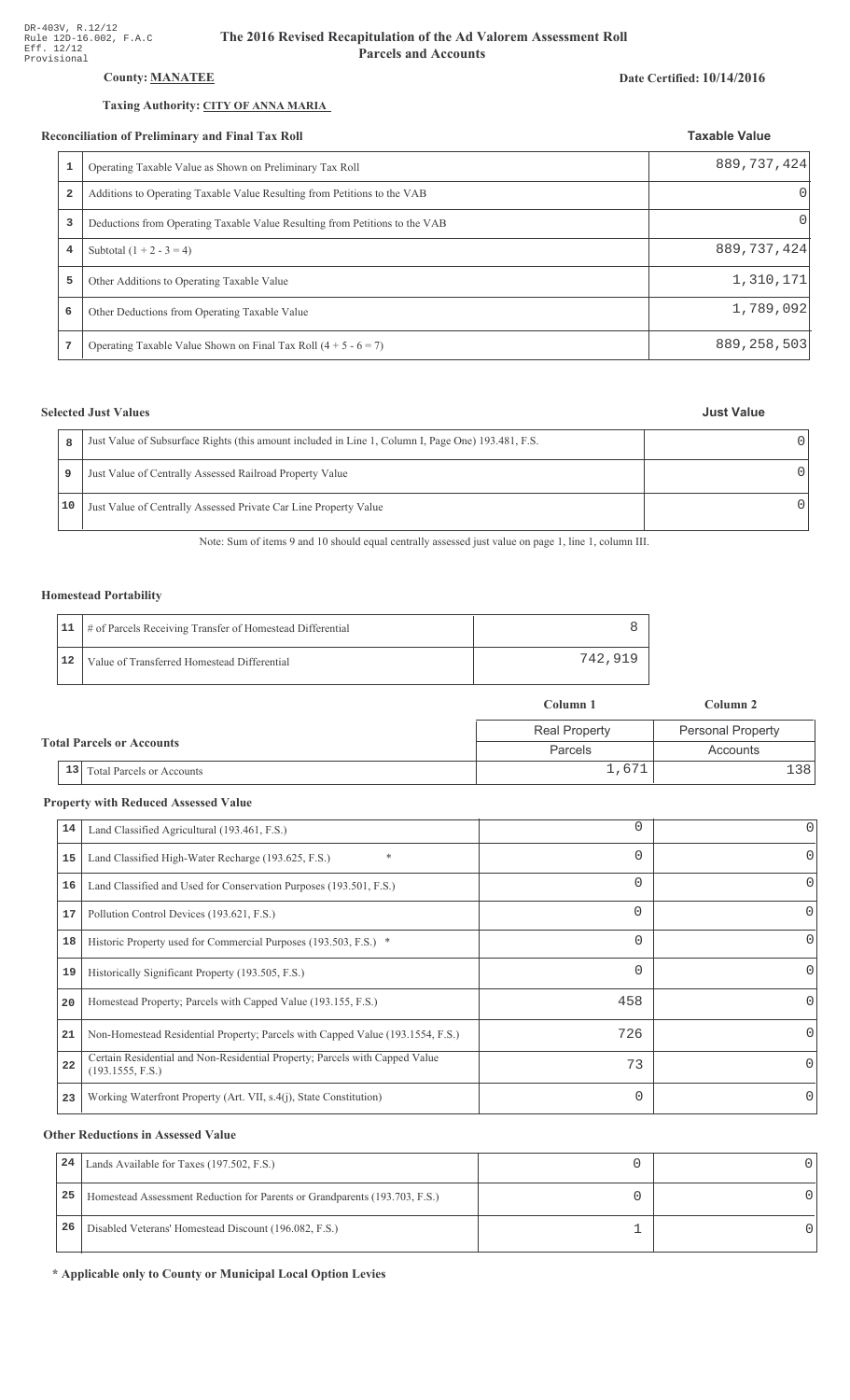Value Data<br>County: MANATEE Taxing Authority: CITY OF BRADENTON BEACH County: MANATEE

Date Certified: 10/14/2016

| Check one of the following:<br>$\mathbf{x}$ Municipality<br>County                                                                                                                                                                    | Column I                                                   | Column II            | Column III                            | Column IV                        |
|---------------------------------------------------------------------------------------------------------------------------------------------------------------------------------------------------------------------------------------|------------------------------------------------------------|----------------------|---------------------------------------|----------------------------------|
| Independent Special District<br><b>School District</b><br>Separate Reports for MSTUs, Dependent Districts and<br><b>Just Value</b><br>Water Management Basins are not required                                                        | <b>Real Property Including</b><br><b>Subsurface Rights</b> | Personal<br>Property | <b>Centrally Assessed</b><br>Property | <b>Total Property</b>            |
| 1 Just Value (193.011, F.S.)                                                                                                                                                                                                          | 670, 272, 969                                              | 7,319,399            | 0                                     | $677, 592, 368$ 1                |
| Just Value of All Property in the Following Categories                                                                                                                                                                                |                                                            |                      |                                       |                                  |
| 2 Just Value of Land Classified Agricultural (193.461, F.S.)                                                                                                                                                                          |                                                            | $\Omega$             | $\mathbf{0}$                          | $0\vert 2$                       |
| 3 Just Value of Land Classified High-Water Recharge (193.625, F.S.)                                                                                                                                                                   |                                                            | $\Omega$             | $\Omega$                              | $0\vert 3$                       |
| 4 Just Value of Land Classified and Used for Conservation Purposes                                                                                                                                                                    |                                                            | U                    | C                                     | $\bf{4}$<br> 0                   |
| (193.501, F.S.)                                                                                                                                                                                                                       |                                                            |                      |                                       |                                  |
| Just Value of Pollution Control Devices (193.621, F.S.)<br>5                                                                                                                                                                          |                                                            | 0                    | $\Omega$                              | $0\overline{5}$                  |
| 6<br>Just Value of Historic Property used for Commercial Purposes<br>(193.503, F.S.)                                                                                                                                                  |                                                            | $\Omega$             | $\Omega$                              | $\epsilon$<br> 0                 |
| 7 Just Value of Historically Significant Property (193.505, F.S.)                                                                                                                                                                     |                                                            | 0                    | $\mathbf{0}$                          | $0\overline{7}$                  |
| Just Value of Homestead Property (193.155, F.S.)<br>8                                                                                                                                                                                 | 90,002,100                                                 | 0                    | $\mathbf{0}$                          | $90,002,100$ 8                   |
| 9 Just Value of Non-Homestead Residential Property (193.1554, F.S.)                                                                                                                                                                   | 463, 576, 892                                              | 0                    | $\mathbf{0}$                          | $463,576,892$ 9                  |
| 10 Just Value of Certain Residential and Non-Residential Property                                                                                                                                                                     | 116,693,977                                                | 0                    | $\mathbf{0}$                          | $116,693,977$ <sup>10</sup>      |
| (193.1555, F.S.)<br>11 Just Value of Working Waterfront Property                                                                                                                                                                      |                                                            |                      |                                       |                                  |
| (Art. VII, s.4(j), State Constitution)                                                                                                                                                                                                |                                                            | 0                    | $\mathbf{0}$                          | 0 11                             |
| <b>Assessed Value of Differentials</b>                                                                                                                                                                                                |                                                            |                      |                                       |                                  |
| Homestead Assessment Differential: Just Value Minus Capped<br>12<br>Value (193.155, F.S.)                                                                                                                                             | 29,999,629                                                 | 0                    | $\Omega$                              | $29,999,629$ <sub>12</sub>       |
| 13 Nonhomestead Residential Property Differential: Just Value<br>Minus Capped Value (193.1554, F.S.)                                                                                                                                  | 43,666,819                                                 | $\mathbf 0$          | $\bigcap$                             | 43,666,819 13                    |
| 14 Certain Res. and Nonres. Real Property differential: Just Value                                                                                                                                                                    | 17,935,607                                                 | $\mathbf 0$          | $\mathbf{0}$                          | 17,935,607 14                    |
| Minus Capped Value (193.1555, F.S.)                                                                                                                                                                                                   |                                                            |                      |                                       |                                  |
| <b>Assessed Value of All Property in the Following Categories</b>                                                                                                                                                                     |                                                            |                      |                                       |                                  |
| 15 Assessed Value of Land Classified Agricultural (193.461, F.S.)<br>16 Assessed Value of Land Classified High-Water Recharge                                                                                                         | $\mathbb O$                                                | 0                    | $\circ$                               | 0 15                             |
| (193.625, F.S.)                                                                                                                                                                                                                       | $\Omega$                                                   | 0                    | $\Omega$                              | 016                              |
| 17 Assessed Value of Land Classified and used for Conservation<br>Purposes (193.501, F.S.)                                                                                                                                            | $\Omega$                                                   | 0                    | $\circ$                               | 017                              |
| 18 Assessed Value of Pollution Control Devices (193.621, F.S.)                                                                                                                                                                        | $\Omega$                                                   | 0                    | $\mathbf{0}$                          | 0 18                             |
| 19 Assessed Value of Historic Property used for Commercial                                                                                                                                                                            | $\Omega$                                                   |                      | $\Omega$                              | $0$ 19                           |
| Purposes (193.503, F.S.)                                                                                                                                                                                                              |                                                            | 0                    |                                       |                                  |
| 20 Assessed Value of Historically Significant Property (193.505, F.S.)                                                                                                                                                                |                                                            | 0                    | $\mathbf 0$                           | 0 20                             |
| 21 Assessed Value of Homestead Property (193.155, F.S.)                                                                                                                                                                               | 60,002,471                                                 | 0                    | $\Omega$                              | $\overline{60,002,471}$ 21       |
| 22 Assessed Value of Non-Homestead Residential Property<br>(193.1554, F.S.)                                                                                                                                                           | 419,910,073                                                | 0                    | 0                                     | $419,910,073$ 22                 |
| 23 Assessed Value of Certain Residential and Non-Residential<br>Property (193.1555, F.S.)                                                                                                                                             | 98,758,370                                                 | 0                    | $\Omega$                              | 98, 758, 370 23                  |
| 24 Assessed Value of Working Waterfront Property<br>(Art. VII, s.4(j), State Constitution)                                                                                                                                            | $\Omega$                                                   | 0                    | $\Omega$                              | $0\vert 24$                      |
| <b>Total Assessed Value</b>                                                                                                                                                                                                           |                                                            |                      |                                       |                                  |
| 25 Total Assessed Value                                                                                                                                                                                                               |                                                            |                      |                                       |                                  |
| [Line 1 minus (2 through 11) plus (15 through 24)]                                                                                                                                                                                    | 578,670,914                                                | 7,319,399            | 0                                     | 585, 990, 313 25                 |
| <b>Exemptions</b>                                                                                                                                                                                                                     |                                                            |                      |                                       |                                  |
| 26 \$25,000 Homestead Exemption $(196.031(1)(a), F.S.)$                                                                                                                                                                               | 6,350,000                                                  | $\mathbb O$          | $\mathbf{0}$                          | $6,350,000$ 26                   |
| $27$ Additional \$25,000 Homestead Exemption (196.031(1)(b), F.S.)                                                                                                                                                                    | 5,970,883                                                  | $\overline{0}$       | $\overline{0}$                        | $5,970,883$ <sub>27</sub>        |
| 28 Additional Homestead Exemption Age 65 & Older up to<br>\$50,000 (196.075, F.S.)                                                                                                                                                    | 275,000                                                    | $\mathbf{0}$         | $\Omega$                              | $275,000$ 28                     |
| 29 Tangible Personal Property \$25,000 Exemption (196.183, F.S.)                                                                                                                                                                      | $\circ$                                                    | 1,108,939            | $\overline{0}$                        | 1,108,939 29                     |
| 30 Governmental Exemption (196.199, 196.1993, F.S.)                                                                                                                                                                                   | 57, 579, 951                                               | 0                    | $\mathbf{0}$                          | 57, 579, 951 30                  |
| 31 Institutional Exemptions - Charitable, Religious, Scientific,<br>Literary, Educational (196.196, 196.197, 196.1975, 196.1977,<br>196.1978, 196.198, 196.1983, 196.1985, 196.1986, 196.1987,<br>196.1999, 196.2001, 196.2002, F.S.) | 2, 248, 421                                                | $\mathbf 0$          | $\Omega$                              | 2, 248, 421 31                   |
| 32 Widows / Widowers Exemption (196.202, F.S.)                                                                                                                                                                                        | 25,500                                                     | $\overline{0}$       | $\Omega$                              | $25,500$ 32                      |
| 33 Disability / Blind Exemptions                                                                                                                                                                                                      | 1,091,682                                                  | $\mathbf{0}$         | $\Omega$                              | 1,091,682 33                     |
| (196.081, 196.091, 196.101, 196.202, 196.24, F.S.)<br>34 Land Dedicated in Perpetuity for Conservation Purposes                                                                                                                       |                                                            |                      |                                       |                                  |
| (196.26, F.S)<br>Historic Property Exemption (196.1961, 196.1997,                                                                                                                                                                     |                                                            | $\mathbf 0$          | $\Omega$                              | $0 \overline{\smash{34}}$        |
| 35<br>196.1998, F.S.)                                                                                                                                                                                                                 | $\Omega$                                                   | $\mathbb O$          | $\mathbf{0}$                          | $0 \overline{\smash{\big)}\ 35}$ |
| 36 Econ. Dev. Exemption (196.1995, F.S.), Licensed Child Care<br>Facility in Ent. Zone (196.095, F.S.)                                                                                                                                | $\mathbf{0}$                                               | $\mathsf{O}\xspace$  | $\mathbf 0$                           | $\overline{0}$ 36                |
| 37 Lands Available for Taxes (197.502, F.S.)                                                                                                                                                                                          | $\Omega$                                                   | $\circ$              | $\mathbf{0}$                          | $\overline{0}$ 37                |
| 38 Homestead Assessment Reduction for Parents or Grandparents<br>(193.703, F.S.)                                                                                                                                                      | $\cap$                                                     | $\mathbf 0$          | $\Omega$                              | $0 \overline{\smash{\big)}\ 38}$ |
| pisabled Veterans' Homestead Discount (196.082, F.S.)                                                                                                                                                                                 | 100,187                                                    | $\mathsf{O}\xspace$  | $\mathbf{0}$                          | $\overline{100,187}$ 39          |
| 40 Deployed Service Member's Homestead Exemption (196.173, F.S.)                                                                                                                                                                      |                                                            | $\mathbf 0$          | $\Omega$                              | $0\vert 40$                      |
| 41 Additional Homestead Exemption Age 65 and Older & 25 yr                                                                                                                                                                            | $\mathbf{0}$                                               | $\mathsf{O}\xspace$  | $\mathbf 0$                           | $\sqrt{41}$                      |
| Residence (196.075, F.S.)                                                                                                                                                                                                             |                                                            |                      |                                       |                                  |
| <b>Total Exempt Value</b>                                                                                                                                                                                                             | 73,641,624                                                 | 1,108,939            | $\mathbb O$                           | 74, 750, 563 42                  |
| 42 Total Exempt Value (add 26 through 41)<br><b>Total Taxable Value</b>                                                                                                                                                               |                                                            |                      |                                       |                                  |
| $ 43 $ Total Taxable Value (25 minus 42)                                                                                                                                                                                              | 505,029,290                                                | 6,210,460            |                                       | 511, 239, 750   43               |

\* Applicable only to County or Municipal Local Option Levies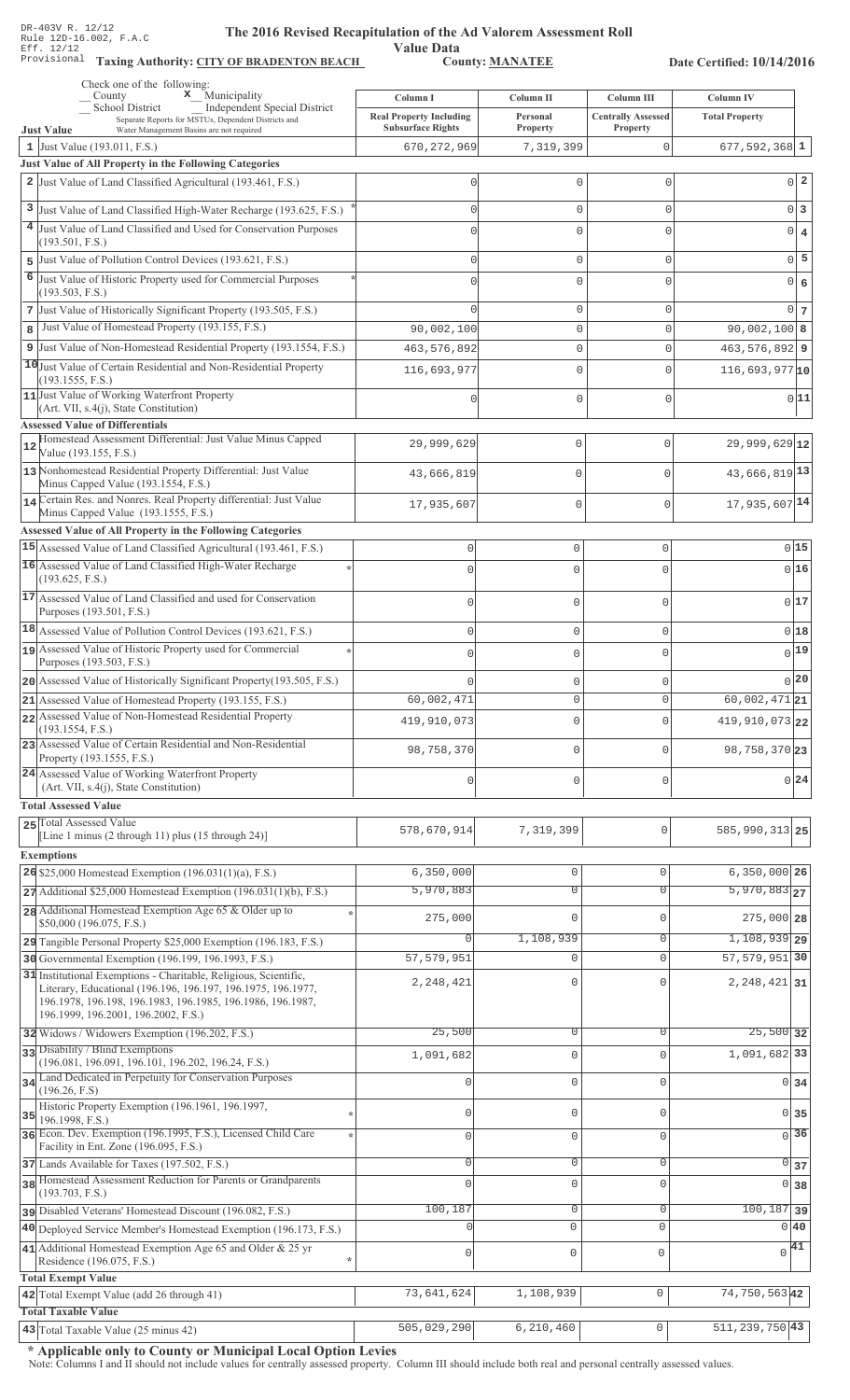## **County: MANATEE**

## Taxing Authority: CITY OF BRADENTON BEACH

### Reconciliation of Preliminary and Final Tax Roll

|                | Operating Taxable Value as Shown on Preliminary Tax Roll                    | 510, 995, 936 |
|----------------|-----------------------------------------------------------------------------|---------------|
| $\overline{a}$ | Additions to Operating Taxable Value Resulting from Petitions to the VAB    | 01            |
| 3              | Deductions from Operating Taxable Value Resulting from Petitions to the VAB | 01            |
| 4              | Subtotal $(1 + 2 - 3 = 4)$                                                  | 510, 995, 936 |
| 5              | Other Additions to Operating Taxable Value                                  | 1,281,889     |
| 6              | Other Deductions from Operating Taxable Value                               | 1,038,075     |
| 7              | Operating Taxable Value Shown on Final Tax Roll $(4 + 5 - 6 = 7)$           | 511, 239, 750 |

## **Selected Just Values**

| 8  | Just Value of Subsurface Rights (this amount included in Line 1, Column I, Page One) 193.481, F.S. |  |
|----|----------------------------------------------------------------------------------------------------|--|
| 9  | Just Value of Centrally Assessed Railroad Property Value                                           |  |
| 10 | Just Value of Centrally Assessed Private Car Line Property Value                                   |  |

Note: Sum of items 9 and 10 should equal centrally assessed just value on page 1, line 1, column III.

## **Homestead Portability**

|    | 11   # of Parcels Receiving Transfer of Homestead Differential |         |
|----|----------------------------------------------------------------|---------|
| 12 | Value of Transferred Homestead Differential                    | 109,656 |

|                                  |                                        | Column 1             | Column 2                 |
|----------------------------------|----------------------------------------|----------------------|--------------------------|
| <b>Total Parcels or Accounts</b> |                                        | <b>Real Property</b> | <b>Personal Property</b> |
|                                  |                                        | Parcels              | Accounts                 |
|                                  | 13<br><b>Total Parcels or Accounts</b> | 1,841                | 2511                     |

## **Property with Reduced Assessed Value**

| 14 | Land Classified Agricultural (193.461, F.S.)                                                    | 0        | 0        |
|----|-------------------------------------------------------------------------------------------------|----------|----------|
| 15 | $\ast$<br>Land Classified High-Water Recharge (193.625, F.S.)                                   | $\Omega$ | 0        |
| 16 | Land Classified and Used for Conservation Purposes (193.501, F.S.)                              | $\Omega$ | 0        |
| 17 | Pollution Control Devices (193.621, F.S.)                                                       | 0        | 0        |
| 18 | Historic Property used for Commercial Purposes (193.503, F.S.) *                                | $\Omega$ |          |
| 19 | Historically Significant Property (193.505, F.S.)                                               | $\Omega$ | 0        |
| 20 | Homestead Property; Parcels with Capped Value (193.155, F.S.)                                   | 237      |          |
| 21 | Non-Homestead Residential Property; Parcels with Capped Value (193.1554, F.S.)                  | 859      | 0        |
| 22 | Certain Residential and Non-Residential Property; Parcels with Capped Value<br>(193.1555, F.S.) | 73       | 0        |
| 23 | Working Waterfront Property (Art. VII, s.4(j), State Constitution)                              | $\Omega$ | $\Omega$ |

## **Other Reductions in Assessed Value**

| 24 | Lands Available for Taxes (197.502, F.S.)                                  |  |
|----|----------------------------------------------------------------------------|--|
| 25 | Homestead Assessment Reduction for Parents or Grandparents (193.703, F.S.) |  |
| 26 | Disabled Veterans' Homestead Discount (196.082, F.S.)                      |  |

\* Applicable only to County or Municipal Local Option Levies

### Date Certified: 10/14/2016

**Taxable Value**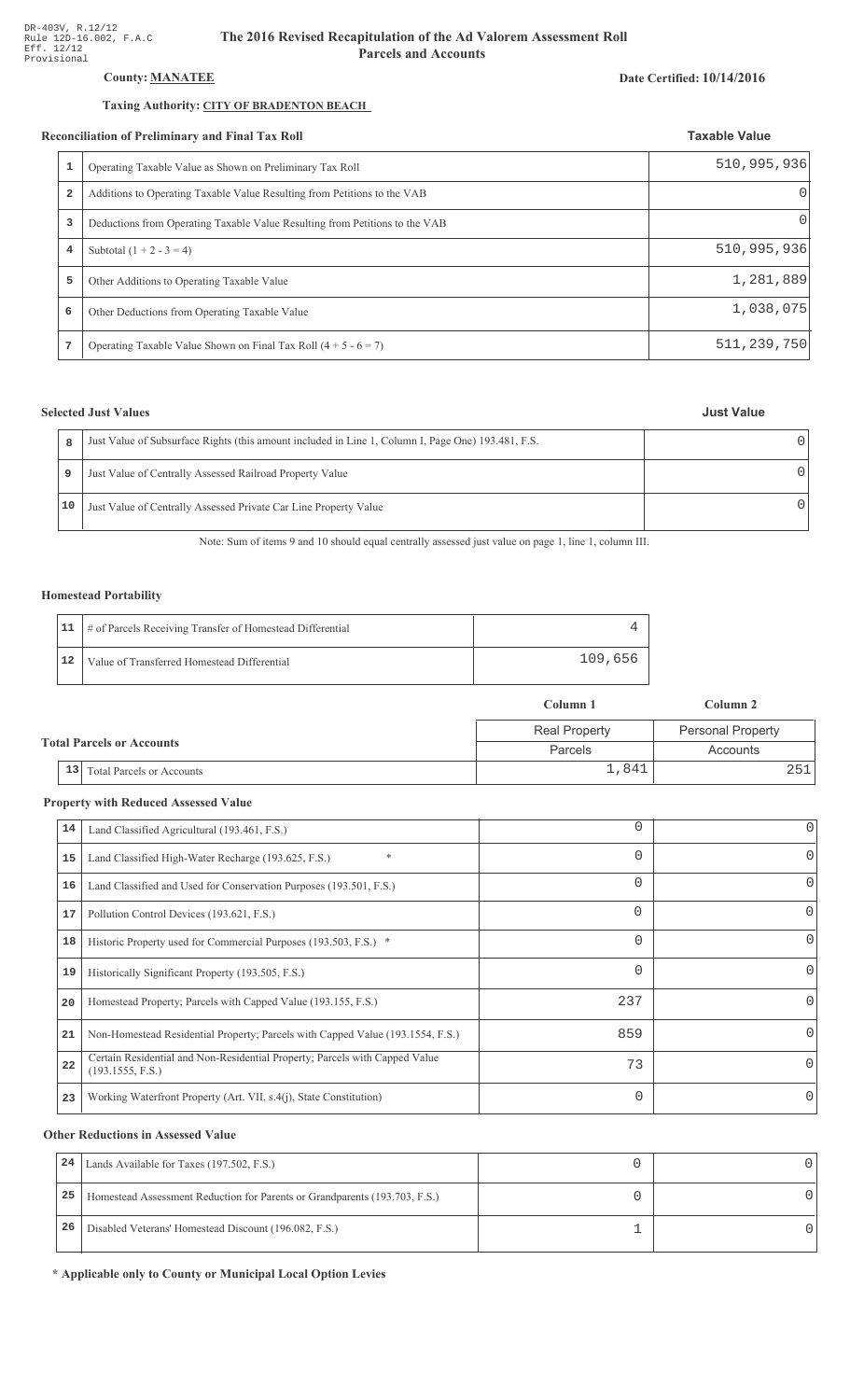**Taxing Auth** 

#### **The 2016 Rev** ised Recapitulation of the Ad Valorem Assessment Roll

**Value Data** ority: <u>CITY OF BRADENTON</u> County: MANATEE

Date Certified: 10/14/2016

|              | Check one of the following:<br>$\mathbf x$ Municipality<br>County                                                                                                       | Column I                                                   | Column II            | Column III                            | Column IV                     |                  |
|--------------|-------------------------------------------------------------------------------------------------------------------------------------------------------------------------|------------------------------------------------------------|----------------------|---------------------------------------|-------------------------------|------------------|
|              | School District<br>Independent Special District<br>Separate Reports for MSTUs, Dependent Districts and<br>Water Management Basins are not required<br><b>Just Value</b> | <b>Real Property Including</b><br><b>Subsurface Rights</b> | Personal<br>Property | <b>Centrally Assessed</b><br>Property | <b>Total Property</b>         |                  |
|              | 1 Just Value $(193.011, F.S.)$                                                                                                                                          | 4,088,232,515                                              | 312,794,377          | 501,015                               | $4,401,527,907$ <sup>1</sup>  |                  |
|              | Just Value of All Property in the Following Categories                                                                                                                  |                                                            |                      |                                       |                               |                  |
|              | 2 Just Value of Land Classified Agricultural (193.461, F.S.)                                                                                                            | 1,507,652                                                  | 0                    | 0                                     | $1,507,652$ 2                 |                  |
|              | 3 Just Value of Land Classified High-Water Recharge (193.625, F.S.)                                                                                                     | Λ                                                          | $\mathbf{0}$         | $\Omega$                              |                               | 0 3              |
|              | 4 Just Value of Land Classified and Used for Conservation Purposes                                                                                                      | $\Omega$                                                   | 0                    | $\Omega$                              |                               | $0 \mid 4$       |
|              | (193.501, F.S.)<br>5 Just Value of Pollution Control Devices (193.621, F.S.)                                                                                            | $\Omega$                                                   | 4, 461, 474          | 0                                     | $4,461,474$ 5                 |                  |
|              | 6 Just Value of Historic Property used for Commercial Purposes                                                                                                          |                                                            |                      |                                       |                               |                  |
|              | (193.503, F.S.)                                                                                                                                                         |                                                            | 0                    | $\Omega$                              |                               | 0 6              |
|              | 7 Just Value of Historically Significant Property (193.505, F.S.)                                                                                                       | ∩                                                          | 0                    | 0                                     |                               | $0\vert$ 7       |
| $\mathbf{8}$ | Just Value of Homestead Property (193.155, F.S.)                                                                                                                        | 1,419,687,888                                              | $\mathbf 0$          | 0                                     | 1,419,687,888 8               |                  |
|              | 9 Just Value of Non-Homestead Residential Property (193.1554, F.S.)                                                                                                     | 1,110,979,273                                              | $\mathbb O$          | $\Omega$                              | $1,110,979,273$ 9             |                  |
|              | 10 Just Value of Certain Residential and Non-Residential Property<br>(193.1555, F.S.)                                                                                   | 1,556,057,702                                              | $\mathbf{0}$         | 320,870                               | $1,556,378,572$ 10            |                  |
|              | 11 Just Value of Working Waterfront Property                                                                                                                            |                                                            | 0                    | 0                                     |                               | 0 11             |
|              | $(Art. VII, s.4(j), State Constitution)$<br><b>Assessed Value of Differentials</b>                                                                                      |                                                            |                      |                                       |                               |                  |
| 12           | Homestead Assessment Differential: Just Value Minus Capped                                                                                                              | 309,984,905                                                | $\mathbf{0}$         | $\Omega$                              | 309,984,905 12                |                  |
|              | Value (193.155, F.S.)                                                                                                                                                   |                                                            |                      |                                       |                               |                  |
|              | 13 Nonhomestead Residential Property Differential: Just Value<br>Minus Capped Value (193.1554, F.S.)                                                                    | 65,033,741                                                 | $\Omega$             | $\Omega$                              | 65, 033, 741 13               |                  |
|              | 14 Certain Res. and Nonres. Real Property differential: Just Value<br>Minus Capped Value (193.1555, F.S.)                                                               | 87,973,600                                                 | $\mathbf{0}$         | $\circ$                               | 87,973,600 14                 |                  |
|              | Assessed Value of All Property in the Following Categories                                                                                                              |                                                            |                      |                                       |                               |                  |
|              | 15 Assessed Value of Land Classified Agricultural (193.461, F.S.)                                                                                                       | 105,472                                                    | $\mathsf{O}\xspace$  | 0                                     | $105,472$ 15                  |                  |
|              | 16 Assessed Value of Land Classified High-Water Recharge                                                                                                                |                                                            | $\cap$               | 0                                     |                               | 0 16             |
|              | (193.625, F.S.)                                                                                                                                                         |                                                            |                      |                                       |                               |                  |
|              | 17 Assessed Value of Land Classified and used for Conservation<br>Purposes (193.501, F.S.)                                                                              | $\Omega$                                                   | $\Omega$             | 0                                     |                               | 0 17             |
|              | 18 Assessed Value of Pollution Control Devices (193.621, F.S.)                                                                                                          | $\mathsf 0$                                                | 446,146              | $\mathsf 0$                           | 446,146 18                    |                  |
|              | 19 Assessed Value of Historic Property used for Commercial                                                                                                              | $\Omega$                                                   | $\Omega$             | 0                                     |                               | $_{0}$ 19        |
|              | Purposes (193.503, F.S.)<br>20 Assessed Value of Historically Significant Property (193.505, F.S.)                                                                      |                                                            |                      |                                       |                               | $0$  20          |
|              | 21 Assessed Value of Homestead Property (193.155, F.S.)                                                                                                                 | 1,109,702,983                                              | 0<br>$\Omega$        | 0<br>0                                | $1,109,702,983$ <sub>21</sub> |                  |
|              | 22 Assessed Value of Non-Homestead Residential Property                                                                                                                 | 1,045,945,532                                              | $\mathbf 0$          | $\mathbf 0$                           | 1,045,945,532 22              |                  |
|              | (193.1554, F.S.)<br>23 Assessed Value of Certain Residential and Non-Residential                                                                                        |                                                            |                      |                                       |                               |                  |
|              | Property (193.1555, F.S.)<br>24 Assessed Value of Working Waterfront Property                                                                                           | 1,468,084,102                                              | $\mathbf 0$          | 320,870                               | 1,468,404,97223               |                  |
|              | (Art. VII, s.4(j), State Constitution)                                                                                                                                  | 0                                                          | $\mathsf 0$          | 0                                     |                               | 0 24             |
|              | <b>Total Assessed Value</b>                                                                                                                                             |                                                            |                      |                                       |                               |                  |
|              | 25 Total Assessed Value<br>[Line 1 minus (2 through 11) plus (15 through 24)]                                                                                           | 3,623,838,089                                              | 308,779,049          | 501,015                               | 3, 933, 118, 153 25           |                  |
|              | <b>Exemptions</b>                                                                                                                                                       |                                                            |                      |                                       |                               |                  |
|              | 26 \$25,000 Homestead Exemption $(196.031(1)(a), F.S.)$                                                                                                                 | 242,534,048                                                | $\mathbb O$          | $\circ$                               | 242, 534, 048 26              |                  |
|              | $27$ Additional \$25,000 Homestead Exemption (196.031(1)(b), F.S.)                                                                                                      | 181, 207, 515                                              | $\overline{0}$       | $\Omega$                              | $181, 207, 515$ <sub>27</sub> |                  |
|              | 28 Additional Homestead Exemption Age 65 & Older up to<br>\$50,000 (196.075, F.S.)                                                                                      | n                                                          | $\Omega$             | $\cap$                                |                               | $0\overline{28}$ |
|              | 29 Tangible Personal Property \$25,000 Exemption (196.183, F.S.)                                                                                                        | $\Omega$                                                   | 23, 165, 193         | 57,563                                | 23, 222, 756 29               |                  |
|              | 30 Governmental Exemption (196.199, 196.1993, F.S.)                                                                                                                     | 199, 115, 522                                              | 1,779,444            | $\mathbf{0}$                          | 200,894,966 30                |                  |
|              | 31 Institutional Exemptions - Charitable, Religious, Scientific,<br>Literary, Educational (196.196, 196.197, 196.1975, 196.1977,                                        | 179, 457, 798                                              | 5,055,759            | $\Omega$                              | 184, 513, 557 31              |                  |
|              | 196.1978, 196.198, 196.1983, 196.1985, 196.1986, 196.1987,                                                                                                              |                                                            |                      |                                       |                               |                  |
|              | 196.1999, 196.2001, 196.2002, F.S.)                                                                                                                                     |                                                            |                      |                                       |                               |                  |
|              | 32 Widows / Widowers Exemption (196.202, F.S.)<br>33 Disability / Blind Exemptions                                                                                      | 782,593                                                    | 1,880                | $\Omega$                              | 784, 473 32                   |                  |
|              | (196.081, 196.091, 196.101, 196.202, 196.24, F.S.)                                                                                                                      | 13,820,856                                                 | $\mathbf 0$          | $\Omega$                              | 13,820,856 33                 |                  |
|              | 34 Land Dedicated in Perpetuity for Conservation Purposes<br>(196.26, F.S)                                                                                              | $\Omega$                                                   | $\mathbb O$          | $\Omega$                              |                               | 0 34             |
|              | Historic Property Exemption (196.1961, 196.1997,                                                                                                                        | $\mathbf 0$                                                | $\mathbf 0$          | $\mathbf{0}$                          |                               | $0\overline{35}$ |
| 35           | 196.1998, F.S.)<br>36 Econ. Dev. Exemption (196.1995, F.S.), Licensed Child Care                                                                                        |                                                            |                      |                                       |                               | $\sqrt{0}$ 36    |
|              | Facility in Ent. Zone (196.095, F.S.)                                                                                                                                   | $\Omega$                                                   | $\mathsf{O}\xspace$  | $\Omega$                              |                               |                  |
|              | 37 Lands Available for Taxes (197.502, F.S.)                                                                                                                            | 5,400                                                      | $\mathbb O$          | $\mathbf 0$                           | $5,400$ 37                    |                  |
|              | 38 Homestead Assessment Reduction for Parents or Grandparents<br>(193.703, F.S.)                                                                                        | $\Omega$                                                   | $\mathbf 0$          | $\Omega$                              |                               | $0\overline{38}$ |
|              | pisabled Veterans' Homestead Discount (196.082, F.S.)                                                                                                                   | 770,664                                                    | $\overline{0}$       | $\mathsf 0$                           | $770,664$ 39                  |                  |
|              | 40 Deployed Service Member's Homestead Exemption (196.173, F.S.)                                                                                                        | 38,524                                                     | $\mathsf{O}\xspace$  | $\mathbf{0}$                          | 38,524 40                     |                  |
|              | 41 Additional Homestead Exemption Age 65 and Older & 25 yr<br>Residence (196.075, F.S.)                                                                                 | $\mathbb O$                                                | $\mathsf{O}\xspace$  | $\overline{0}$                        | $\sqrt{41}$                   |                  |
|              | <b>Total Exempt Value</b>                                                                                                                                               |                                                            |                      |                                       |                               |                  |
|              | 42 Total Exempt Value (add 26 through 41)                                                                                                                               | 817,732,920                                                | 30,002,276           | 57,563                                | 847, 792, 759 42              |                  |
|              | <b>Total Taxable Value</b>                                                                                                                                              |                                                            |                      |                                       |                               |                  |
|              | 43 Total Taxable Value (25 minus 42)                                                                                                                                    | 2,806,105,169                                              | 278, 776, 773        | $443\,, 452$                          | $3,085,325,394$ 43            |                  |

\* Applicable only to County or Municipal Local Option Levies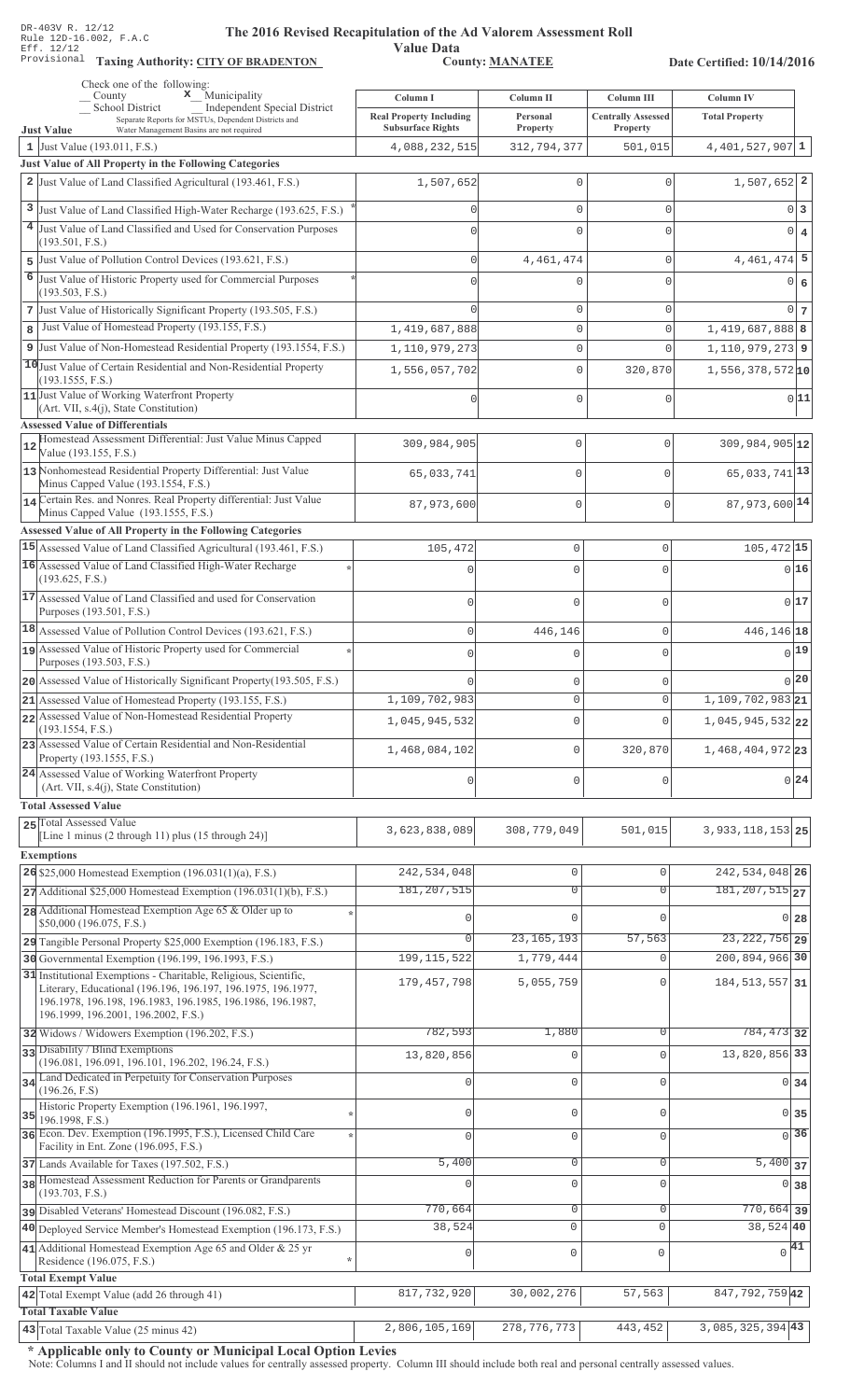## County: **MANATEE**

## Taxing Authority: CITY OF BRADENTON

#### Reconciliation of Preliminary and Final Tax Roll

| 1 | Operating Taxable Value as Shown on Preliminary Tax Roll                    | 3,087,645,225 |
|---|-----------------------------------------------------------------------------|---------------|
| 2 | Additions to Operating Taxable Value Resulting from Petitions to the VAB    | O             |
| 3 | Deductions from Operating Taxable Value Resulting from Petitions to the VAB | 0             |
| 4 | Subtotal $(1 + 2 - 3 = 4)$                                                  | 3,087,645,225 |
| 5 | Other Additions to Operating Taxable Value                                  | 31, 211, 590  |
| 6 | Other Deductions from Operating Taxable Value                               | 33,531,421    |
| 7 | Operating Taxable Value Shown on Final Tax Roll $(4 + 5 - 6 = 7)$           | 3,085,325,394 |

## **Selected Just Values**

| 8  | Just Value of Subsurface Rights (this amount included in Line 1, Column I, Page One) 193.481, F.S. | 777.    |
|----|----------------------------------------------------------------------------------------------------|---------|
| 9  | Just Value of Centrally Assessed Railroad Property Value                                           | 391,001 |
| 10 | Just Value of Centrally Assessed Private Car Line Property Value                                   | 110,014 |

Note: Sum of items 9 and 10 should equal centrally assessed just value on page 1, line 1, column III.

## Homestead Portability

|    | 11   # of Parcels Receiving Transfer of Homestead Differential |           |
|----|----------------------------------------------------------------|-----------|
| 12 | Value of Transferred Homestead Differential                    | 6,647,453 |

|                                  |                                        | Column 1             | Column 2                 |
|----------------------------------|----------------------------------------|----------------------|--------------------------|
|                                  |                                        | <b>Real Property</b> | <b>Personal Property</b> |
| <b>Total Parcels or Accounts</b> |                                        | <b>Parcels</b>       | Accounts                 |
|                                  | 13<br><b>Total Parcels or Accounts</b> | 22,404               | 3,270                    |

#### **Property with Reduced Assessed Value**

| 14 | Land Classified Agricultural (193.461, F.S.)                                                    | 13       | 0        |
|----|-------------------------------------------------------------------------------------------------|----------|----------|
| 15 | *<br>Land Classified High-Water Recharge (193.625, F.S.)                                        | 0        | 0        |
| 16 | Land Classified and Used for Conservation Purposes (193.501, F.S.)                              | 0        |          |
| 17 | Pollution Control Devices (193.621, F.S.)                                                       | 0        |          |
| 18 | Historic Property used for Commercial Purposes (193.503, F.S.) *                                | 0        |          |
| 19 | Historically Significant Property (193.505, F.S.)                                               | $\Omega$ | 0        |
| 20 | Homestead Property; Parcels with Capped Value (193.155, F.S.)                                   | 8,956    | 0        |
| 21 | Non-Homestead Residential Property; Parcels with Capped Value (193.1554, F.S.)                  | 5,417    | 0        |
| 22 | Certain Residential and Non-Residential Property; Parcels with Capped Value<br>(193.1555, F.S.) | 509      | $\Omega$ |
| 23 | Working Waterfront Property (Art. VII, s.4(j), State Constitution)                              | $\Omega$ |          |
|    |                                                                                                 |          |          |

#### **Other Reductions in Assessed Value**

| 24 | Lands Available for Taxes (197.502, F.S.)                                  |  |
|----|----------------------------------------------------------------------------|--|
| 25 | Homestead Assessment Reduction for Parents or Grandparents (193.703, F.S.) |  |
| 26 | Disabled Veterans' Homestead Discount (196.082, F.S.)                      |  |

\* Applicable only to County or Municipal Local Option Levies

### Date Certified: 10/14/2016

**Taxable Value**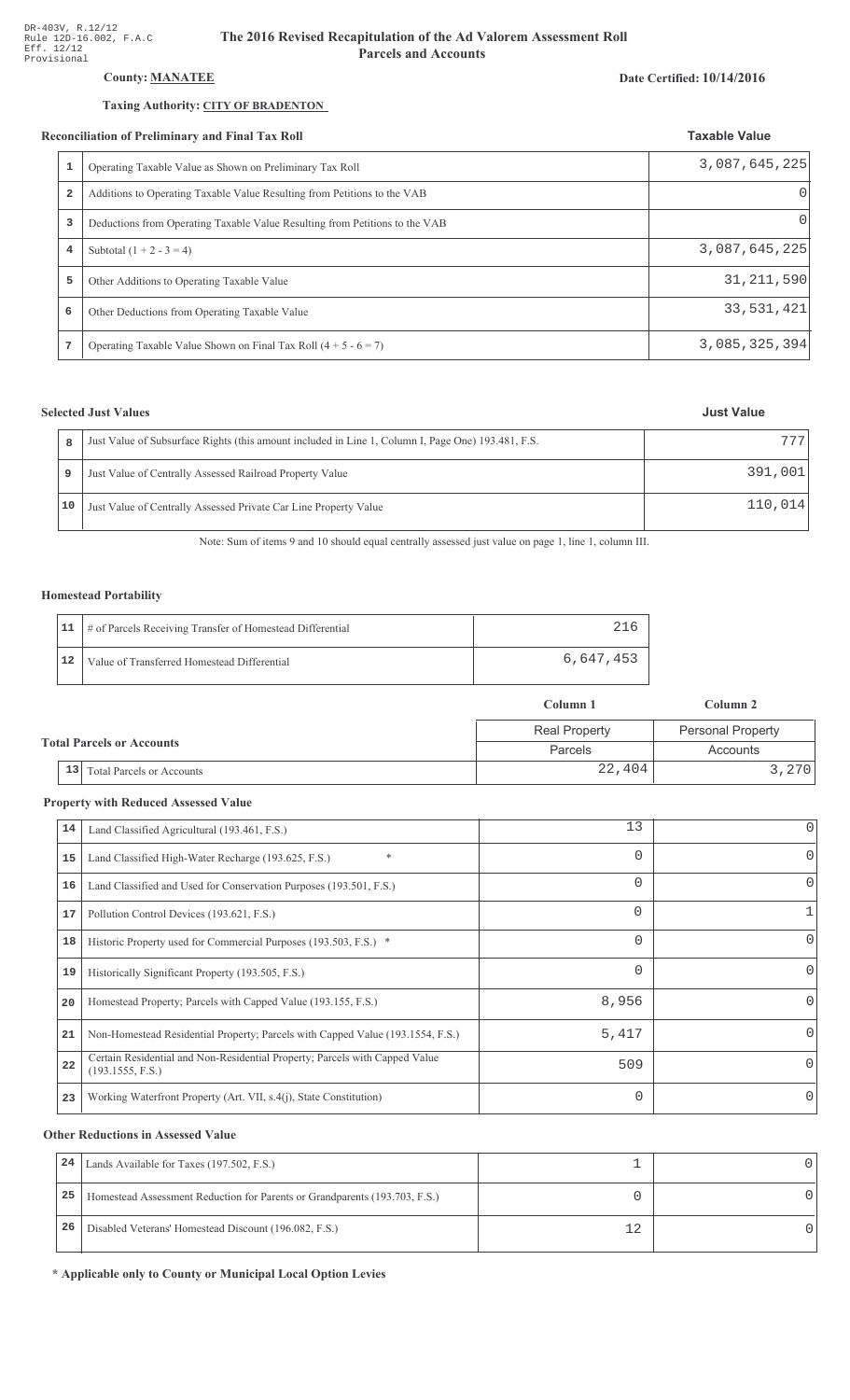Value Data<br>County: MANATEE Taxing Authority: CITY OF HOLMES BEACH County: MANATEE

Date Certified: 10/14/2016

|                | Check one of the following:<br>$\boldsymbol{\mathsf{x}}$ Municipality<br>County                                                                                                                                                       | Column I                                                   | Column II            | Column III                            | Column IV                        |
|----------------|---------------------------------------------------------------------------------------------------------------------------------------------------------------------------------------------------------------------------------------|------------------------------------------------------------|----------------------|---------------------------------------|----------------------------------|
|                | School District<br><b>Independent Special District</b><br>Separate Reports for MSTUs, Dependent Districts and                                                                                                                         | <b>Real Property Including</b><br><b>Subsurface Rights</b> | Personal<br>Property | <b>Centrally Assessed</b><br>Property | <b>Total Property</b>            |
|                | <b>Just Value</b><br>Water Management Basins are not required<br>1 Just Value $(193.011, F.S.)$                                                                                                                                       | 2,019,221,677                                              | 14,731,326           | 0                                     | $2,033,953,003$ 1                |
|                | Just Value of All Property in the Following Categories                                                                                                                                                                                |                                                            |                      |                                       |                                  |
|                | 2 Just Value of Land Classified Agricultural (193.461, F.S.)                                                                                                                                                                          |                                                            | 0                    | $\mathbf 0$                           | $0\vert 2$                       |
|                | 3 Just Value of Land Classified High-Water Recharge (193.625, F.S.)                                                                                                                                                                   |                                                            | 0                    | $\mathbf{0}$                          | $0\vert 3$                       |
|                | 4 Just Value of Land Classified and Used for Conservation Purposes                                                                                                                                                                    |                                                            | $\Omega$             | C                                     | $0 \mid 4$                       |
|                | (193.501, F.S.)                                                                                                                                                                                                                       |                                                            |                      |                                       |                                  |
| 5              | Just Value of Pollution Control Devices (193.621, F.S.)                                                                                                                                                                               |                                                            | 0                    | $\mathbf{0}$                          | $0\overline{5}$                  |
| $\overline{6}$ | Just Value of Historic Property used for Commercial Purposes<br>(193.503, F.S.)                                                                                                                                                       |                                                            | 0                    | $\circ$                               | 0 <br>$\epsilon$                 |
|                | 7 Just Value of Historically Significant Property (193.505, F.S.)                                                                                                                                                                     |                                                            | 0                    | $\mathbf{0}$                          | $0 \mid 7 \mid$                  |
| 8              | Just Value of Homestead Property (193.155, F.S.)                                                                                                                                                                                      | 620, 224, 839                                              | 0                    | $\mathbf 0$                           | $620, 224, 839$ 8                |
|                | 9 Just Value of Non-Homestead Residential Property (193.1554, F.S.)                                                                                                                                                                   | 1,277,181,010                                              | 0                    | $\mathbf{0}$                          | $1,277,181,010$ 9                |
|                | 10 Just Value of Certain Residential and Non-Residential Property                                                                                                                                                                     | 121,815,828                                                | 0                    | $\mathbf 0$                           | $121, 815, 828$ <sup>10</sup>    |
|                | (193.1555, F.S.)                                                                                                                                                                                                                      |                                                            |                      |                                       |                                  |
|                | 11 Just Value of Working Waterfront Property<br>(Art. VII, s.4(j), State Constitution)                                                                                                                                                |                                                            | 0                    | $\mathbf 0$                           | 0 11                             |
|                | <b>Assessed Value of Differentials</b>                                                                                                                                                                                                |                                                            |                      |                                       |                                  |
| 12             | Homestead Assessment Differential: Just Value Minus Capped<br>Value (193.155, F.S.)                                                                                                                                                   | 188, 329, 087                                              | $\mathbf 0$          | $\mathbf{0}$                          | 188, 329, 087 12                 |
|                | 13 Nonhomestead Residential Property Differential: Just Value                                                                                                                                                                         | 62, 136, 163                                               | $\mathbf 0$          | $\mathbf{0}$                          | $62, 136, 163$ <sup>13</sup>     |
|                | Minus Capped Value (193.1554, F.S.)<br>14 Certain Res. and Nonres. Real Property differential: Just Value                                                                                                                             |                                                            |                      |                                       |                                  |
|                | Minus Capped Value (193.1555, F.S.)                                                                                                                                                                                                   | 25,567,455                                                 | $\mathbf{0}$         | $\mathbf{0}$                          | 25, 567, 455 14                  |
|                | Assessed Value of All Property in the Following Categories                                                                                                                                                                            |                                                            |                      |                                       |                                  |
|                | 15 Assessed Value of Land Classified Agricultural (193.461, F.S.)                                                                                                                                                                     | $\mathsf 0$                                                | $\mathbf 0$          | $\mathbf{0}$                          | 0 15                             |
|                | 16 Assessed Value of Land Classified High-Water Recharge<br>(193.625, F.S.)                                                                                                                                                           | $\Omega$                                                   | $\mathbf 0$          | $\Omega$                              | 0 16                             |
|                | 17 Assessed Value of Land Classified and used for Conservation                                                                                                                                                                        | 0                                                          | $\mathbf 0$          | 0                                     | 0 17                             |
|                | Purposes (193.501, F.S.)                                                                                                                                                                                                              |                                                            |                      |                                       |                                  |
|                | 18 Assessed Value of Pollution Control Devices (193.621, F.S.)                                                                                                                                                                        | $\mathbf 0$                                                | $\mathbf 0$          | 0                                     | 018                              |
|                | 19 Assessed Value of Historic Property used for Commercial<br>Purposes (193.503, F.S.)                                                                                                                                                | $\Omega$                                                   | $\mathbf 0$          | $\Omega$                              | $0$ <sup>19</sup>                |
|                | 20 Assessed Value of Historically Significant Property (193.505, F.S.)                                                                                                                                                                |                                                            | $\mathbf 0$          | O                                     | 0 20                             |
|                | 21 Assessed Value of Homestead Property (193.155, F.S.)                                                                                                                                                                               | 431,895,752                                                | $\mathbf 0$          | $\Omega$                              | 431,895,752 21                   |
|                | 22 Assessed Value of Non-Homestead Residential Property                                                                                                                                                                               | 1, 215, 044, 847                                           | $\mathbf 0$          | 0                                     | 1, 215, 044, 847 22              |
|                | (193.1554, F.S.)<br>23 Assessed Value of Certain Residential and Non-Residential                                                                                                                                                      |                                                            |                      |                                       |                                  |
|                | Property (193.1555, F.S.)                                                                                                                                                                                                             | 96, 248, 373                                               | $\mathbf 0$          | $\Omega$                              | 96, 248, 373 23                  |
|                | 24 Assessed Value of Working Waterfront Property<br>(Art. VII, s.4(j), State Constitution)                                                                                                                                            | 0                                                          | $\mathbf 0$          | O                                     | 0 24                             |
|                | <b>Total Assessed Value</b>                                                                                                                                                                                                           |                                                            |                      |                                       |                                  |
|                | 25 Total Assessed Value                                                                                                                                                                                                               |                                                            |                      |                                       |                                  |
|                | [Line 1 minus (2 through 11) plus (15 through 24)]                                                                                                                                                                                    | 1,743,188,972                                              | 14,731,326           | $\mathbf 0$                           | 1,757,920,298 25                 |
|                | <b>Exemptions</b>                                                                                                                                                                                                                     |                                                            |                      |                                       |                                  |
|                | 26 \$25,000 Homestead Exemption $(196.031(1)(a), F.S.)$                                                                                                                                                                               | 29,425,000                                                 | 0                    | $\mathbf{0}$                          | 29, 425, 000 26                  |
|                | 27 Additional \$25,000 Homestead Exemption (196.031(1)(b), F.S.)                                                                                                                                                                      | 29, 246, 095                                               | $\overline{0}$       | $\overline{0}$                        | $29, 246, 095$ <sub>27</sub>     |
|                | 28 Additional Homestead Exemption Age 65 & Older up to<br>\$50,000 (196.075, F.S.)                                                                                                                                                    | 975,000                                                    | 0                    | $\mathbf 0$                           | 975,000 28                       |
|                | 29 Tangible Personal Property \$25,000 Exemption (196.183, F.S.)                                                                                                                                                                      | $\Omega$                                                   | 2,259,115            | 0                                     | $2, 259, 115$ 29                 |
|                | 30 Governmental Exemption (196.199, 196.1993, F.S.)                                                                                                                                                                                   | 10,944,468                                                 | 0                    | $\mathbf{0}$                          | 10,944,468 30                    |
|                | 31 Institutional Exemptions - Charitable, Religious, Scientific,<br>Literary, Educational (196.196, 196.197, 196.1975, 196.1977,<br>196.1978, 196.198, 196.1983, 196.1985, 196.1986, 196.1987,<br>196.1999, 196.2001, 196.2002, F.S.) | 14,308,742                                                 | 0                    | $\mathbf 0$                           | 14,308,742 31                    |
|                | 32 Widows / Widowers Exemption (196.202, F.S.)                                                                                                                                                                                        | 114,000                                                    | $\overline{0}$       | $\mathbf{0}$                          | $114,000$ 32                     |
|                | 33 Disability / Blind Exemptions                                                                                                                                                                                                      | 2,488,433                                                  | 0                    | $\mathbf{0}$                          | 2,488,433 33                     |
|                | (196.081, 196.091, 196.101, 196.202, 196.24, F.S.)                                                                                                                                                                                    |                                                            |                      |                                       |                                  |
|                | 34 Land Dedicated in Perpetuity for Conservation Purposes<br>(196.26, F.S)                                                                                                                                                            |                                                            | 0                    | $\mathbf 0$                           | 0 <sub>34</sub>                  |
| 35             | Historic Property Exemption (196.1961, 196.1997,                                                                                                                                                                                      | $\Omega$                                                   | 0                    | 0                                     | $0 \overline{\smash{\big)}\ 35}$ |
|                | 196.1998, F.S.)<br>36 Econ. Dev. Exemption (196.1995, F.S.), Licensed Child Care                                                                                                                                                      | $\Omega$                                                   | 0                    | $\mathbf 0$                           | $\overline{0}$ 36                |
|                | Facility in Ent. Zone (196.095, F.S.)                                                                                                                                                                                                 |                                                            |                      |                                       |                                  |
|                | 37 Lands Available for Taxes (197.502, F.S.)                                                                                                                                                                                          | $\Omega$                                                   | 0                    | 0                                     | 0 37                             |
|                | 38 Homestead Assessment Reduction for Parents or Grandparents<br>(193.703, F.S.)                                                                                                                                                      | 17,931                                                     | 0                    | $\mathbf 0$                           | $17,931$ 38                      |
|                | Disabled Veterans' Homestead Discount (196.082, F.S.)                                                                                                                                                                                 | 366,978                                                    | 0                    | $\mathbf{0}$                          | 366,978 39                       |
|                | 40 Deployed Service Member's Homestead Exemption (196.173, F.S.)                                                                                                                                                                      |                                                            | $\circ$              | $\mathbf{0}$                          | 0 40                             |
|                | 41 Additional Homestead Exemption Age 65 and Older & 25 yr                                                                                                                                                                            | $\mathbf 0$                                                | 0                    | $\mathbf 0$                           | $\sqrt{41}$                      |
|                | Residence (196.075, F.S.)<br><b>Total Exempt Value</b>                                                                                                                                                                                |                                                            |                      |                                       |                                  |
|                | 42 Total Exempt Value (add 26 through 41)                                                                                                                                                                                             | 87,886,647                                                 | 2,259,115            | $\mathsf{O}\xspace$                   | 90, 145, 762 42                  |
|                | <b>Total Taxable Value</b>                                                                                                                                                                                                            |                                                            |                      |                                       |                                  |
|                | $\overline{43}$ Total Taxable Value (25 minus 42)                                                                                                                                                                                     | 1,655,302,325                                              | 12, 472, 211         | $\mathsf{O}\xspace$                   | 1,667,774,536 43                 |

\* Applicable only to County or Municipal Local Option Levies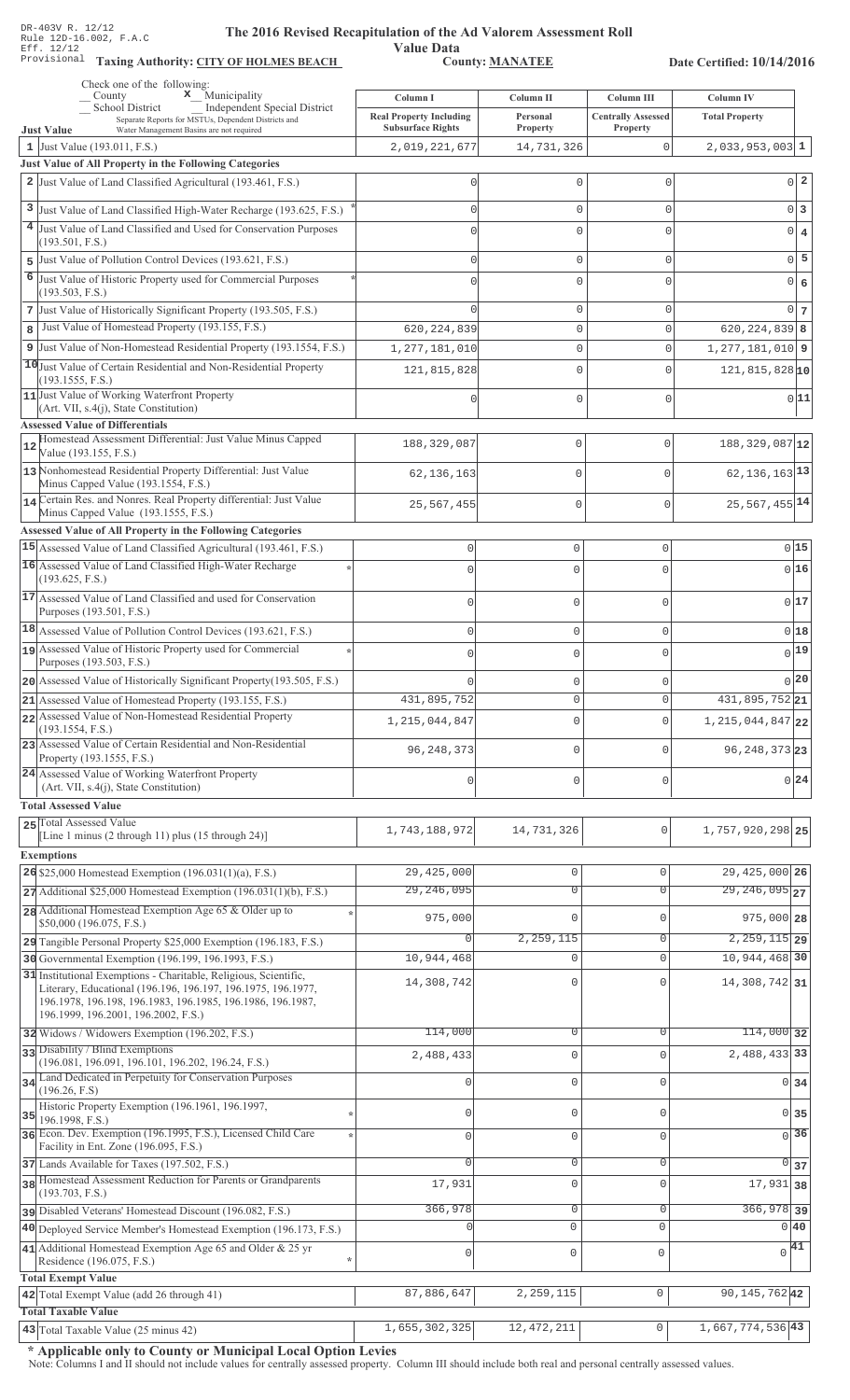## **County: MANATEE**

## Taxing Authority: CITY OF HOLMES BEACH

### Reconciliation of Preliminary and Final Tax Roll

|                         | conciliation of Preliminary and Final Tax Roll                              | <b>Taxable Value</b> |  |
|-------------------------|-----------------------------------------------------------------------------|----------------------|--|
| 1                       | Operating Taxable Value as Shown on Preliminary Tax Roll                    | 1,668,097,399        |  |
| $\overline{\mathbf{2}}$ | Additions to Operating Taxable Value Resulting from Petitions to the VAB    |                      |  |
| 3                       | Deductions from Operating Taxable Value Resulting from Petitions to the VAB | $\Omega$             |  |
| 4                       | Subtotal $(1 + 2 - 3 = 4)$                                                  | 1,668,097,399        |  |
| 5                       | Other Additions to Operating Taxable Value                                  | 1,594,576            |  |
| 6                       | Other Deductions from Operating Taxable Value                               | 1,917,439            |  |
|                         | Operating Taxable Value Shown on Final Tax Roll $(4 + 5 - 6 = 7)$           | 1,667,774,536        |  |

## **Selected Just Values**

| 8    | Just Value of Subsurface Rights (this amount included in Line 1, Column I, Page One) 193.481, F.S. |  |
|------|----------------------------------------------------------------------------------------------------|--|
| 9    | Just Value of Centrally Assessed Railroad Property Value                                           |  |
| 10 - | Just Value of Centrally Assessed Private Car Line Property Value                                   |  |

Note: Sum of items 9 and 10 should equal centrally assessed just value on page 1, line 1, column III.

## **Homestead Portability**

|      | 11   # of Parcels Receiving Transfer of Homestead Differential |           |
|------|----------------------------------------------------------------|-----------|
| i 12 | Value of Transferred Homestead Differential                    | 1,865,348 |

|                                             |                                        | Column 1             | Column 2                 |
|---------------------------------------------|----------------------------------------|----------------------|--------------------------|
|                                             |                                        | <b>Real Property</b> | <b>Personal Property</b> |
| <b>Total Parcels or Accounts</b><br>Parcels |                                        | Accounts             |                          |
|                                             | 13<br><b>Total Parcels or Accounts</b> | 4,147                | 3431                     |

## **Property with Reduced Assessed Value**

| 14 | Land Classified Agricultural (193.461, F.S.)                                                    | 0        | 0        |
|----|-------------------------------------------------------------------------------------------------|----------|----------|
| 15 | $\ast$<br>Land Classified High-Water Recharge (193.625, F.S.)                                   | 0        | 0        |
| 16 | Land Classified and Used for Conservation Purposes (193.501, F.S.)                              | $\Omega$ | 0        |
| 17 | Pollution Control Devices (193.621, F.S.)                                                       | 0        | 0        |
| 18 | Historic Property used for Commercial Purposes (193.503, F.S.) *                                | 0        |          |
| 19 | Historically Significant Property (193.505, F.S.)                                               | $\Omega$ | 0        |
| 20 | Homestead Property; Parcels with Capped Value (193.155, F.S.)                                   | 1,092    |          |
| 21 | Non-Homestead Residential Property; Parcels with Capped Value (193.1554, F.S.)                  | 1,254    |          |
| 22 | Certain Residential and Non-Residential Property; Parcels with Capped Value<br>(193.1555, F.S.) | 164      | 0        |
| 23 | Working Waterfront Property (Art. VII, s.4(j), State Constitution)                              | $\Omega$ | $\Omega$ |

## **Other Reductions in Assessed Value**

| 24 | Lands Available for Taxes (197.502, F.S.)                                  |  |
|----|----------------------------------------------------------------------------|--|
| 25 | Homestead Assessment Reduction for Parents or Grandparents (193.703, F.S.) |  |
| 26 | Disabled Veterans' Homestead Discount (196.082, F.S.)                      |  |

\* Applicable only to County or Municipal Local Option Levies

### Date Certified: 10/14/2016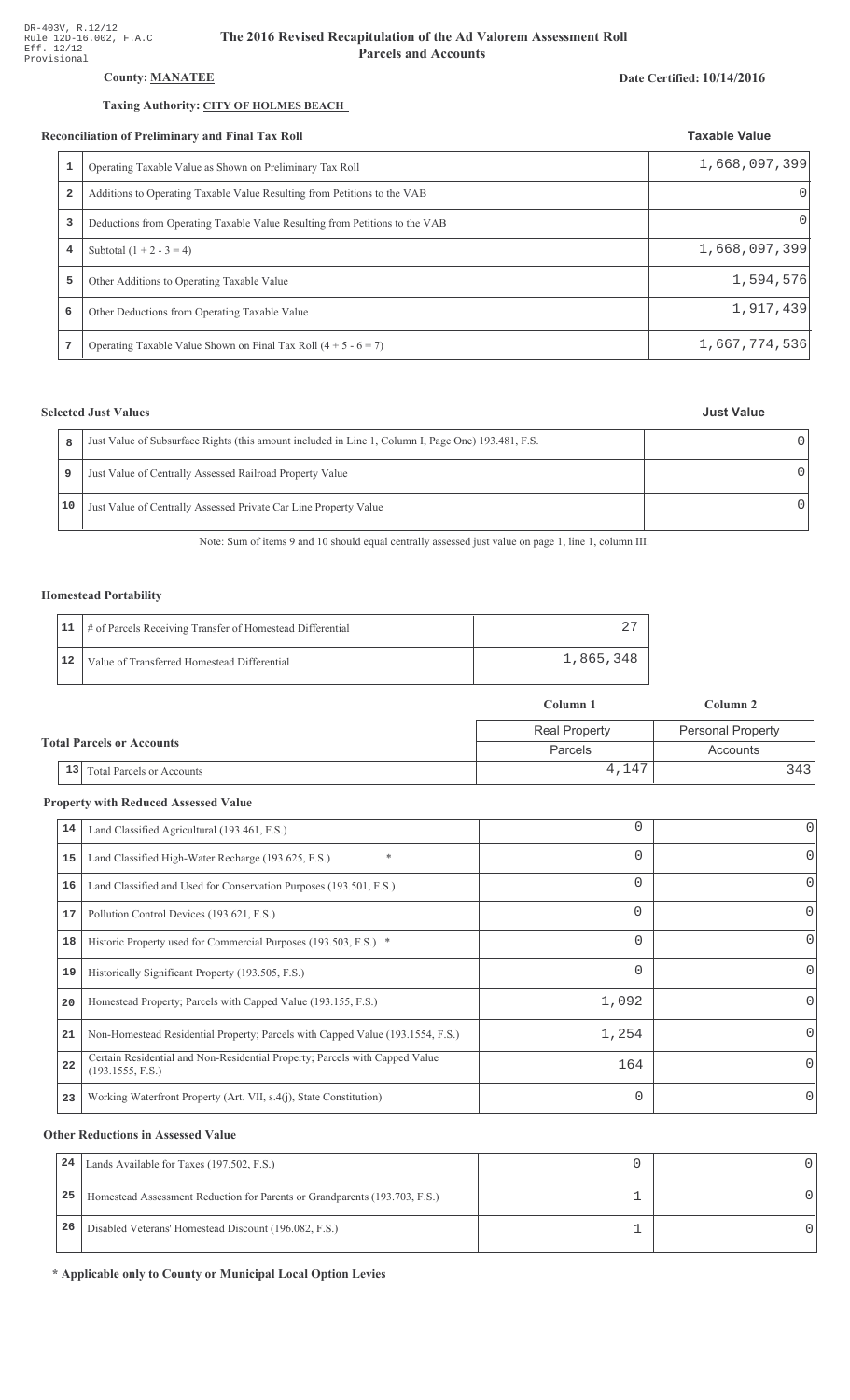Value Data<br>County: MANATEE Taxing Authority: **TOWN OF LONGBOAT KEY** County: **MANATEE** 

Date Certified: 10/14/2016

| Check one of the following:<br>$\mathbf x$ Municipality<br>County                                                                        |                                            |                            |                                         |                                           |
|------------------------------------------------------------------------------------------------------------------------------------------|--------------------------------------------|----------------------------|-----------------------------------------|-------------------------------------------|
| School District<br>Independent Special District                                                                                          | Column I<br><b>Real Property Including</b> | Column II<br>Personal      | Column III<br><b>Centrally Assessed</b> | <b>Column IV</b><br><b>Total Property</b> |
| Separate Reports for MSTUs, Dependent Districts and<br><b>Just Value</b><br>Water Management Basins are not required                     | <b>Subsurface Rights</b>                   | Property                   | <b>Property</b>                         |                                           |
| 1 Just Value $(193.011, F.S.)$                                                                                                           | 1,816,861,667                              | 9,182,377                  | $\Omega$                                | $1,826,044,044$ <sup>1</sup>              |
| <b>Just Value of All Property in the Following Categories</b><br>2 Just Value of Land Classified Agricultural (193.461, F.S.)            |                                            |                            |                                         | $0\vert 2$                                |
|                                                                                                                                          |                                            | 0                          | 0                                       |                                           |
| 3 Just Value of Land Classified High-Water Recharge (193.625, F.S.)                                                                      |                                            | $\mathbf{0}$               | 0                                       | $0\vert 3$                                |
| 4 Just Value of Land Classified and Used for Conservation Purposes<br>(193.501, F.S.)                                                    |                                            | $\mathbf 0$                | 0                                       | $0 \mid 4$                                |
| Just Value of Pollution Control Devices (193.621, F.S.)<br>5                                                                             | Λ                                          | $\mathbb O$                | 0                                       | $0\vert 5$                                |
| 6 Just Value of Historic Property used for Commercial Purposes                                                                           |                                            | $\mathbf{0}$               | 0                                       | $0 \big  6$                               |
| (193.503, F.S.)                                                                                                                          |                                            |                            |                                         |                                           |
| 7 Just Value of Historically Significant Property (193.505, F.S.)<br>Just Value of Homestead Property (193.155, F.S.)                    |                                            | $\mathbb O$                | 0                                       | 0 <sub>7</sub>                            |
| 8                                                                                                                                        | 578,680,152                                | $\mathbb O$<br>$\mathbf 0$ | 0                                       | $578,680,152$ 8                           |
| 9 Just Value of Non-Homestead Residential Property (193.1554, F.S.)<br>10 Just Value of Certain Residential and Non-Residential Property | 1,137,422,262                              |                            | 0                                       | 1, 137, 422, 262 9                        |
| (193.1555, F.S.)                                                                                                                         | 100,759,253                                | 0                          | 0                                       | $100, 759, 253$ 10                        |
| 11 Just Value of Working Waterfront Property<br>(Art. VII, s.4(j), State Constitution)                                                   |                                            | 0                          | 0                                       | 0 11                                      |
| <b>Assessed Value of Differentials</b>                                                                                                   |                                            |                            |                                         |                                           |
| Homestead Assessment Differential: Just Value Minus Capped<br>Value (193.155, F.S.)                                                      | 129,668,897                                | 0                          | $\mathbf{0}$                            | $129,668,897$ <sup>12</sup>               |
| 13 Nonhomestead Residential Property Differential: Just Value                                                                            |                                            |                            |                                         |                                           |
| Minus Capped Value (193.1554, F.S.)                                                                                                      | 36,146,007                                 | 0                          | $\mathbf{0}$                            | $36, 146, 007$ <sup>13</sup>              |
| 14 Certain Res. and Nonres. Real Property differential: Just Value<br>Minus Capped Value (193.1555, F.S.)                                | 16,289,905                                 | 0                          | $\mathbf{0}$                            | 16, 289, 905 14                           |
| <b>Assessed Value of All Property in the Following Categories</b>                                                                        |                                            |                            |                                         |                                           |
| 15 Assessed Value of Land Classified Agricultural (193.461, F.S.)                                                                        | $\mathbf 0$                                | $\mathbf 0$                | 0                                       | 0 15                                      |
| 16 Assessed Value of Land Classified High-Water Recharge                                                                                 | $\mathbf 0$                                | $\mathbf 0$                | $\Omega$                                | 0 16                                      |
| (193.625, F.S.)                                                                                                                          |                                            |                            |                                         |                                           |
| 17 Assessed Value of Land Classified and used for Conservation<br>Purposes (193.501, F.S.)                                               | $\mathbf 0$                                | $\mathbf 0$                | $\Omega$                                | 017                                       |
| $\boxed{18}$ Assessed Value of Pollution Control Devices (193.621, F.S.)                                                                 | $\mathbf 0$                                | $\mathbf 0$                | $\Omega$                                | 018                                       |
| 19 Assessed Value of Historic Property used for Commercial                                                                               | $\mathbf 0$                                | $\mathbf 0$                | $\Omega$                                | 0 19                                      |
| Purposes (193.503, F.S.)                                                                                                                 |                                            |                            |                                         |                                           |
| 20 Assessed Value of Historically Significant Property (193.505, F.S.)                                                                   | $\Omega$                                   | $\mathbf 0$                |                                         | 0 20                                      |
| 21 Assessed Value of Homestead Property (193.155, F.S.)<br>22 Assessed Value of Non-Homestead Residential Property                       | 449, 011, 255                              | U                          | U                                       | 449, 011, 255 21                          |
| (193.1554, F.S.)                                                                                                                         | 1,101,276,255                              | $\Omega$                   | $\Omega$                                | 1, 101, 276, 255 22                       |
| 23 Assessed Value of Certain Residential and Non-Residential<br>Property (193.1555, F.S.)                                                | 84, 469, 348                               | $\mathbf 0$                | 0                                       | 84, 469, 348 23                           |
| 24 Assessed Value of Working Waterfront Property                                                                                         |                                            |                            |                                         | 0 24                                      |
| (Art. VII, s.4(j), State Constitution)                                                                                                   | $\mathbf 0$                                | $\mathbf 0$                | 0                                       |                                           |
| <b>Total Assessed Value</b><br>25 Total Assessed Value                                                                                   |                                            |                            |                                         |                                           |
| [Line 1 minus $(2 \text{ through } 11)$ plus $(15 \text{ through } 24)$ ]                                                                | 1,634,756,858                              | 9,182,377                  | 0                                       | 1,643,939,235 25                          |
| <b>Exemptions</b>                                                                                                                        |                                            |                            |                                         |                                           |
| 26 \$25,000 Homestead Exemption $(196.031(1)(a), F.S.)$                                                                                  | 23,650,000                                 | $\mathbf 0$                | 0                                       | $23,650,000$ 26                           |
| $27$ Additional \$25,000 Homestead Exemption (196.031(1)(b), F.S.)                                                                       | 23, 547, 734                               | $\overline{0}$             | 0                                       | $\overline{23,547,734}$ 27                |
| 28 Additional Homestead Exemption Age 65 & Older up to<br>\$50,000 (196.075, F.S.)                                                       | 400,000                                    | $\mathbf 0$                | 0                                       | 400,000 28                                |
| 29 Tangible Personal Property \$25,000 Exemption (196.183, F.S.)                                                                         |                                            | 1,062,403                  | 0                                       | $1,062,403$ 29                            |
| 30 Governmental Exemption (196.199, 196.1993, F.S.)                                                                                      | 22, 481, 584                               | $\mathbf 0$                | $\mathbf 0$                             | 22, 481, 584 30                           |
| 31 Institutional Exemptions - Charitable, Religious, Scientific,                                                                         | 11,409,705                                 | 36,845                     | 0                                       | 11,446,550 31                             |
| Literary, Educational (196.196, 196.197, 196.1975, 196.1977,<br>196.1978, 196.198, 196.1983, 196.1985, 196.1986, 196.1987,               |                                            |                            |                                         |                                           |
| 196.1999, 196.2001, 196.2002, F.S.)                                                                                                      |                                            |                            |                                         |                                           |
| 32 Widows / Widowers Exemption (196.202, F.S.)                                                                                           | 88,500                                     | 0                          | 0                                       | $88,500$ 32                               |
| 33 Disability / Blind Exemptions<br>(196.081, 196.091, 196.101, 196.202, 196.24, F.S.)                                                   | 3,384,039                                  | $\mathbf 0$                | $\Omega$                                | 3, 384, 039 33                            |
| 34 Land Dedicated in Perpetuity for Conservation Purposes                                                                                | 0                                          | $\mathbb O$                | 0                                       | 0 34                                      |
| (196.26, F.S)<br>Historic Property Exemption (196.1961, 196.1997,                                                                        |                                            |                            |                                         |                                           |
| $35$ 196.1998, F.S.)                                                                                                                     | $\mathbf 0$                                | $\mathbf 0$                | 0                                       | 0 35                                      |
| 36 Econ. Dev. Exemption (196.1995, F.S.), Licensed Child Care<br>Facility in Ent. Zone (196.095, F.S.)                                   | $\mathbf{0}$                               | $\mathbf 0$                | 0                                       | 36<br>$\Omega$                            |
| 37 Lands Available for Taxes (197.502, F.S.)                                                                                             | $\mathbf 0$                                | $\mathbf 0$                | 0                                       | $\overline{0}$ 37                         |
| 38 Homestead Assessment Reduction for Parents or Grandparents<br>(193.703, F.S.)                                                         | $\Omega$                                   | $\mathbf 0$                | $\Omega$                                | $\Omega$<br>38                            |
| pisabled Veterans' Homestead Discount (196.082, F.S.)                                                                                    | 88,970                                     | $\mathbf 0$                | 0                                       | 88,970 39                                 |
| 40 Deployed Service Member's Homestead Exemption (196.173, F.S.)                                                                         |                                            | $\circ$                    | $\mathbf{0}$                            | 0 40                                      |
| 41 Additional Homestead Exemption Age 65 and Older & 25 yr                                                                               | 17,659                                     | $\mathbb O$                | $\mathbf 0$                             | $17,659$ <sup>41</sup>                    |
| Residence (196.075, F.S.)                                                                                                                |                                            |                            |                                         |                                           |
| <b>Total Exempt Value</b><br>86, 167, 439 42<br>42 Total Exempt Value (add 26 through 41)<br>85,068,191<br>1,099,248<br>$\mathbf 0$      |                                            |                            |                                         |                                           |
| <b>Total Taxable Value</b>                                                                                                               |                                            |                            |                                         |                                           |
| 43 Total Taxable Value (25 minus 42)                                                                                                     | 1,549,688,667                              | 8,083,129                  | $\mathsf{O}\xspace$                     | 1,557,771,796 43                          |

\* Applicable only to County or Municipal Local Option Levies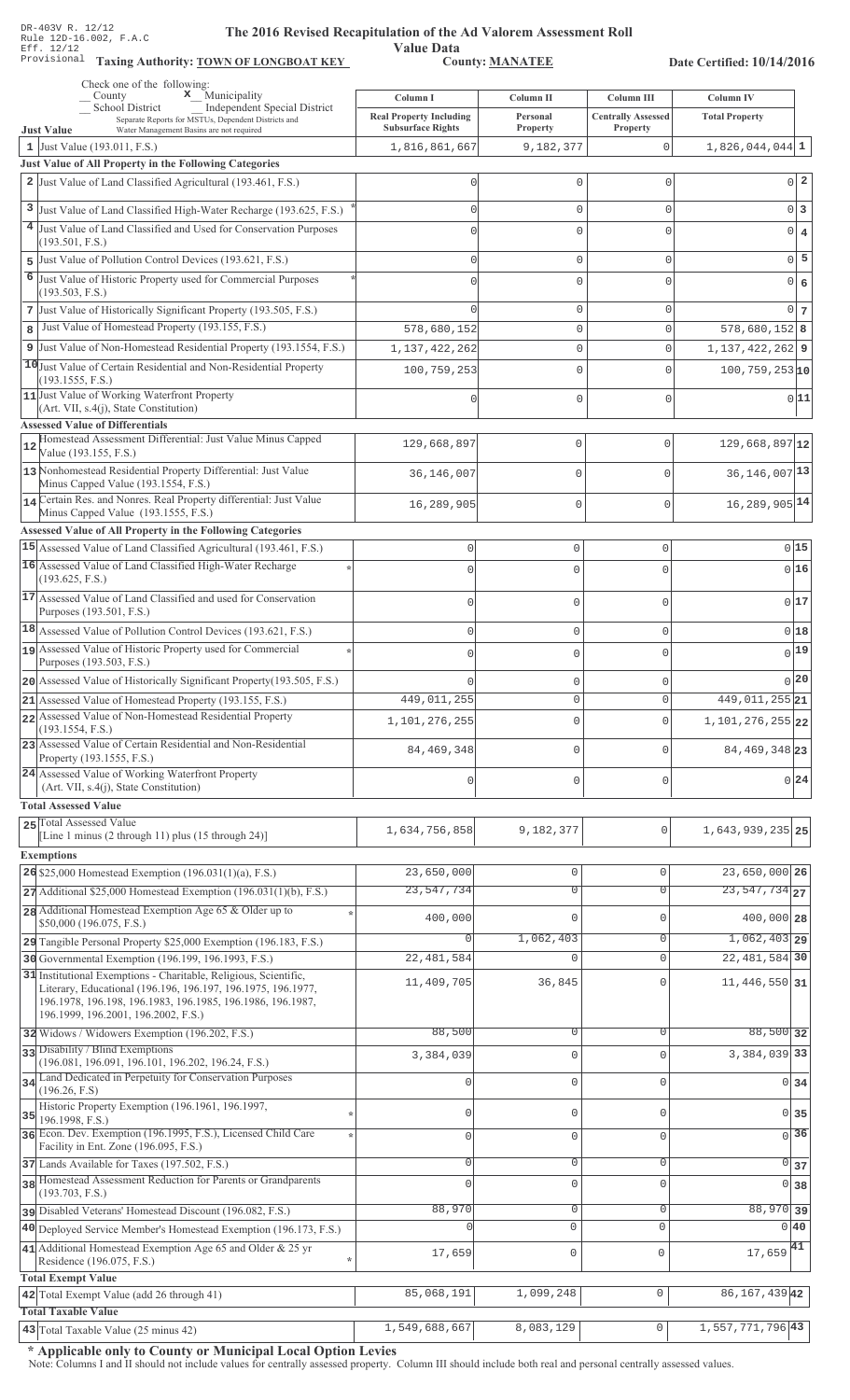## County: **MANATEE**

### Taxing Authority: **TOWN OF LONGBOAT KEY**

#### Reconciliation of Preliminary and Final Tax Roll

|   | conciliation of Preliminary and Final Tax Roll                              | <b>Taxable Value</b> |
|---|-----------------------------------------------------------------------------|----------------------|
| 1 | Operating Taxable Value as Shown on Preliminary Tax Roll                    | 1,559,114,640        |
| 2 | Additions to Operating Taxable Value Resulting from Petitions to the VAB    | $\Omega$             |
| 3 | Deductions from Operating Taxable Value Resulting from Petitions to the VAB | $\left( \right)$     |
| 4 | Subtotal $(1 + 2 - 3 = 4)$                                                  | 1,559,114,640        |
| 5 | Other Additions to Operating Taxable Value                                  | 1,870,477            |
| 6 | Other Deductions from Operating Taxable Value                               | 3, 213, 321          |
| 7 | Operating Taxable Value Shown on Final Tax Roll $(4 + 5 - 6 = 7)$           | 1,557,771,796        |

## **Selected Just Values**

Date Certified: 10/14/2016

| R  | Just Value of Subsurface Rights (this amount included in Line 1, Column I, Page One) 193.481, F.S. |  |
|----|----------------------------------------------------------------------------------------------------|--|
| 9  | Just Value of Centrally Assessed Railroad Property Value                                           |  |
| 10 | Just Value of Centrally Assessed Private Car Line Property Value                                   |  |

Note: Sum of items 9 and 10 should equal centrally assessed just value on page 1, line 1, column III.

## Homestead Portability

|    | 11   # of Parcels Receiving Transfer of Homestead Differential |           |
|----|----------------------------------------------------------------|-----------|
| 12 | Value of Transferred Homestead Differential                    | 2,094,325 |

|                                  |                                        | Column 1             | Column 2                 |  |
|----------------------------------|----------------------------------------|----------------------|--------------------------|--|
|                                  |                                        | <b>Real Property</b> | <b>Personal Property</b> |  |
| <b>Total Parcels or Accounts</b> |                                        | Parcels              | Accounts                 |  |
|                                  | 13<br><b>Total Parcels or Accounts</b> | 3,635                |                          |  |

#### **Property with Reduced Assessed Value**

| 14 | Land Classified Agricultural (193.461, F.S.)                                                    | 0        | 0        |
|----|-------------------------------------------------------------------------------------------------|----------|----------|
| 15 | Land Classified High-Water Recharge (193.625, F.S.)                                             | $\Omega$ | $\Omega$ |
| 16 | Land Classified and Used for Conservation Purposes (193.501, F.S.)                              | $\Omega$ | $\Omega$ |
| 17 | Pollution Control Devices (193.621, F.S.)                                                       | 0        | 0        |
| 18 | Historic Property used for Commercial Purposes (193.503, F.S.) *                                | $\Omega$ | $\Omega$ |
| 19 | Historically Significant Property (193.505, F.S.)                                               | $\Omega$ | $\Omega$ |
| 20 | Homestead Property; Parcels with Capped Value (193.155, F.S.)                                   | 869      | $\Omega$ |
| 21 | Non-Homestead Residential Property; Parcels with Capped Value (193.1554, F.S.)                  | 1,253    | 0        |
| 22 | Certain Residential and Non-Residential Property; Parcels with Capped Value<br>(193.1555, F.S.) | 43       | 0        |
| 23 | Working Waterfront Property (Art. VII, s.4(j), State Constitution)                              | $\Omega$ | 0        |

#### **Other Reductions in Assessed Value**

| 24 | Lands Available for Taxes (197.502, F.S.)                                  |  |
|----|----------------------------------------------------------------------------|--|
| 25 | Homestead Assessment Reduction for Parents or Grandparents (193.703, F.S.) |  |
| 26 | Disabled Veterans' Homestead Discount (196.082, F.S.)                      |  |

\* Applicable only to County or Municipal Local Option Levies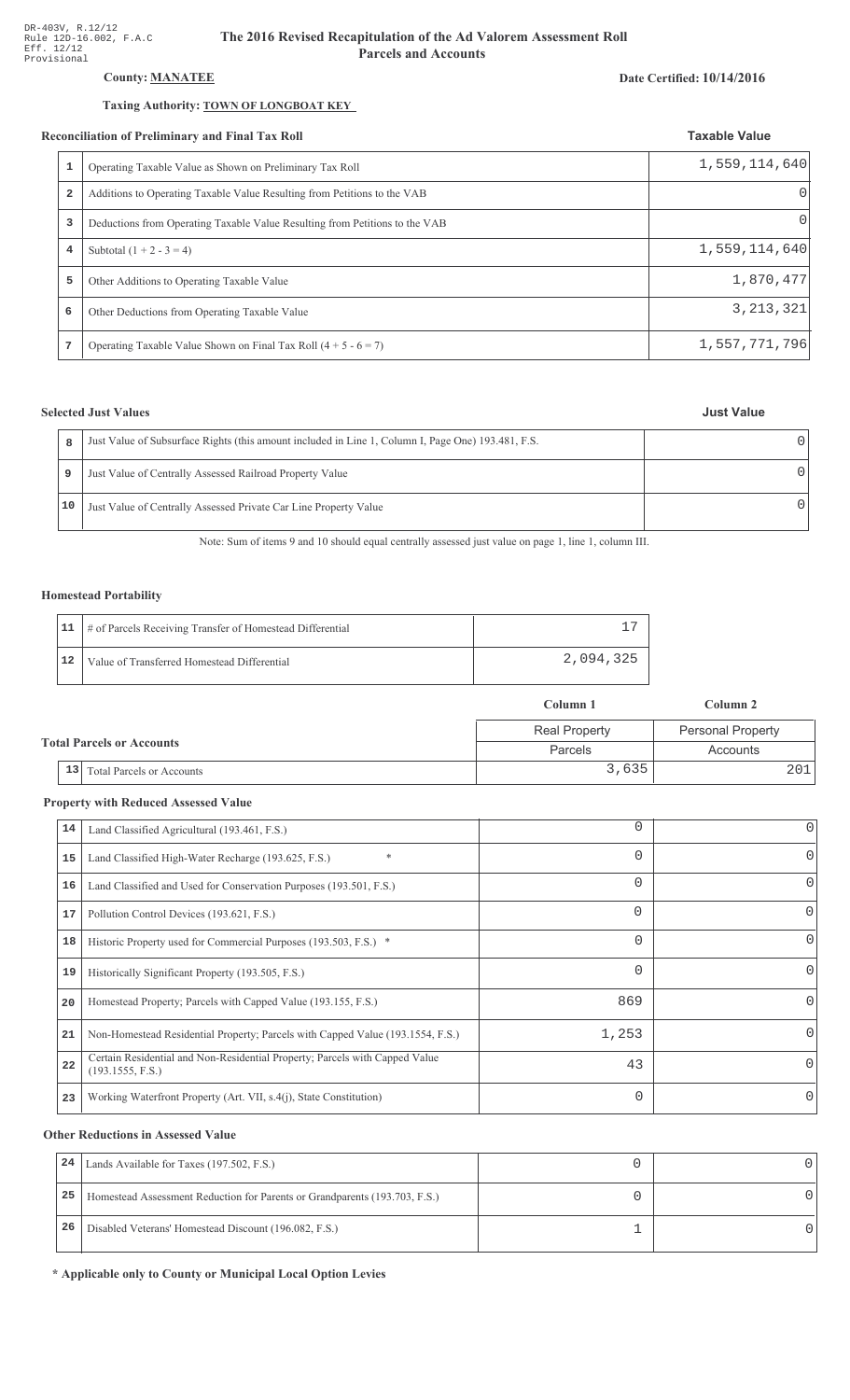#### The 2016 Revised Recapitulation of th The 2016 Revised Recapitulation of the Ad Valorem Assessment Roll **Value Data**

## Taxing Authority: LONGBOAT KEY BEACH EROSION DIST A County: MANATEE

Date Certified: 10/14/2016

|                | Check one of the following:<br>$\mathbf x$ Municipality<br>County                                                                                                                                                                     | Column I                                | Column II             | Column III                | Column IV                     |                 |
|----------------|---------------------------------------------------------------------------------------------------------------------------------------------------------------------------------------------------------------------------------------|-----------------------------------------|-----------------------|---------------------------|-------------------------------|-----------------|
|                | School District<br>Independent Special District<br>Separate Reports for MSTUs, Dependent Districts and                                                                                                                                | <b>Real Property Including</b>          | Personal              | <b>Centrally Assessed</b> | <b>Total Property</b>         |                 |
|                | <b>Just Value</b><br>Water Management Basins are not required<br>1 Just Value (193.011, F.S.)                                                                                                                                         | <b>Subsurface Rights</b><br>977,984,270 | Property<br>8,743,175 | Property<br>0             | $986, 727, 445$ 1             |                 |
|                | Just Value of All Property in the Following Categories                                                                                                                                                                                |                                         |                       |                           |                               |                 |
|                | 2 Just Value of Land Classified Agricultural (193.461, F.S.)                                                                                                                                                                          | Λ                                       | $\mathbf 0$           | $\circ$                   |                               | $0\vert 2$      |
|                | 3 Just Value of Land Classified High-Water Recharge (193.625, F.S.)                                                                                                                                                                   |                                         | $\mathbf 0$           | $\circ$                   | $0\vert 3$                    |                 |
| 4 <sup>1</sup> | Just Value of Land Classified and Used for Conservation Purposes                                                                                                                                                                      |                                         | $\Omega$              | $\cap$                    |                               |                 |
|                | (193.501, F.S.)                                                                                                                                                                                                                       |                                         |                       |                           | $0 \mid 4$                    |                 |
|                | 5 Just Value of Pollution Control Devices (193.621, F.S.)                                                                                                                                                                             |                                         | $\mathbf 0$           | $\circ$                   |                               | $0\overline{5}$ |
| 6              | Just Value of Historic Property used for Commercial Purposes<br>(193.503, F.S.)                                                                                                                                                       |                                         | $\mathbf 0$           | U                         | $0 \big  6$                   |                 |
|                | 7 Just Value of Historically Significant Property (193.505, F.S.)                                                                                                                                                                     |                                         | $\mathbf 0$           | $\circ$                   |                               | $0\overline{7}$ |
| 8              | Just Value of Homestead Property (193.155, F.S.)                                                                                                                                                                                      | 212,936,352                             | $\mathbb O$           | $\mathsf 0$               | $212,936,352$ 8               |                 |
| 9              | Just Value of Non-Homestead Residential Property (193.1554, F.S.)                                                                                                                                                                     | 692,390,214                             | $\mathbf{0}$          | $\circ$                   | $692, 390, 214$ 9             |                 |
|                | 10 Just Value of Certain Residential and Non-Residential Property                                                                                                                                                                     | 72,657,704                              | $\mathbf 0$           | $\Omega$                  | $72,657,704$ 10               |                 |
|                | (193.1555, F.S.)<br>11 Just Value of Working Waterfront Property                                                                                                                                                                      |                                         |                       |                           |                               | 0 11            |
|                | (Art. VII, s.4(j), State Constitution)                                                                                                                                                                                                |                                         | $\Omega$              | $\mathbf 0$               |                               |                 |
|                | <b>Assessed Value of Differentials</b><br>Homestead Assessment Differential: Just Value Minus Capped                                                                                                                                  |                                         |                       |                           |                               |                 |
| 12             | Value (193.155, F.S.)                                                                                                                                                                                                                 | 42,588,925                              | 0                     | $\mathbf{0}$              | 42,588,925 12                 |                 |
|                | 13 Nonhomestead Residential Property Differential: Just Value<br>Minus Capped Value (193.1554, F.S.)                                                                                                                                  | 24,986,657                              | 0                     | $\mathbf{0}$              | 24,986,657 13                 |                 |
|                | 14 Certain Res. and Nonres. Real Property differential: Just Value                                                                                                                                                                    | 8,700,209                               | 0                     | $\mathbf 0$               | 8,700,209 14                  |                 |
|                | Minus Capped Value (193.1555, F.S.)<br>Assessed Value of All Property in the Following Categories                                                                                                                                     |                                         |                       |                           |                               |                 |
|                | 15 Assessed Value of Land Classified Agricultural (193.461, F.S.)                                                                                                                                                                     | $\mathbf 0$                             | $\mathbf 0$           | 0                         | 0 15                          |                 |
|                | 16 Assessed Value of Land Classified High-Water Recharge                                                                                                                                                                              | $\mathbf{0}$                            | $\mathbf 0$           | $\cap$                    | 016                           |                 |
|                | (193.625, F.S.)                                                                                                                                                                                                                       |                                         |                       |                           |                               |                 |
|                | 17 Assessed Value of Land Classified and used for Conservation<br>Purposes (193.501, F.S.)                                                                                                                                            | $\mathbf 0$                             | $\mathbf 0$           | 0                         | 0 17                          |                 |
|                | $18$ Assessed Value of Pollution Control Devices (193.621, F.S.)                                                                                                                                                                      | $\mathbf 0$                             | $\mathbf 0$           | 0                         | 018                           |                 |
|                | 19 Assessed Value of Historic Property used for Commercial<br>Purposes (193.503, F.S.)                                                                                                                                                | $\mathbf{0}$                            | $\mathbf 0$           | $\Omega$                  | $0$ <sup>19</sup>             |                 |
|                | 20 Assessed Value of Historically Significant Property (193.505, F.S.)                                                                                                                                                                |                                         | $\mathbf 0$           | U                         | 0 20                          |                 |
|                | 21 Assessed Value of Homestead Property (193.155, F.S.)                                                                                                                                                                               | 170, 347, 427                           | $\circ$               | 0                         | $\overline{170,347,427}$ 21   |                 |
|                | 22 Assessed Value of Non-Homestead Residential Property                                                                                                                                                                               | 667, 403, 557                           | $\mathbf{0}$          | 0                         | $667, 403, 557$  22           |                 |
|                | (193.1554, F.S.)<br>23 Assessed Value of Certain Residential and Non-Residential                                                                                                                                                      | 63, 957, 495                            | $\mathbf 0$           | O                         | 63, 957, 495 23               |                 |
|                | Property (193.1555, F.S.)<br>24 Assessed Value of Working Waterfront Property                                                                                                                                                         |                                         |                       |                           |                               |                 |
|                | (Art. VII, s.4(j), State Constitution)                                                                                                                                                                                                | $\mathbf{0}$                            | $\mathbf 0$           | U                         | 0 24                          |                 |
|                | <b>Total Assessed Value</b>                                                                                                                                                                                                           |                                         |                       |                           |                               |                 |
|                | 25 Total Assessed Value<br>[Line 1 minus (2 through 11) plus (15 through 24)]                                                                                                                                                         | 901,708,479                             | 8,743,175             | 0                         | $910, 451, 654$ 25            |                 |
|                | <b>Exemptions</b>                                                                                                                                                                                                                     |                                         |                       |                           |                               |                 |
|                | 26 \$25,000 Homestead Exemption (196.031(1)(a), F.S.)                                                                                                                                                                                 | 6, 250, 000                             | $\mathbb O$           | $\mathbf 0$               | $6,250,000$ 26                |                 |
|                | $27$ Additional \$25,000 Homestead Exemption (196.031(1)(b), F.S.)                                                                                                                                                                    | 6, 250, 000                             | $\overline{0}$        | $\Omega$                  | $6,250,000$ 27                |                 |
|                | 28 Additional Homestead Exemption Age 65 & Older up to<br>\$50,000 (196.075, F.S.)                                                                                                                                                    |                                         | $\mathbf{0}$          | $\Omega$                  | $0$ 28                        |                 |
|                | 29 Tangible Personal Property \$25,000 Exemption (196.183, F.S.)                                                                                                                                                                      |                                         | 832,524               | $\mathbf 0$               | $832,524$ 29                  |                 |
|                | 30 Governmental Exemption (196.199, 196.1993, F.S.)                                                                                                                                                                                   | 16,006,552                              | $\mathbb O$           | $\Omega$                  | 16,006,552 30                 |                 |
|                | 31 Institutional Exemptions - Charitable, Religious, Scientific,<br>Literary, Educational (196.196, 196.197, 196.1975, 196.1977,<br>196.1978, 196.198, 196.1983, 196.1985, 196.1986, 196.1987,<br>196.1999, 196.2001, 196.2002, F.S.) | 2,749,332                               | $\Omega$              |                           | 2,749,332 31                  |                 |
|                | 32 Widows / Widowers Exemption (196.202, F.S.)                                                                                                                                                                                        | 25,000                                  | $\overline{0}$        | $\Omega$                  | $25,000$ 32                   |                 |
|                | 33 Disability / Blind Exemptions<br>(196.081, 196.091, 196.101, 196.202, 196.24, F.S.)                                                                                                                                                | 421,903                                 | $\mathbb O$           | $\Omega$                  | 421,903 33                    |                 |
|                | 34 Land Dedicated in Perpetuity for Conservation Purposes                                                                                                                                                                             |                                         | $\mathbb O$           | $\Omega$                  | 0 34                          |                 |
|                | (196.26, F.S)                                                                                                                                                                                                                         |                                         |                       |                           |                               |                 |
| 35             | Historic Property Exemption (196.1961, 196.1997,<br>196.1998, F.S.)                                                                                                                                                                   | 0                                       | $\mathbb O$           | $\mathbf{0}$              | 0 35                          |                 |
|                | 36 Econ. Dev. Exemption (196.1995, F.S.), Licensed Child Care<br>Facility in Ent. Zone (196.095, F.S.)                                                                                                                                | $\circ$                                 | $\mathsf{O}\xspace$   | $\mathbf 0$               | $\overline{0}$ 36             |                 |
|                | 37 Lands Available for Taxes (197.502, F.S.)                                                                                                                                                                                          | $\circ$                                 | $\mathbb O$           | 0                         | $\overline{0}$ 37             |                 |
|                | 38 Homestead Assessment Reduction for Parents or Grandparents<br>(193.703, F.S.)                                                                                                                                                      | $\Omega$                                | $\mathbf 0$           | $\Omega$                  | 0 38                          |                 |
|                | pisabled Veterans' Homestead Discount (196.082, F.S.)                                                                                                                                                                                 | 0                                       | $\mathbb O$           | $\mathbf 0$               | 0 39                          |                 |
|                | 40 Deployed Service Member's Homestead Exemption (196.173, F.S.)                                                                                                                                                                      | $\Omega$                                | $\mathbf 0$           | $\circ$                   | 0 40                          |                 |
|                | 41 Additional Homestead Exemption Age 65 and Older & 25 yr                                                                                                                                                                            | 0                                       | $\mathsf 0$           | $\mathbf 0$               | $\sqrt{41}$                   |                 |
|                | Residence (196.075, F.S.)<br><b>Total Exempt Value</b>                                                                                                                                                                                |                                         |                       |                           |                               |                 |
|                | 42 Total Exempt Value (add 26 through 41)                                                                                                                                                                                             | 31,702,787                              | 832,524               | $\mathbf 0$               | $\overline{32}$ , 535, 311 42 |                 |
|                | <b>Total Taxable Value</b>                                                                                                                                                                                                            |                                         |                       |                           |                               |                 |
|                | 43 Total Taxable Value (25 minus 42)                                                                                                                                                                                                  | 870,005,692                             | 7,910,651             | $\mathsf{O}\xspace$       | 877, 916, 343 43              |                 |

\* Applicable only to County or Municipal Local Option Levies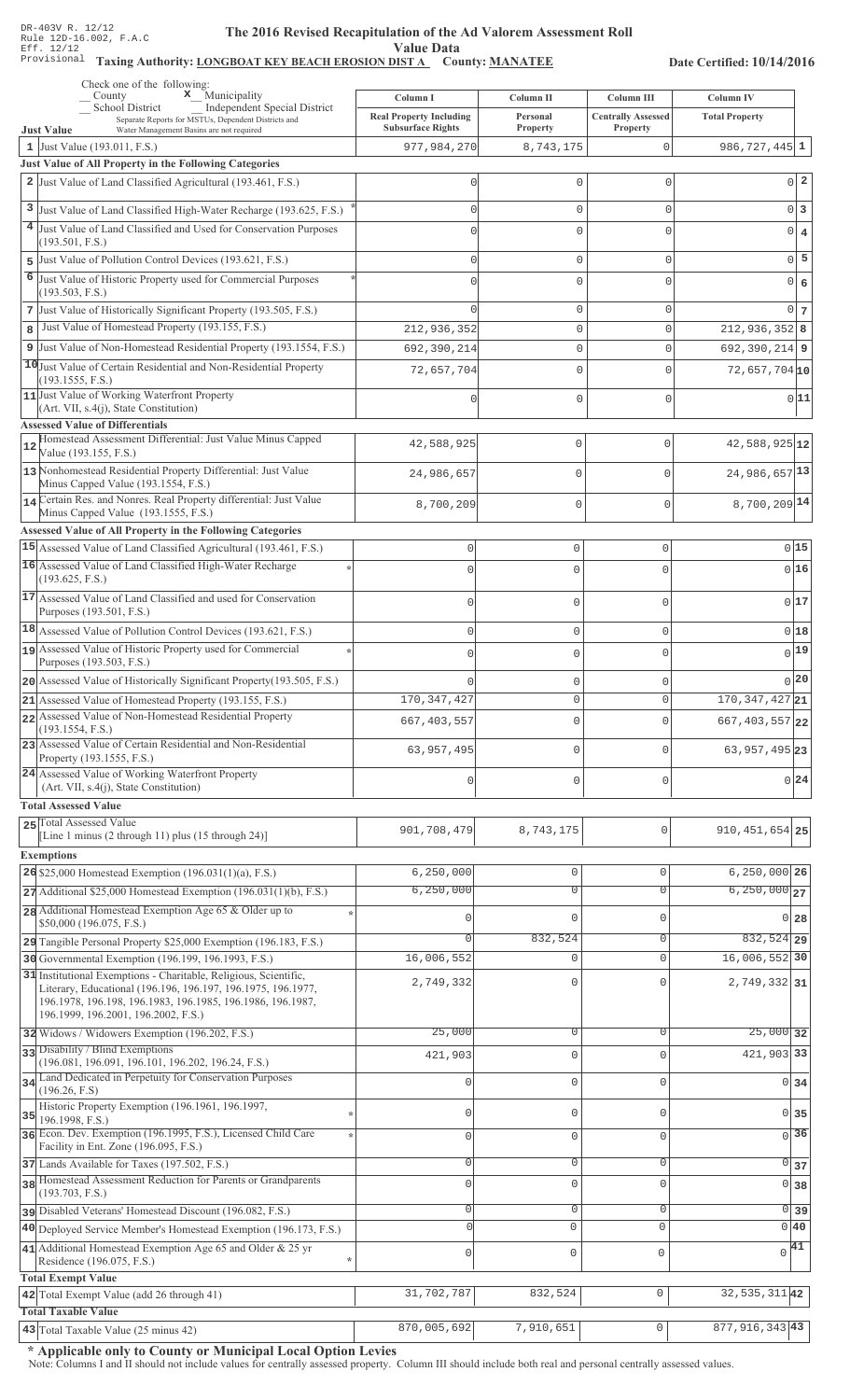## **County: MANATEE**

## Taxing Authority: **LONGBOAT KEY BEACH EROSION DIST A**

#### **Reconciliation of Preliminary and Final Tax Roll**

|   | conciliation of Preliminary and Final Tax Roll                              | <b>Taxable Value</b> |
|---|-----------------------------------------------------------------------------|----------------------|
|   | Operating Taxable Value as Shown on Preliminary Tax Roll                    | 877,876,076          |
| 2 | Additions to Operating Taxable Value Resulting from Petitions to the VAB    |                      |
| 3 | Deductions from Operating Taxable Value Resulting from Petitions to the VAB | $\left( \right)$     |
| 4 | Subtotal $(1 + 2 - 3 = 4)$                                                  | 877,876,076          |
| 5 | Other Additions to Operating Taxable Value                                  | 943,796              |
| 6 | Other Deductions from Operating Taxable Value                               | 903, 529             |
| 7 | Operating Taxable Value Shown on Final Tax Roll $(4 + 5 - 6 = 7)$           | 877, 916, 343        |

## **Selected Just Values**

| <b>Just Value</b> |
|-------------------|
|                   |

| R  | Just Value of Subsurface Rights (this amount included in Line 1, Column I, Page One) 193.481, F.S. |  |
|----|----------------------------------------------------------------------------------------------------|--|
|    | Just Value of Centrally Assessed Railroad Property Value                                           |  |
| 10 | Just Value of Centrally Assessed Private Car Line Property Value                                   |  |

Note: Sum of items 9 and 10 should equal centrally assessed just value on page 1, line 1, column III.

## **Homestead Portability**

|    | 11   # of Parcels Receiving Transfer of Homestead Differential |         |
|----|----------------------------------------------------------------|---------|
| 12 | Value of Transferred Homestead Differential                    | 993,040 |

|                                  |    |                           | Column 1             | Column 2                 |
|----------------------------------|----|---------------------------|----------------------|--------------------------|
|                                  |    |                           | <b>Real Property</b> | <b>Personal Property</b> |
| <b>Total Parcels or Accounts</b> |    |                           | Parcels              | Accounts                 |
|                                  | 13 | Total Parcels or Accounts | 1,553                |                          |

## **Property with Reduced Assessed Value**

| 14 | Land Classified Agricultural (193.461, F.S.)                                                    | 0        | 0        |
|----|-------------------------------------------------------------------------------------------------|----------|----------|
| 15 | Land Classified High-Water Recharge (193.625, F.S.)                                             | $\Omega$ | $\Omega$ |
| 16 | Land Classified and Used for Conservation Purposes (193.501, F.S.)                              | $\Omega$ | $\Omega$ |
| 17 | Pollution Control Devices (193.621, F.S.)                                                       | 0        | 0        |
| 18 | Historic Property used for Commercial Purposes (193.503, F.S.) *                                | $\Omega$ | $\Omega$ |
| 19 | Historically Significant Property (193.505, F.S.)                                               | $\Omega$ | $\Omega$ |
| 20 | Homestead Property; Parcels with Capped Value (193.155, F.S.)                                   | 232      | $\Omega$ |
| 21 | Non-Homestead Residential Property; Parcels with Capped Value (193.1554, F.S.)                  | 783      | 0        |
| 22 | Certain Residential and Non-Residential Property; Parcels with Capped Value<br>(193.1555, F.S.) | 32       | 0        |
| 23 | Working Waterfront Property (Art. VII, s.4(j), State Constitution)                              | $\Omega$ | 0        |

## **Other Reductions in Assessed Value**

| 24 | Lands Available for Taxes (197.502, F.S.)                                  |  |
|----|----------------------------------------------------------------------------|--|
| 25 | Homestead Assessment Reduction for Parents or Grandparents (193.703, F.S.) |  |
| 26 | Disabled Veterans' Homestead Discount (196.082, F.S.)                      |  |

\* Applicable only to County or Municipal Local Option Levies

### **Date Certified: 10/14/2016**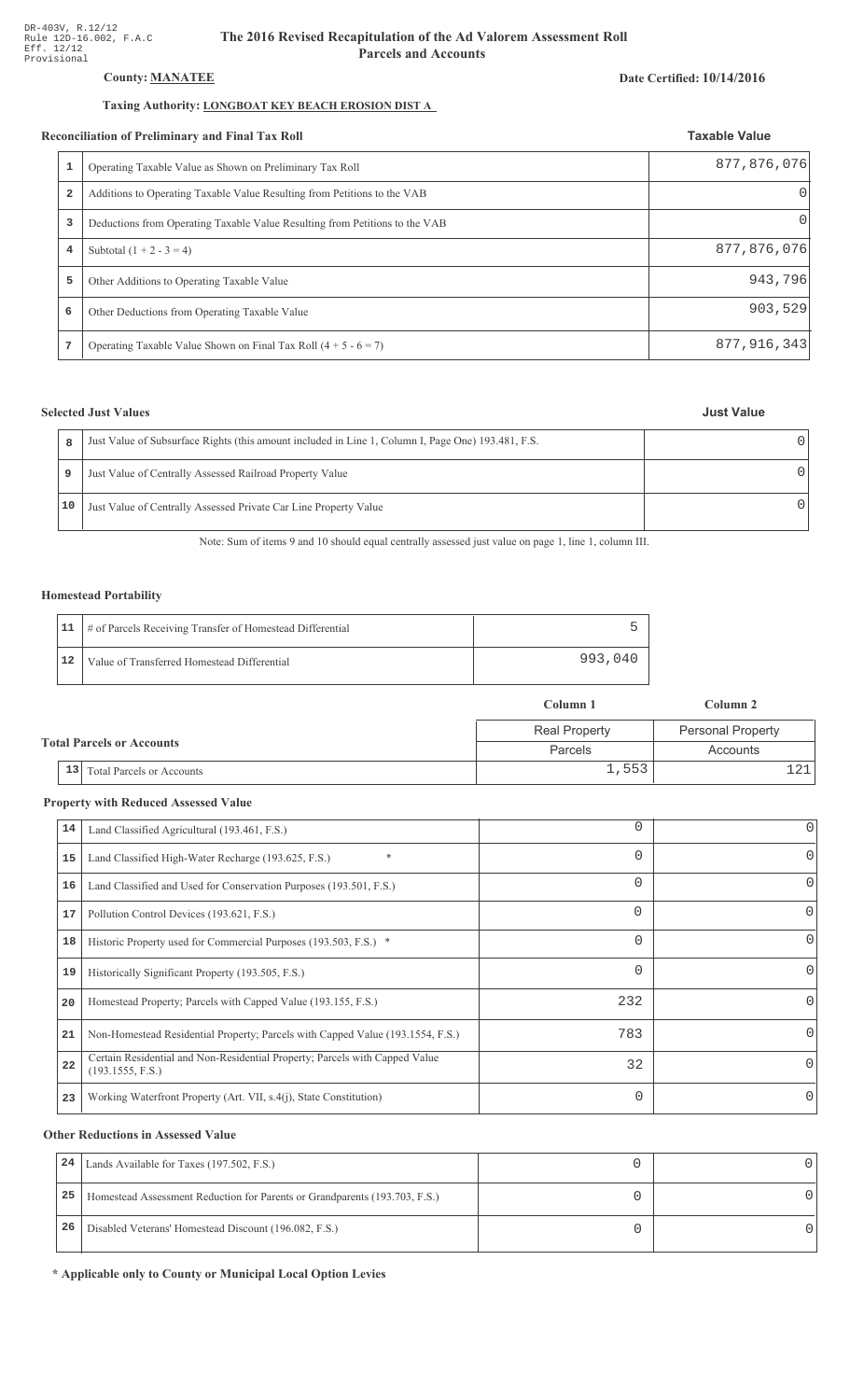#### The 2016 Revised Recapitulation of th The 2016 Revised Recapitulation of the Ad Valorem Assessment Roll **Value Data**

## Taxing Authority: LONGBOAT KEY BEACH EROSION DIST B County: MANATEE

Date Certified: 10/14/2016

| Check one of the following:<br>$\mathbf x$ Municipality<br>County                                             |                                            |                                |                                         |                                           |
|---------------------------------------------------------------------------------------------------------------|--------------------------------------------|--------------------------------|-----------------------------------------|-------------------------------------------|
| <b>School District</b><br>Independent Special District<br>Separate Reports for MSTUs, Dependent Districts and | Column I<br><b>Real Property Including</b> | Column II<br>Personal          | Column III<br><b>Centrally Assessed</b> | <b>Column IV</b><br><b>Total Property</b> |
| <b>Just Value</b><br>Water Management Basins are not required                                                 | <b>Subsurface Rights</b>                   | <b>Property</b>                | Property                                |                                           |
| 1 Just Value $(193.011, F.S.)$<br>Just Value of All Property in the Following Categories                      | 838, 877, 397                              | 439,202                        | 0                                       | $839, 316, 599$ 1                         |
| 2 Just Value of Land Classified Agricultural (193.461, F.S.)                                                  | 0                                          | 0                              | $\mathbf{0}$                            | $0\vert 2$                                |
|                                                                                                               |                                            |                                |                                         |                                           |
| 3 Just Value of Land Classified High-Water Recharge (193.625, F.S.)                                           | $\Omega$                                   | 0                              | $\mathbf{0}$                            | 0 3                                       |
| 4 Just Value of Land Classified and Used for Conservation Purposes<br>(193.501, F.S.)                         | $\Omega$                                   | $\Omega$                       | $\Omega$                                | $0 \mid 4$                                |
| 5 Just Value of Pollution Control Devices (193.621, F.S.)                                                     | $\Omega$                                   | $\mathbf 0$                    | $\mathbf 0$                             | $0$ 5                                     |
| 6 Just Value of Historic Property used for Commercial Purposes                                                |                                            |                                |                                         |                                           |
| (193.503, F.S.)                                                                                               | U                                          | $\Omega$                       | 0                                       | $0 \mid 6$                                |
| 7 Just Value of Historically Significant Property (193.505, F.S.)                                             | $\Omega$                                   | $\mathbf 0$                    | $\mathbf{0}$                            | $0\vert 7$                                |
| Just Value of Homestead Property (193.155, F.S.)<br>8                                                         | 365,743,800                                | 0                              | $\mathbf 0$                             | $365, 743, 800$ 8                         |
| 9 Just Value of Non-Homestead Residential Property (193.1554, F.S.)                                           | 445,032,048                                | $\mathbf 0$                    | $\mathbf{0}$                            | $445,032,048$ 9                           |
| 10 Just Value of Certain Residential and Non-Residential Property                                             | 28,101,549                                 | 0                              | $\Omega$                                | $28,101,549$ 10                           |
| (193.1555, F.S.)<br>11 Just Value of Working Waterfront Property                                              |                                            |                                |                                         |                                           |
| (Art. VII, s.4(j), State Constitution)                                                                        | U                                          | 0                              | $\mathbf 0$                             | 0 11                                      |
| <b>Assessed Value of Differentials</b>                                                                        |                                            |                                |                                         |                                           |
| Homestead Assessment Differential: Just Value Minus Capped<br>$12$                                            | 87,079,972                                 | 0                              | $\mathbf{0}$                            | $87,079,972$ 12                           |
| Value (193.155, F.S.)<br>13 Nonhomestead Residential Property Differential: Just Value                        |                                            |                                |                                         |                                           |
| Minus Capped Value (193.1554, F.S.)                                                                           | 11,159,350                                 | 0                              | $\Omega$                                | $11, 159, 350$ <sup>13</sup>              |
| 14 Certain Res. and Nonres. Real Property differential: Just Value                                            | 7,589,696                                  | 0                              | $\mathbf{0}$                            | 7,589,696 14                              |
| Minus Capped Value (193.1555, F.S.)                                                                           |                                            |                                |                                         |                                           |
| Assessed Value of All Property in the Following Categories                                                    |                                            |                                |                                         |                                           |
| 15 Assessed Value of Land Classified Agricultural (193.461, F.S.)                                             | $\mathbf{0}$                               | $\mathbf 0$                    | 0                                       | 015                                       |
| 16 Assessed Value of Land Classified High-Water Recharge<br>(193.625, F.S.)                                   | $\bigcap$                                  | $\Omega$                       | $\Omega$                                | 016                                       |
| 17 Assessed Value of Land Classified and used for Conservation                                                | $\cap$                                     | $\mathbf{0}$                   | O                                       | 017                                       |
| Purposes (193.501, F.S.)                                                                                      |                                            |                                |                                         |                                           |
| 18 Assessed Value of Pollution Control Devices (193.621, F.S.)                                                | $\mathbf 0$                                | $\mathbf 0$                    | 0                                       | $0$ 18                                    |
| 19 Assessed Value of Historic Property used for Commercial                                                    | $\bigcap$                                  | $\mathbf 0$                    | $\Omega$                                | $_{0} 19 $                                |
| Purposes (193.503, F.S.)                                                                                      |                                            |                                |                                         |                                           |
| 20 Assessed Value of Historically Significant Property (193.505, F.S.)                                        |                                            | $\mathbf 0$                    | 0                                       | 0 20                                      |
| 21 Assessed Value of Homestead Property (193.155, F.S.)                                                       | 278,663,828                                | $\mathbf{0}$                   | 0                                       | 278, 663, 828 21                          |
| 22 Assessed Value of Non-Homestead Residential Property<br>(193.1554, F.S.)                                   | 433,872,698                                | $\mathbf{0}$                   | $\Omega$                                | 433, 872, 698 22                          |
| 23 Assessed Value of Certain Residential and Non-Residential<br>Property (193.1555, F.S.)                     | 20, 511, 853                               | $\mathbf{0}$                   | O                                       | 20, 511, 853 23                           |
| 24 Assessed Value of Working Waterfront Property<br>(Art. VII, s.4(j), State Constitution)                    | $\cap$                                     | $\mathbf 0$                    | 0                                       | $0^{24}$                                  |
| <b>Total Assessed Value</b>                                                                                   |                                            |                                |                                         |                                           |
| 25 Total Assessed Value                                                                                       |                                            |                                |                                         |                                           |
| [Line 1 minus (2 through 11) plus (15 through 24)]                                                            | 733,048,379                                | 439,202                        | $\mathbf{0}$                            | 733, 487, 581 25                          |
| <b>Exemptions</b>                                                                                             |                                            |                                |                                         |                                           |
| 26 \$25,000 Homestead Exemption (196.031(1)(a), F.S.)                                                         | 17,400,000                                 | $\mathbb O$                    | $\mathbf{0}$                            | 17,400,000 26                             |
| 27 Additional \$25,000 Homestead Exemption (196.031(1)(b), F.S.)                                              | 17,297,734                                 | $\overline{0}$                 | $\Omega$                                | $\overline{17,297,734}$ 27                |
| 28 Additional Homestead Exemption Age 65 & Older up to<br>\$50,000 (196.075, F.S.)                            | 400,000                                    | $\Omega$                       | $\Omega$                                | 400,000 28                                |
| 29 Tangible Personal Property \$25,000 Exemption (196.183, F.S.)                                              | $\Omega$                                   | 229,879                        | 0                                       | $229,879$ 29                              |
| 30 Governmental Exemption (196.199, 196.1993, F.S.)                                                           | 6,475,032                                  | $\mathbf 0$                    | $\mathbf{0}$                            | $6,475,032$ 30                            |
| 31 Institutional Exemptions - Charitable, Religious, Scientific,                                              |                                            |                                |                                         |                                           |
| Literary, Educational (196.196, 196.197, 196.1975, 196.1977,                                                  | 8,660,373                                  | 36,845                         | $\Omega$                                | 8,697,218 31                              |
| 196.1978, 196.198, 196.1983, 196.1985, 196.1986, 196.1987,<br>196.1999, 196.2001, 196.2002, F.S.)             |                                            |                                |                                         |                                           |
| 32 Widows / Widowers Exemption (196.202, F.S.)                                                                | 63,500                                     | 0                              | $\Omega$                                | $63,500$ 32                               |
| 33 Disability / Blind Exemptions                                                                              | 2,962,136                                  | $\mathbf 0$                    | $\Omega$                                | 2,962,136 33                              |
| (196.081, 196.091, 196.101, 196.202, 196.24, F.S.)                                                            |                                            |                                |                                         |                                           |
| 34 Land Dedicated in Perpetuity for Conservation Purposes<br>(196.26, F.S)                                    | 0                                          | $\mathbf 0$                    | $\Omega$                                | $0\overline{34}$                          |
| Historic Property Exemption (196.1961, 196.1997,                                                              | $\mathbf{0}$                               | $\mathbf 0$                    | $\Omega$                                |                                           |
| $35$ 196.1998, F.S.)                                                                                          |                                            |                                |                                         | $0\overline{35}$                          |
| 36 Econ. Dev. Exemption (196.1995, F.S.), Licensed Child Care<br>Facility in Ent. Zone (196.095, F.S.)        | $\mathbf{0}$                               | $\mathbf 0$                    | $\mathbf 0$                             | $\overline{0}$ 36                         |
| 37 Lands Available for Taxes (197.502, F.S.)                                                                  | $\circ$                                    | $\mathbb O$                    | $\mathsf 0$                             | $\overline{0}$ 37                         |
| 38 Homestead Assessment Reduction for Parents or Grandparents                                                 | $\Omega$                                   | $\mathbf 0$                    | $\mathbf{0}$                            | 0 38                                      |
| (193.703, F.S.)                                                                                               |                                            |                                |                                         |                                           |
| pisabled Veterans' Homestead Discount (196.082, F.S.)                                                         | 88,970                                     | $\mathsf{O}\xspace$<br>$\circ$ | 0<br>$\Omega$                           | 88,970 39                                 |
| 40 Deployed Service Member's Homestead Exemption (196.173, F.S.)                                              |                                            |                                |                                         | $0\vert 40$                               |
| 41 Additional Homestead Exemption Age 65 and Older $& 25$ yr<br>Residence (196.075, F.S.)                     | 17,659                                     | 0                              | $\mathbf 0$                             | $17,659$ <sup>41</sup>                    |
| <b>Total Exempt Value</b>                                                                                     |                                            |                                |                                         |                                           |
| 42 Total Exempt Value (add 26 through 41)                                                                     | 53, 365, 404                               | 266,724                        | $\mathbf{0}$                            | 53, 632, 128 42                           |
| <b>Total Taxable Value</b>                                                                                    |                                            |                                |                                         |                                           |
| $\sqrt{43}$ Total Taxable Value (25 minus 42)                                                                 | 679,682,975                                | 172,478                        | 0                                       | $679, 855, 453$ 43                        |

\* Applicable only to County or Municipal Local Option Levies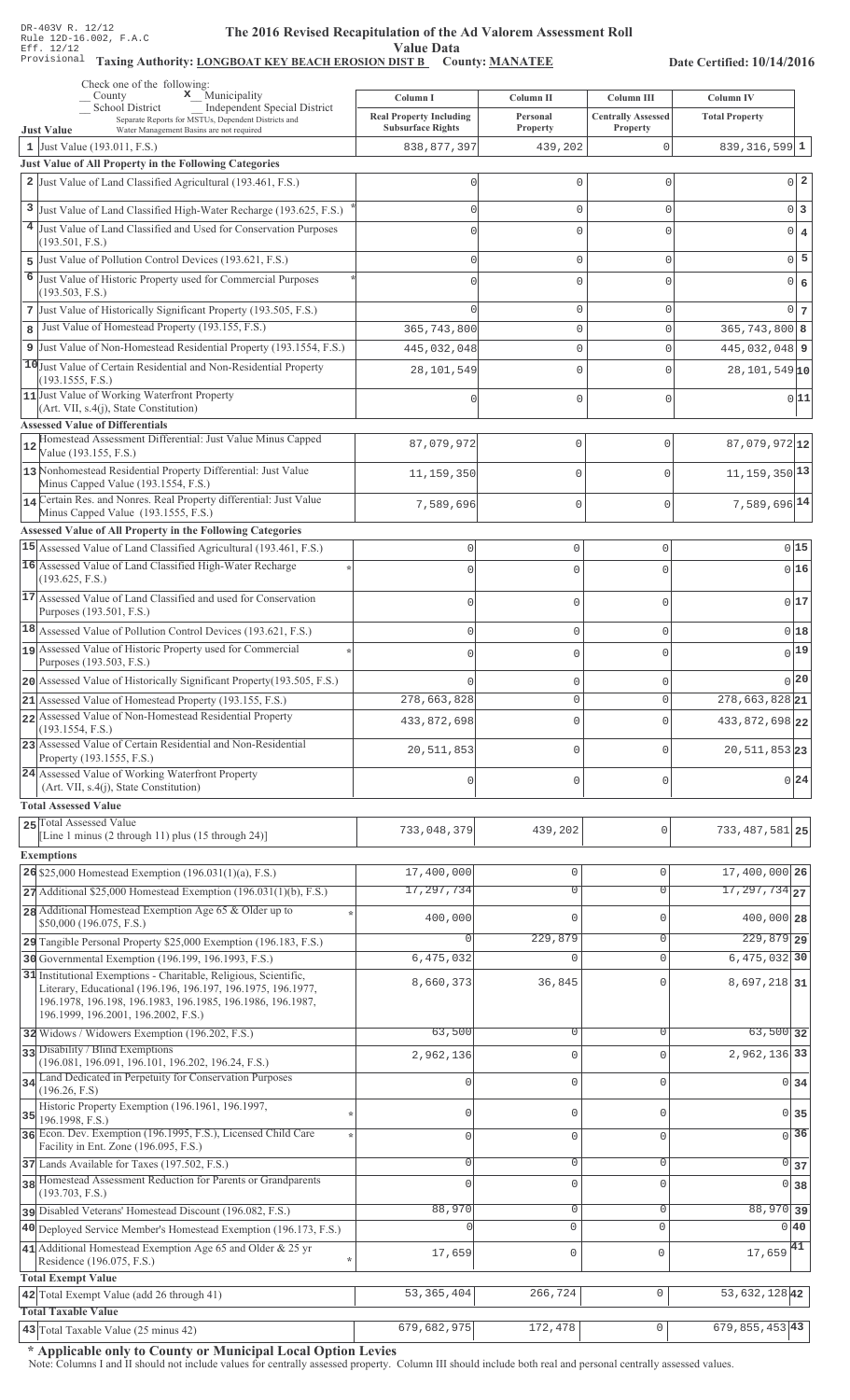## **County: MANATEE**

## Taxing Authority: **LONGBOAT KEY BEACH EROSION DIST B**

#### **Reconciliation of Preliminary and Final Tax Roll**

|   | conciliation of Preliminary and Final Tax Roll                              | <b>Taxable Value</b><br>681, 238, 564 |
|---|-----------------------------------------------------------------------------|---------------------------------------|
|   | Operating Taxable Value as Shown on Preliminary Tax Roll                    |                                       |
| 2 | Additions to Operating Taxable Value Resulting from Petitions to the VAB    |                                       |
| 3 | Deductions from Operating Taxable Value Resulting from Petitions to the VAB | $\left( \right)$                      |
| 4 | Subtotal $(1 + 2 - 3 = 4)$                                                  | 681, 238, 564                         |
| 5 | Other Additions to Operating Taxable Value                                  | 930,097                               |
| 6 | Other Deductions from Operating Taxable Value                               | 2,313,208                             |
| 7 | Operating Taxable Value Shown on Final Tax Roll $(4 + 5 - 6 = 7)$           | 679, 855, 453                         |

## **Selected Just Values**

| <b>Just Value</b> |  |
|-------------------|--|
|                   |  |

| R  | Just Value of Subsurface Rights (this amount included in Line 1, Column I, Page One) 193.481, F.S. |  |
|----|----------------------------------------------------------------------------------------------------|--|
| 9  | Just Value of Centrally Assessed Railroad Property Value                                           |  |
| 10 | Just Value of Centrally Assessed Private Car Line Property Value                                   |  |

Note: Sum of items 9 and 10 should equal centrally assessed just value on page 1, line 1, column III.

## **Homestead Portability**

|    | 11   # of Parcels Receiving Transfer of Homestead Differential |           |
|----|----------------------------------------------------------------|-----------|
| 12 | Value of Transferred Homestead Differential                    | 1,101,285 |

|                                  |                                      | Column 1             | Column 2                 |  |
|----------------------------------|--------------------------------------|----------------------|--------------------------|--|
|                                  |                                      | <b>Real Property</b> | <b>Personal Property</b> |  |
| <b>Total Parcels or Accounts</b> |                                      | Parcels              | Accounts                 |  |
|                                  | $\vert$ 13 Total Parcels or Accounts | 2,082                | 80 I                     |  |

## **Property with Reduced Assessed Value**

| 14 | Land Classified Agricultural (193.461, F.S.)                                                    | 0        | 0        |
|----|-------------------------------------------------------------------------------------------------|----------|----------|
| 15 | *<br>Land Classified High-Water Recharge (193.625, F.S.)                                        | 0        | 0        |
| 16 | Land Classified and Used for Conservation Purposes (193.501, F.S.)                              | 0        |          |
| 17 | Pollution Control Devices (193.621, F.S.)                                                       | 0        | 0        |
| 18 | Historic Property used for Commercial Purposes (193.503, F.S.) *                                | 0        |          |
| 19 | Historically Significant Property (193.505, F.S.)                                               | $\Omega$ | 0        |
| 20 | Homestead Property; Parcels with Capped Value (193.155, F.S.)                                   | 637      | 0        |
| 21 | Non-Homestead Residential Property; Parcels with Capped Value (193.1554, F.S.)                  | 470      | 0        |
| 22 | Certain Residential and Non-Residential Property; Parcels with Capped Value<br>(193.1555, F.S.) | 11       | $\Omega$ |
| 23 | Working Waterfront Property (Art. VII, s.4(j), State Constitution)                              | $\Omega$ |          |
|    |                                                                                                 |          |          |

## **Other Reductions in Assessed Value**

| 24 | Lands Available for Taxes (197.502, F.S.)                                  |  |
|----|----------------------------------------------------------------------------|--|
| 25 | Homestead Assessment Reduction for Parents or Grandparents (193.703, F.S.) |  |
| 26 | Disabled Veterans' Homestead Discount (196.082, F.S.)                      |  |

\* Applicable only to County or Municipal Local Option Levies

## Date Certified: 10/14/2016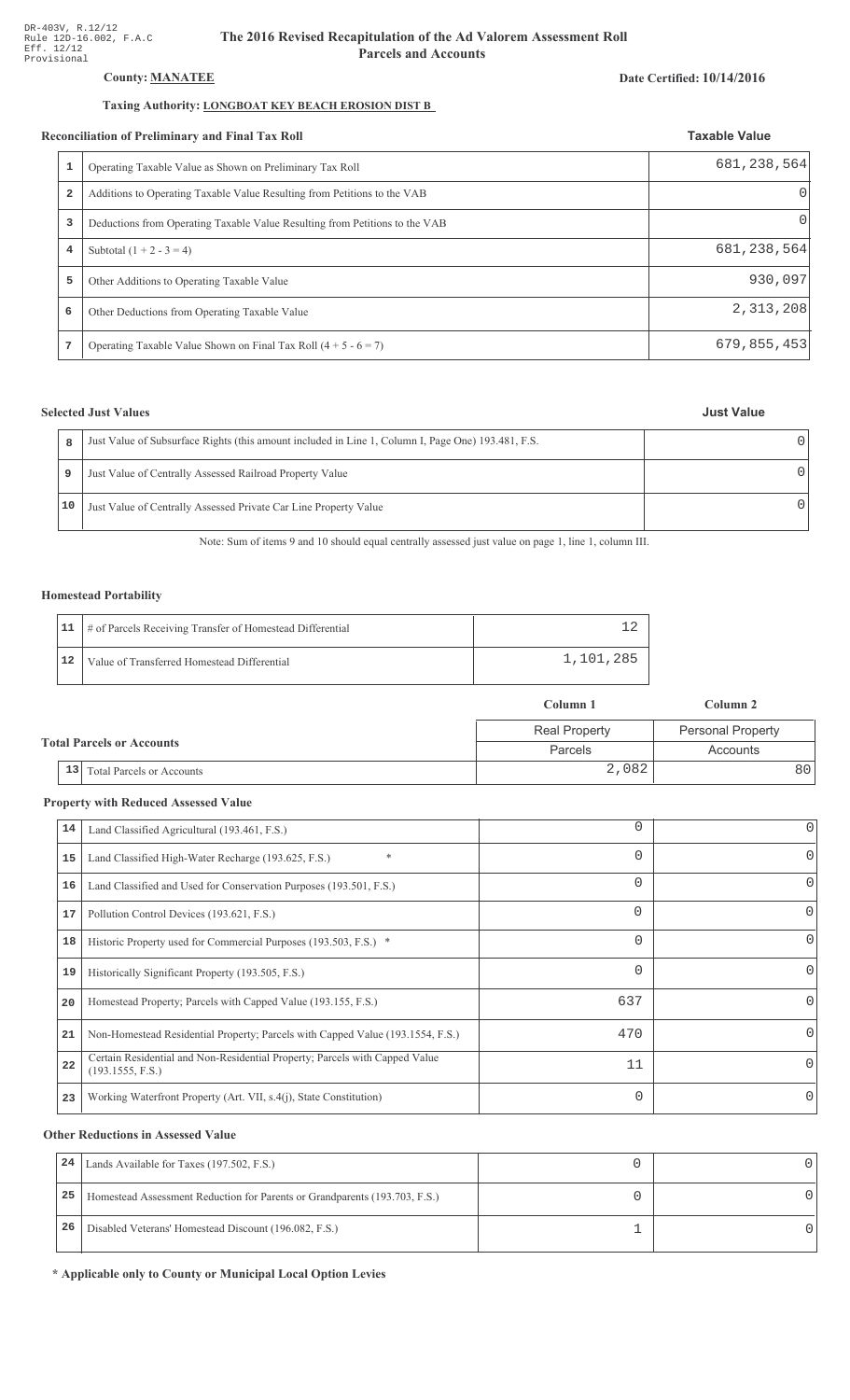**Taxing Auth** 

#### **The 2016 Rev** ised Recapitulation of the Ad Valorem Assessment Roll

**Value Data** ority: <u>CITY OF PALMETTO</u> County: MANATEE

Date Certified: 10/14/2016

|    | Check one of the following:<br>$\mathbf{x}$ Municipality<br>County                                                                                                                                                                    | Column I                                                   | Column II            | Column III                            | <b>Column IV</b>           |
|----|---------------------------------------------------------------------------------------------------------------------------------------------------------------------------------------------------------------------------------------|------------------------------------------------------------|----------------------|---------------------------------------|----------------------------|
|    | <b>School District</b><br>Independent Special District<br>Separate Reports for MSTUs, Dependent Districts and<br><b>Just Value</b><br>Water Management Basins are not required                                                        | <b>Real Property Including</b><br><b>Subsurface Rights</b> | Personal<br>Property | <b>Centrally Assessed</b><br>Property | <b>Total Property</b>      |
|    | 1 Just Value (193.011, F.S.)                                                                                                                                                                                                          | 1,074,456,689                                              | 51,183,840           | 710,206                               | $1,126,350,735$ 1          |
|    | Just Value of All Property in the Following Categories                                                                                                                                                                                |                                                            |                      |                                       |                            |
|    | 2 Just Value of Land Classified Agricultural (193.461, F.S.)                                                                                                                                                                          | 5,029,231                                                  | 0                    | 0                                     | $5,029,231$ 2              |
|    | 3 Just Value of Land Classified High-Water Recharge (193.625, F.S.)                                                                                                                                                                   | U                                                          | 0                    | 0                                     | 0 <sup>3</sup>             |
|    | 4 Just Value of Land Classified and Used for Conservation Purposes                                                                                                                                                                    | $\Omega$                                                   | 0                    | 0                                     | $0 \mid 4$                 |
|    | (193.501, F.S.)                                                                                                                                                                                                                       |                                                            |                      |                                       |                            |
|    | 5 Just Value of Pollution Control Devices (193.621, F.S.)                                                                                                                                                                             | $\Omega$                                                   | 19,130               | 0                                     | $19,130$ 5                 |
|    | 6 Just Value of Historic Property used for Commercial Purposes<br>(193.503, F.S.)                                                                                                                                                     |                                                            | 0                    | $\Omega$                              | $0 \mid 6$                 |
|    | 7 Just Value of Historically Significant Property (193.505, F.S.)                                                                                                                                                                     | $\cap$                                                     | 0                    | 0                                     | 0 <sub>7</sub>             |
| 8  | Just Value of Homestead Property (193.155, F.S.)                                                                                                                                                                                      | 386,589,079                                                | 0                    | 0                                     | $386, 589, 079$ 8          |
|    | 9 Just Value of Non-Homestead Residential Property (193.1554, F.S.)                                                                                                                                                                   | 292,084,204                                                | 0                    | 0                                     | $292,084,204$ 9            |
|    | 10 Just Value of Certain Residential and Non-Residential Property                                                                                                                                                                     | 390, 754, 175                                              | 0                    | 447,306                               | 391, 201, 481 10           |
|    | (193.1555, F.S.)<br>11 Just Value of Working Waterfront Property<br>(Art. VII, s.4(j), State Constitution)                                                                                                                            |                                                            | 0                    | 0                                     | 0 11                       |
|    | <b>Assessed Value of Differentials</b><br>Homestead Assessment Differential: Just Value Minus Capped                                                                                                                                  |                                                            |                      |                                       |                            |
| 12 | Value (193.155, F.S.)                                                                                                                                                                                                                 | 80,874,461                                                 | $\mathbf 0$          | $\Omega$                              | 80,874,461 12              |
|    | 13 Nonhomestead Residential Property Differential: Just Value<br>Minus Capped Value (193.1554, F.S.)                                                                                                                                  | 10,999,558                                                 | $\mathbf 0$          |                                       | 10,999,558 13              |
|    | 14 Certain Res. and Nonres. Real Property differential: Just Value<br>Minus Capped Value (193.1555, F.S.)                                                                                                                             | 15, 178, 264                                               | $\mathbf 0$          | $\Omega$                              | 15, 178, 264 14            |
|    | Assessed Value of All Property in the Following Categories                                                                                                                                                                            |                                                            |                      |                                       |                            |
|    | 15 Assessed Value of Land Classified Agricultural (193.461, F.S.)                                                                                                                                                                     | 130,461                                                    | $\circ$              | 0                                     | 130,461 15                 |
|    | 16 Assessed Value of Land Classified High-Water Recharge                                                                                                                                                                              |                                                            | $\Omega$             | $\Omega$                              | 016                        |
|    | (193.625, F.S.)                                                                                                                                                                                                                       |                                                            |                      |                                       |                            |
|    | 17 Assessed Value of Land Classified and used for Conservation<br>Purposes (193.501, F.S.)                                                                                                                                            | $\sqrt{ }$                                                 | $\Omega$             | $\Omega$                              | 017                        |
|    | 18 Assessed Value of Pollution Control Devices (193.621, F.S.)                                                                                                                                                                        | $\Omega$                                                   | 1,913                | $\mathsf{O}\xspace$                   | 1,913 18                   |
|    | 19 Assessed Value of Historic Property used for Commercial<br>Purposes (193.503, F.S.)                                                                                                                                                | $\Omega$                                                   | $\Omega$             | $\overline{0}$                        | 0 19                       |
|    | 20 Assessed Value of Historically Significant Property (193.505, F.S.)                                                                                                                                                                |                                                            | $\mathbf 0$          | 0                                     | 0 20                       |
|    | 21 Assessed Value of Homestead Property (193.155, F.S.)                                                                                                                                                                               | 305, 714, 618                                              | $\circ$              | $\circ$                               | 305, 714, 618 21           |
|    | 22 Assessed Value of Non-Homestead Residential Property<br>(193.1554, F.S.)                                                                                                                                                           | 281,084,646                                                | $\mathbf 0$          | $\Omega$                              | 281,084,646 22             |
|    | 23 Assessed Value of Certain Residential and Non-Residential<br>Property (193.1555, F.S.)                                                                                                                                             | 375, 575, 911                                              | $\mathbf 0$          | 447,306                               | $376,023,217$ 23           |
|    | 24 Assessed Value of Working Waterfront Property<br>(Art. VII, s.4(j), State Constitution)                                                                                                                                            |                                                            | $\mathbf{0}$         | $\Omega$                              | 0 24                       |
|    | <b>Total Assessed Value</b>                                                                                                                                                                                                           |                                                            |                      |                                       |                            |
|    | 25 Total Assessed Value<br>[Line 1 minus (2 through 11) plus (15 through 24)]                                                                                                                                                         | 962,505,636                                                | 51, 166, 623         | 710,206                               | 1,014,382,465 25           |
|    | <b>Exemptions</b>                                                                                                                                                                                                                     |                                                            |                      |                                       |                            |
|    | 26 \$25,000 Homestead Exemption (196.031(1)(a), F.S.)                                                                                                                                                                                 | 56, 304, 425                                               | $\mathbf 0$          | $\mathbf{0}$                          | 56, 304, 425 26            |
|    | $27$ Additional \$25,000 Homestead Exemption (196.031(1)(b), F.S.)                                                                                                                                                                    | 40, 311, 428                                               | 0                    | $\Omega$                              | $40,311,428$ <sub>27</sub> |
|    | 28 Additional Homestead Exemption Age 65 & Older up to<br>\$50,000 (196.075, F.S.)                                                                                                                                                    |                                                            | $\Omega$             | ∩                                     | $0\vert 28$                |
|    | 29 Tangible Personal Property \$25,000 Exemption (196.183, F.S.)                                                                                                                                                                      |                                                            | 6,470,094            | 96,453                                | $6, 566, 547$ 29           |
|    | 30 Governmental Exemption (196.199, 196.1993, F.S.)                                                                                                                                                                                   | 72,553,580                                                 | $\mathbf{0}$         | $\cap$                                | 72,553,580 30              |
|    | 31 Institutional Exemptions - Charitable, Religious, Scientific,<br>Literary, Educational (196.196, 196.197, 196.1975, 196.1977,<br>196.1978, 196.198, 196.1983, 196.1985, 196.1986, 196.1987,<br>196.1999, 196.2001, 196.2002, F.S.) | 66, 553, 415                                               | 1,694,864            |                                       | 68, 248, 279 31            |
|    | 32 Widows / Widowers Exemption (196.202, F.S.)                                                                                                                                                                                        | 149,000                                                    | 1,070                | $\Omega$                              | $150,070$ 32               |
|    | 33 Disability / Blind Exemptions<br>(196.081, 196.091, 196.101, 196.202, 196.24, F.S.)                                                                                                                                                | 4,456,917                                                  | 920                  | $\Omega$                              | 4, 457, 837 33             |
|    | 34 Land Dedicated in Perpetuity for Conservation Purposes                                                                                                                                                                             |                                                            | $\mathbf{0}$         | $\cap$                                | 0 34                       |
|    | (196.26, F.S)<br>Historic Property Exemption (196.1961, 196.1997,                                                                                                                                                                     |                                                            |                      |                                       |                            |
| 35 | 196.1998, F.S.)                                                                                                                                                                                                                       | O                                                          | $\mathbf{0}$         | $\cap$                                | 0135                       |
|    | 36 Econ. Dev. Exemption (196.1995, F.S.), Licensed Child Care<br>Facility in Ent. Zone (196.095, F.S.)                                                                                                                                | 0                                                          | $\mathbf 0$          | $\mathbf{0}$                          | $\overline{0}$ 36          |
|    | 37 Lands Available for Taxes (197.502, F.S.)                                                                                                                                                                                          | 0                                                          | $\mathbb O$          | $\mathbf{0}$                          | $\circ$<br>37              |
|    | 38 Homestead Assessment Reduction for Parents or Grandparents<br>(193.703, F.S.)                                                                                                                                                      | $\Omega$                                                   | $\mathbf 0$          | $\Omega$                              | $\overline{0}$<br>38       |
|    | pisabled Veterans' Homestead Discount (196.082, F.S.)                                                                                                                                                                                 | 493,772                                                    | $\mathbf 0$          | 0                                     | $493,772$ 39               |
|    | 40 Deployed Service Member's Homestead Exemption (196.173, F.S.)                                                                                                                                                                      |                                                            | $\circ$              | $\Omega$                              | 0 40                       |
|    | 41 Additional Homestead Exemption Age 65 and Older & 25 yr                                                                                                                                                                            |                                                            | $\mathbb O$          |                                       | $\sqrt{41}$                |
|    | Residence (196.075, F.S.)<br>÷                                                                                                                                                                                                        | 0                                                          |                      | $\mathbf 0$                           |                            |
|    | <b>Total Exempt Value</b>                                                                                                                                                                                                             | 240,822,537                                                | 8,166,948            | 96,453                                | 249,085,938 42             |
|    | 42 Total Exempt Value (add 26 through 41)<br><b>Total Taxable Value</b>                                                                                                                                                               |                                                            |                      |                                       |                            |
|    | 43 Total Taxable Value (25 minus 42)                                                                                                                                                                                                  | 721,683,099                                                | 42,999,675           | 613,753                               | $765, 296, 527$ 43         |

\* Applicable only to County or Municipal Local Option Levies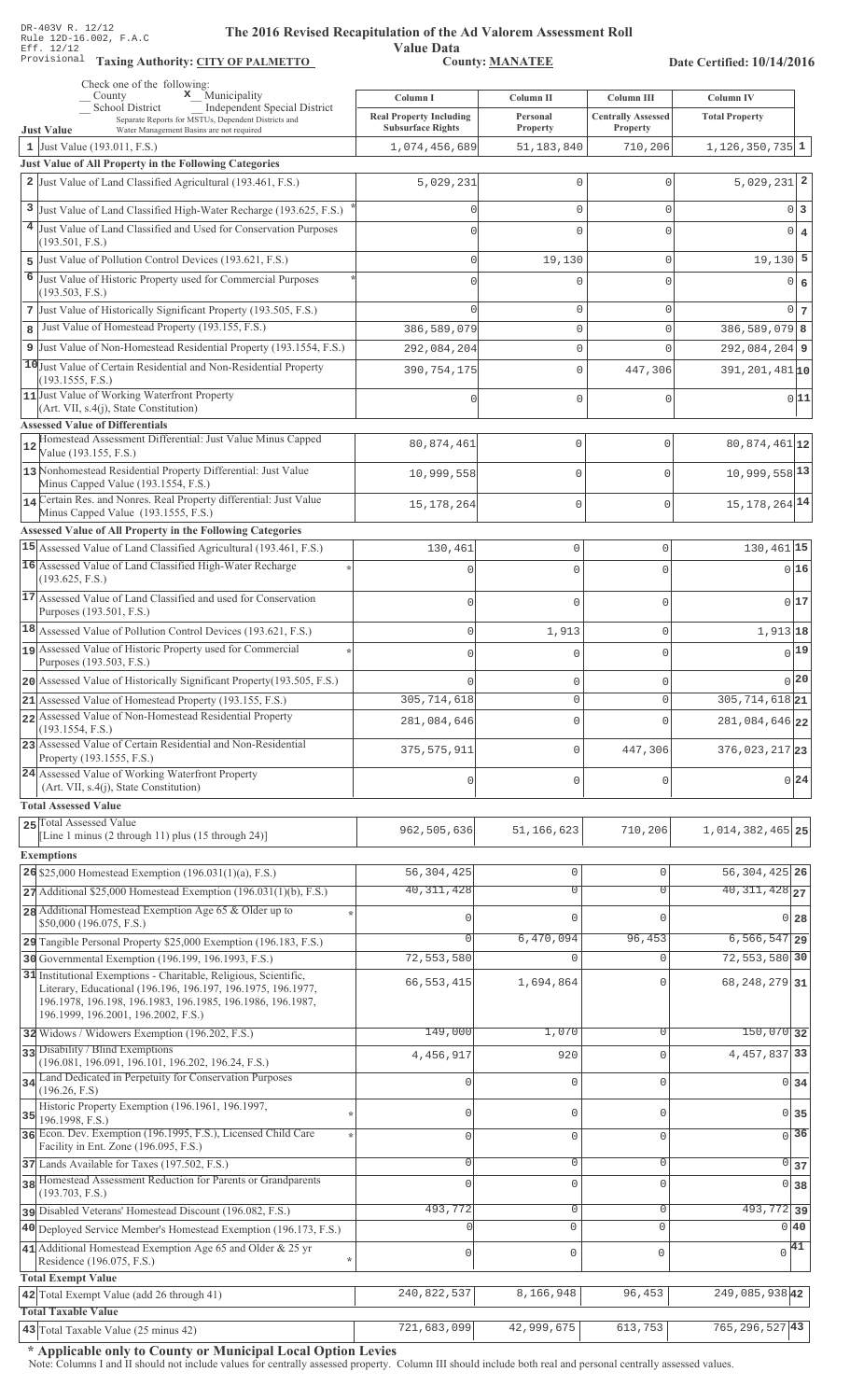## County: **MANATEE**

## Taxing Authority: CITY OF PALMETTO

**7** Operating Taxable Value Shown on Final Tax Roll  $(4 + 5 - 6 = 7)$ 

### Reconciliation of Preliminary and Final Tax Roll

| 1 | Operating Taxable Value as Shown on Preliminary Tax Roll                    | 763,820,230 |
|---|-----------------------------------------------------------------------------|-------------|
| 2 | Additions to Operating Taxable Value Resulting from Petitions to the VAB    | O           |
| 3 | Deductions from Operating Taxable Value Resulting from Petitions to the VAB | $\Omega$    |
| 4 | Subtotal $(1 + 2 - 3 = 4)$                                                  | 763,820,230 |
| 5 | Other Additions to Operating Taxable Value                                  | 3,650,454   |
| 6 | Other Deductions from Operating Taxable Value                               | 2, 174, 157 |
|   |                                                                             |             |

## **Selected Just Values**

| 8  | Just Value of Subsurface Rights (this amount included in Line 1, Column I, Page One) 193.481, F.S. | 35      |
|----|----------------------------------------------------------------------------------------------------|---------|
| 9  | Just Value of Centrally Assessed Railroad Property Value                                           | 524,246 |
| 10 | Just Value of Centrally Assessed Private Car Line Property Value                                   | 185,960 |

Note: Sum of items 9 and 10 should equal centrally assessed just value on page 1, line 1, column III.

## Homestead Portability

|    | 11   # of Parcels Receiving Transfer of Homestead Differential | 58        |
|----|----------------------------------------------------------------|-----------|
| 12 | Value of Transferred Homestead Differential                    | 2,027,857 |

|                                  |                                        | Column 1             | Column 2                 |
|----------------------------------|----------------------------------------|----------------------|--------------------------|
| <b>Total Parcels or Accounts</b> |                                        | <b>Real Property</b> | <b>Personal Property</b> |
|                                  |                                        | <b>Parcels</b>       | Accounts                 |
|                                  | 13<br><b>Total Parcels or Accounts</b> | 6,164                | 2,120                    |

#### **Property with Reduced Assessed Value**

| 14 | Land Classified Agricultural (193.461, F.S.)                                                    | 11       | 0            |
|----|-------------------------------------------------------------------------------------------------|----------|--------------|
| 15 | $\ast$<br>Land Classified High-Water Recharge (193.625, F.S.)                                   | $\Omega$ | 0            |
| 16 | Land Classified and Used for Conservation Purposes (193.501, F.S.)                              | 0        | $\Omega$     |
| 17 | Pollution Control Devices (193.621, F.S.)                                                       | 0        | 2            |
| 18 | Historic Property used for Commercial Purposes (193.503, F.S.) *                                | 0        | 0            |
| 19 | Historically Significant Property (193.505, F.S.)                                               | 0        | 0            |
| 20 | Homestead Property; Parcels with Capped Value (193.155, F.S.)                                   | 2,120    | <sup>o</sup> |
| 21 | Non-Homestead Residential Property; Parcels with Capped Value (193.1554, F.S.)                  | 1,074    | <sup>o</sup> |
| 22 | Certain Residential and Non-Residential Property; Parcels with Capped Value<br>(193.1555, F.S.) | 214      | 0            |
| 23 | Working Waterfront Property (Art. VII, s.4(j), State Constitution)                              | $\Omega$ | $\Omega$     |

#### **Other Reductions in Assessed Value**

| 24 | Lands Available for Taxes (197.502, F.S.)                                  |  |
|----|----------------------------------------------------------------------------|--|
| 25 | Homestead Assessment Reduction for Parents or Grandparents (193.703, F.S.) |  |
| 26 | Disabled Veterans' Homestead Discount (196.082, F.S.)                      |  |

\* Applicable only to County or Municipal Local Option Levies

## Date Certified: 10/14/2016

**Taxable Value** 

**Just Value** 

765,296,527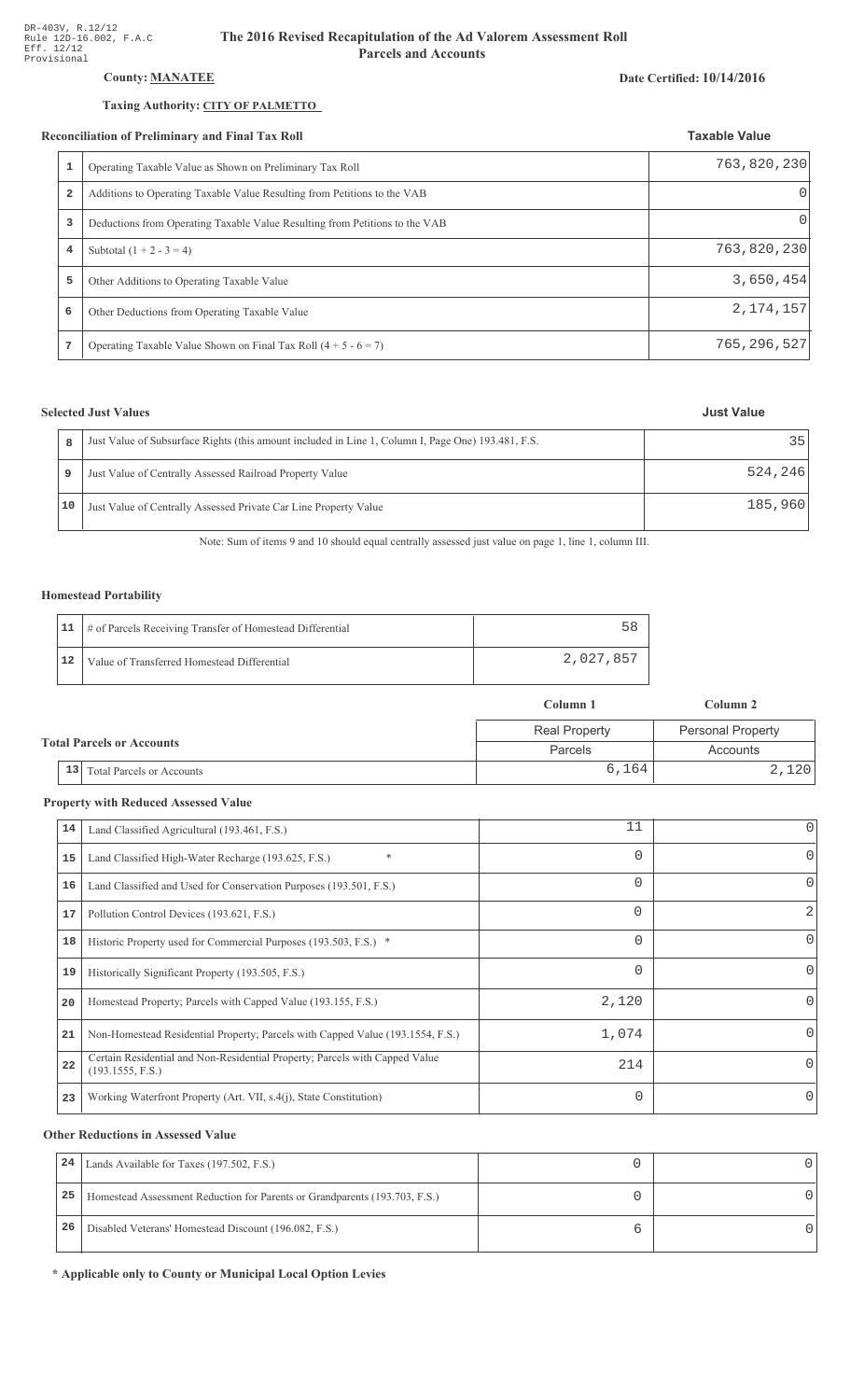Value Data<br>County: MANATEE

Taxing Authority: CEDAR HAMMOCK FIRE RESCUE County: MANATEE

Date Certified: 10/14/2016

|    | Check one of the following:                                                                                                |                                |                     |                           |                               |                 |
|----|----------------------------------------------------------------------------------------------------------------------------|--------------------------------|---------------------|---------------------------|-------------------------------|-----------------|
|    | Municipality<br>County                                                                                                     | Column I                       | Column II           | Column III                | Column IV                     |                 |
|    | x Independent Special District<br>School District<br>Separate Reports for MSTUs, Dependent Districts and                   | <b>Real Property Including</b> | Personal            | <b>Centrally Assessed</b> | <b>Total Property</b>         |                 |
|    | <b>Just Value</b><br>Water Management Basins are not required                                                              | <b>Subsurface Rights</b>       | Property            | Property                  |                               |                 |
|    | 1 Just Value $(193.011, F.S.)$                                                                                             | 3,583,487,598                  | $\mathbf{0}$        | $\mathbf 0$               | $3,583,487,598$ <sup>1</sup>  |                 |
|    | Just Value of All Property in the Following Categories                                                                     |                                |                     |                           |                               |                 |
|    | 2 Just Value of Land Classified Agricultural (193.461, F.S.)                                                               | 32,489,443                     | $\mathbf{0}$        | $\mathbf{0}$              | $32,489,443$ 2                |                 |
|    |                                                                                                                            |                                |                     |                           |                               |                 |
|    | 3 Just Value of Land Classified High-Water Recharge (193.625, F.S.)                                                        |                                | $\mathbf{0}$        | $\mathbf{0}$              |                               | 0 3             |
|    | 4 Just Value of Land Classified and Used for Conservation Purposes                                                         |                                | $\mathbf{0}$        | $\Omega$                  |                               | $0 \mid 4$      |
|    | (193.501, F.S.)                                                                                                            |                                |                     |                           |                               |                 |
|    | 5 Just Value of Pollution Control Devices (193.621, F.S.)                                                                  | $\Omega$                       | $\mathbf 0$         | $\mathbf 0$               |                               | $0\overline{5}$ |
| 6  |                                                                                                                            |                                |                     |                           |                               |                 |
|    | Just Value of Historic Property used for Commercial Purposes<br>(193.503, F.S.)                                            |                                | $\Omega$            | 0                         |                               | $0 \mid 6$      |
|    |                                                                                                                            |                                |                     |                           |                               |                 |
|    | 7 Just Value of Historically Significant Property (193.505, F.S.)                                                          |                                | $\mathbf{0}$        | $\mathbf{0}$              |                               | $0\vert 7$      |
| 8  | Just Value of Homestead Property (193.155, F.S.)                                                                           | 1, 141, 734, 825               | $\mathbf{0}$        | $\mathbf 0$               | 1, 141, 734, 825 8            |                 |
| 9  | Just Value of Non-Homestead Residential Property (193.1554, F.S.)                                                          | 1,085,338,041                  | $\mathbb O$         | $\mathbf{0}$              | $1,085,338,041$ 9             |                 |
|    | 10 Just Value of Certain Residential and Non-Residential Property                                                          |                                | $\mathbf{0}$        | $\Omega$                  | $1,323,925,289$ <sub>10</sub> |                 |
|    | (193.1555, F.S.)                                                                                                           | 1,323,925,289                  |                     |                           |                               |                 |
|    | 11 Just Value of Working Waterfront Property                                                                               |                                | $\mathbf{0}$        | $\mathbf 0$               |                               | 0 11            |
|    | (Art. VII, s.4(j), State Constitution)                                                                                     |                                |                     |                           |                               |                 |
|    | <b>Assessed Value of Differentials</b>                                                                                     |                                |                     |                           |                               |                 |
|    | Homestead Assessment Differential: Just Value Minus Capped                                                                 | 274, 363, 252                  | 0                   | $\mathbf 0$               | $274, 363, 252$ 12            |                 |
| 12 | Value (193.155, F.S.)                                                                                                      |                                |                     |                           |                               |                 |
|    | 13 Nonhomestead Residential Property Differential: Just Value                                                              | 109,334,750                    | 0                   | $\mathbf{0}$              | $109, 334, 750$ <sup>13</sup> |                 |
|    | Minus Capped Value (193.1554, F.S.)                                                                                        |                                |                     |                           |                               |                 |
|    | 14 Certain Res. and Nonres. Real Property differential: Just Value                                                         |                                | 0                   | $\mathbf 0$               | 59,037,015 14                 |                 |
|    | Minus Capped Value (193.1555, F.S.)                                                                                        | 59,037,015                     |                     |                           |                               |                 |
|    | Assessed Value of All Property in the Following Categories                                                                 |                                |                     |                           |                               |                 |
|    | 15 Assessed Value of Land Classified Agricultural (193.461, F.S.)                                                          | 1,116,755                      | $\mathbf 0$         | 0                         | 1, 116, 755 15                |                 |
|    | 16 Assessed Value of Land Classified High-Water Recharge                                                                   |                                |                     |                           |                               |                 |
|    | (193.625, F.S.)                                                                                                            | C                              | $\Omega$            | $\Omega$                  |                               | 0 16            |
|    |                                                                                                                            |                                |                     |                           |                               |                 |
|    | 17 Assessed Value of Land Classified and used for Conservation                                                             | $\mathbf{0}$                   | $\mathbf 0$         | O                         |                               | 017             |
|    | Purposes (193.501, F.S.)                                                                                                   |                                |                     |                           |                               |                 |
|    | $18$ Assessed Value of Pollution Control Devices (193.621, F.S.)                                                           | $\mathbf 0$                    | $\mathbf 0$         | 0                         |                               | $0$ 18          |
|    | 19 Assessed Value of Historic Property used for Commercial                                                                 | $\mathbf 0$                    | $\mathbf 0$         | $\Omega$                  |                               | $_{0} 19 $      |
|    | Purposes (193.503, F.S.)                                                                                                   |                                |                     |                           |                               |                 |
|    | 20 Assessed Value of Historically Significant Property (193.505, F.S.)                                                     | $\Omega$                       | $\mathbf 0$         | 0                         |                               | 0 20            |
|    | 21 Assessed Value of Homestead Property (193.155, F.S.)                                                                    | 867, 371, 573                  | $\mathbf{0}$        | 0                         | 867, 371, 573 21              |                 |
|    | 22 Assessed Value of Non-Homestead Residential Property                                                                    |                                |                     |                           |                               |                 |
|    | (193.1554, F.S.)                                                                                                           | 976,003,291                    | $\mathbf 0$         | O                         | $976,003,291$ 22              |                 |
|    | 23 Assessed Value of Certain Residential and Non-Residential                                                               |                                |                     |                           |                               |                 |
|    | Property (193.1555, F.S.)                                                                                                  | 1,264,888,274                  | $\mathbf 0$         | O                         | 1, 264, 888, 274 23           |                 |
|    | 24 Assessed Value of Working Waterfront Property                                                                           |                                |                     |                           |                               |                 |
|    | (Art. VII, s.4(j), State Constitution)                                                                                     | $\mathbf{0}$                   | $\mathbf 0$         | 0                         |                               | $0^{24}$        |
|    | <b>Total Assessed Value</b>                                                                                                |                                |                     |                           |                               |                 |
|    |                                                                                                                            |                                |                     |                           |                               |                 |
|    | 25 Total Assessed Value<br>[Line 1 minus (2 through 11) plus (15 through 24)]                                              | 3,109,379,893                  | 0                   | $\mathbf{0}$              | $3,109,379,893$ 25            |                 |
|    |                                                                                                                            |                                |                     |                           |                               |                 |
|    | <b>Exemptions</b>                                                                                                          |                                |                     |                           |                               |                 |
|    | 26 \$25,000 Homestead Exemption $(196.031(1)(a), F.S.)$                                                                    | 234,549,034                    | $\mathsf{O}\xspace$ | $\mathbf 0$               | 234, 549, 034 26              |                 |
|    | $27$ Additional \$25,000 Homestead Exemption (196.031(1)(b), F.S.)                                                         | 133,958,236                    | $\overline{0}$      | $\Omega$                  | $133,958,236$ <sub>27</sub>   |                 |
|    | 28 Additional Homestead Exemption Age 65 & Older up to                                                                     |                                |                     |                           |                               |                 |
|    | \$50,000 (196.075, F.S.)                                                                                                   |                                | $\mathbb O$         | $\Omega$                  | $0\overline{28}$              |                 |
|    | 29 Tangible Personal Property \$25,000 Exemption (196.183, F.S.)                                                           |                                | $\circ$             | $\mathbf 0$               | $0$ 29                        |                 |
|    |                                                                                                                            | 195, 491, 211                  | $\mathbb O$         | $\mathbf 0$               | 195, 491, 211 30              |                 |
|    | 30 Governmental Exemption (196.199, 196.1993, F.S.)                                                                        |                                |                     |                           |                               |                 |
|    | 31 Institutional Exemptions - Charitable, Religious, Scientific,                                                           | 104, 175, 461                  | $\mathbf{0}$        | $\Omega$                  | $104, 175, 461$ 31            |                 |
|    | Literary, Educational (196.196, 196.197, 196.1975, 196.1977,<br>196.1978, 196.198, 196.1983, 196.1985, 196.1986, 196.1987, |                                |                     |                           |                               |                 |
|    | 196.1999, 196.2001, 196.2002, F.S.)                                                                                        |                                |                     |                           |                               |                 |
|    |                                                                                                                            |                                |                     | $\Omega$                  |                               |                 |
|    | 32 Widows / Widowers Exemption (196.202, F.S.)                                                                             | 747,769                        | 0                   |                           | 747,769 32                    |                 |
|    | 33 Disability / Blind Exemptions<br>(196.081, 196.091, 196.101, 196.202, 196.24, F.S.)                                     | 10, 275, 713                   | $\mathbf 0$         | $\Omega$                  | 10, 275, 713 33               |                 |
|    | 34 Land Dedicated in Perpetuity for Conservation Purposes                                                                  |                                |                     |                           |                               |                 |
|    | (196.26, F.S)                                                                                                              |                                | $\mathbb O$         | $\Omega$                  | $0\overline{34}$              |                 |
|    | Historic Property Exemption (196.1961, 196.1997,                                                                           |                                |                     |                           |                               |                 |
| 35 | 196.1998, F.S.)                                                                                                            | Ω                              | $\mathbf{0}$        | U                         | $0\overline{35}$              |                 |
|    | 36 Econ. Dev. Exemption (196.1995, F.S.), Licensed Child Care                                                              | $\circ$                        | $\mathbf 0$         | $\mathbf 0$               | $\overline{0}$ 36             |                 |
|    | Facility in Ent. Zone (196.095, F.S.)                                                                                      |                                |                     |                           |                               |                 |
|    | 37 Lands Available for Taxes (197.502, F.S.)                                                                               | $\circ$                        | $\mathbb O$         | $\mathbf 0$               | $\overline{0}$ 37             |                 |
|    | 38 Homestead Assessment Reduction for Parents or Grandparents                                                              |                                |                     |                           |                               |                 |
|    | (193.703, F.S.)                                                                                                            | $\Omega$                       | $\mathbf{0}$        | $\mathbf{0}$              | $0\overline{38}$              |                 |
|    | pisabled Veterans' Homestead Discount (196.082, F.S.)                                                                      | 206,861                        | $\mathbb O$         | 0                         | $\overline{206,861}$ 39       |                 |
|    | 40 Deployed Service Member's Homestead Exemption (196.173, F.S.)                                                           |                                | $\circ$             | $\mathbf 0$               | $0\vert 40$                   |                 |
|    |                                                                                                                            |                                |                     |                           |                               |                 |
|    | 41 Additional Homestead Exemption Age 65 and Older & 25 yr<br>÷                                                            | 0                              | $\mathsf 0$         | $\mathbf 0$               | $\sqrt{41}$                   |                 |
|    | Residence (196.075, F.S.)                                                                                                  |                                |                     |                           |                               |                 |
|    | <b>Total Exempt Value</b>                                                                                                  |                                |                     |                           |                               |                 |
|    | 42 Total Exempt Value (add 26 through 41)                                                                                  | 679, 404, 285                  | $\mathsf 0$         | $\mathbf{0}$              | 679, 404, 285 42              |                 |
|    | <b>Total Taxable Value</b>                                                                                                 |                                |                     |                           |                               |                 |
|    | $\vert$ 43 Total Taxable Value (25 minus 42)                                                                               | 2,429,975,608                  | 0                   | $\mathsf{O}\xspace$       | $2,429,975,608$ 43            |                 |

\* Applicable only to County or Municipal Local Option Levies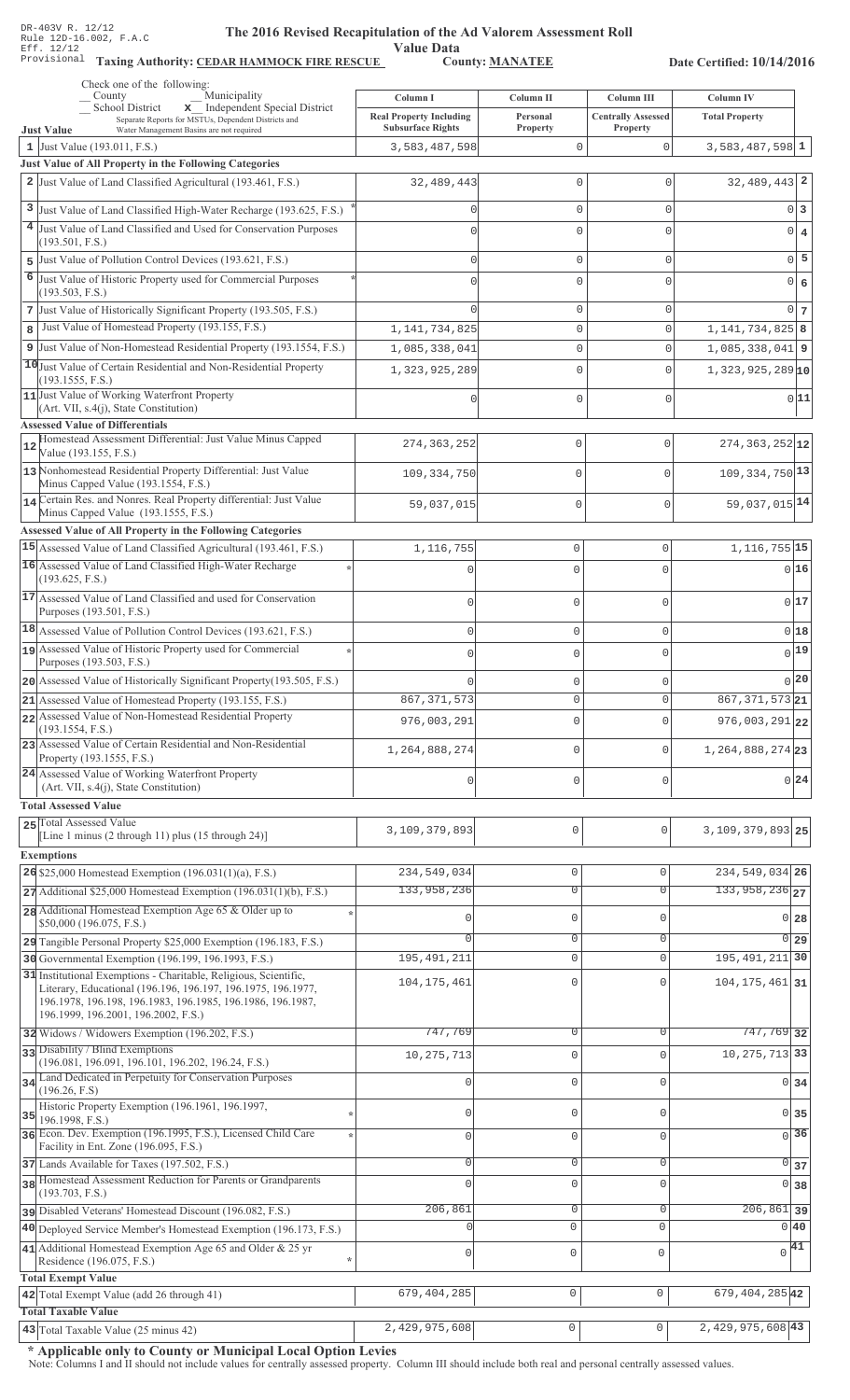## County: **MANATEE**

## Taxing Authority: CEDAR HAMMOCK FIRE RESCUE

#### Reconciliation of Preliminary and Final Tax Roll

|   | conciliation of Preliminary and Final Tax Roll                              | <b>Taxable Value</b> |
|---|-----------------------------------------------------------------------------|----------------------|
|   | Operating Taxable Value as Shown on Preliminary Tax Roll                    | 2,436,076,293        |
| 2 | Additions to Operating Taxable Value Resulting from Petitions to the VAB    | $\Omega$             |
| 3 | Deductions from Operating Taxable Value Resulting from Petitions to the VAB | 0                    |
| 4 | Subtotal $(1 + 2 - 3 = 4)$                                                  | 2,436,076,293        |
| 5 | Other Additions to Operating Taxable Value                                  | 6,385,524            |
| 6 | Other Deductions from Operating Taxable Value                               | 12,486,209           |
| 7 | Operating Taxable Value Shown on Final Tax Roll $(4 + 5 - 6 = 7)$           | 2,429,975,608        |

## **Selected Just Values**

| 8  | Just Value of Subsurface Rights (this amount included in Line 1, Column I, Page One) 193.481, F.S. | 235    |
|----|----------------------------------------------------------------------------------------------------|--------|
| 9  | Just Value of Centrally Assessed Railroad Property Value                                           | $\cap$ |
| 10 | Just Value of Centrally Assessed Private Car Line Property Value                                   | $\cap$ |

Note: Sum of items 9 and 10 should equal centrally assessed just value on page 1, line 1, column III.

## Homestead Portability

|    | 11   # of Parcels Receiving Transfer of Homestead Differential | 4'        |
|----|----------------------------------------------------------------|-----------|
| 12 | Value of Transferred Homestead Differential                    | 2,416,992 |

|                                        | Column 1             | Column 2                 |  |
|----------------------------------------|----------------------|--------------------------|--|
|                                        | <b>Real Property</b> | <b>Personal Property</b> |  |
| <b>Total Parcels or Accounts</b>       | Parcels              | Accounts                 |  |
| 13<br><b>Total Parcels or Accounts</b> | 23,663               |                          |  |

#### **Property with Reduced Assessed Value**

| 14 | Land Classified Agricultural (193.461, F.S.)                                                    | 13       | 0            |
|----|-------------------------------------------------------------------------------------------------|----------|--------------|
| 15 | $\ast$<br>Land Classified High-Water Recharge (193.625, F.S.)                                   | $\Omega$ | 0            |
| 16 | Land Classified and Used for Conservation Purposes (193.501, F.S.)                              | 0        | O            |
| 17 | Pollution Control Devices (193.621, F.S.)                                                       | 0        | 0            |
| 18 | Historic Property used for Commercial Purposes (193.503, F.S.) *                                | 0        | 0            |
| 19 | Historically Significant Property (193.505, F.S.)                                               | 0        | 0            |
| 20 | Homestead Property; Parcels with Capped Value (193.155, F.S.)                                   | 8,971    | <sup>o</sup> |
| 21 | Non-Homestead Residential Property; Parcels with Capped Value (193.1554, F.S.)                  | 7,820    | <sup>o</sup> |
| 22 | Certain Residential and Non-Residential Property; Parcels with Capped Value<br>(193.1555, F.S.) | 299      | $\Omega$     |
| 23 | Working Waterfront Property (Art. VII, s.4(j), State Constitution)                              | $\Omega$ | $\Omega$     |

#### **Other Reductions in Assessed Value**

| 24 | Lands Available for Taxes (197.502, F.S.)                                  |  |
|----|----------------------------------------------------------------------------|--|
| 25 | Homestead Assessment Reduction for Parents or Grandparents (193.703, F.S.) |  |
| 26 | Disabled Veterans' Homestead Discount (196.082, F.S.)                      |  |

\* Applicable only to County or Municipal Local Option Levies

# Date Certified: 10/14/2016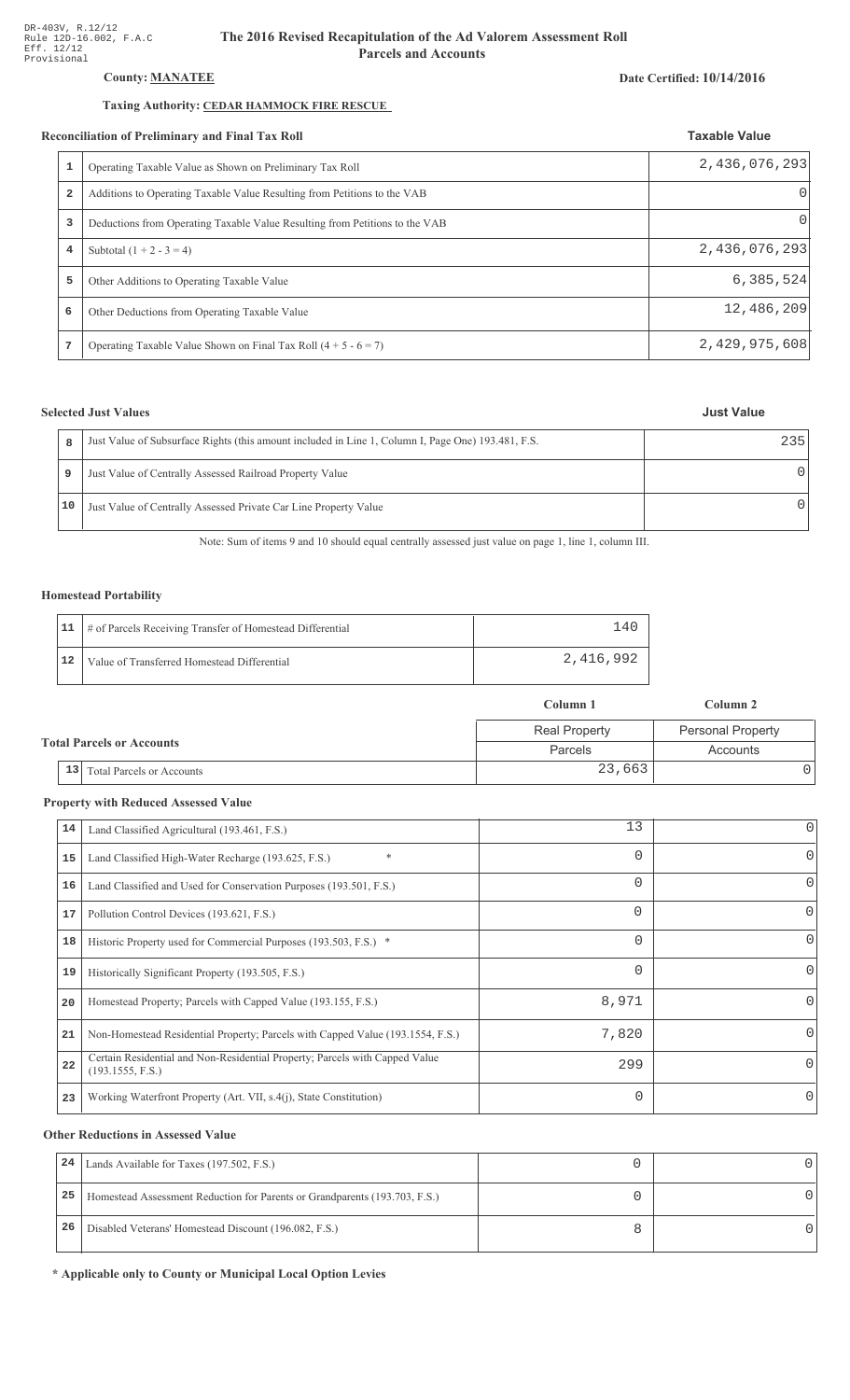Value Data<br>County: MANATEE Taxing Authority: SOUTHERN MAN FIRE RESCUE County: MANATEE

Date Certified: 10/14/2016

| Check one of the following:<br>Municipality<br>County                                                                                                             | Column I                                                   | Column II                     | Column III                            | <b>Column IV</b>                                |
|-------------------------------------------------------------------------------------------------------------------------------------------------------------------|------------------------------------------------------------|-------------------------------|---------------------------------------|-------------------------------------------------|
| School District<br>x Independent Special District<br>Separate Reports for MSTUs, Dependent Districts and                                                          | <b>Real Property Including</b><br><b>Subsurface Rights</b> | Personal<br>Property          | <b>Centrally Assessed</b><br>Property | <b>Total Property</b>                           |
| <b>Just Value</b><br>Water Management Basins are not required<br>1 Just Value (193.011, F.S.)                                                                     | 5,773,913,772                                              | $\mathbb O$                   | 0                                     | $5,773,913,772$ 1                               |
| Just Value of All Property in the Following Categories                                                                                                            |                                                            |                               |                                       |                                                 |
| 2 Just Value of Land Classified Agricultural (193.461, F.S.)                                                                                                      | 21,980,613                                                 | $\mathbf{0}$                  | $\Omega$                              | $21,980,613$ 2                                  |
| 3 Just Value of Land Classified High-Water Recharge (193.625, F.S.)                                                                                               | O                                                          | $\mathbf{0}$                  | 0                                     | $0\vert 3$                                      |
| 4 Just Value of Land Classified and Used for Conservation Purposes                                                                                                |                                                            | $\Omega$                      | $\Omega$                              | $0 \mid 4$                                      |
| (193.501, F.S.)                                                                                                                                                   |                                                            |                               |                                       | $0\overline{5}$                                 |
| Just Value of Pollution Control Devices (193.621, F.S.)<br>5<br>6<br>Just Value of Historic Property used for Commercial Purposes                                 | $\Omega$                                                   | $\mathbb O$                   | 0                                     |                                                 |
| (193.503, F.S.)                                                                                                                                                   | U                                                          | $\mathbf 0$                   | $\Omega$                              | $0 \big  6$                                     |
| 7 Just Value of Historically Significant Property (193.505, F.S.)                                                                                                 |                                                            | $\mathbb O$                   | 0                                     | 0 <sub>7</sub>                                  |
| Just Value of Homestead Property (193.155, F.S.)<br>8                                                                                                             | 2,832,649,522                                              | $\mathsf{O}\xspace$           | 0                                     | 2,832,649,522 8                                 |
| 9 Just Value of Non-Homestead Residential Property (193.1554, F.S.)                                                                                               | 1,494,611,325                                              | $\mathsf{O}\xspace$           | 0                                     | $1,494,611,325$ 9                               |
| 10 Just Value of Certain Residential and Non-Residential Property<br>(193.1555, F.S.)                                                                             | 1,424,672,312                                              | $\mathbf{0}$                  | 0                                     | $1,424,672,312$ <sub>10</sub>                   |
| 11 Just Value of Working Waterfront Property                                                                                                                      |                                                            | $\mathbf 0$                   | $\Omega$                              | 0 11                                            |
| $(Art. VII, s.4(j), State Constitution)$<br><b>Assessed Value of Differentials</b>                                                                                |                                                            |                               |                                       |                                                 |
| Homestead Assessment Differential: Just Value Minus Capped<br>12                                                                                                  | 562,950,599                                                | $\mathbf{0}$                  | $\mathbf{0}$                          | $562,950,599$ 12                                |
| Value (193.155, F.S.)<br>13 Nonhomestead Residential Property Differential: Just Value                                                                            |                                                            |                               |                                       |                                                 |
| Minus Capped Value (193.1554, F.S.)                                                                                                                               | 68,623,986                                                 | $\mathbf{0}$                  | $\mathbf{0}$                          | 68, 623, 986 13                                 |
| 14 Certain Res. and Nonres. Real Property differential: Just Value<br>Minus Capped Value (193.1555, F.S.)                                                         | 41,320,021                                                 | $\mathbf 0$                   | $\mathbf 0$                           | 41,320,021 14                                   |
| <b>Assessed Value of All Property in the Following Categories</b>                                                                                                 |                                                            |                               |                                       |                                                 |
| 15 Assessed Value of Land Classified Agricultural (193.461, F.S.)                                                                                                 | 539,585                                                    | $\mathbf 0$                   | $\mathbf 0$                           | 539,585 15                                      |
| 16 Assessed Value of Land Classified High-Water Recharge                                                                                                          |                                                            | $\cap$                        | U                                     | 016                                             |
| (193.625, F.S.)                                                                                                                                                   |                                                            |                               |                                       |                                                 |
| 17 Assessed Value of Land Classified and used for Conservation<br>Purposes (193.501, F.S.)                                                                        | 0                                                          | $\mathbf 0$                   | 0                                     | 0 17                                            |
| 18 Assessed Value of Pollution Control Devices (193.621, F.S.)                                                                                                    | $\mathbf 0$                                                | $\mathbf 0$                   | $\mathbf 0$                           | 0 18                                            |
| 19 Assessed Value of Historic Property used for Commercial                                                                                                        | $\cap$                                                     | $\cap$                        | 0                                     | $0$ <sup>19</sup>                               |
| Purposes (193.503, F.S.)<br>20 Assessed Value of Historically Significant Property (193.505, F.S.)                                                                |                                                            |                               |                                       | $_0$  20                                        |
| $21$ Assessed Value of Homestead Property (193.155, F.S.)                                                                                                         | $\Omega$<br>2,269,698,923                                  | $\mathbf 0$<br>$\Omega$       | $\circ$<br>$\Omega$                   | $2,269,698,923$ <sub>21</sub>                   |
| 22 Assessed Value of Non-Homestead Residential Property                                                                                                           | 1,425,987,339                                              | 0                             | 0                                     | $1,425,987,339$ 22                              |
| (193.1554, F.S.)<br>23 Assessed Value of Certain Residential and Non-Residential                                                                                  |                                                            |                               |                                       |                                                 |
| Property (193.1555, F.S.)                                                                                                                                         | 1,383,352,291                                              | $\mathbf 0$                   | $\circ$                               | 1, 383, 352, 291 23                             |
| 24 Assessed Value of Working Waterfront Property<br>(Art. VII, s.4(j), State Constitution)                                                                        | $\Omega$                                                   | $\mathbf 0$                   | 0                                     | $0^{24}$                                        |
| <b>Total Assessed Value</b>                                                                                                                                       |                                                            |                               |                                       |                                                 |
| 25 Total Assessed Value                                                                                                                                           |                                                            |                               |                                       |                                                 |
| [Line 1 minus (2 through 11) plus (15 through 24)]                                                                                                                | 5,079,578,138                                              | $\mathbf 0$                   | 0                                     | 5,079,578,138 25                                |
| <b>Exemptions</b>                                                                                                                                                 |                                                            |                               |                                       |                                                 |
| 26 \$25,000 Homestead Exemption $(196.031(1)(a), F.S.)$<br>$27$ Additional \$25,000 Homestead Exemption (196.031(1)(b), F.S.)                                     | 367, 339, 257<br>301,838,401                               | $\mathbb O$<br>$\overline{0}$ | $\mathbf 0$<br>$\Omega$               | 367, 339, 257 26<br>$301,838,401$ <sub>27</sub> |
| 28 Additional Homestead Exemption Age 65 & Older up to                                                                                                            |                                                            |                               |                                       |                                                 |
| \$50,000 (196.075, F.S.)                                                                                                                                          | 0                                                          | $\mathbf 0$                   | $\mathbf{0}$                          | $0\,$ 28                                        |
| 29 Tangible Personal Property \$25,000 Exemption (196.183, F.S.)                                                                                                  | $\Omega$                                                   | $\mathbf 0$                   | $\overline{0}$                        | 0 <sub>29</sub>                                 |
| 30 Governmental Exemption (196.199, 196.1993, F.S.)<br>31 Institutional Exemptions - Charitable, Religious, Scientific,                                           | 124, 296, 046                                              | $\mathbb O$                   | $\Omega$                              | 124, 296, 046 30                                |
| Literary, Educational (196.196, 196.197, 196.1975, 196.1977,<br>196.1978, 196.198, 196.1983, 196.1985, 196.1986, 196.1987,<br>196.1999, 196.2001, 196.2002, F.S.) | 77,450,203                                                 | $\mathbf 0$                   | U                                     | 77,450,203 31                                   |
| 32 Widows / Widowers Exemption (196.202, F.S.)                                                                                                                    | 974,276                                                    | $\overline{0}$                | $\circ$                               | 974, 276 32                                     |
| 33 Disability / Blind Exemptions<br>(196.081, 196.091, 196.101, 196.202, 196.24, F.S.)                                                                            | 24, 432, 904                                               | $\mathbf 0$                   | $\Omega$                              | 24, 432, 904 33                                 |
| 34 Land Dedicated in Perpetuity for Conservation Purposes                                                                                                         | $\Omega$                                                   | $\mathsf{O}\xspace$           | $\Omega$                              | $0 \overline{\smash{34}}$                       |
| (196.26, F.S)                                                                                                                                                     |                                                            |                               |                                       |                                                 |
| Historic Property Exemption (196.1961, 196.1997,<br>35<br>196.1998, F.S.)                                                                                         | 0                                                          | $\mathbf 0$                   | $\Omega$                              | 0 35                                            |
| 36 Econ. Dev. Exemption (196.1995, F.S.), Licensed Child Care<br>Facility in Ent. Zone (196.095, F.S.)                                                            | $\Omega$                                                   | $\mathbb O$                   | $\Omega$                              | $\overline{0}$ 36                               |
| 37 Lands Available for Taxes (197.502, F.S.)                                                                                                                      | 6,678                                                      | $\mathbb O$                   | $\circ$                               | $6,678$ 37                                      |
| 38 Homestead Assessment Reduction for Parents or Grandparents                                                                                                     | 60,554                                                     | $\mathsf{O}\xspace$           | $\Omega$                              | $60, 554$ 38                                    |
| (193.703, F.S.)<br>pisabled Veterans' Homestead Discount (196.082, F.S.)                                                                                          | 1,400,174                                                  | $\mathbb O$                   | 0                                     | $1,400,174$ 39                                  |
| 40 Deployed Service Member's Homestead Exemption (196.173, F.S.)                                                                                                  |                                                            | $\circ$                       | $\mathbf 0$                           | 0 40                                            |
| 41 Additional Homestead Exemption Age 65 and Older & 25 yr                                                                                                        | $\mathbf{0}$                                               | 0                             | 0                                     | $\sqrt{41}$                                     |
| Residence (196.075, F.S.)                                                                                                                                         |                                                            |                               |                                       |                                                 |
| <b>Total Exempt Value</b>                                                                                                                                         | 897,798,493                                                | 0                             | $\circ$                               | 897, 798, 493 42                                |
| 42 Total Exempt Value (add 26 through 41)<br><b>Total Taxable Value</b>                                                                                           |                                                            |                               |                                       |                                                 |
| 43 Total Taxable Value (25 minus 42)                                                                                                                              | 4,181,779,645                                              | $\circ$                       | 0                                     | $4,181,779,645$ 43                              |

\* Applicable only to County or Municipal Local Option Levies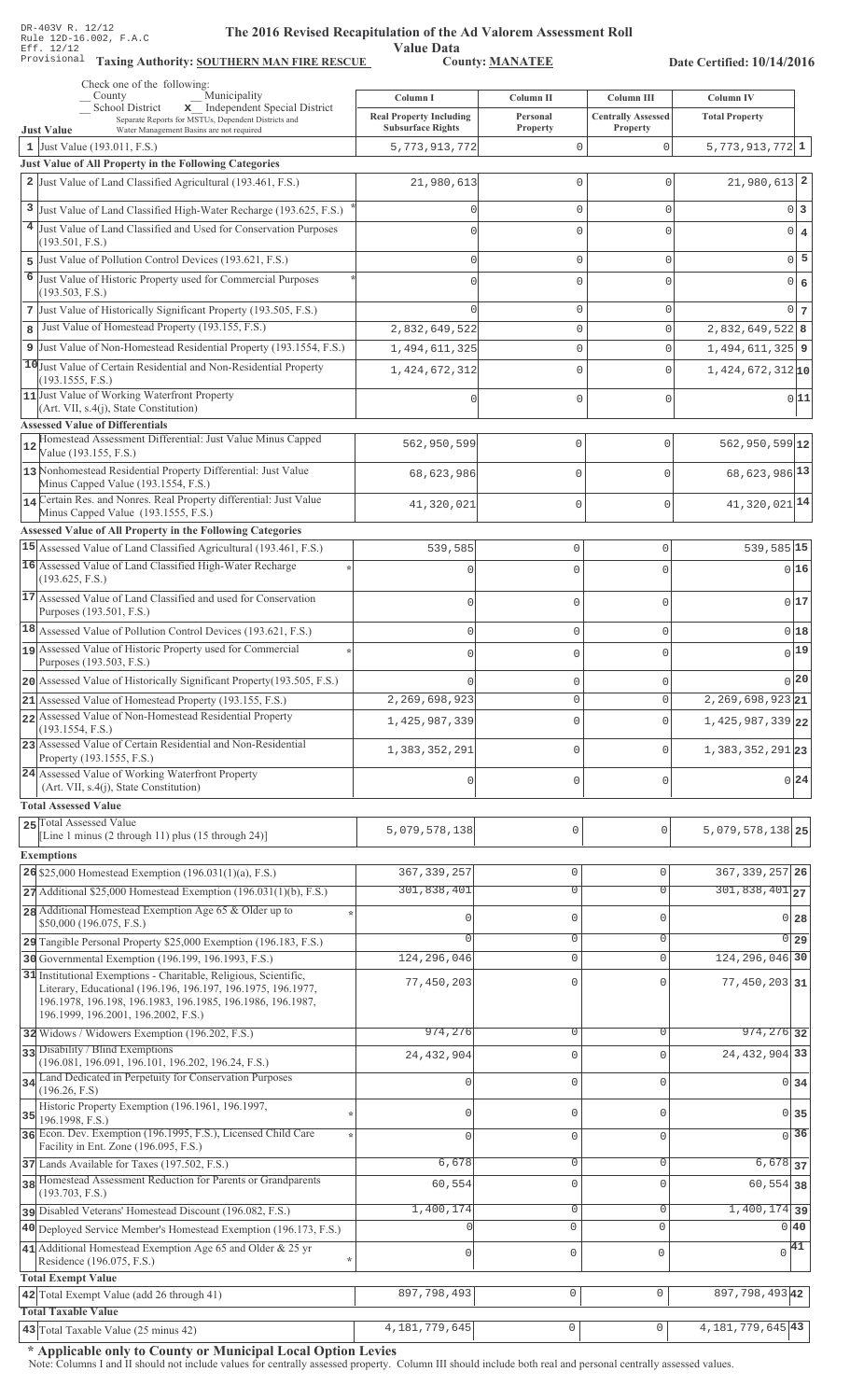## County: **MANATEE**

## Taxing Authority: SOUTHERN MAN FIRE RESCUE

#### Reconciliation of Preliminary and Final Tax Roll

|   | conciliation of Preliminary and Final Tax Roll                              | <b>Taxable Value</b> |
|---|-----------------------------------------------------------------------------|----------------------|
| 1 | Operating Taxable Value as Shown on Preliminary Tax Roll                    | 4,190,954,001        |
| 2 | Additions to Operating Taxable Value Resulting from Petitions to the VAB    | $\Omega$             |
| 3 | Deductions from Operating Taxable Value Resulting from Petitions to the VAB | Ω                    |
| 4 | Subtotal $(1 + 2 - 3 = 4)$                                                  | 4,190,954,001        |
| 5 | Other Additions to Operating Taxable Value                                  | 4,678,726            |
| 6 | Other Deductions from Operating Taxable Value                               | 13,853,082           |
| 7 | Operating Taxable Value Shown on Final Tax Roll $(4 + 5 - 6 = 7)$           | 4, 181, 779, 645     |

## **Selected Just Values**

| 8  | Just Value of Subsurface Rights (this amount included in Line 1, Column I, Page One) 193.481, F.S. | 7.265 |
|----|----------------------------------------------------------------------------------------------------|-------|
| 9  | Just Value of Centrally Assessed Railroad Property Value                                           |       |
| 10 | Just Value of Centrally Assessed Private Car Line Property Value                                   |       |

Note: Sum of items 9 and 10 should equal centrally assessed just value on page 1, line 1, column III.

## Homestead Portability

|    | 11   # of Parcels Receiving Transfer of Homestead Differential |           |
|----|----------------------------------------------------------------|-----------|
| 12 | Value of Transferred Homestead Differential                    | 8,810,057 |

|                                  |                                        | Column 1             | Column 2                 |  |
|----------------------------------|----------------------------------------|----------------------|--------------------------|--|
|                                  |                                        | <b>Real Property</b> | <b>Personal Property</b> |  |
| <b>Total Parcels or Accounts</b> |                                        | Parcels              | Accounts                 |  |
|                                  | 13<br><b>Total Parcels or Accounts</b> | 31,043               |                          |  |

#### **Property with Reduced Assessed Value**

| 14 | Land Classified Agricultural (193.461, F.S.)                                                    | 57       | 0            |
|----|-------------------------------------------------------------------------------------------------|----------|--------------|
| 15 | $\ast$<br>Land Classified High-Water Recharge (193.625, F.S.)                                   | $\Omega$ | 0            |
| 16 | Land Classified and Used for Conservation Purposes (193.501, F.S.)                              | 0        | O            |
| 17 | Pollution Control Devices (193.621, F.S.)                                                       | 0        | 0            |
| 18 | Historic Property used for Commercial Purposes (193.503, F.S.) *                                | 0        | 0            |
| 19 | Historically Significant Property (193.505, F.S.)                                               | 0        | 0            |
| 20 | Homestead Property; Parcels with Capped Value (193.155, F.S.)                                   | 13,629   | <sup>0</sup> |
| 21 | Non-Homestead Residential Property; Parcels with Capped Value (193.1554, F.S.)                  | 6,111    | <sup>0</sup> |
| 22 | Certain Residential and Non-Residential Property; Parcels with Capped Value<br>(193.1555, F.S.) | 463      | 0            |
| 23 | Working Waterfront Property (Art. VII, s.4(j), State Constitution)                              | $\Omega$ | $\Omega$     |

#### **Other Reductions in Assessed Value**

| 24 | Lands Available for Taxes (197.502, F.S.)                                  |  |
|----|----------------------------------------------------------------------------|--|
| 25 | Homestead Assessment Reduction for Parents or Grandparents (193.703, F.S.) |  |
| 26 | Disabled Veterans' Homestead Discount (196.082, F.S.)                      |  |

\* Applicable only to County or Municipal Local Option Levies

## Date Certified: 10/14/2016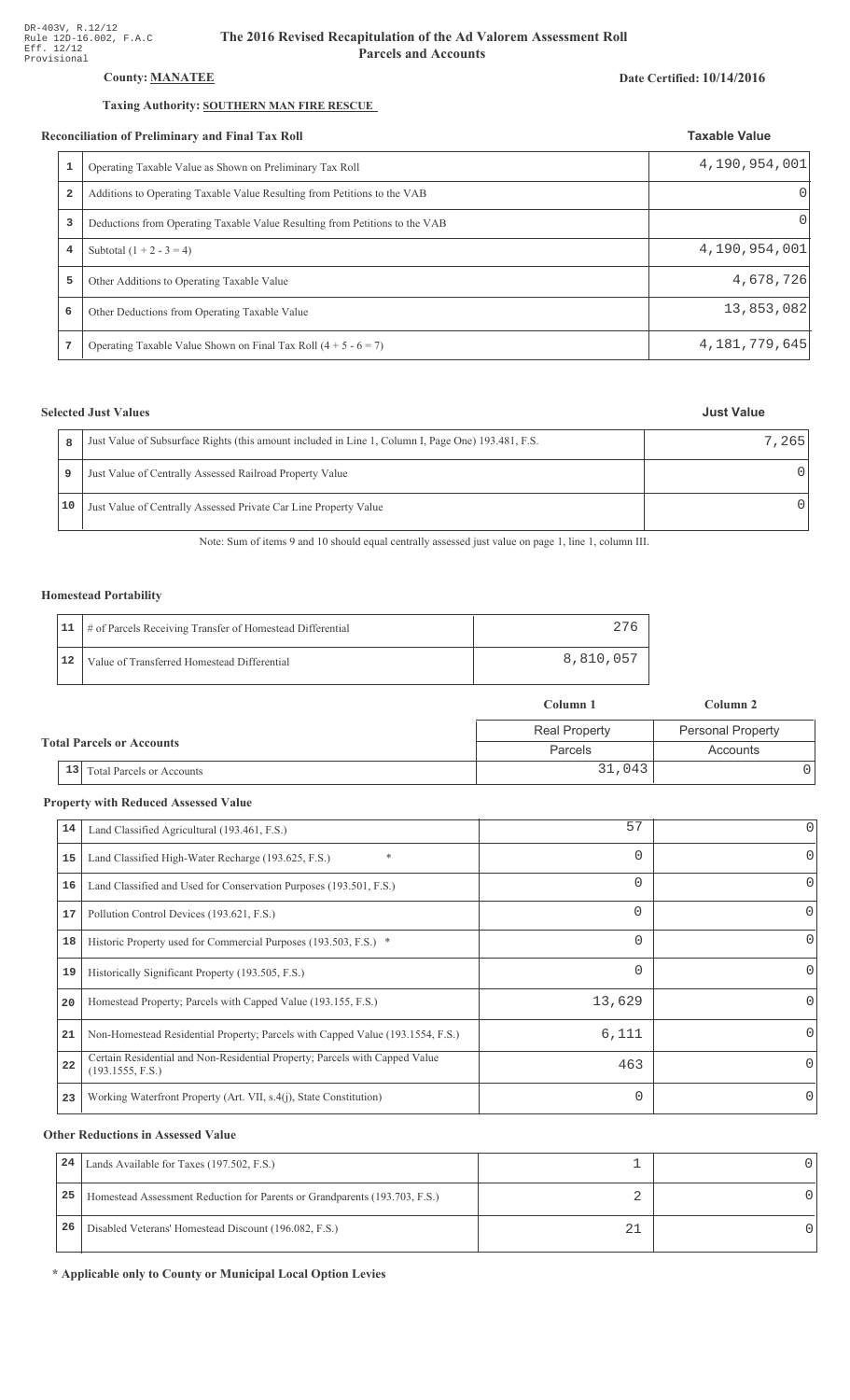Value Data<br>County: MANATEE Taxing Authority: **EAST MANATEE FIRE RESCUE** County: **MANATEE** 

Date Certified: 10/14/2016

|   | Check one of the following:<br>Municipality                                                                                                                                                                                           |                                                            |                               |                                       |                                                   |
|---|---------------------------------------------------------------------------------------------------------------------------------------------------------------------------------------------------------------------------------------|------------------------------------------------------------|-------------------------------|---------------------------------------|---------------------------------------------------|
|   | County<br>x Independent Special District<br><b>School District</b>                                                                                                                                                                    | Column I                                                   | <b>Column II</b>              | Column III                            | <b>Column IV</b>                                  |
|   | Separate Reports for MSTUs, Dependent Districts and<br><b>Just Value</b><br>Water Management Basins are not required                                                                                                                  | <b>Real Property Including</b><br><b>Subsurface Rights</b> | Personal<br><b>Property</b>   | <b>Centrally Assessed</b><br>Property | <b>Total Property</b>                             |
|   | 1 Just Value $(193.011, F.S.)$                                                                                                                                                                                                        | 9,919,670,317                                              | $\mathbf{0}$                  | 0                                     | $9,919,670,317$ 1                                 |
|   | <b>Just Value of All Property in the Following Categories</b>                                                                                                                                                                         |                                                            |                               |                                       |                                                   |
|   | 2 Just Value of Land Classified Agricultural (193.461, F.S.)                                                                                                                                                                          | 265, 293, 144                                              | $\mathbf{0}$                  | $\Omega$                              | $265, 293, 144$ 2                                 |
|   | 3 Just Value of Land Classified High-Water Recharge (193.625, F.S.)                                                                                                                                                                   | $\Omega$                                                   | $\mathbf{0}$                  | 0                                     | 0 3                                               |
|   | 4 Just Value of Land Classified and Used for Conservation Purposes                                                                                                                                                                    |                                                            | $\Omega$                      | $\Omega$                              | $0 \mid 4$                                        |
| 5 | (193.501, F.S.)<br>Just Value of Pollution Control Devices (193.621, F.S.)                                                                                                                                                            | $\Omega$                                                   | $\mathbf{0}$                  | 0                                     | $0\vert 5$                                        |
|   | 6 Just Value of Historic Property used for Commercial Purposes                                                                                                                                                                        |                                                            | $\Omega$                      | $\Omega$                              | $0 \big  6$                                       |
|   | (193.503, F.S.)                                                                                                                                                                                                                       |                                                            |                               |                                       |                                                   |
|   | 7 Just Value of Historically Significant Property (193.505, F.S.)                                                                                                                                                                     |                                                            | $\mathbf{0}$                  | 0                                     | 0 <sub>7</sub>                                    |
| 8 | Just Value of Homestead Property (193.155, F.S.)                                                                                                                                                                                      | 5, 521, 727, 634                                           | $\mathbf{0}$                  | 0                                     | $5,521,727,634$ 8                                 |
|   | 9 Just Value of Non-Homestead Residential Property (193.1554, F.S.)                                                                                                                                                                   | 2,766,560,811                                              | $\mathbb O$                   | 0                                     | $2,766,560,811$ 9                                 |
|   | 10 Just Value of Certain Residential and Non-Residential Property<br>(193.1555, F.S.)                                                                                                                                                 | 1,366,088,728                                              | 0                             | $\Omega$                              | $1,366,088,728$ <sub>10</sub>                     |
|   | 11 Just Value of Working Waterfront Property                                                                                                                                                                                          |                                                            | 0                             | $\Omega$                              | 0 11                                              |
|   | (Art. VII, s.4(j), State Constitution)<br><b>Assessed Value of Differentials</b>                                                                                                                                                      |                                                            |                               |                                       |                                                   |
|   | Homestead Assessment Differential: Just Value Minus Capped                                                                                                                                                                            | 1,022,677,359                                              | $\mathbf{0}$                  | $\circ$                               | $1,022,677,359$ 12                                |
|   | Value (193.155, F.S.)                                                                                                                                                                                                                 |                                                            |                               |                                       |                                                   |
|   | 13 Nonhomestead Residential Property Differential: Just Value<br>Minus Capped Value (193.1554, F.S.)                                                                                                                                  | 77,601,038                                                 | $\mathbf{0}$                  | $\mathbf{0}$                          | 77,601,038 13                                     |
|   | 14 Certain Res. and Nonres. Real Property differential: Just Value                                                                                                                                                                    | 31,650,958                                                 | $\mathbf{0}$                  | $\mathbf{0}$                          | 31,650,958 14                                     |
|   | Minus Capped Value (193.1555, F.S.)                                                                                                                                                                                                   |                                                            |                               |                                       |                                                   |
|   | <b>Assessed Value of All Property in the Following Categories</b><br>15 Assessed Value of Land Classified Agricultural (193.461, F.S.)                                                                                                | 9,636,968                                                  | $\mathbf 0$                   | 0                                     | 9,636,968 15                                      |
|   | 16 Assessed Value of Land Classified High-Water Recharge                                                                                                                                                                              | C                                                          | $\Omega$                      | 0                                     | 0 16                                              |
|   | (193.625, F.S.)                                                                                                                                                                                                                       |                                                            |                               |                                       |                                                   |
|   | 17 Assessed Value of Land Classified and used for Conservation                                                                                                                                                                        | $\cap$                                                     | $\Omega$                      | O                                     | 0 17                                              |
|   | Purposes (193.501, F.S.)<br>18 Assessed Value of Pollution Control Devices (193.621, F.S.)                                                                                                                                            |                                                            |                               |                                       |                                                   |
|   | 19 Assessed Value of Historic Property used for Commercial                                                                                                                                                                            | $\mathbf 0$                                                | $\mathbf 0$                   | 0                                     | 0 18<br>$0$ <sup>19</sup>                         |
|   | Purposes (193.503, F.S.)                                                                                                                                                                                                              | $\Omega$                                                   | $\mathbf 0$                   | 0                                     |                                                   |
|   | 20 Assessed Value of Historically Significant Property (193.505, F.S.)                                                                                                                                                                | n                                                          | $\mathbf 0$                   |                                       | 0 20                                              |
|   | 21 Assessed Value of Homestead Property (193.155, F.S.)                                                                                                                                                                               | 4,499,050,275                                              | U                             | U                                     | $4,499,050,275$ 21                                |
|   | 22 Assessed Value of Non-Homestead Residential Property<br>(193.1554, F.S.)                                                                                                                                                           | 2,688,959,773                                              | $\Omega$                      | $\Omega$                              | $2,688,959,773$ 22                                |
|   | 23 Assessed Value of Certain Residential and Non-Residential<br>Property (193.1555, F.S.)                                                                                                                                             | 1,334,437,770                                              | 0                             | 0                                     | 1,334,437,770 23                                  |
|   | 24 Assessed Value of Working Waterfront Property<br>(Art. VII, s.4(j), State Constitution)                                                                                                                                            | 0                                                          | $\mathbf 0$                   | $\mathbf{0}$                          | $0^{24}$                                          |
|   | <b>Total Assessed Value</b>                                                                                                                                                                                                           |                                                            |                               |                                       |                                                   |
|   | 25 Total Assessed Value                                                                                                                                                                                                               |                                                            |                               |                                       |                                                   |
|   | [Line 1 minus $(2 \text{ through } 11)$ plus $(15 \text{ through } 24)$ ]                                                                                                                                                             | 8,532,084,786                                              | $\mathbf 0$                   | 0                                     | 8,532,084,786 25                                  |
|   | <b>Exemptions</b>                                                                                                                                                                                                                     |                                                            |                               |                                       |                                                   |
|   | 26 \$25,000 Homestead Exemption $(196.031(1)(a), F.S.)$                                                                                                                                                                               | 431, 297, 031<br>422,793,714                               | $\mathbb O$<br>$\overline{0}$ | $\mathbf 0$<br>$\overline{0}$         | 431, 297, 031 26<br>$\overline{422, 793, 714}$ 27 |
|   | $27$ Additional \$25,000 Homestead Exemption (196.031(1)(b), F.S.)<br>28 Additional Homestead Exemption Age 65 & Older up to                                                                                                          |                                                            |                               |                                       |                                                   |
|   | \$50,000 (196.075, F.S.)                                                                                                                                                                                                              | 0                                                          | $\mathbf 0$                   | $\mathbf{0}$                          | $0$ 28                                            |
|   | 29 Tangible Personal Property \$25,000 Exemption (196.183, F.S.)                                                                                                                                                                      | $\Omega$                                                   | $\mathbf 0$                   | $\mathbf{0}$                          | $\overline{0}$ 29                                 |
|   | 30 Governmental Exemption (196.199, 196.1993, F.S.)                                                                                                                                                                                   | 158,056,403                                                | $\mathbb O$                   | $\mathbf 0$                           | 158,056,403 30                                    |
|   | 31 Institutional Exemptions - Charitable, Religious, Scientific,<br>Literary, Educational (196.196, 196.197, 196.1975, 196.1977,<br>196.1978, 196.198, 196.1983, 196.1985, 196.1986, 196.1987,<br>196.1999, 196.2001, 196.2002, F.S.) | 155,068,406                                                | $\mathbf 0$                   | $\mathbf{0}$                          | 155,068,406 31                                    |
|   | 32 Widows / Widowers Exemption (196.202, F.S.)                                                                                                                                                                                        | 648,500                                                    | 0                             | 0                                     | 648,500 32                                        |
|   | 33 Disability / Blind Exemptions<br>(196.081, 196.091, 196.101, 196.202, 196.24, F.S.)                                                                                                                                                | 40,079,723                                                 | $\mathbf 0$                   | $\Omega$                              | 40,079,723 33                                     |
|   | 34 Land Dedicated in Perpetuity for Conservation Purposes                                                                                                                                                                             | $\mathbf{0}$                                               | $\mathsf{O}\xspace$           | $\mathbf 0$                           | $0 \overline{\smash)34}$                          |
|   | (196.26, F.S)<br>Historic Property Exemption (196.1961, 196.1997,                                                                                                                                                                     |                                                            |                               |                                       |                                                   |
|   | $35$ 196.1998, F.S.)                                                                                                                                                                                                                  | $\circ$                                                    | $\mathbb O$                   | $\Omega$                              | $0\overline{35}$                                  |
|   | 36 Econ. Dev. Exemption (196.1995, F.S.), Licensed Child Care<br>Facility in Ent. Zone (196.095, F.S.)                                                                                                                                | $\circ$                                                    | $\mathbf 0$                   | $\Omega$                              | $\sqrt{36}$                                       |
|   | 37 Lands Available for Taxes (197.502, F.S.)                                                                                                                                                                                          | $\Omega$                                                   | $\mathbb O$                   | $\mathbf 0$                           | $\Omega$<br>37                                    |
|   | 38 Homestead Assessment Reduction for Parents or Grandparents                                                                                                                                                                         | 430,858                                                    | $\mathbb O$                   | $\Omega$                              | 430,858 38                                        |
|   | (193.703, F.S.)<br>pisabled Veterans' Homestead Discount (196.082, F.S.)                                                                                                                                                              | 5, 423, 151                                                | 0                             | 0                                     | $\overline{5,423,151}$ 39                         |
|   | 40 Deployed Service Member's Homestead Exemption (196.173, F.S.)                                                                                                                                                                      | 169,608                                                    | $\mathsf 0$                   | $\mathbf{0}$                          | 169,608 40                                        |
|   | 41 Additional Homestead Exemption Age 65 and Older & 25 yr                                                                                                                                                                            | $\mathbf{0}$                                               | $\mathbb O$                   | 0                                     | $\sqrt{41}$                                       |
|   | Residence (196.075, F.S.)                                                                                                                                                                                                             |                                                            |                               |                                       |                                                   |
|   | <b>Total Exempt Value</b>                                                                                                                                                                                                             |                                                            | 0                             | $\circ$                               | 1, 213, 967, 394 42                               |
|   | 42 Total Exempt Value (add 26 through 41)<br><b>Total Taxable Value</b>                                                                                                                                                               | 1, 213, 967, 394                                           |                               |                                       |                                                   |
|   | 43 Total Taxable Value (25 minus 42)                                                                                                                                                                                                  | 7, 318, 117, 392                                           | $\mathsf{O}\xspace$           | $\mathsf{O}\xspace$                   | 7, 318, 117, 392 43                               |

\* Applicable only to County or Municipal Local Option Levies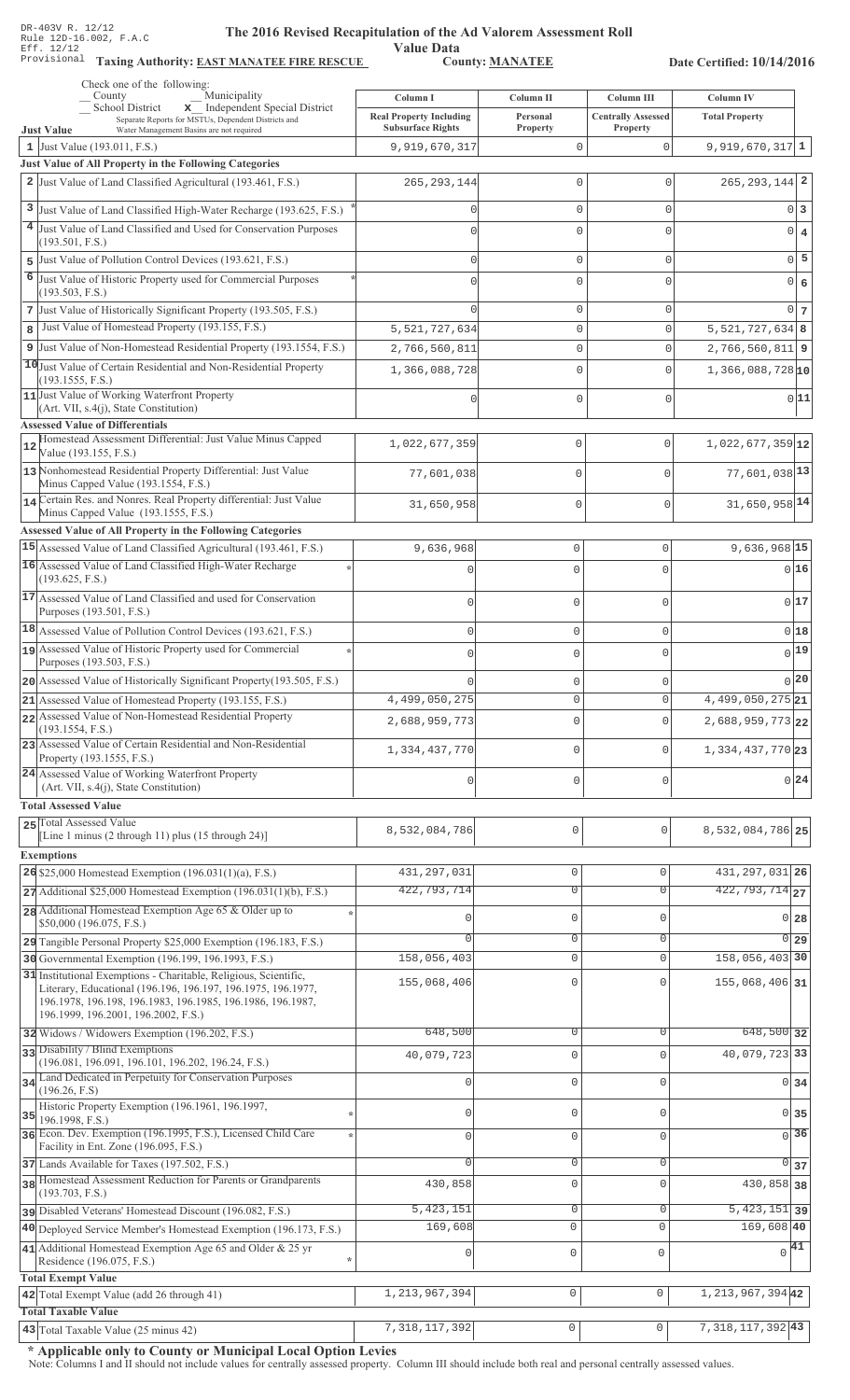## County: **MANATEE**

## Taxing Authority: **EAST MANATEE FIRE RESCUE**

#### Reconciliation of Preliminary and Final Tax Roll

| conciliation of Preliminary and Final Tax Roll |                                                                             | <b>Taxable Value</b> |
|------------------------------------------------|-----------------------------------------------------------------------------|----------------------|
| 1                                              | Operating Taxable Value as Shown on Preliminary Tax Roll                    | 7,330,942,526        |
| $\overline{\mathbf{2}}$                        | Additions to Operating Taxable Value Resulting from Petitions to the VAB    | $\Omega$             |
| 3                                              | Deductions from Operating Taxable Value Resulting from Petitions to the VAB | $\Omega$             |
| 4                                              | Subtotal $(1 + 2 - 3 = 4)$                                                  | 7,330,942,526        |
| 5                                              | Other Additions to Operating Taxable Value                                  | 11,960,683           |
| 6                                              | Other Deductions from Operating Taxable Value                               | 24,785,817           |
|                                                | Operating Taxable Value Shown on Final Tax Roll $(4 + 5 - 6 = 7)$           | 7, 318, 117, 392     |

## **Selected Just Values**

|    | Just Value of Subsurface Rights (this amount included in Line 1, Column I, Page One) 193.481, F.S. | 21,832           |
|----|----------------------------------------------------------------------------------------------------|------------------|
| 9  | Just Value of Centrally Assessed Railroad Property Value                                           | $\left( \right)$ |
| 10 | Just Value of Centrally Assessed Private Car Line Property Value                                   | U                |

Note: Sum of items 9 and 10 should equal centrally assessed just value on page 1, line 1, column III.

## Homestead Portability

|    | 11   # of Parcels Receiving Transfer of Homestead Differential | 64.        |
|----|----------------------------------------------------------------|------------|
| 12 | Value of Transferred Homestead Differential                    | 29,028,722 |

|                                        | Column 1             | Column 2                 |
|----------------------------------------|----------------------|--------------------------|
|                                        | <b>Real Property</b> | <b>Personal Property</b> |
| <b>Total Parcels or Accounts</b>       | Parcels              | Accounts                 |
| 13<br><b>Total Parcels or Accounts</b> | 35,078               |                          |

#### **Property with Reduced Assessed Value**

| 14 | Land Classified Agricultural (193.461, F.S.)                                                    | 299      | 0            |
|----|-------------------------------------------------------------------------------------------------|----------|--------------|
| 15 | $\ast$<br>Land Classified High-Water Recharge (193.625, F.S.)                                   | $\Omega$ | 0            |
| 16 | Land Classified and Used for Conservation Purposes (193.501, F.S.)                              | $\Omega$ | O            |
| 17 | Pollution Control Devices (193.621, F.S.)                                                       | $\Omega$ | 0            |
| 18 | Historic Property used for Commercial Purposes (193.503, F.S.) *                                | $\Omega$ | 0            |
| 19 | Historically Significant Property (193.505, F.S.)                                               | $\Omega$ | 0            |
| 20 | Homestead Property; Parcels with Capped Value (193.155, F.S.)                                   | 15,503   |              |
| 21 | Non-Homestead Residential Property; Parcels with Capped Value (193.1554, F.S.)                  | 4,258    | <sup>o</sup> |
| 22 | Certain Residential and Non-Residential Property; Parcels with Capped Value<br>(193.1555, F.S.) | 359      | 0            |
| 23 | Working Waterfront Property (Art. VII, s.4(j), State Constitution)                              | $\Omega$ | 0            |

#### **Other Reductions in Assessed Value**

| 24 | Lands Available for Taxes (197.502, F.S.)                                  |    |  |
|----|----------------------------------------------------------------------------|----|--|
| 25 | Homestead Assessment Reduction for Parents or Grandparents (193.703, F.S.) |    |  |
| 26 | Disabled Veterans' Homestead Discount (196.082, F.S.)                      | 38 |  |

\* Applicable only to County or Municipal Local Option Levies

# Date Certified: 10/14/2016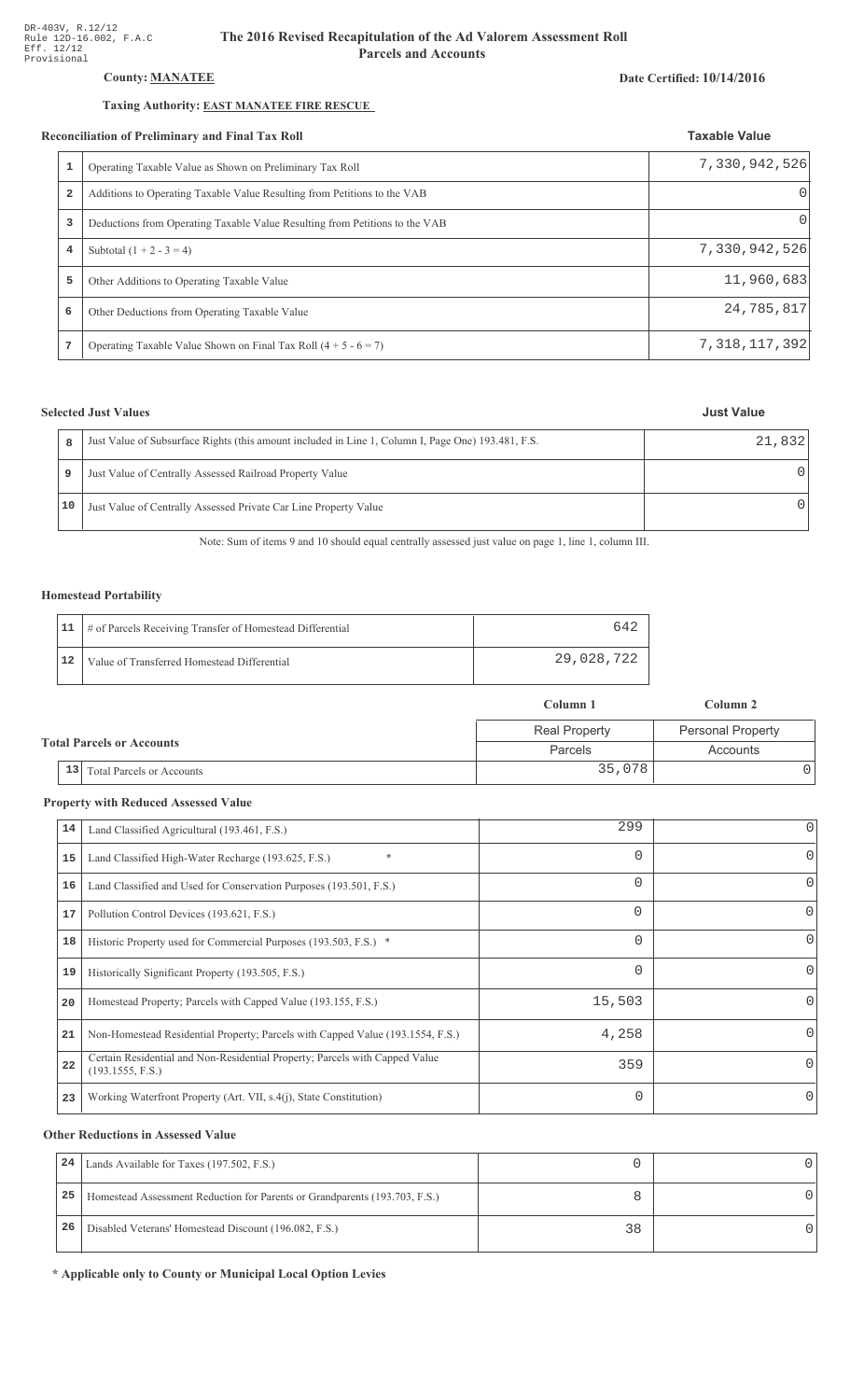# **The 2016 Rev** ised Recapitulation of the Ad Valorem Assessment Roll ation of ....<br>Value Data<br>County: <u>MANATEE</u>

Taxing Authority: **MOSQUITO CONTROL DISTRICT** County: **MANATEE** 

Date Certified: 10/14/2016

| Check one of the following:<br>Municipality<br>County                                                                                                                                                                                 |                                            |                       |                                         |                                    |
|---------------------------------------------------------------------------------------------------------------------------------------------------------------------------------------------------------------------------------------|--------------------------------------------|-----------------------|-----------------------------------------|------------------------------------|
| x Independent Special District<br>School District<br>Separate Reports for MSTUs, Dependent Districts and                                                                                                                              | Column I<br><b>Real Property Including</b> | Column II<br>Personal | Column III<br><b>Centrally Assessed</b> | Column IV<br><b>Total Property</b> |
| <b>Just Value</b><br>Water Management Basins are not required                                                                                                                                                                         | <b>Subsurface Rights</b>                   | Property              | Property                                |                                    |
| 1 Just Value (193.011, F.S.)                                                                                                                                                                                                          | 39, 458, 732, 427                          | 3,106,498,488         | 8,385,758                               | $42,573,616,673$ 1                 |
| Just Value of All Property in the Following Categories<br>2 Just Value of Land Classified Agricultural (193.461, F.S.)                                                                                                                |                                            |                       |                                         | 1, 134, 776, 835 2                 |
|                                                                                                                                                                                                                                       | 1, 134, 776, 835                           | 0                     | $\Omega$                                |                                    |
| 3 Just Value of Land Classified High-Water Recharge (193.625, F.S.)                                                                                                                                                                   |                                            | 0                     | $\mathbf{0}$                            | 0 <sup>3</sup>                     |
| 4 Just Value of Land Classified and Used for Conservation Purposes                                                                                                                                                                    |                                            | 0                     | $\Omega$                                | $0 \mid 4$                         |
| (193.501, F.S.)<br>5 Just Value of Pollution Control Devices (193.621, F.S.)                                                                                                                                                          | 73,280                                     | 267, 101, 784         | $\mathbf{0}$                            | $267, 175, 064$ 5                  |
| 6 Just Value of Historic Property used for Commercial Purposes                                                                                                                                                                        |                                            | 0                     | $\Omega$                                |                                    |
| (193.503, F.S.)                                                                                                                                                                                                                       |                                            |                       |                                         | $0 \mid 6$                         |
| 7 Just Value of Historically Significant Property (193.505, F.S.)                                                                                                                                                                     |                                            | 0                     | $\mathbf{0}$                            | 0 <sub>7</sub>                     |
| Just Value of Homestead Property (193.155, F.S.)<br>8                                                                                                                                                                                 | 17,991,807,775                             | 0                     | $\mathbf 0$                             | 17,991,807,775 8                   |
| 9 Just Value of Non-Homestead Residential Property (193.1554, F.S.)                                                                                                                                                                   | 12,495,990,510                             | 0                     | $\Omega$                                | $12,495,990,510$ 9                 |
| 10 Just Value of Certain Residential and Non-Residential Property                                                                                                                                                                     | 7,836,157,307                              | 0                     | 5,236,986                               | $7,841,394,293$ <sub>10</sub>      |
| (193.1555, F.S.)<br>11 Just Value of Working Waterfront Property                                                                                                                                                                      |                                            |                       |                                         |                                    |
| (Art. VII, s.4(j), State Constitution)                                                                                                                                                                                                |                                            | 0                     | $\mathbf 0$                             | 0 11                               |
| <b>Assessed Value of Differentials</b>                                                                                                                                                                                                |                                            |                       |                                         |                                    |
| Homestead Assessment Differential: Just Value Minus Capped<br>12<br>Value (193.155, F.S.)                                                                                                                                             | 3,827,924,543                              | 0                     | 0                                       | 3,827,924,543 12                   |
| 13 Nonhomestead Residential Property Differential: Just Value                                                                                                                                                                         | 629,987,672                                | $\Omega$              | $\Omega$                                | 629, 987, 672 13                   |
| Minus Capped Value (193.1554, F.S.)<br>14 Certain Res. and Nonres. Real Property differential: Just Value                                                                                                                             |                                            |                       |                                         |                                    |
| Minus Capped Value (193.1555, F.S.)                                                                                                                                                                                                   | 374,387,607                                | $\mathbf 0$           | $\Omega$                                | 374, 387, 607 14                   |
| Assessed Value of All Property in the Following Categories                                                                                                                                                                            |                                            |                       |                                         |                                    |
| 15 Assessed Value of Land Classified Agricultural (193.461, F.S.)                                                                                                                                                                     | 134,504,025                                | $\mathbb O$           | $\mathbf 0$                             | 134, 504, 025 15                   |
| 16 Assessed Value of Land Classified High-Water Recharge                                                                                                                                                                              |                                            | $\Omega$              | $\Omega$                                | 016                                |
| (193.625, F.S.)<br>17 Assessed Value of Land Classified and used for Conservation                                                                                                                                                     |                                            |                       |                                         |                                    |
| Purposes (193.501, F.S.)                                                                                                                                                                                                              | $\Omega$                                   | $\mathbf 0$           | $\Omega$                                | 017                                |
| 18 Assessed Value of Pollution Control Devices (193.621, F.S.)                                                                                                                                                                        | 73,280                                     | 12,840,454            | 0                                       | 12, 913, 734 18                    |
| 19 Assessed Value of Historic Property used for Commercial                                                                                                                                                                            |                                            | $\Omega$              | $\Omega$                                | 0 19                               |
| Purposes (193.503, F.S.)                                                                                                                                                                                                              |                                            |                       |                                         |                                    |
| 20 Assessed Value of Historically Significant Property (193.505, F.S.)                                                                                                                                                                |                                            | $\mathbf 0$           | $\Omega$                                | 0 20                               |
| 21 Assessed Value of Homestead Property (193.155, F.S.)                                                                                                                                                                               | 14, 163, 883, 232                          | $\circ$               | $\mathsf{O}\xspace$                     | $14, 163, 883, 232$ 21             |
| 22 Assessed Value of Non-Homestead Residential Property<br>(193.1554, F.S.)                                                                                                                                                           | 11,866,002,838                             | $\mathbf{0}$          | $\Omega$                                | 11,866,002,838 22                  |
| 23 Assessed Value of Certain Residential and Non-Residential                                                                                                                                                                          | 7,461,769,700                              | $\mathbf 0$           | 5,236,986                               | 7,467,006,686 23                   |
| Property (193.1555, F.S.)<br>24 Assessed Value of Working Waterfront Property                                                                                                                                                         |                                            |                       |                                         |                                    |
| (Art. VII, s.4(j), State Constitution)                                                                                                                                                                                                | $\Omega$                                   | $\mathbf 0$           | U                                       | 0 24                               |
| <b>Total Assessed Value</b>                                                                                                                                                                                                           |                                            |                       |                                         |                                    |
| 25 Total Assessed Value<br>[Line 1 minus (2 through 11) plus (15 through 24)]                                                                                                                                                         | 33,626,159,795                             | 2,852,237,158         | 8,385,758                               | 36, 486, 782, 711 25               |
| <b>Exemptions</b>                                                                                                                                                                                                                     |                                            |                       |                                         |                                    |
| 26 \$25,000 Homestead Exemption (196.031(1)(a), F.S.)                                                                                                                                                                                 | 2,007,978,978                              | $\mathbb O$           | $\mathbf 0$                             | 2,007,978,978 26                   |
| 27 Additional \$25,000 Homestead Exemption (196.031(1)(b), F.S.)                                                                                                                                                                      | 1,677,700,243                              | $\overline{0}$        | $\overline{0}$                          | $1,677,700,243$ <sub>27</sub>      |
| 28 Additional Homestead Exemption Age 65 & Older up to                                                                                                                                                                                |                                            |                       |                                         |                                    |
| \$50,000 (196.075, F.S.)                                                                                                                                                                                                              |                                            | $\Omega$              |                                         | $0\vert 28$                        |
| 29 Tangible Personal Property \$25,000 Exemption (196.183, F.S.)                                                                                                                                                                      |                                            | 143, 465, 186         | 929,154                                 | 144, 394, 340 29                   |
| 30 Governmental Exemption (196.199, 196.1993, F.S.)                                                                                                                                                                                   | 1,102,075,175                              | 6,843,753             | $\Omega$                                | 1,108,918,928 30                   |
| 31 Institutional Exemptions - Charitable, Religious, Scientific,<br>Literary, Educational (196.196, 196.197, 196.1975, 196.1977,<br>196.1978, 196.198, 196.1983, 196.1985, 196.1986, 196.1987,<br>196.1999, 196.2001, 196.2002, F.S.) | 714,103,085                                | 23,556,347            |                                         | $737,659,432$ 31                   |
| 32 Widows / Widowers Exemption (196.202, F.S.)                                                                                                                                                                                        | 4,905,519                                  | 35,010                | $\Omega$                                | 4,940,529 32                       |
| 33 Disability / Blind Exemptions                                                                                                                                                                                                      | 157, 391, 165                              | 33,925                | $\Omega$                                | 157, 425, 090 33                   |
| (196.081, 196.091, 196.101, 196.202, 196.24, F.S.)<br>34 Land Dedicated in Perpetuity for Conservation Purposes                                                                                                                       |                                            |                       |                                         |                                    |
| (196.26, F.S)                                                                                                                                                                                                                         |                                            | 0                     | $\cap$                                  | $0 \overline{\smash{34}}$          |
| Historic Property Exemption (196.1961, 196.1997,<br>$35$ 196.1998, F.S.)                                                                                                                                                              | O                                          | 0                     | $\mathbf{0}$                            | 0 35                               |
| 36 Econ. Dev. Exemption (196.1995, F.S.), Licensed Child Care                                                                                                                                                                         | $\cap$                                     | $\overline{0}$        | $\mathbf 0$                             | 36<br>$\Omega$                     |
| Facility in Ent. Zone (196.095, F.S.)<br>37 Lands Available for Taxes (197.502, F.S.)                                                                                                                                                 | 2, 218, 274                                | $\mathbf 0$           | 0                                       | $2,218,274$ 37                     |
| 38 Homestead Assessment Reduction for Parents or Grandparents                                                                                                                                                                         |                                            | $\mathbf{0}$          | $\Omega$                                | $572, 710$ 38                      |
| (193.703, F.S.)                                                                                                                                                                                                                       | 572,710                                    |                       |                                         |                                    |
| pisabled Veterans' Homestead Discount (196.082, F.S.)                                                                                                                                                                                 | 11,083,222                                 | $\mathbf 0$           | $\mathbf 0$                             | $11,083,222$ 39                    |
| 40 Deployed Service Member's Homestead Exemption (196.173, F.S.)                                                                                                                                                                      | 572,811                                    | $\circ$               | $\Omega$                                | $572,811$ 40                       |
| 41 Additional Homestead Exemption Age 65 and Older & 25 yr<br>Residence (196.075, F.S.)                                                                                                                                               | $\Omega$                                   | $\mathbf 0$           | $\mathbf 0$                             | $\sqrt{41}$                        |
| <b>Total Exempt Value</b>                                                                                                                                                                                                             |                                            |                       |                                         |                                    |
| 42 Total Exempt Value (add 26 through 41)                                                                                                                                                                                             | 5,678,601,182                              | 173,934,221           | 929,154                                 | $5,853,464,557$ 42                 |
| <b>Total Taxable Value</b>                                                                                                                                                                                                            |                                            |                       |                                         |                                    |
| 43 Total Taxable Value (25 minus 42)                                                                                                                                                                                                  | 27,947,558,613                             | 2,678,302,937         | 7,456,604                               | $30,633,318,154$ 43                |

\* Applicable only to County or Municipal Local Option Levies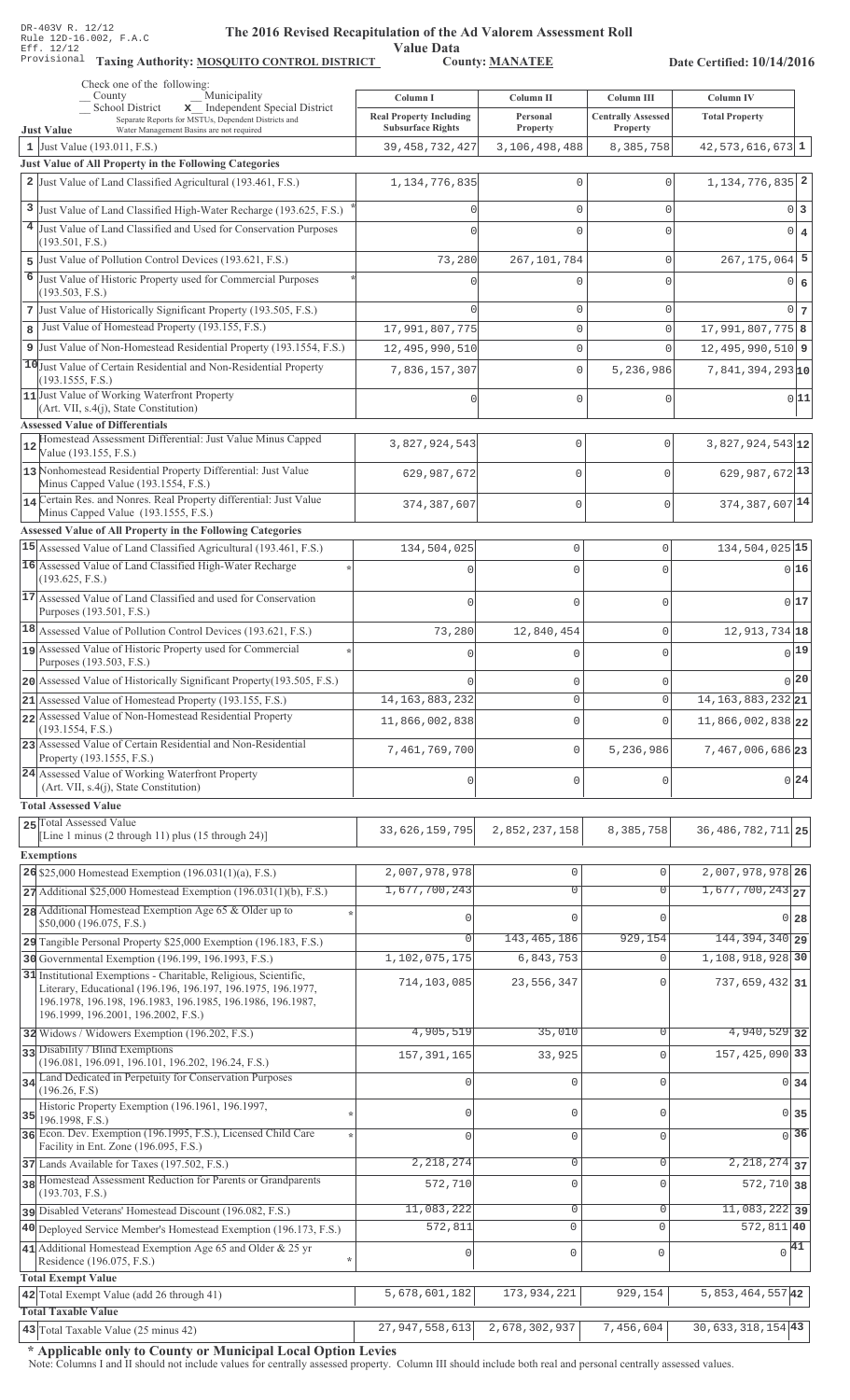## County: **MANATEE**

## Taxing Authority: MOSQUITO CONTROL DISTRICT

### Reconciliation of Preliminary and Final Tax Roll

| conciliation of Preliminary and Final Tax Roll |                                                                             | <b>Taxable Value</b> |  |
|------------------------------------------------|-----------------------------------------------------------------------------|----------------------|--|
| 1                                              | Operating Taxable Value as Shown on Preliminary Tax Roll                    | 30,629,756,922       |  |
| $\overline{a}$                                 | Additions to Operating Taxable Value Resulting from Petitions to the VAB    | $\Omega$             |  |
| 3                                              | Deductions from Operating Taxable Value Resulting from Petitions to the VAB | $\Omega$             |  |
| 4                                              | Subtotal $(1 + 2 - 3 = 4)$                                                  | 30,629,756,922       |  |
| 5                                              | Other Additions to Operating Taxable Value                                  | 162, 112, 741        |  |
| 6                                              | Other Deductions from Operating Taxable Value                               | 158,551,509          |  |
|                                                | Operating Taxable Value Shown on Final Tax Roll $(4 + 5 - 6 = 7)$           | 30,633,318,154       |  |

## **Selected Just Values**

|    | Just Value of Subsurface Rights (this amount included in Line 1, Column I, Page One) 193.481, F.S. | 973.734   |
|----|----------------------------------------------------------------------------------------------------|-----------|
|    | Just Value of Centrally Assessed Railroad Property Value                                           | 6,520,692 |
| 10 | Just Value of Centrally Assessed Private Car Line Property Value                                   | 1,865,066 |

Note: Sum of items 9 and 10 should equal centrally assessed just value on page 1, line 1, column III.

## Homestead Portability

|    | 11   # of Parcels Receiving Transfer of Homestead Differential | 2,073      |
|----|----------------------------------------------------------------|------------|
| 12 | Value of Transferred Homestead Differential                    | 75,489,433 |

|                                  |                                        | Column 1             | Column 2                 |
|----------------------------------|----------------------------------------|----------------------|--------------------------|
| <b>Total Parcels or Accounts</b> |                                        | <b>Real Property</b> | <b>Personal Property</b> |
|                                  |                                        | Parcels              | Accounts                 |
|                                  | 13<br><b>Total Parcels or Accounts</b> | 178,233              | 27,368                   |

#### **Property with Reduced Assessed Value**

| 14 | Land Classified Agricultural (193.461, F.S.)                                                    | 2,356    |          |
|----|-------------------------------------------------------------------------------------------------|----------|----------|
| 15 | $\ast$<br>Land Classified High-Water Recharge (193.625, F.S.)                                   | 0        | $\Omega$ |
| 16 | Land Classified and Used for Conservation Purposes (193.501, F.S.)                              | $\Omega$ | 0        |
| 17 | Pollution Control Devices (193.621, F.S.)                                                       | 1        | 22       |
| 18 | Historic Property used for Commercial Purposes (193.503, F.S.) *                                | 0        | $\Omega$ |
| 19 | Historically Significant Property (193.505, F.S.)                                               | 0        | $\Omega$ |
| 20 | Homestead Property; Parcels with Capped Value (193.155, F.S.)                                   | 74,192   |          |
| 21 | Non-Homestead Residential Property; Parcels with Capped Value (193.1554, F.S.)                  | 36,088   |          |
| 22 | Certain Residential and Non-Residential Property; Parcels with Capped Value<br>(193.1555, F.S.) | 3,602    | $\Omega$ |
| 23 | Working Waterfront Property (Art. VII, s.4(j), State Constitution)                              | $\Omega$ | $\Omega$ |

#### **Other Reductions in Assessed Value**

| 24 | Lands Available for Taxes (197.502, F.S.)                                  |     |  |
|----|----------------------------------------------------------------------------|-----|--|
| 25 | Homestead Assessment Reduction for Parents or Grandparents (193.703, F.S.) |     |  |
| 26 | Disabled Veterans' Homestead Discount (196.082, F.S.)                      | 126 |  |

\* Applicable only to County or Municipal Local Option Levies

# Date Certified: 10/14/2016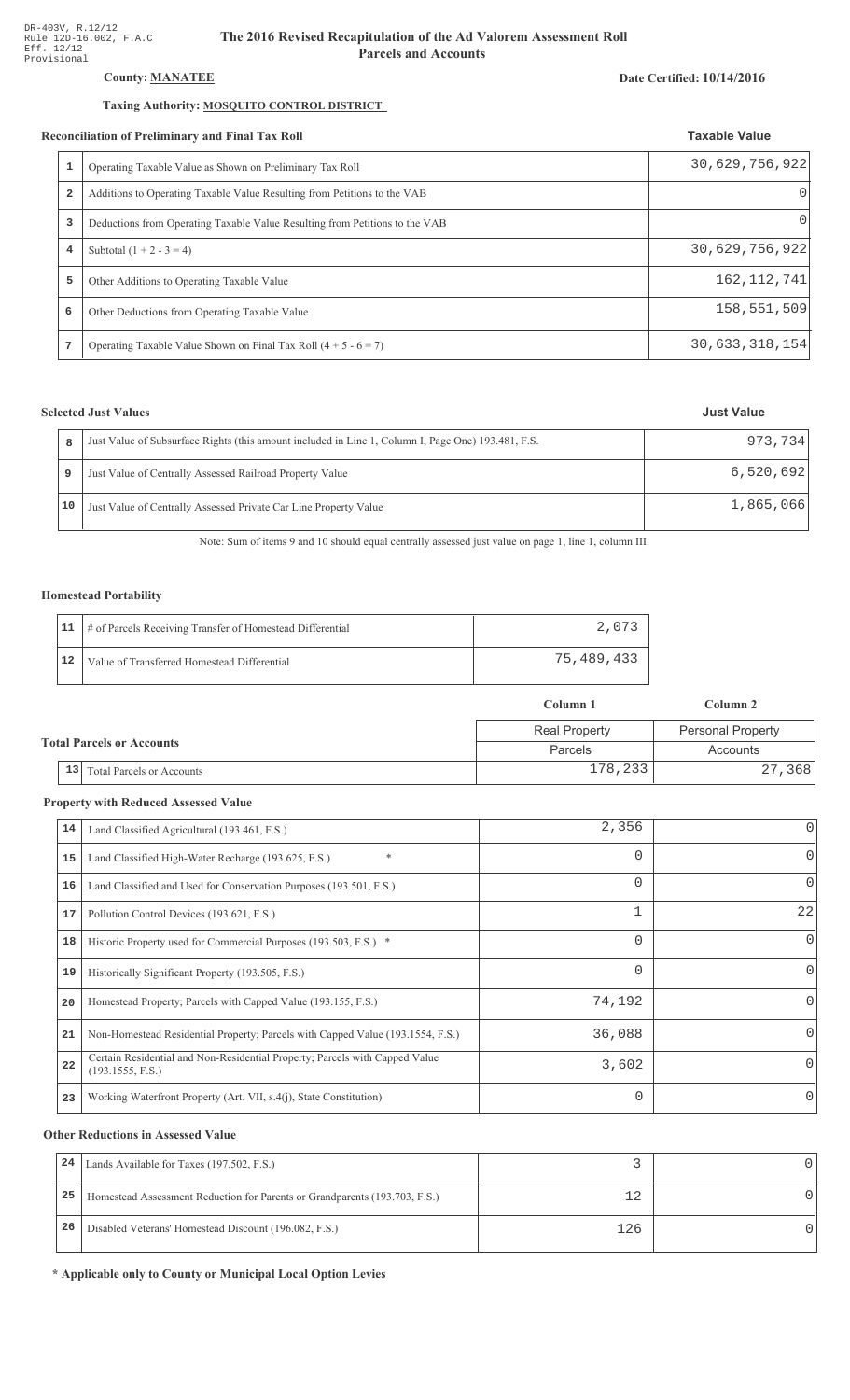Value Data<br>County: MANATEE

Taxing Authority: PALMS OF TERRA CEIA COUNTY: MANATEE

Date Certified: 10/14/2016

| Check one of the following:<br>Municipality<br>County                                                                      | Column I                               | Column II           | Column III                | Column IV                        |  |
|----------------------------------------------------------------------------------------------------------------------------|----------------------------------------|---------------------|---------------------------|----------------------------------|--|
| x Independent Special District<br>School District<br>Separate Reports for MSTUs, Dependent Districts and                   | <b>Real Property Including</b>         | Personal            | <b>Centrally Assessed</b> | <b>Total Property</b>            |  |
| <b>Just Value</b><br>Water Management Basins are not required<br>1 Just Value (193.011, F.S.)                              | <b>Subsurface Rights</b><br>91,428,226 | Property<br>245,913 | Property<br>0             | $91,674,139$ 1                   |  |
| Just Value of All Property in the Following Categories                                                                     |                                        |                     |                           |                                  |  |
| 2 Just Value of Land Classified Agricultural (193.461, F.S.)                                                               | 560,561                                | $\mathbf 0$         | $\mathbf 0$               | $560, 561$ 2                     |  |
| 3 Just Value of Land Classified High-Water Recharge (193.625, F.S.)                                                        |                                        | $\mathbf{0}$        | $\mathbf 0$               | $0\vert 3$                       |  |
| <sup>4</sup> Just Value of Land Classified and Used for Conservation Purposes                                              |                                        | $\mathbf{0}$        | $\Omega$                  |                                  |  |
| (193.501, F.S.)                                                                                                            |                                        |                     |                           | $0 \mid 4$                       |  |
| 5 Just Value of Pollution Control Devices (193.621, F.S.)                                                                  |                                        | $\mathbf{0}$        | $\mathbf 0$               | $0$ 5                            |  |
| 6<br>Just Value of Historic Property used for Commercial Purposes                                                          |                                        | $\mathbf{0}$        | $\Omega$                  | $0 \big  6$                      |  |
| (193.503, F.S.)<br>7 Just Value of Historically Significant Property (193.505, F.S.)                                       |                                        | $\mathbf{0}$        | $\mathbf 0$               | $0\overline{7}$                  |  |
| Just Value of Homestead Property (193.155, F.S.)<br>8                                                                      | 52,858,926                             | $\mathsf{O}\xspace$ | $\mathbf 0$               | $52,858,926$ 8                   |  |
| 9 Just Value of Non-Homestead Residential Property (193.1554, F.S.)                                                        | 37,160,968                             | $\mathbb O$         | $\mathbf 0$               | $37, 160, 968$ 9                 |  |
| 10 Just Value of Certain Residential and Non-Residential Property                                                          | 847,771                                | $\mathbf 0$         | $\Omega$                  | 847,771 10                       |  |
| (193.1555, F.S.)                                                                                                           |                                        |                     |                           |                                  |  |
| 11 Just Value of Working Waterfront Property<br>(Art. VII, s.4(j), State Constitution)                                     |                                        | $\mathbf 0$         | $\mathbf 0$               | 0 11                             |  |
| <b>Assessed Value of Differentials</b>                                                                                     |                                        |                     |                           |                                  |  |
| Homestead Assessment Differential: Just Value Minus Capped<br>12                                                           | 8,324,884                              | 0                   | $\mathbf{0}$              | 8,324,884 12                     |  |
| Value (193.155, F.S.)<br>13 Nonhomestead Residential Property Differential: Just Value                                     |                                        |                     |                           |                                  |  |
| Minus Capped Value (193.1554, F.S.)                                                                                        | 740,114                                | 0                   | $\mathbf{0}$              | 740, 114 13                      |  |
| 14 Certain Res. and Nonres. Real Property differential: Just Value                                                         |                                        | 0                   | $\mathbf 0$               | $0$ <sup>14</sup>                |  |
| Minus Capped Value (193.1555, F.S.)<br>Assessed Value of All Property in the Following Categories                          |                                        |                     |                           |                                  |  |
| 15 Assessed Value of Land Classified Agricultural (193.461, F.S.)                                                          | 9,941                                  | $\mathbf 0$         | 0                         | $9,941$ 15                       |  |
| 16 Assessed Value of Land Classified High-Water Recharge                                                                   | $\Omega$                               | $\mathbf 0$         | O                         | 0 16                             |  |
| (193.625, F.S.)                                                                                                            |                                        |                     |                           |                                  |  |
| 17 Assessed Value of Land Classified and used for Conservation                                                             | $\mathbf{0}$                           | $\mathbf 0$         | 0                         | 0 17                             |  |
| Purposes (193.501, F.S.)<br>$18$ Assessed Value of Pollution Control Devices (193.621, F.S.)                               |                                        |                     |                           | 018                              |  |
| 19 Assessed Value of Historic Property used for Commercial                                                                 | $\mathbf{0}$                           | $\mathbf 0$         | 0                         | $0$ <sup>19</sup>                |  |
| Purposes (193.503, F.S.)                                                                                                   | $\mathbf 0$                            | $\mathbf 0$         | $\Omega$                  |                                  |  |
| 20 Assessed Value of Historically Significant Property (193.505, F.S.)                                                     |                                        | $\mathbf 0$         | U                         | 0 20                             |  |
| 21 Assessed Value of Homestead Property (193.155, F.S.)                                                                    | 44,534,042                             | $\mathbb O$         | 0                         | $\overline{44,534,042}$ 21       |  |
| 22 Assessed Value of Non-Homestead Residential Property<br>(193.1554, F.S.)                                                | 36, 420, 854                           | $\mathbf{0}$        | U                         | 36, 420, 854 22                  |  |
| 23 Assessed Value of Certain Residential and Non-Residential                                                               | 847,771                                | $\mathbf 0$         | O                         |                                  |  |
| Property (193.1555, F.S.)                                                                                                  |                                        |                     |                           | 847,77123                        |  |
| 24 Assessed Value of Working Waterfront Property<br>(Art. VII, s.4(j), State Constitution)                                 | $\theta$                               | $\mathbf 0$         | U                         | 0 24                             |  |
| <b>Total Assessed Value</b>                                                                                                |                                        |                     |                           |                                  |  |
| 25 Total Assessed Value                                                                                                    |                                        |                     |                           |                                  |  |
| [Line 1 minus (2 through 11) plus (15 through 24)]                                                                         | 81,812,608                             | 245,913             | 0                         | 82,058,521 25                    |  |
| <b>Exemptions</b>                                                                                                          |                                        |                     |                           |                                  |  |
| 26 \$25,000 Homestead Exemption $(196.031(1)(a), F.S.)$                                                                    | 7,875,000                              | $\mathbb O$         | $\mathbf 0$               | 7,875,000 26                     |  |
| $27$ Additional \$25,000 Homestead Exemption (196.031(1)(b), F.S.)                                                         | 7,414,335                              | $\overline{0}$      | $\overline{0}$            | $7,414,335$ <sub>27</sub>        |  |
| 28 Additional Homestead Exemption Age 65 & Older up to<br>\$50,000 (196.075, F.S.)                                         | O                                      | $\mathbf{0}$        | $\Omega$                  | $0$ 28                           |  |
| 29 Tangible Personal Property \$25,000 Exemption (196.183, F.S.)                                                           |                                        | 67,223              | $\mathbf 0$               | $67,223$ 29                      |  |
| 30 Governmental Exemption (196.199, 196.1993, F.S.)                                                                        | 2,906                                  | $\mathbf 0$         | $\Omega$                  | 2,906 30                         |  |
| 31 Institutional Exemptions - Charitable, Religious, Scientific,                                                           | 35,000                                 | $\mathbf{0}$        |                           | 35,000 31                        |  |
| Literary, Educational (196.196, 196.197, 196.1975, 196.1977,<br>196.1978, 196.198, 196.1983, 196.1985, 196.1986, 196.1987, |                                        |                     |                           |                                  |  |
| 196.1999, 196.2001, 196.2002, F.S.)                                                                                        |                                        |                     |                           |                                  |  |
| 32 Widows / Widowers Exemption (196.202, F.S.)                                                                             | 41,500                                 | $\overline{0}$      | $\Omega$                  | $41,500$ 32                      |  |
| 33 Disability / Blind Exemptions<br>(196.081, 196.091, 196.101, 196.202, 196.24, F.S.)                                     | 890,940                                | $\mathbf 0$         | $\Omega$                  | 890,940 33                       |  |
| 34 Land Dedicated in Perpetuity for Conservation Purposes                                                                  |                                        | $\mathbb O$         | $\Omega$                  | $0 \overline{\smash{34}}$        |  |
| (196.26, F.S)<br>Historic Property Exemption (196.1961, 196.1997,                                                          |                                        |                     |                           |                                  |  |
| 35<br>196.1998, F.S.)                                                                                                      | Ω                                      | $\mathbb O$         | $\mathbf 0$               | 0 35                             |  |
| 36 Econ. Dev. Exemption (196.1995, F.S.), Licensed Child Care<br>Facility in Ent. Zone (196.095, F.S.)                     | 0                                      | $\mathbf 0$         | $\mathbf 0$               | $\overline{0}$ 36                |  |
| 37 Lands Available for Taxes (197.502, F.S.)                                                                               | 0                                      | $\mathbf 0$         | 0                         | $0 \overline{\smash{\big)}\ 37}$ |  |
| 38 Homestead Assessment Reduction for Parents or Grandparents                                                              | $\Omega$                               | $\mathbf 0$         | $\mathbf 0$               | 0 38                             |  |
| (193.703, F.S.)                                                                                                            |                                        |                     |                           |                                  |  |
| pisabled Veterans' Homestead Discount (196.082, F.S.)                                                                      | 14,074                                 | $\mathbf 0$         | $\mathbf 0$               | $14,074$ 39                      |  |
| 40 Deployed Service Member's Homestead Exemption (196.173, F.S.)                                                           |                                        | 0                   | $\mathbf{0}$              | 0 40                             |  |
| 41 Additional Homestead Exemption Age 65 and Older & 25 yr<br>Residence (196.075, F.S.)                                    | 0                                      | $\mathbf 0$         | $\mathbf 0$               | $\sqrt{41}$                      |  |
| <b>Total Exempt Value</b>                                                                                                  |                                        |                     |                           |                                  |  |
| 42 Total Exempt Value (add 26 through 41)                                                                                  | 16, 273, 755                           | 67,223              | $\mathbf{0}$              | 16, 340, 978 42                  |  |
| <b>Total Taxable Value</b>                                                                                                 |                                        |                     |                           |                                  |  |
| 43 Total Taxable Value (25 minus 42)                                                                                       | 65,538,853                             | 178,690             | $\mathsf{O}\xspace$       | 65, 717, 543 43                  |  |

\* Applicable only to County or Municipal Local Option Levies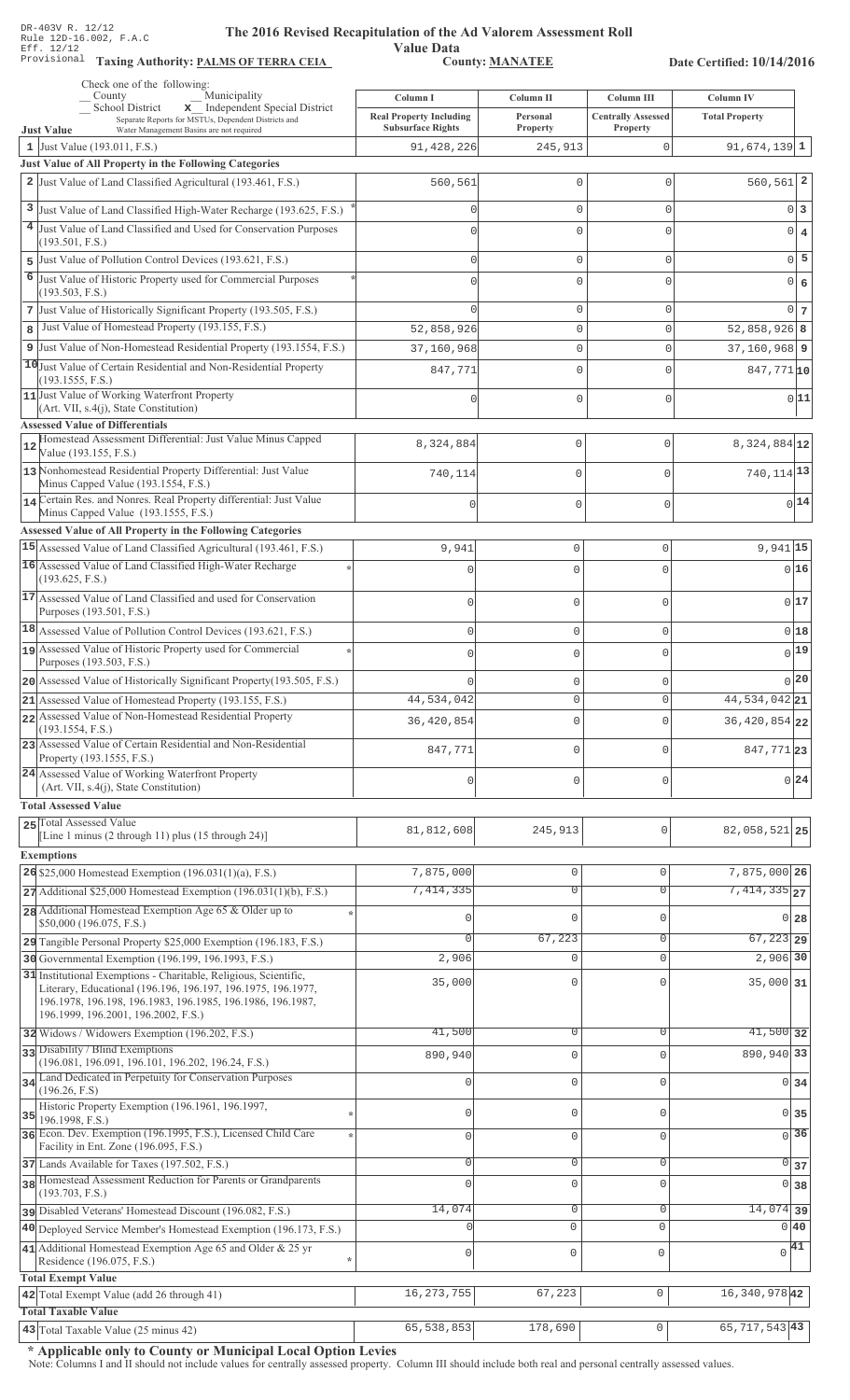## **County: MANATEE**

## Taxing Authority: PALMS OF TERRA CEIA

### Reconciliation of Preliminary and Final Tax Roll

|                         | conciliation of Preliminary and Final Tax Roll                              | <b>Taxable Value</b> |
|-------------------------|-----------------------------------------------------------------------------|----------------------|
| 1                       | Operating Taxable Value as Shown on Preliminary Tax Roll                    | 65,736,960           |
| $\overline{\mathbf{2}}$ | Additions to Operating Taxable Value Resulting from Petitions to the VAB    | $\Omega$             |
| 3                       | Deductions from Operating Taxable Value Resulting from Petitions to the VAB | $\Omega$             |
| 4                       | Subtotal $(1 + 2 - 3 = 4)$                                                  | 65,736,960           |
| 5                       | Other Additions to Operating Taxable Value                                  | 56,283               |
| 6                       | Other Deductions from Operating Taxable Value                               | 75,700               |
|                         | Operating Taxable Value Shown on Final Tax Roll $(4 + 5 - 6 = 7)$           | 65,717,543           |

## **Selected Just Values**

| 8    | Just Value of Subsurface Rights (this amount included in Line 1, Column I, Page One) 193.481, F.S. |  |
|------|----------------------------------------------------------------------------------------------------|--|
| 9    | Just Value of Centrally Assessed Railroad Property Value                                           |  |
| 10 I | Just Value of Centrally Assessed Private Car Line Property Value                                   |  |

Note: Sum of items 9 and 10 should equal centrally assessed just value on page 1, line 1, column III.

## **Homestead Portability**

|    | 11   # of Parcels Receiving Transfer of Homestead Differential |         |
|----|----------------------------------------------------------------|---------|
| 12 | Value of Transferred Homestead Differential                    | 519,114 |

|  |    |                                  | Column 1             | Column 2                 |
|--|----|----------------------------------|----------------------|--------------------------|
|  |    |                                  | <b>Real Property</b> | <b>Personal Property</b> |
|  |    | <b>Total Parcels or Accounts</b> | Parcels              | Accounts                 |
|  | 13 | <b>Total Parcels or Accounts</b> | 613                  |                          |

## **Property with Reduced Assessed Value**

| 14 | Land Classified Agricultural (193.461, F.S.)                                                    |          | 0        |
|----|-------------------------------------------------------------------------------------------------|----------|----------|
| 15 | *<br>Land Classified High-Water Recharge (193.625, F.S.)                                        | 0        | 0        |
| 16 | Land Classified and Used for Conservation Purposes (193.501, F.S.)                              | 0        |          |
| 17 | Pollution Control Devices (193.621, F.S.)                                                       | 0        | 0        |
| 18 | Historic Property used for Commercial Purposes (193.503, F.S.) *                                | 0        |          |
| 19 | Historically Significant Property (193.505, F.S.)                                               | $\Omega$ | 0        |
| 20 | Homestead Property; Parcels with Capped Value (193.155, F.S.)                                   | 294      | 0        |
| 21 | Non-Homestead Residential Property; Parcels with Capped Value (193.1554, F.S.)                  | 115      | 0        |
| 22 | Certain Residential and Non-Residential Property; Parcels with Capped Value<br>(193.1555, F.S.) | $\Omega$ | $\Omega$ |
| 23 | Working Waterfront Property (Art. VII, s.4(j), State Constitution)                              | $\Omega$ |          |
|    |                                                                                                 |          |          |

## **Other Reductions in Assessed Value**

| 24 | Lands Available for Taxes (197.502, F.S.)                                  |  |
|----|----------------------------------------------------------------------------|--|
| 25 | Homestead Assessment Reduction for Parents or Grandparents (193.703, F.S.) |  |
| 26 | Disabled Veterans' Homestead Discount (196.082, F.S.)                      |  |

\* Applicable only to County or Municipal Local Option Levies

### Date Certified: 10/14/2016

|  | <b>Just Value</b> |
|--|-------------------|
|--|-------------------|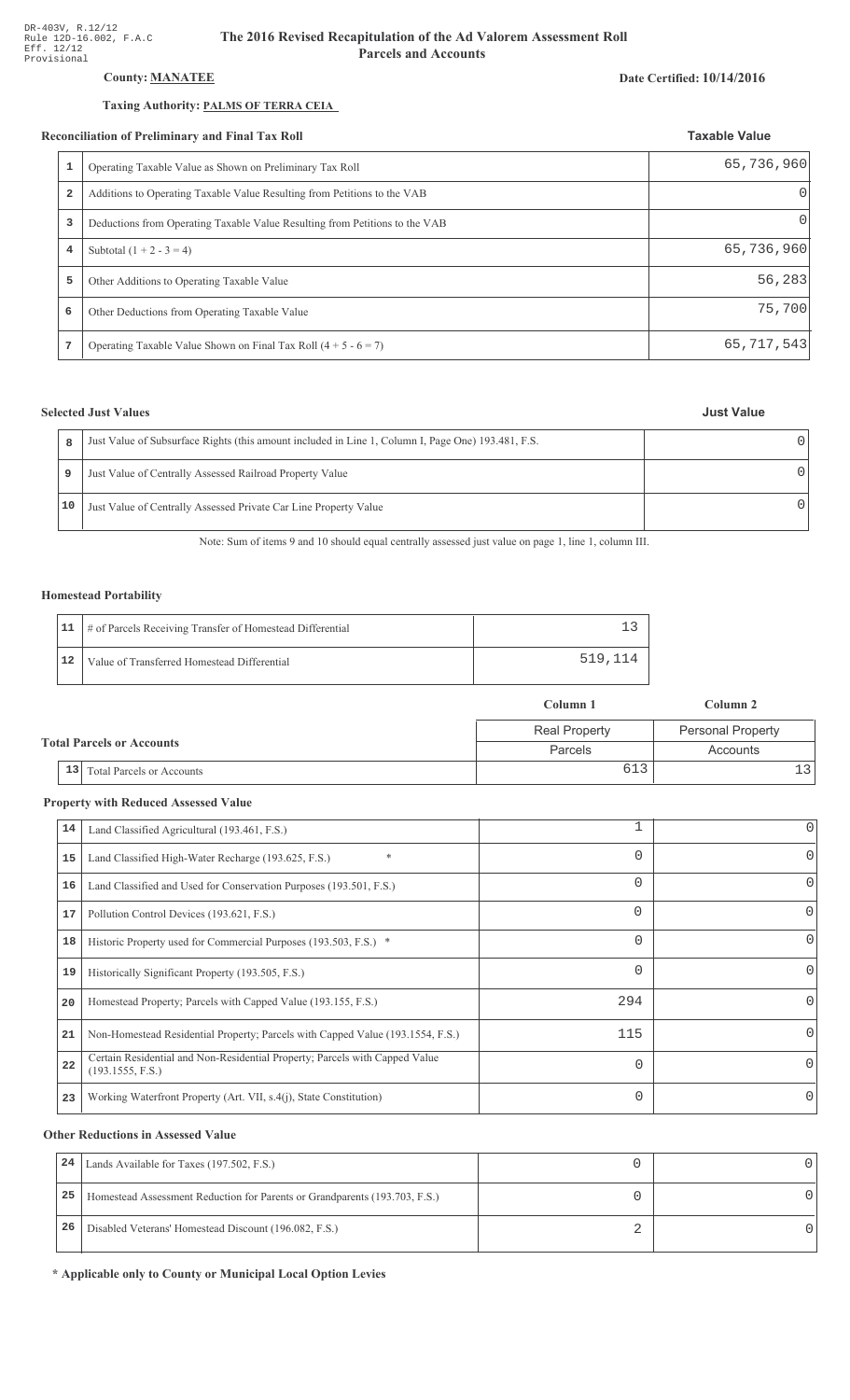Value Data<br>
County: <u>MANATEE</u>

Taxing Authority: SOUTHWEST FLA WATER MGT DIST County: MANATEE

Date Certified: 10/14/2016

| School District<br>x Independent Special District<br><b>Real Property Including</b><br><b>Centrally Assessed</b><br><b>Total Property</b><br>Personal<br>Separate Reports for MSTUs, Dependent Districts and<br><b>Subsurface Rights</b><br>Property<br>Property<br><b>Just Value</b><br>Water Management Basins are not required<br>8,385,758<br>$42,573,616,673$ 1<br>1 Just Value (193.011, F.S.)<br>39, 458, 732, 427<br>3,106,498,488<br>Just Value of All Property in the Following Categories<br>2 Just Value of Land Classified Agricultural (193.461, F.S.)<br>1, 134, 776, 835<br>$\Omega$<br>$\Omega$<br>3<br>Just Value of Land Classified High-Water Recharge (193.625, F.S.)<br>$0\vert 3$<br>$\mathbf 0$<br>$\mathbf{0}$<br>4 Just Value of Land Classified and Used for Conservation Purposes<br> 0 <br>$\Omega$<br>$\mathbf{0}$<br>$\overline{4}$<br>U<br>(193.501, F.S.)<br>5 Just Value of Pollution Control Devices (193.621, F.S.)<br>73,280<br>267, 101, 784<br>$\mathsf{O}\xspace$<br>6<br>Just Value of Historic Property used for Commercial Purposes<br>0 6<br>$\mathbf{0}$<br>$\Omega$<br>(193.503, F.S.)<br>7 Just Value of Historically Significant Property (193.505, F.S.)<br>$\mathbf 0$<br>$\mathsf{O}\xspace$<br>Just Value of Homestead Property (193.155, F.S.)<br>$17,991,807,775$ 8<br>8<br>17,991,807,775<br>$\mathbf 0$<br>$\mathbf{0}$<br>9 Just Value of Non-Homestead Residential Property (193.1554, F.S.)<br>$\mathbf{0}$<br>12, 495, 990, 510<br>$\Omega$<br>10 Just Value of Certain Residential and Non-Residential Property<br>7,836,157,307<br>$\mathbf{0}$<br>5,236,986<br>(193.1555, F.S.)<br>11 Just Value of Working Waterfront Property<br>$\mathbf{0}$<br>$\mathbf{0}$<br>$\Omega$<br>(Art. VII, s.4(j), State Constitution)<br><b>Assessed Value of Differentials</b><br>Homestead Assessment Differential: Just Value Minus Capped<br>3,827,924,543<br>0<br>$\mathbf{0}$<br>12<br>Value (193.155, F.S.)<br>13 Nonhomestead Residential Property Differential: Just Value<br>629,987,672<br>0<br>$\Omega$<br>Minus Capped Value (193.1554, F.S.)<br>14 Certain Res. and Nonres. Real Property differential: Just Value<br>0<br>$\mathbf{0}$<br>374,387,607<br>Minus Capped Value (193.1555, F.S.)<br>Assessed Value of All Property in the Following Categories<br>15 Assessed Value of Land Classified Agricultural (193.461, F.S.)<br>134, 504, 025 15<br>134,504,025<br>$\mathbf 0$<br>$\mathbf 0$<br>16 Assessed Value of Land Classified High-Water Recharge<br>016<br>$\Omega$<br>$\cap$<br>(193.625, F.S.)<br>17 Assessed Value of Land Classified and used for Conservation<br>0 17<br>$\Omega$<br>$\Omega$<br>Purposes (193.501, F.S.)<br>18 Assessed Value of Pollution Control Devices (193.621, F.S.)<br>12, 913, 734 18<br>73,280<br>$\mathbf 0$<br>12,840,454<br>19 Assessed Value of Historic Property used for Commercial<br>$0$ <sup>19</sup><br>$\Omega$<br>$\cap$<br>Purposes (193.503, F.S.)<br>0 20<br>20 Assessed Value of Historically Significant Property (193.505, F.S.)<br>$\mathbf 0$<br>$\mathbf 0$<br>14, 163, 883, 232 21<br>14, 163, 883, 232<br>$\mathsf{O}\xspace$<br>$21$ Assessed Value of Homestead Property (193.155, F.S.)<br>$\circ$<br>22 Assessed Value of Non-Homestead Residential Property<br>11,866,002,838 22<br>11,866,002,838<br>$\mathbf 0$<br>$\Omega$<br>(193.1554, F.S.)<br>23 Assessed Value of Certain Residential and Non-Residential<br>7,467,006,686 23<br>7,461,769,700<br>$\mathsf 0$<br>5,236,986<br>Property (193.1555, F.S.)<br>24 Assessed Value of Working Waterfront Property<br>0 24<br>$\mathbf 0$<br>$\Omega$<br>$\cap$<br>(Art. VII, s.4(j), State Constitution)<br><b>Total Assessed Value</b><br>25 Total Assessed Value<br>36, 486, 782, 711 25<br>33,626,159,795<br>2,852,237,158<br>8,385,758<br>[Line 1 minus (2 through 11) plus (15 through 24)]<br><b>Exemptions</b><br>2,007,978,978 26<br>26 \$25,000 Homestead Exemption $(196.031(1)(a), F.S.)$<br>2,007,978,978<br>$\mathsf{O}\xspace$<br>$\mathbf 0$<br>1,677,700,243<br>$1,677,700,243$ <sub>27</sub><br>$\overline{0}$<br>$\Omega$<br>$27$ Additional \$25,000 Homestead Exemption (196.031(1)(b), F.S.)<br>28 Additional Homestead Exemption Age 65 & Older up to<br>$\Omega$<br>$\Omega$<br>$0\vert 28$<br>0<br>\$50,000 (196.075, F.S.)<br>143, 465, 186<br>929, 154<br>144, 394, 340 29<br>$\Omega$<br>29 Tangible Personal Property \$25,000 Exemption (196.183, F.S.)<br>1, 108, 933, 132 30<br>30 Governmental Exemption (196.199, 196.1993, F.S.)<br>1,102,089,379<br>6,843,753<br>$\Omega$<br>31 Institutional Exemptions - Charitable, Religious, Scientific,<br>714,088,881<br>23,556,347<br>737,645,228 31<br>$\Omega$<br>Literary, Educational (196.196, 196.197, 196.1975, 196.1977,<br>196.1978, 196.198, 196.1983, 196.1985, 196.1986, 196.1987,<br>196.1999, 196.2001, 196.2002, F.S.)<br>4,940,529 32<br>4,905,519<br>35,010<br>0<br>32 Widows / Widowers Exemption (196.202, F.S.)<br>33 Disability / Blind Exemptions<br>157, 425, 090 33<br>33,925<br>$\Omega$<br>157, 391, 165<br>(196.081, 196.091, 196.101, 196.202, 196.24, F.S.)<br>34 Land Dedicated in Perpetuity for Conservation Purposes<br>$\mathbf 0$<br>$\Omega$<br>0 <sub>34</sub><br>$\mathbf 0$<br>(196.26, F.S)<br>Historic Property Exemption (196.1961, 196.1997,<br>0<br>$\mathbf 0$<br>$\mathbf 0$<br>$0\overline{35}$<br>35 <br>196.1998, F.S.)<br>36 Econ. Dev. Exemption (196.1995, F.S.), Licensed Child Care<br>$\overline{0}$ 36<br>$\mathsf{O}\xspace$<br>$\cap$<br>$\Omega$<br>Facility in Ent. Zone (196.095, F.S.)<br>2, 218, 274<br>$\overline{2,218,274}$ 37<br>$\mathsf{O}\xspace$<br>$\mathbf{0}$<br>37 Lands Available for Taxes (197.502, F.S.)<br>38 Homestead Assessment Reduction for Parents or Grandparents<br>$\mathbf 0$<br>572,710<br>$\Omega$<br>$572, 710$ 38<br>(193.703, F.S.)<br>$11,083,222$ 39<br>11,083,222<br>$\mathsf{O}\xspace$<br>$\mathsf{O}\xspace$<br>pisabled Veterans' Homestead Discount (196.082, F.S.)<br>$572,811$ 40<br>572,811<br>$\mathbf{0}$<br>$\mathbf 0$<br>40 Deployed Service Member's Homestead Exemption (196.173, F.S.)<br>41 Additional Homestead Exemption Age 65 and Older & 25 yr<br>$\sqrt{41}$<br>$\mathbf 0$<br>$\circ$<br>$\mathbf{0}$<br>Residence (196.075, F.S.)<br><b>Total Exempt Value</b><br>$5,853,464,557$ <sup>42</sup><br>5,678,601,182<br>173,934,221<br>929,154<br>42 Total Exempt Value (add 26 through 41)<br><b>Total Taxable Value</b><br>$30,633,318,154$ 43<br>43 Total Taxable Value (25 minus 42)<br>27,947,558,613<br>2,678,302,937<br>7,456,604 | Check one of the following:<br>Municipality<br>County | Column I | Column II | Column III | Column IV |
|-----------------------------------------------------------------------------------------------------------------------------------------------------------------------------------------------------------------------------------------------------------------------------------------------------------------------------------------------------------------------------------------------------------------------------------------------------------------------------------------------------------------------------------------------------------------------------------------------------------------------------------------------------------------------------------------------------------------------------------------------------------------------------------------------------------------------------------------------------------------------------------------------------------------------------------------------------------------------------------------------------------------------------------------------------------------------------------------------------------------------------------------------------------------------------------------------------------------------------------------------------------------------------------------------------------------------------------------------------------------------------------------------------------------------------------------------------------------------------------------------------------------------------------------------------------------------------------------------------------------------------------------------------------------------------------------------------------------------------------------------------------------------------------------------------------------------------------------------------------------------------------------------------------------------------------------------------------------------------------------------------------------------------------------------------------------------------------------------------------------------------------------------------------------------------------------------------------------------------------------------------------------------------------------------------------------------------------------------------------------------------------------------------------------------------------------------------------------------------------------------------------------------------------------------------------------------------------------------------------------------------------------------------------------------------------------------------------------------------------------------------------------------------------------------------------------------------------------------------------------------------------------------------------------------------------------------------------------------------------------------------------------------------------------------------------------------------------------------------------------------------------------------------------------------------------------------------------------------------------------------------------------------------------------------------------------------------------------------------------------------------------------------------------------------------------------------------------------------------------------------------------------------------------------------------------------------------------------------------------------------------------------------------------------------------------------------------------------------------------------------------------------------------------------------------------------------------------------------------------------------------------------------------------------------------------------------------------------------------------------------------------------------------------------------------------------------------------------------------------------------------------------------------------------------------------------------------------------------------------------------------------------------------------------------------------------------------------------------------------------------------------------------------------------------------------------------------------------------------------------------------------------------------------------------------------------------------------------------------------------------------------------------------------------------------------------------------------------------------------------------------------------------------------------------------------------------------------------------------------------------------------------------------------------------------------------------------------------------------------------------------------------------------------------------------------------------------------------------------------------------------------------------------------------------------------------------------------------------------------------------------------------------------------------------------------------------------------------------------------------------------------------------------------------------------------------------------------------------------------------------------------------------------------------------------------------------------------------------------------------------------------------------------------------------------------------------------------------------------------------------------------------------------------------------------------------------------------------------------------------------------------------------------------------------------------------------------------------------------------------------------------------------------------------------------------------------------------------------------------------------------------------------------------------------------------------------------------------------------------------------------------------------------------------------------------------------------------------------------------------------------------------------------------------------------------------------------------------------------------------------------------------------------------------------------------------------------------------------------------------------------------|-------------------------------------------------------|----------|-----------|------------|-----------|
|                                                                                                                                                                                                                                                                                                                                                                                                                                                                                                                                                                                                                                                                                                                                                                                                                                                                                                                                                                                                                                                                                                                                                                                                                                                                                                                                                                                                                                                                                                                                                                                                                                                                                                                                                                                                                                                                                                                                                                                                                                                                                                                                                                                                                                                                                                                                                                                                                                                                                                                                                                                                                                                                                                                                                                                                                                                                                                                                                                                                                                                                                                                                                                                                                                                                                                                                                                                                                                                                                                                                                                                                                                                                                                                                                                                                                                                                                                                                                                                                                                                                                                                                                                                                                                                                                                                                                                                                                                                                                                                                                                                                                                                                                                                                                                                                                                                                                                                                                                                                                                                                                                                                                                                                                                                                                                                                                                                                                                                                                                                                                                                                                                                                                                                                                                                                                                                                                                                                                                                                                                                                                                                                                                                                                                                                                                                                                                                                                                                                                                                                                                                                                                   |                                                       |          |           |            |           |
|                                                                                                                                                                                                                                                                                                                                                                                                                                                                                                                                                                                                                                                                                                                                                                                                                                                                                                                                                                                                                                                                                                                                                                                                                                                                                                                                                                                                                                                                                                                                                                                                                                                                                                                                                                                                                                                                                                                                                                                                                                                                                                                                                                                                                                                                                                                                                                                                                                                                                                                                                                                                                                                                                                                                                                                                                                                                                                                                                                                                                                                                                                                                                                                                                                                                                                                                                                                                                                                                                                                                                                                                                                                                                                                                                                                                                                                                                                                                                                                                                                                                                                                                                                                                                                                                                                                                                                                                                                                                                                                                                                                                                                                                                                                                                                                                                                                                                                                                                                                                                                                                                                                                                                                                                                                                                                                                                                                                                                                                                                                                                                                                                                                                                                                                                                                                                                                                                                                                                                                                                                                                                                                                                                                                                                                                                                                                                                                                                                                                                                                                                                                                                                   |                                                       |          |           |            |           |
| $1,134,776,835$ 2<br>$267, 175, 064$ 5<br>$0\vert 7$<br>$12,495,990,510$ 9<br>$7,841,394,293$ <sub>10</sub><br>0 11 <br>$3,827,924,543$ 12<br>629, 987, 672 13<br>374, 387, 607 14                                                                                                                                                                                                                                                                                                                                                                                                                                                                                                                                                                                                                                                                                                                                                                                                                                                                                                                                                                                                                                                                                                                                                                                                                                                                                                                                                                                                                                                                                                                                                                                                                                                                                                                                                                                                                                                                                                                                                                                                                                                                                                                                                                                                                                                                                                                                                                                                                                                                                                                                                                                                                                                                                                                                                                                                                                                                                                                                                                                                                                                                                                                                                                                                                                                                                                                                                                                                                                                                                                                                                                                                                                                                                                                                                                                                                                                                                                                                                                                                                                                                                                                                                                                                                                                                                                                                                                                                                                                                                                                                                                                                                                                                                                                                                                                                                                                                                                                                                                                                                                                                                                                                                                                                                                                                                                                                                                                                                                                                                                                                                                                                                                                                                                                                                                                                                                                                                                                                                                                                                                                                                                                                                                                                                                                                                                                                                                                                                                                |                                                       |          |           |            |           |
|                                                                                                                                                                                                                                                                                                                                                                                                                                                                                                                                                                                                                                                                                                                                                                                                                                                                                                                                                                                                                                                                                                                                                                                                                                                                                                                                                                                                                                                                                                                                                                                                                                                                                                                                                                                                                                                                                                                                                                                                                                                                                                                                                                                                                                                                                                                                                                                                                                                                                                                                                                                                                                                                                                                                                                                                                                                                                                                                                                                                                                                                                                                                                                                                                                                                                                                                                                                                                                                                                                                                                                                                                                                                                                                                                                                                                                                                                                                                                                                                                                                                                                                                                                                                                                                                                                                                                                                                                                                                                                                                                                                                                                                                                                                                                                                                                                                                                                                                                                                                                                                                                                                                                                                                                                                                                                                                                                                                                                                                                                                                                                                                                                                                                                                                                                                                                                                                                                                                                                                                                                                                                                                                                                                                                                                                                                                                                                                                                                                                                                                                                                                                                                   |                                                       |          |           |            |           |
|                                                                                                                                                                                                                                                                                                                                                                                                                                                                                                                                                                                                                                                                                                                                                                                                                                                                                                                                                                                                                                                                                                                                                                                                                                                                                                                                                                                                                                                                                                                                                                                                                                                                                                                                                                                                                                                                                                                                                                                                                                                                                                                                                                                                                                                                                                                                                                                                                                                                                                                                                                                                                                                                                                                                                                                                                                                                                                                                                                                                                                                                                                                                                                                                                                                                                                                                                                                                                                                                                                                                                                                                                                                                                                                                                                                                                                                                                                                                                                                                                                                                                                                                                                                                                                                                                                                                                                                                                                                                                                                                                                                                                                                                                                                                                                                                                                                                                                                                                                                                                                                                                                                                                                                                                                                                                                                                                                                                                                                                                                                                                                                                                                                                                                                                                                                                                                                                                                                                                                                                                                                                                                                                                                                                                                                                                                                                                                                                                                                                                                                                                                                                                                   |                                                       |          |           |            |           |
|                                                                                                                                                                                                                                                                                                                                                                                                                                                                                                                                                                                                                                                                                                                                                                                                                                                                                                                                                                                                                                                                                                                                                                                                                                                                                                                                                                                                                                                                                                                                                                                                                                                                                                                                                                                                                                                                                                                                                                                                                                                                                                                                                                                                                                                                                                                                                                                                                                                                                                                                                                                                                                                                                                                                                                                                                                                                                                                                                                                                                                                                                                                                                                                                                                                                                                                                                                                                                                                                                                                                                                                                                                                                                                                                                                                                                                                                                                                                                                                                                                                                                                                                                                                                                                                                                                                                                                                                                                                                                                                                                                                                                                                                                                                                                                                                                                                                                                                                                                                                                                                                                                                                                                                                                                                                                                                                                                                                                                                                                                                                                                                                                                                                                                                                                                                                                                                                                                                                                                                                                                                                                                                                                                                                                                                                                                                                                                                                                                                                                                                                                                                                                                   |                                                       |          |           |            |           |
|                                                                                                                                                                                                                                                                                                                                                                                                                                                                                                                                                                                                                                                                                                                                                                                                                                                                                                                                                                                                                                                                                                                                                                                                                                                                                                                                                                                                                                                                                                                                                                                                                                                                                                                                                                                                                                                                                                                                                                                                                                                                                                                                                                                                                                                                                                                                                                                                                                                                                                                                                                                                                                                                                                                                                                                                                                                                                                                                                                                                                                                                                                                                                                                                                                                                                                                                                                                                                                                                                                                                                                                                                                                                                                                                                                                                                                                                                                                                                                                                                                                                                                                                                                                                                                                                                                                                                                                                                                                                                                                                                                                                                                                                                                                                                                                                                                                                                                                                                                                                                                                                                                                                                                                                                                                                                                                                                                                                                                                                                                                                                                                                                                                                                                                                                                                                                                                                                                                                                                                                                                                                                                                                                                                                                                                                                                                                                                                                                                                                                                                                                                                                                                   |                                                       |          |           |            |           |
|                                                                                                                                                                                                                                                                                                                                                                                                                                                                                                                                                                                                                                                                                                                                                                                                                                                                                                                                                                                                                                                                                                                                                                                                                                                                                                                                                                                                                                                                                                                                                                                                                                                                                                                                                                                                                                                                                                                                                                                                                                                                                                                                                                                                                                                                                                                                                                                                                                                                                                                                                                                                                                                                                                                                                                                                                                                                                                                                                                                                                                                                                                                                                                                                                                                                                                                                                                                                                                                                                                                                                                                                                                                                                                                                                                                                                                                                                                                                                                                                                                                                                                                                                                                                                                                                                                                                                                                                                                                                                                                                                                                                                                                                                                                                                                                                                                                                                                                                                                                                                                                                                                                                                                                                                                                                                                                                                                                                                                                                                                                                                                                                                                                                                                                                                                                                                                                                                                                                                                                                                                                                                                                                                                                                                                                                                                                                                                                                                                                                                                                                                                                                                                   |                                                       |          |           |            |           |
|                                                                                                                                                                                                                                                                                                                                                                                                                                                                                                                                                                                                                                                                                                                                                                                                                                                                                                                                                                                                                                                                                                                                                                                                                                                                                                                                                                                                                                                                                                                                                                                                                                                                                                                                                                                                                                                                                                                                                                                                                                                                                                                                                                                                                                                                                                                                                                                                                                                                                                                                                                                                                                                                                                                                                                                                                                                                                                                                                                                                                                                                                                                                                                                                                                                                                                                                                                                                                                                                                                                                                                                                                                                                                                                                                                                                                                                                                                                                                                                                                                                                                                                                                                                                                                                                                                                                                                                                                                                                                                                                                                                                                                                                                                                                                                                                                                                                                                                                                                                                                                                                                                                                                                                                                                                                                                                                                                                                                                                                                                                                                                                                                                                                                                                                                                                                                                                                                                                                                                                                                                                                                                                                                                                                                                                                                                                                                                                                                                                                                                                                                                                                                                   |                                                       |          |           |            |           |
|                                                                                                                                                                                                                                                                                                                                                                                                                                                                                                                                                                                                                                                                                                                                                                                                                                                                                                                                                                                                                                                                                                                                                                                                                                                                                                                                                                                                                                                                                                                                                                                                                                                                                                                                                                                                                                                                                                                                                                                                                                                                                                                                                                                                                                                                                                                                                                                                                                                                                                                                                                                                                                                                                                                                                                                                                                                                                                                                                                                                                                                                                                                                                                                                                                                                                                                                                                                                                                                                                                                                                                                                                                                                                                                                                                                                                                                                                                                                                                                                                                                                                                                                                                                                                                                                                                                                                                                                                                                                                                                                                                                                                                                                                                                                                                                                                                                                                                                                                                                                                                                                                                                                                                                                                                                                                                                                                                                                                                                                                                                                                                                                                                                                                                                                                                                                                                                                                                                                                                                                                                                                                                                                                                                                                                                                                                                                                                                                                                                                                                                                                                                                                                   |                                                       |          |           |            |           |
|                                                                                                                                                                                                                                                                                                                                                                                                                                                                                                                                                                                                                                                                                                                                                                                                                                                                                                                                                                                                                                                                                                                                                                                                                                                                                                                                                                                                                                                                                                                                                                                                                                                                                                                                                                                                                                                                                                                                                                                                                                                                                                                                                                                                                                                                                                                                                                                                                                                                                                                                                                                                                                                                                                                                                                                                                                                                                                                                                                                                                                                                                                                                                                                                                                                                                                                                                                                                                                                                                                                                                                                                                                                                                                                                                                                                                                                                                                                                                                                                                                                                                                                                                                                                                                                                                                                                                                                                                                                                                                                                                                                                                                                                                                                                                                                                                                                                                                                                                                                                                                                                                                                                                                                                                                                                                                                                                                                                                                                                                                                                                                                                                                                                                                                                                                                                                                                                                                                                                                                                                                                                                                                                                                                                                                                                                                                                                                                                                                                                                                                                                                                                                                   |                                                       |          |           |            |           |
|                                                                                                                                                                                                                                                                                                                                                                                                                                                                                                                                                                                                                                                                                                                                                                                                                                                                                                                                                                                                                                                                                                                                                                                                                                                                                                                                                                                                                                                                                                                                                                                                                                                                                                                                                                                                                                                                                                                                                                                                                                                                                                                                                                                                                                                                                                                                                                                                                                                                                                                                                                                                                                                                                                                                                                                                                                                                                                                                                                                                                                                                                                                                                                                                                                                                                                                                                                                                                                                                                                                                                                                                                                                                                                                                                                                                                                                                                                                                                                                                                                                                                                                                                                                                                                                                                                                                                                                                                                                                                                                                                                                                                                                                                                                                                                                                                                                                                                                                                                                                                                                                                                                                                                                                                                                                                                                                                                                                                                                                                                                                                                                                                                                                                                                                                                                                                                                                                                                                                                                                                                                                                                                                                                                                                                                                                                                                                                                                                                                                                                                                                                                                                                   |                                                       |          |           |            |           |
|                                                                                                                                                                                                                                                                                                                                                                                                                                                                                                                                                                                                                                                                                                                                                                                                                                                                                                                                                                                                                                                                                                                                                                                                                                                                                                                                                                                                                                                                                                                                                                                                                                                                                                                                                                                                                                                                                                                                                                                                                                                                                                                                                                                                                                                                                                                                                                                                                                                                                                                                                                                                                                                                                                                                                                                                                                                                                                                                                                                                                                                                                                                                                                                                                                                                                                                                                                                                                                                                                                                                                                                                                                                                                                                                                                                                                                                                                                                                                                                                                                                                                                                                                                                                                                                                                                                                                                                                                                                                                                                                                                                                                                                                                                                                                                                                                                                                                                                                                                                                                                                                                                                                                                                                                                                                                                                                                                                                                                                                                                                                                                                                                                                                                                                                                                                                                                                                                                                                                                                                                                                                                                                                                                                                                                                                                                                                                                                                                                                                                                                                                                                                                                   |                                                       |          |           |            |           |
|                                                                                                                                                                                                                                                                                                                                                                                                                                                                                                                                                                                                                                                                                                                                                                                                                                                                                                                                                                                                                                                                                                                                                                                                                                                                                                                                                                                                                                                                                                                                                                                                                                                                                                                                                                                                                                                                                                                                                                                                                                                                                                                                                                                                                                                                                                                                                                                                                                                                                                                                                                                                                                                                                                                                                                                                                                                                                                                                                                                                                                                                                                                                                                                                                                                                                                                                                                                                                                                                                                                                                                                                                                                                                                                                                                                                                                                                                                                                                                                                                                                                                                                                                                                                                                                                                                                                                                                                                                                                                                                                                                                                                                                                                                                                                                                                                                                                                                                                                                                                                                                                                                                                                                                                                                                                                                                                                                                                                                                                                                                                                                                                                                                                                                                                                                                                                                                                                                                                                                                                                                                                                                                                                                                                                                                                                                                                                                                                                                                                                                                                                                                                                                   |                                                       |          |           |            |           |
|                                                                                                                                                                                                                                                                                                                                                                                                                                                                                                                                                                                                                                                                                                                                                                                                                                                                                                                                                                                                                                                                                                                                                                                                                                                                                                                                                                                                                                                                                                                                                                                                                                                                                                                                                                                                                                                                                                                                                                                                                                                                                                                                                                                                                                                                                                                                                                                                                                                                                                                                                                                                                                                                                                                                                                                                                                                                                                                                                                                                                                                                                                                                                                                                                                                                                                                                                                                                                                                                                                                                                                                                                                                                                                                                                                                                                                                                                                                                                                                                                                                                                                                                                                                                                                                                                                                                                                                                                                                                                                                                                                                                                                                                                                                                                                                                                                                                                                                                                                                                                                                                                                                                                                                                                                                                                                                                                                                                                                                                                                                                                                                                                                                                                                                                                                                                                                                                                                                                                                                                                                                                                                                                                                                                                                                                                                                                                                                                                                                                                                                                                                                                                                   |                                                       |          |           |            |           |
|                                                                                                                                                                                                                                                                                                                                                                                                                                                                                                                                                                                                                                                                                                                                                                                                                                                                                                                                                                                                                                                                                                                                                                                                                                                                                                                                                                                                                                                                                                                                                                                                                                                                                                                                                                                                                                                                                                                                                                                                                                                                                                                                                                                                                                                                                                                                                                                                                                                                                                                                                                                                                                                                                                                                                                                                                                                                                                                                                                                                                                                                                                                                                                                                                                                                                                                                                                                                                                                                                                                                                                                                                                                                                                                                                                                                                                                                                                                                                                                                                                                                                                                                                                                                                                                                                                                                                                                                                                                                                                                                                                                                                                                                                                                                                                                                                                                                                                                                                                                                                                                                                                                                                                                                                                                                                                                                                                                                                                                                                                                                                                                                                                                                                                                                                                                                                                                                                                                                                                                                                                                                                                                                                                                                                                                                                                                                                                                                                                                                                                                                                                                                                                   |                                                       |          |           |            |           |
|                                                                                                                                                                                                                                                                                                                                                                                                                                                                                                                                                                                                                                                                                                                                                                                                                                                                                                                                                                                                                                                                                                                                                                                                                                                                                                                                                                                                                                                                                                                                                                                                                                                                                                                                                                                                                                                                                                                                                                                                                                                                                                                                                                                                                                                                                                                                                                                                                                                                                                                                                                                                                                                                                                                                                                                                                                                                                                                                                                                                                                                                                                                                                                                                                                                                                                                                                                                                                                                                                                                                                                                                                                                                                                                                                                                                                                                                                                                                                                                                                                                                                                                                                                                                                                                                                                                                                                                                                                                                                                                                                                                                                                                                                                                                                                                                                                                                                                                                                                                                                                                                                                                                                                                                                                                                                                                                                                                                                                                                                                                                                                                                                                                                                                                                                                                                                                                                                                                                                                                                                                                                                                                                                                                                                                                                                                                                                                                                                                                                                                                                                                                                                                   |                                                       |          |           |            |           |
|                                                                                                                                                                                                                                                                                                                                                                                                                                                                                                                                                                                                                                                                                                                                                                                                                                                                                                                                                                                                                                                                                                                                                                                                                                                                                                                                                                                                                                                                                                                                                                                                                                                                                                                                                                                                                                                                                                                                                                                                                                                                                                                                                                                                                                                                                                                                                                                                                                                                                                                                                                                                                                                                                                                                                                                                                                                                                                                                                                                                                                                                                                                                                                                                                                                                                                                                                                                                                                                                                                                                                                                                                                                                                                                                                                                                                                                                                                                                                                                                                                                                                                                                                                                                                                                                                                                                                                                                                                                                                                                                                                                                                                                                                                                                                                                                                                                                                                                                                                                                                                                                                                                                                                                                                                                                                                                                                                                                                                                                                                                                                                                                                                                                                                                                                                                                                                                                                                                                                                                                                                                                                                                                                                                                                                                                                                                                                                                                                                                                                                                                                                                                                                   |                                                       |          |           |            |           |
|                                                                                                                                                                                                                                                                                                                                                                                                                                                                                                                                                                                                                                                                                                                                                                                                                                                                                                                                                                                                                                                                                                                                                                                                                                                                                                                                                                                                                                                                                                                                                                                                                                                                                                                                                                                                                                                                                                                                                                                                                                                                                                                                                                                                                                                                                                                                                                                                                                                                                                                                                                                                                                                                                                                                                                                                                                                                                                                                                                                                                                                                                                                                                                                                                                                                                                                                                                                                                                                                                                                                                                                                                                                                                                                                                                                                                                                                                                                                                                                                                                                                                                                                                                                                                                                                                                                                                                                                                                                                                                                                                                                                                                                                                                                                                                                                                                                                                                                                                                                                                                                                                                                                                                                                                                                                                                                                                                                                                                                                                                                                                                                                                                                                                                                                                                                                                                                                                                                                                                                                                                                                                                                                                                                                                                                                                                                                                                                                                                                                                                                                                                                                                                   |                                                       |          |           |            |           |
|                                                                                                                                                                                                                                                                                                                                                                                                                                                                                                                                                                                                                                                                                                                                                                                                                                                                                                                                                                                                                                                                                                                                                                                                                                                                                                                                                                                                                                                                                                                                                                                                                                                                                                                                                                                                                                                                                                                                                                                                                                                                                                                                                                                                                                                                                                                                                                                                                                                                                                                                                                                                                                                                                                                                                                                                                                                                                                                                                                                                                                                                                                                                                                                                                                                                                                                                                                                                                                                                                                                                                                                                                                                                                                                                                                                                                                                                                                                                                                                                                                                                                                                                                                                                                                                                                                                                                                                                                                                                                                                                                                                                                                                                                                                                                                                                                                                                                                                                                                                                                                                                                                                                                                                                                                                                                                                                                                                                                                                                                                                                                                                                                                                                                                                                                                                                                                                                                                                                                                                                                                                                                                                                                                                                                                                                                                                                                                                                                                                                                                                                                                                                                                   |                                                       |          |           |            |           |
|                                                                                                                                                                                                                                                                                                                                                                                                                                                                                                                                                                                                                                                                                                                                                                                                                                                                                                                                                                                                                                                                                                                                                                                                                                                                                                                                                                                                                                                                                                                                                                                                                                                                                                                                                                                                                                                                                                                                                                                                                                                                                                                                                                                                                                                                                                                                                                                                                                                                                                                                                                                                                                                                                                                                                                                                                                                                                                                                                                                                                                                                                                                                                                                                                                                                                                                                                                                                                                                                                                                                                                                                                                                                                                                                                                                                                                                                                                                                                                                                                                                                                                                                                                                                                                                                                                                                                                                                                                                                                                                                                                                                                                                                                                                                                                                                                                                                                                                                                                                                                                                                                                                                                                                                                                                                                                                                                                                                                                                                                                                                                                                                                                                                                                                                                                                                                                                                                                                                                                                                                                                                                                                                                                                                                                                                                                                                                                                                                                                                                                                                                                                                                                   |                                                       |          |           |            |           |
|                                                                                                                                                                                                                                                                                                                                                                                                                                                                                                                                                                                                                                                                                                                                                                                                                                                                                                                                                                                                                                                                                                                                                                                                                                                                                                                                                                                                                                                                                                                                                                                                                                                                                                                                                                                                                                                                                                                                                                                                                                                                                                                                                                                                                                                                                                                                                                                                                                                                                                                                                                                                                                                                                                                                                                                                                                                                                                                                                                                                                                                                                                                                                                                                                                                                                                                                                                                                                                                                                                                                                                                                                                                                                                                                                                                                                                                                                                                                                                                                                                                                                                                                                                                                                                                                                                                                                                                                                                                                                                                                                                                                                                                                                                                                                                                                                                                                                                                                                                                                                                                                                                                                                                                                                                                                                                                                                                                                                                                                                                                                                                                                                                                                                                                                                                                                                                                                                                                                                                                                                                                                                                                                                                                                                                                                                                                                                                                                                                                                                                                                                                                                                                   |                                                       |          |           |            |           |
|                                                                                                                                                                                                                                                                                                                                                                                                                                                                                                                                                                                                                                                                                                                                                                                                                                                                                                                                                                                                                                                                                                                                                                                                                                                                                                                                                                                                                                                                                                                                                                                                                                                                                                                                                                                                                                                                                                                                                                                                                                                                                                                                                                                                                                                                                                                                                                                                                                                                                                                                                                                                                                                                                                                                                                                                                                                                                                                                                                                                                                                                                                                                                                                                                                                                                                                                                                                                                                                                                                                                                                                                                                                                                                                                                                                                                                                                                                                                                                                                                                                                                                                                                                                                                                                                                                                                                                                                                                                                                                                                                                                                                                                                                                                                                                                                                                                                                                                                                                                                                                                                                                                                                                                                                                                                                                                                                                                                                                                                                                                                                                                                                                                                                                                                                                                                                                                                                                                                                                                                                                                                                                                                                                                                                                                                                                                                                                                                                                                                                                                                                                                                                                   |                                                       |          |           |            |           |
|                                                                                                                                                                                                                                                                                                                                                                                                                                                                                                                                                                                                                                                                                                                                                                                                                                                                                                                                                                                                                                                                                                                                                                                                                                                                                                                                                                                                                                                                                                                                                                                                                                                                                                                                                                                                                                                                                                                                                                                                                                                                                                                                                                                                                                                                                                                                                                                                                                                                                                                                                                                                                                                                                                                                                                                                                                                                                                                                                                                                                                                                                                                                                                                                                                                                                                                                                                                                                                                                                                                                                                                                                                                                                                                                                                                                                                                                                                                                                                                                                                                                                                                                                                                                                                                                                                                                                                                                                                                                                                                                                                                                                                                                                                                                                                                                                                                                                                                                                                                                                                                                                                                                                                                                                                                                                                                                                                                                                                                                                                                                                                                                                                                                                                                                                                                                                                                                                                                                                                                                                                                                                                                                                                                                                                                                                                                                                                                                                                                                                                                                                                                                                                   |                                                       |          |           |            |           |
|                                                                                                                                                                                                                                                                                                                                                                                                                                                                                                                                                                                                                                                                                                                                                                                                                                                                                                                                                                                                                                                                                                                                                                                                                                                                                                                                                                                                                                                                                                                                                                                                                                                                                                                                                                                                                                                                                                                                                                                                                                                                                                                                                                                                                                                                                                                                                                                                                                                                                                                                                                                                                                                                                                                                                                                                                                                                                                                                                                                                                                                                                                                                                                                                                                                                                                                                                                                                                                                                                                                                                                                                                                                                                                                                                                                                                                                                                                                                                                                                                                                                                                                                                                                                                                                                                                                                                                                                                                                                                                                                                                                                                                                                                                                                                                                                                                                                                                                                                                                                                                                                                                                                                                                                                                                                                                                                                                                                                                                                                                                                                                                                                                                                                                                                                                                                                                                                                                                                                                                                                                                                                                                                                                                                                                                                                                                                                                                                                                                                                                                                                                                                                                   |                                                       |          |           |            |           |
|                                                                                                                                                                                                                                                                                                                                                                                                                                                                                                                                                                                                                                                                                                                                                                                                                                                                                                                                                                                                                                                                                                                                                                                                                                                                                                                                                                                                                                                                                                                                                                                                                                                                                                                                                                                                                                                                                                                                                                                                                                                                                                                                                                                                                                                                                                                                                                                                                                                                                                                                                                                                                                                                                                                                                                                                                                                                                                                                                                                                                                                                                                                                                                                                                                                                                                                                                                                                                                                                                                                                                                                                                                                                                                                                                                                                                                                                                                                                                                                                                                                                                                                                                                                                                                                                                                                                                                                                                                                                                                                                                                                                                                                                                                                                                                                                                                                                                                                                                                                                                                                                                                                                                                                                                                                                                                                                                                                                                                                                                                                                                                                                                                                                                                                                                                                                                                                                                                                                                                                                                                                                                                                                                                                                                                                                                                                                                                                                                                                                                                                                                                                                                                   |                                                       |          |           |            |           |
|                                                                                                                                                                                                                                                                                                                                                                                                                                                                                                                                                                                                                                                                                                                                                                                                                                                                                                                                                                                                                                                                                                                                                                                                                                                                                                                                                                                                                                                                                                                                                                                                                                                                                                                                                                                                                                                                                                                                                                                                                                                                                                                                                                                                                                                                                                                                                                                                                                                                                                                                                                                                                                                                                                                                                                                                                                                                                                                                                                                                                                                                                                                                                                                                                                                                                                                                                                                                                                                                                                                                                                                                                                                                                                                                                                                                                                                                                                                                                                                                                                                                                                                                                                                                                                                                                                                                                                                                                                                                                                                                                                                                                                                                                                                                                                                                                                                                                                                                                                                                                                                                                                                                                                                                                                                                                                                                                                                                                                                                                                                                                                                                                                                                                                                                                                                                                                                                                                                                                                                                                                                                                                                                                                                                                                                                                                                                                                                                                                                                                                                                                                                                                                   |                                                       |          |           |            |           |
|                                                                                                                                                                                                                                                                                                                                                                                                                                                                                                                                                                                                                                                                                                                                                                                                                                                                                                                                                                                                                                                                                                                                                                                                                                                                                                                                                                                                                                                                                                                                                                                                                                                                                                                                                                                                                                                                                                                                                                                                                                                                                                                                                                                                                                                                                                                                                                                                                                                                                                                                                                                                                                                                                                                                                                                                                                                                                                                                                                                                                                                                                                                                                                                                                                                                                                                                                                                                                                                                                                                                                                                                                                                                                                                                                                                                                                                                                                                                                                                                                                                                                                                                                                                                                                                                                                                                                                                                                                                                                                                                                                                                                                                                                                                                                                                                                                                                                                                                                                                                                                                                                                                                                                                                                                                                                                                                                                                                                                                                                                                                                                                                                                                                                                                                                                                                                                                                                                                                                                                                                                                                                                                                                                                                                                                                                                                                                                                                                                                                                                                                                                                                                                   |                                                       |          |           |            |           |
|                                                                                                                                                                                                                                                                                                                                                                                                                                                                                                                                                                                                                                                                                                                                                                                                                                                                                                                                                                                                                                                                                                                                                                                                                                                                                                                                                                                                                                                                                                                                                                                                                                                                                                                                                                                                                                                                                                                                                                                                                                                                                                                                                                                                                                                                                                                                                                                                                                                                                                                                                                                                                                                                                                                                                                                                                                                                                                                                                                                                                                                                                                                                                                                                                                                                                                                                                                                                                                                                                                                                                                                                                                                                                                                                                                                                                                                                                                                                                                                                                                                                                                                                                                                                                                                                                                                                                                                                                                                                                                                                                                                                                                                                                                                                                                                                                                                                                                                                                                                                                                                                                                                                                                                                                                                                                                                                                                                                                                                                                                                                                                                                                                                                                                                                                                                                                                                                                                                                                                                                                                                                                                                                                                                                                                                                                                                                                                                                                                                                                                                                                                                                                                   |                                                       |          |           |            |           |
|                                                                                                                                                                                                                                                                                                                                                                                                                                                                                                                                                                                                                                                                                                                                                                                                                                                                                                                                                                                                                                                                                                                                                                                                                                                                                                                                                                                                                                                                                                                                                                                                                                                                                                                                                                                                                                                                                                                                                                                                                                                                                                                                                                                                                                                                                                                                                                                                                                                                                                                                                                                                                                                                                                                                                                                                                                                                                                                                                                                                                                                                                                                                                                                                                                                                                                                                                                                                                                                                                                                                                                                                                                                                                                                                                                                                                                                                                                                                                                                                                                                                                                                                                                                                                                                                                                                                                                                                                                                                                                                                                                                                                                                                                                                                                                                                                                                                                                                                                                                                                                                                                                                                                                                                                                                                                                                                                                                                                                                                                                                                                                                                                                                                                                                                                                                                                                                                                                                                                                                                                                                                                                                                                                                                                                                                                                                                                                                                                                                                                                                                                                                                                                   |                                                       |          |           |            |           |
|                                                                                                                                                                                                                                                                                                                                                                                                                                                                                                                                                                                                                                                                                                                                                                                                                                                                                                                                                                                                                                                                                                                                                                                                                                                                                                                                                                                                                                                                                                                                                                                                                                                                                                                                                                                                                                                                                                                                                                                                                                                                                                                                                                                                                                                                                                                                                                                                                                                                                                                                                                                                                                                                                                                                                                                                                                                                                                                                                                                                                                                                                                                                                                                                                                                                                                                                                                                                                                                                                                                                                                                                                                                                                                                                                                                                                                                                                                                                                                                                                                                                                                                                                                                                                                                                                                                                                                                                                                                                                                                                                                                                                                                                                                                                                                                                                                                                                                                                                                                                                                                                                                                                                                                                                                                                                                                                                                                                                                                                                                                                                                                                                                                                                                                                                                                                                                                                                                                                                                                                                                                                                                                                                                                                                                                                                                                                                                                                                                                                                                                                                                                                                                   |                                                       |          |           |            |           |
|                                                                                                                                                                                                                                                                                                                                                                                                                                                                                                                                                                                                                                                                                                                                                                                                                                                                                                                                                                                                                                                                                                                                                                                                                                                                                                                                                                                                                                                                                                                                                                                                                                                                                                                                                                                                                                                                                                                                                                                                                                                                                                                                                                                                                                                                                                                                                                                                                                                                                                                                                                                                                                                                                                                                                                                                                                                                                                                                                                                                                                                                                                                                                                                                                                                                                                                                                                                                                                                                                                                                                                                                                                                                                                                                                                                                                                                                                                                                                                                                                                                                                                                                                                                                                                                                                                                                                                                                                                                                                                                                                                                                                                                                                                                                                                                                                                                                                                                                                                                                                                                                                                                                                                                                                                                                                                                                                                                                                                                                                                                                                                                                                                                                                                                                                                                                                                                                                                                                                                                                                                                                                                                                                                                                                                                                                                                                                                                                                                                                                                                                                                                                                                   |                                                       |          |           |            |           |
|                                                                                                                                                                                                                                                                                                                                                                                                                                                                                                                                                                                                                                                                                                                                                                                                                                                                                                                                                                                                                                                                                                                                                                                                                                                                                                                                                                                                                                                                                                                                                                                                                                                                                                                                                                                                                                                                                                                                                                                                                                                                                                                                                                                                                                                                                                                                                                                                                                                                                                                                                                                                                                                                                                                                                                                                                                                                                                                                                                                                                                                                                                                                                                                                                                                                                                                                                                                                                                                                                                                                                                                                                                                                                                                                                                                                                                                                                                                                                                                                                                                                                                                                                                                                                                                                                                                                                                                                                                                                                                                                                                                                                                                                                                                                                                                                                                                                                                                                                                                                                                                                                                                                                                                                                                                                                                                                                                                                                                                                                                                                                                                                                                                                                                                                                                                                                                                                                                                                                                                                                                                                                                                                                                                                                                                                                                                                                                                                                                                                                                                                                                                                                                   |                                                       |          |           |            |           |
|                                                                                                                                                                                                                                                                                                                                                                                                                                                                                                                                                                                                                                                                                                                                                                                                                                                                                                                                                                                                                                                                                                                                                                                                                                                                                                                                                                                                                                                                                                                                                                                                                                                                                                                                                                                                                                                                                                                                                                                                                                                                                                                                                                                                                                                                                                                                                                                                                                                                                                                                                                                                                                                                                                                                                                                                                                                                                                                                                                                                                                                                                                                                                                                                                                                                                                                                                                                                                                                                                                                                                                                                                                                                                                                                                                                                                                                                                                                                                                                                                                                                                                                                                                                                                                                                                                                                                                                                                                                                                                                                                                                                                                                                                                                                                                                                                                                                                                                                                                                                                                                                                                                                                                                                                                                                                                                                                                                                                                                                                                                                                                                                                                                                                                                                                                                                                                                                                                                                                                                                                                                                                                                                                                                                                                                                                                                                                                                                                                                                                                                                                                                                                                   |                                                       |          |           |            |           |
|                                                                                                                                                                                                                                                                                                                                                                                                                                                                                                                                                                                                                                                                                                                                                                                                                                                                                                                                                                                                                                                                                                                                                                                                                                                                                                                                                                                                                                                                                                                                                                                                                                                                                                                                                                                                                                                                                                                                                                                                                                                                                                                                                                                                                                                                                                                                                                                                                                                                                                                                                                                                                                                                                                                                                                                                                                                                                                                                                                                                                                                                                                                                                                                                                                                                                                                                                                                                                                                                                                                                                                                                                                                                                                                                                                                                                                                                                                                                                                                                                                                                                                                                                                                                                                                                                                                                                                                                                                                                                                                                                                                                                                                                                                                                                                                                                                                                                                                                                                                                                                                                                                                                                                                                                                                                                                                                                                                                                                                                                                                                                                                                                                                                                                                                                                                                                                                                                                                                                                                                                                                                                                                                                                                                                                                                                                                                                                                                                                                                                                                                                                                                                                   |                                                       |          |           |            |           |
|                                                                                                                                                                                                                                                                                                                                                                                                                                                                                                                                                                                                                                                                                                                                                                                                                                                                                                                                                                                                                                                                                                                                                                                                                                                                                                                                                                                                                                                                                                                                                                                                                                                                                                                                                                                                                                                                                                                                                                                                                                                                                                                                                                                                                                                                                                                                                                                                                                                                                                                                                                                                                                                                                                                                                                                                                                                                                                                                                                                                                                                                                                                                                                                                                                                                                                                                                                                                                                                                                                                                                                                                                                                                                                                                                                                                                                                                                                                                                                                                                                                                                                                                                                                                                                                                                                                                                                                                                                                                                                                                                                                                                                                                                                                                                                                                                                                                                                                                                                                                                                                                                                                                                                                                                                                                                                                                                                                                                                                                                                                                                                                                                                                                                                                                                                                                                                                                                                                                                                                                                                                                                                                                                                                                                                                                                                                                                                                                                                                                                                                                                                                                                                   |                                                       |          |           |            |           |
|                                                                                                                                                                                                                                                                                                                                                                                                                                                                                                                                                                                                                                                                                                                                                                                                                                                                                                                                                                                                                                                                                                                                                                                                                                                                                                                                                                                                                                                                                                                                                                                                                                                                                                                                                                                                                                                                                                                                                                                                                                                                                                                                                                                                                                                                                                                                                                                                                                                                                                                                                                                                                                                                                                                                                                                                                                                                                                                                                                                                                                                                                                                                                                                                                                                                                                                                                                                                                                                                                                                                                                                                                                                                                                                                                                                                                                                                                                                                                                                                                                                                                                                                                                                                                                                                                                                                                                                                                                                                                                                                                                                                                                                                                                                                                                                                                                                                                                                                                                                                                                                                                                                                                                                                                                                                                                                                                                                                                                                                                                                                                                                                                                                                                                                                                                                                                                                                                                                                                                                                                                                                                                                                                                                                                                                                                                                                                                                                                                                                                                                                                                                                                                   |                                                       |          |           |            |           |
|                                                                                                                                                                                                                                                                                                                                                                                                                                                                                                                                                                                                                                                                                                                                                                                                                                                                                                                                                                                                                                                                                                                                                                                                                                                                                                                                                                                                                                                                                                                                                                                                                                                                                                                                                                                                                                                                                                                                                                                                                                                                                                                                                                                                                                                                                                                                                                                                                                                                                                                                                                                                                                                                                                                                                                                                                                                                                                                                                                                                                                                                                                                                                                                                                                                                                                                                                                                                                                                                                                                                                                                                                                                                                                                                                                                                                                                                                                                                                                                                                                                                                                                                                                                                                                                                                                                                                                                                                                                                                                                                                                                                                                                                                                                                                                                                                                                                                                                                                                                                                                                                                                                                                                                                                                                                                                                                                                                                                                                                                                                                                                                                                                                                                                                                                                                                                                                                                                                                                                                                                                                                                                                                                                                                                                                                                                                                                                                                                                                                                                                                                                                                                                   |                                                       |          |           |            |           |
|                                                                                                                                                                                                                                                                                                                                                                                                                                                                                                                                                                                                                                                                                                                                                                                                                                                                                                                                                                                                                                                                                                                                                                                                                                                                                                                                                                                                                                                                                                                                                                                                                                                                                                                                                                                                                                                                                                                                                                                                                                                                                                                                                                                                                                                                                                                                                                                                                                                                                                                                                                                                                                                                                                                                                                                                                                                                                                                                                                                                                                                                                                                                                                                                                                                                                                                                                                                                                                                                                                                                                                                                                                                                                                                                                                                                                                                                                                                                                                                                                                                                                                                                                                                                                                                                                                                                                                                                                                                                                                                                                                                                                                                                                                                                                                                                                                                                                                                                                                                                                                                                                                                                                                                                                                                                                                                                                                                                                                                                                                                                                                                                                                                                                                                                                                                                                                                                                                                                                                                                                                                                                                                                                                                                                                                                                                                                                                                                                                                                                                                                                                                                                                   |                                                       |          |           |            |           |
|                                                                                                                                                                                                                                                                                                                                                                                                                                                                                                                                                                                                                                                                                                                                                                                                                                                                                                                                                                                                                                                                                                                                                                                                                                                                                                                                                                                                                                                                                                                                                                                                                                                                                                                                                                                                                                                                                                                                                                                                                                                                                                                                                                                                                                                                                                                                                                                                                                                                                                                                                                                                                                                                                                                                                                                                                                                                                                                                                                                                                                                                                                                                                                                                                                                                                                                                                                                                                                                                                                                                                                                                                                                                                                                                                                                                                                                                                                                                                                                                                                                                                                                                                                                                                                                                                                                                                                                                                                                                                                                                                                                                                                                                                                                                                                                                                                                                                                                                                                                                                                                                                                                                                                                                                                                                                                                                                                                                                                                                                                                                                                                                                                                                                                                                                                                                                                                                                                                                                                                                                                                                                                                                                                                                                                                                                                                                                                                                                                                                                                                                                                                                                                   |                                                       |          |           |            |           |
|                                                                                                                                                                                                                                                                                                                                                                                                                                                                                                                                                                                                                                                                                                                                                                                                                                                                                                                                                                                                                                                                                                                                                                                                                                                                                                                                                                                                                                                                                                                                                                                                                                                                                                                                                                                                                                                                                                                                                                                                                                                                                                                                                                                                                                                                                                                                                                                                                                                                                                                                                                                                                                                                                                                                                                                                                                                                                                                                                                                                                                                                                                                                                                                                                                                                                                                                                                                                                                                                                                                                                                                                                                                                                                                                                                                                                                                                                                                                                                                                                                                                                                                                                                                                                                                                                                                                                                                                                                                                                                                                                                                                                                                                                                                                                                                                                                                                                                                                                                                                                                                                                                                                                                                                                                                                                                                                                                                                                                                                                                                                                                                                                                                                                                                                                                                                                                                                                                                                                                                                                                                                                                                                                                                                                                                                                                                                                                                                                                                                                                                                                                                                                                   |                                                       |          |           |            |           |
|                                                                                                                                                                                                                                                                                                                                                                                                                                                                                                                                                                                                                                                                                                                                                                                                                                                                                                                                                                                                                                                                                                                                                                                                                                                                                                                                                                                                                                                                                                                                                                                                                                                                                                                                                                                                                                                                                                                                                                                                                                                                                                                                                                                                                                                                                                                                                                                                                                                                                                                                                                                                                                                                                                                                                                                                                                                                                                                                                                                                                                                                                                                                                                                                                                                                                                                                                                                                                                                                                                                                                                                                                                                                                                                                                                                                                                                                                                                                                                                                                                                                                                                                                                                                                                                                                                                                                                                                                                                                                                                                                                                                                                                                                                                                                                                                                                                                                                                                                                                                                                                                                                                                                                                                                                                                                                                                                                                                                                                                                                                                                                                                                                                                                                                                                                                                                                                                                                                                                                                                                                                                                                                                                                                                                                                                                                                                                                                                                                                                                                                                                                                                                                   |                                                       |          |           |            |           |
|                                                                                                                                                                                                                                                                                                                                                                                                                                                                                                                                                                                                                                                                                                                                                                                                                                                                                                                                                                                                                                                                                                                                                                                                                                                                                                                                                                                                                                                                                                                                                                                                                                                                                                                                                                                                                                                                                                                                                                                                                                                                                                                                                                                                                                                                                                                                                                                                                                                                                                                                                                                                                                                                                                                                                                                                                                                                                                                                                                                                                                                                                                                                                                                                                                                                                                                                                                                                                                                                                                                                                                                                                                                                                                                                                                                                                                                                                                                                                                                                                                                                                                                                                                                                                                                                                                                                                                                                                                                                                                                                                                                                                                                                                                                                                                                                                                                                                                                                                                                                                                                                                                                                                                                                                                                                                                                                                                                                                                                                                                                                                                                                                                                                                                                                                                                                                                                                                                                                                                                                                                                                                                                                                                                                                                                                                                                                                                                                                                                                                                                                                                                                                                   |                                                       |          |           |            |           |
|                                                                                                                                                                                                                                                                                                                                                                                                                                                                                                                                                                                                                                                                                                                                                                                                                                                                                                                                                                                                                                                                                                                                                                                                                                                                                                                                                                                                                                                                                                                                                                                                                                                                                                                                                                                                                                                                                                                                                                                                                                                                                                                                                                                                                                                                                                                                                                                                                                                                                                                                                                                                                                                                                                                                                                                                                                                                                                                                                                                                                                                                                                                                                                                                                                                                                                                                                                                                                                                                                                                                                                                                                                                                                                                                                                                                                                                                                                                                                                                                                                                                                                                                                                                                                                                                                                                                                                                                                                                                                                                                                                                                                                                                                                                                                                                                                                                                                                                                                                                                                                                                                                                                                                                                                                                                                                                                                                                                                                                                                                                                                                                                                                                                                                                                                                                                                                                                                                                                                                                                                                                                                                                                                                                                                                                                                                                                                                                                                                                                                                                                                                                                                                   |                                                       |          |           |            |           |
|                                                                                                                                                                                                                                                                                                                                                                                                                                                                                                                                                                                                                                                                                                                                                                                                                                                                                                                                                                                                                                                                                                                                                                                                                                                                                                                                                                                                                                                                                                                                                                                                                                                                                                                                                                                                                                                                                                                                                                                                                                                                                                                                                                                                                                                                                                                                                                                                                                                                                                                                                                                                                                                                                                                                                                                                                                                                                                                                                                                                                                                                                                                                                                                                                                                                                                                                                                                                                                                                                                                                                                                                                                                                                                                                                                                                                                                                                                                                                                                                                                                                                                                                                                                                                                                                                                                                                                                                                                                                                                                                                                                                                                                                                                                                                                                                                                                                                                                                                                                                                                                                                                                                                                                                                                                                                                                                                                                                                                                                                                                                                                                                                                                                                                                                                                                                                                                                                                                                                                                                                                                                                                                                                                                                                                                                                                                                                                                                                                                                                                                                                                                                                                   |                                                       |          |           |            |           |
|                                                                                                                                                                                                                                                                                                                                                                                                                                                                                                                                                                                                                                                                                                                                                                                                                                                                                                                                                                                                                                                                                                                                                                                                                                                                                                                                                                                                                                                                                                                                                                                                                                                                                                                                                                                                                                                                                                                                                                                                                                                                                                                                                                                                                                                                                                                                                                                                                                                                                                                                                                                                                                                                                                                                                                                                                                                                                                                                                                                                                                                                                                                                                                                                                                                                                                                                                                                                                                                                                                                                                                                                                                                                                                                                                                                                                                                                                                                                                                                                                                                                                                                                                                                                                                                                                                                                                                                                                                                                                                                                                                                                                                                                                                                                                                                                                                                                                                                                                                                                                                                                                                                                                                                                                                                                                                                                                                                                                                                                                                                                                                                                                                                                                                                                                                                                                                                                                                                                                                                                                                                                                                                                                                                                                                                                                                                                                                                                                                                                                                                                                                                                                                   |                                                       |          |           |            |           |
|                                                                                                                                                                                                                                                                                                                                                                                                                                                                                                                                                                                                                                                                                                                                                                                                                                                                                                                                                                                                                                                                                                                                                                                                                                                                                                                                                                                                                                                                                                                                                                                                                                                                                                                                                                                                                                                                                                                                                                                                                                                                                                                                                                                                                                                                                                                                                                                                                                                                                                                                                                                                                                                                                                                                                                                                                                                                                                                                                                                                                                                                                                                                                                                                                                                                                                                                                                                                                                                                                                                                                                                                                                                                                                                                                                                                                                                                                                                                                                                                                                                                                                                                                                                                                                                                                                                                                                                                                                                                                                                                                                                                                                                                                                                                                                                                                                                                                                                                                                                                                                                                                                                                                                                                                                                                                                                                                                                                                                                                                                                                                                                                                                                                                                                                                                                                                                                                                                                                                                                                                                                                                                                                                                                                                                                                                                                                                                                                                                                                                                                                                                                                                                   |                                                       |          |           |            |           |
|                                                                                                                                                                                                                                                                                                                                                                                                                                                                                                                                                                                                                                                                                                                                                                                                                                                                                                                                                                                                                                                                                                                                                                                                                                                                                                                                                                                                                                                                                                                                                                                                                                                                                                                                                                                                                                                                                                                                                                                                                                                                                                                                                                                                                                                                                                                                                                                                                                                                                                                                                                                                                                                                                                                                                                                                                                                                                                                                                                                                                                                                                                                                                                                                                                                                                                                                                                                                                                                                                                                                                                                                                                                                                                                                                                                                                                                                                                                                                                                                                                                                                                                                                                                                                                                                                                                                                                                                                                                                                                                                                                                                                                                                                                                                                                                                                                                                                                                                                                                                                                                                                                                                                                                                                                                                                                                                                                                                                                                                                                                                                                                                                                                                                                                                                                                                                                                                                                                                                                                                                                                                                                                                                                                                                                                                                                                                                                                                                                                                                                                                                                                                                                   |                                                       |          |           |            |           |
|                                                                                                                                                                                                                                                                                                                                                                                                                                                                                                                                                                                                                                                                                                                                                                                                                                                                                                                                                                                                                                                                                                                                                                                                                                                                                                                                                                                                                                                                                                                                                                                                                                                                                                                                                                                                                                                                                                                                                                                                                                                                                                                                                                                                                                                                                                                                                                                                                                                                                                                                                                                                                                                                                                                                                                                                                                                                                                                                                                                                                                                                                                                                                                                                                                                                                                                                                                                                                                                                                                                                                                                                                                                                                                                                                                                                                                                                                                                                                                                                                                                                                                                                                                                                                                                                                                                                                                                                                                                                                                                                                                                                                                                                                                                                                                                                                                                                                                                                                                                                                                                                                                                                                                                                                                                                                                                                                                                                                                                                                                                                                                                                                                                                                                                                                                                                                                                                                                                                                                                                                                                                                                                                                                                                                                                                                                                                                                                                                                                                                                                                                                                                                                   |                                                       |          |           |            |           |
|                                                                                                                                                                                                                                                                                                                                                                                                                                                                                                                                                                                                                                                                                                                                                                                                                                                                                                                                                                                                                                                                                                                                                                                                                                                                                                                                                                                                                                                                                                                                                                                                                                                                                                                                                                                                                                                                                                                                                                                                                                                                                                                                                                                                                                                                                                                                                                                                                                                                                                                                                                                                                                                                                                                                                                                                                                                                                                                                                                                                                                                                                                                                                                                                                                                                                                                                                                                                                                                                                                                                                                                                                                                                                                                                                                                                                                                                                                                                                                                                                                                                                                                                                                                                                                                                                                                                                                                                                                                                                                                                                                                                                                                                                                                                                                                                                                                                                                                                                                                                                                                                                                                                                                                                                                                                                                                                                                                                                                                                                                                                                                                                                                                                                                                                                                                                                                                                                                                                                                                                                                                                                                                                                                                                                                                                                                                                                                                                                                                                                                                                                                                                                                   |                                                       |          |           |            |           |
|                                                                                                                                                                                                                                                                                                                                                                                                                                                                                                                                                                                                                                                                                                                                                                                                                                                                                                                                                                                                                                                                                                                                                                                                                                                                                                                                                                                                                                                                                                                                                                                                                                                                                                                                                                                                                                                                                                                                                                                                                                                                                                                                                                                                                                                                                                                                                                                                                                                                                                                                                                                                                                                                                                                                                                                                                                                                                                                                                                                                                                                                                                                                                                                                                                                                                                                                                                                                                                                                                                                                                                                                                                                                                                                                                                                                                                                                                                                                                                                                                                                                                                                                                                                                                                                                                                                                                                                                                                                                                                                                                                                                                                                                                                                                                                                                                                                                                                                                                                                                                                                                                                                                                                                                                                                                                                                                                                                                                                                                                                                                                                                                                                                                                                                                                                                                                                                                                                                                                                                                                                                                                                                                                                                                                                                                                                                                                                                                                                                                                                                                                                                                                                   |                                                       |          |           |            |           |
|                                                                                                                                                                                                                                                                                                                                                                                                                                                                                                                                                                                                                                                                                                                                                                                                                                                                                                                                                                                                                                                                                                                                                                                                                                                                                                                                                                                                                                                                                                                                                                                                                                                                                                                                                                                                                                                                                                                                                                                                                                                                                                                                                                                                                                                                                                                                                                                                                                                                                                                                                                                                                                                                                                                                                                                                                                                                                                                                                                                                                                                                                                                                                                                                                                                                                                                                                                                                                                                                                                                                                                                                                                                                                                                                                                                                                                                                                                                                                                                                                                                                                                                                                                                                                                                                                                                                                                                                                                                                                                                                                                                                                                                                                                                                                                                                                                                                                                                                                                                                                                                                                                                                                                                                                                                                                                                                                                                                                                                                                                                                                                                                                                                                                                                                                                                                                                                                                                                                                                                                                                                                                                                                                                                                                                                                                                                                                                                                                                                                                                                                                                                                                                   |                                                       |          |           |            |           |
|                                                                                                                                                                                                                                                                                                                                                                                                                                                                                                                                                                                                                                                                                                                                                                                                                                                                                                                                                                                                                                                                                                                                                                                                                                                                                                                                                                                                                                                                                                                                                                                                                                                                                                                                                                                                                                                                                                                                                                                                                                                                                                                                                                                                                                                                                                                                                                                                                                                                                                                                                                                                                                                                                                                                                                                                                                                                                                                                                                                                                                                                                                                                                                                                                                                                                                                                                                                                                                                                                                                                                                                                                                                                                                                                                                                                                                                                                                                                                                                                                                                                                                                                                                                                                                                                                                                                                                                                                                                                                                                                                                                                                                                                                                                                                                                                                                                                                                                                                                                                                                                                                                                                                                                                                                                                                                                                                                                                                                                                                                                                                                                                                                                                                                                                                                                                                                                                                                                                                                                                                                                                                                                                                                                                                                                                                                                                                                                                                                                                                                                                                                                                                                   |                                                       |          |           |            |           |
|                                                                                                                                                                                                                                                                                                                                                                                                                                                                                                                                                                                                                                                                                                                                                                                                                                                                                                                                                                                                                                                                                                                                                                                                                                                                                                                                                                                                                                                                                                                                                                                                                                                                                                                                                                                                                                                                                                                                                                                                                                                                                                                                                                                                                                                                                                                                                                                                                                                                                                                                                                                                                                                                                                                                                                                                                                                                                                                                                                                                                                                                                                                                                                                                                                                                                                                                                                                                                                                                                                                                                                                                                                                                                                                                                                                                                                                                                                                                                                                                                                                                                                                                                                                                                                                                                                                                                                                                                                                                                                                                                                                                                                                                                                                                                                                                                                                                                                                                                                                                                                                                                                                                                                                                                                                                                                                                                                                                                                                                                                                                                                                                                                                                                                                                                                                                                                                                                                                                                                                                                                                                                                                                                                                                                                                                                                                                                                                                                                                                                                                                                                                                                                   |                                                       |          |           |            |           |
|                                                                                                                                                                                                                                                                                                                                                                                                                                                                                                                                                                                                                                                                                                                                                                                                                                                                                                                                                                                                                                                                                                                                                                                                                                                                                                                                                                                                                                                                                                                                                                                                                                                                                                                                                                                                                                                                                                                                                                                                                                                                                                                                                                                                                                                                                                                                                                                                                                                                                                                                                                                                                                                                                                                                                                                                                                                                                                                                                                                                                                                                                                                                                                                                                                                                                                                                                                                                                                                                                                                                                                                                                                                                                                                                                                                                                                                                                                                                                                                                                                                                                                                                                                                                                                                                                                                                                                                                                                                                                                                                                                                                                                                                                                                                                                                                                                                                                                                                                                                                                                                                                                                                                                                                                                                                                                                                                                                                                                                                                                                                                                                                                                                                                                                                                                                                                                                                                                                                                                                                                                                                                                                                                                                                                                                                                                                                                                                                                                                                                                                                                                                                                                   |                                                       |          |           |            |           |
|                                                                                                                                                                                                                                                                                                                                                                                                                                                                                                                                                                                                                                                                                                                                                                                                                                                                                                                                                                                                                                                                                                                                                                                                                                                                                                                                                                                                                                                                                                                                                                                                                                                                                                                                                                                                                                                                                                                                                                                                                                                                                                                                                                                                                                                                                                                                                                                                                                                                                                                                                                                                                                                                                                                                                                                                                                                                                                                                                                                                                                                                                                                                                                                                                                                                                                                                                                                                                                                                                                                                                                                                                                                                                                                                                                                                                                                                                                                                                                                                                                                                                                                                                                                                                                                                                                                                                                                                                                                                                                                                                                                                                                                                                                                                                                                                                                                                                                                                                                                                                                                                                                                                                                                                                                                                                                                                                                                                                                                                                                                                                                                                                                                                                                                                                                                                                                                                                                                                                                                                                                                                                                                                                                                                                                                                                                                                                                                                                                                                                                                                                                                                                                   |                                                       |          |           |            |           |
|                                                                                                                                                                                                                                                                                                                                                                                                                                                                                                                                                                                                                                                                                                                                                                                                                                                                                                                                                                                                                                                                                                                                                                                                                                                                                                                                                                                                                                                                                                                                                                                                                                                                                                                                                                                                                                                                                                                                                                                                                                                                                                                                                                                                                                                                                                                                                                                                                                                                                                                                                                                                                                                                                                                                                                                                                                                                                                                                                                                                                                                                                                                                                                                                                                                                                                                                                                                                                                                                                                                                                                                                                                                                                                                                                                                                                                                                                                                                                                                                                                                                                                                                                                                                                                                                                                                                                                                                                                                                                                                                                                                                                                                                                                                                                                                                                                                                                                                                                                                                                                                                                                                                                                                                                                                                                                                                                                                                                                                                                                                                                                                                                                                                                                                                                                                                                                                                                                                                                                                                                                                                                                                                                                                                                                                                                                                                                                                                                                                                                                                                                                                                                                   |                                                       |          |           |            |           |
|                                                                                                                                                                                                                                                                                                                                                                                                                                                                                                                                                                                                                                                                                                                                                                                                                                                                                                                                                                                                                                                                                                                                                                                                                                                                                                                                                                                                                                                                                                                                                                                                                                                                                                                                                                                                                                                                                                                                                                                                                                                                                                                                                                                                                                                                                                                                                                                                                                                                                                                                                                                                                                                                                                                                                                                                                                                                                                                                                                                                                                                                                                                                                                                                                                                                                                                                                                                                                                                                                                                                                                                                                                                                                                                                                                                                                                                                                                                                                                                                                                                                                                                                                                                                                                                                                                                                                                                                                                                                                                                                                                                                                                                                                                                                                                                                                                                                                                                                                                                                                                                                                                                                                                                                                                                                                                                                                                                                                                                                                                                                                                                                                                                                                                                                                                                                                                                                                                                                                                                                                                                                                                                                                                                                                                                                                                                                                                                                                                                                                                                                                                                                                                   |                                                       |          |           |            |           |
|                                                                                                                                                                                                                                                                                                                                                                                                                                                                                                                                                                                                                                                                                                                                                                                                                                                                                                                                                                                                                                                                                                                                                                                                                                                                                                                                                                                                                                                                                                                                                                                                                                                                                                                                                                                                                                                                                                                                                                                                                                                                                                                                                                                                                                                                                                                                                                                                                                                                                                                                                                                                                                                                                                                                                                                                                                                                                                                                                                                                                                                                                                                                                                                                                                                                                                                                                                                                                                                                                                                                                                                                                                                                                                                                                                                                                                                                                                                                                                                                                                                                                                                                                                                                                                                                                                                                                                                                                                                                                                                                                                                                                                                                                                                                                                                                                                                                                                                                                                                                                                                                                                                                                                                                                                                                                                                                                                                                                                                                                                                                                                                                                                                                                                                                                                                                                                                                                                                                                                                                                                                                                                                                                                                                                                                                                                                                                                                                                                                                                                                                                                                                                                   |                                                       |          |           |            |           |
|                                                                                                                                                                                                                                                                                                                                                                                                                                                                                                                                                                                                                                                                                                                                                                                                                                                                                                                                                                                                                                                                                                                                                                                                                                                                                                                                                                                                                                                                                                                                                                                                                                                                                                                                                                                                                                                                                                                                                                                                                                                                                                                                                                                                                                                                                                                                                                                                                                                                                                                                                                                                                                                                                                                                                                                                                                                                                                                                                                                                                                                                                                                                                                                                                                                                                                                                                                                                                                                                                                                                                                                                                                                                                                                                                                                                                                                                                                                                                                                                                                                                                                                                                                                                                                                                                                                                                                                                                                                                                                                                                                                                                                                                                                                                                                                                                                                                                                                                                                                                                                                                                                                                                                                                                                                                                                                                                                                                                                                                                                                                                                                                                                                                                                                                                                                                                                                                                                                                                                                                                                                                                                                                                                                                                                                                                                                                                                                                                                                                                                                                                                                                                                   |                                                       |          |           |            |           |

\* Applicable only to County or Municipal Local Option Levies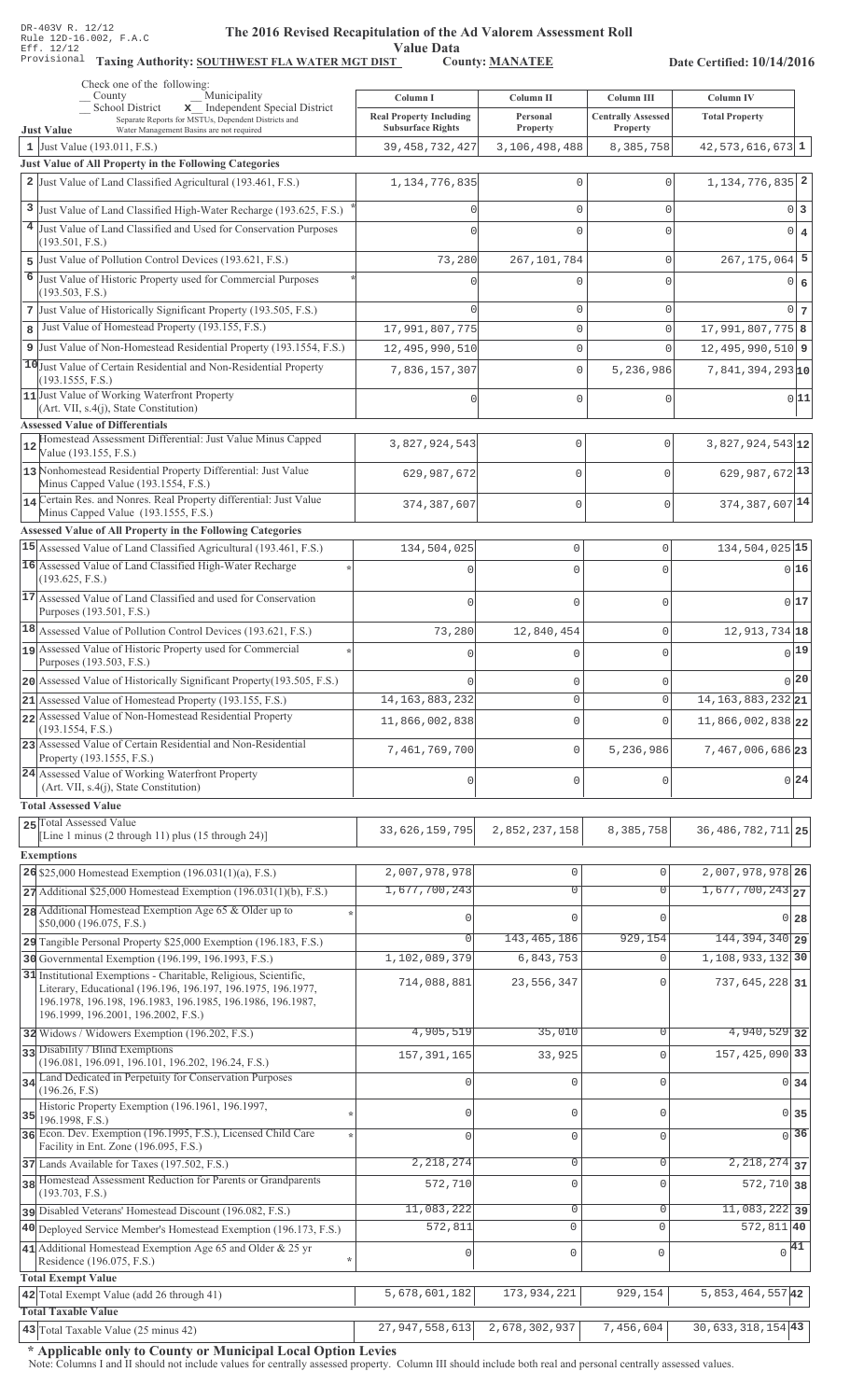## County: **MANATEE**

## Taxing Authority: SOUTHWEST FLA WATER MGT DIST

### Reconciliation of Preliminary and Final Tax Roll

| $\mathbf{1}$   | Operating Taxable Value as Shown on Preliminary Tax Roll                    | 30,629,756,922    |
|----------------|-----------------------------------------------------------------------------|-------------------|
| $\overline{a}$ | Additions to Operating Taxable Value Resulting from Petitions to the VAB    |                   |
| 3              | Deductions from Operating Taxable Value Resulting from Petitions to the VAB |                   |
| 4              | Subtotal $(1 + 2 - 3 = 4)$                                                  | 30,629,756,922    |
| 5              | Other Additions to Operating Taxable Value                                  | 162, 112, 741     |
| 6              | Other Deductions from Operating Taxable Value                               | 158,551,509       |
|                | Operating Taxable Value Shown on Final Tax Roll $(4 + 5 - 6 = 7)$           | 30, 633, 318, 154 |

## **Selected Just Values**

|    | Just Value of Subsurface Rights (this amount included in Line 1, Column I, Page One) 193.481, F.S. | 973.734   |
|----|----------------------------------------------------------------------------------------------------|-----------|
|    | Just Value of Centrally Assessed Railroad Property Value                                           | 6,520,692 |
| 10 | Just Value of Centrally Assessed Private Car Line Property Value                                   | 1,865,066 |

Note: Sum of items 9 and 10 should equal centrally assessed just value on page 1, line 1, column III.

## Homestead Portability

|    | 11   # of Parcels Receiving Transfer of Homestead Differential | 2,073      |
|----|----------------------------------------------------------------|------------|
| 12 | Value of Transferred Homestead Differential                    | 75,489,433 |

|                                            | Column 1             | Column 2                 |  |
|--------------------------------------------|----------------------|--------------------------|--|
|                                            | <b>Real Property</b> | <b>Personal Property</b> |  |
| <b>Total Parcels or Accounts</b>           | Parcels              | Accounts                 |  |
| $\vert 13 \vert$ Total Parcels or Accounts | 178,233              | 27,368                   |  |

#### **Property with Reduced Assessed Value**

| 14 | Land Classified Agricultural (193.461, F.S.)                                                    | 2,356    |          |
|----|-------------------------------------------------------------------------------------------------|----------|----------|
| 15 | $\ast$<br>Land Classified High-Water Recharge (193.625, F.S.)                                   | 0        | $\Omega$ |
| 16 | Land Classified and Used for Conservation Purposes (193.501, F.S.)                              | $\Omega$ | 0        |
| 17 | Pollution Control Devices (193.621, F.S.)                                                       | 1        | 22       |
| 18 | Historic Property used for Commercial Purposes (193.503, F.S.) *                                | 0        | $\Omega$ |
| 19 | Historically Significant Property (193.505, F.S.)                                               | 0        | $\Omega$ |
| 20 | Homestead Property; Parcels with Capped Value (193.155, F.S.)                                   | 74,192   |          |
| 21 | Non-Homestead Residential Property; Parcels with Capped Value (193.1554, F.S.)                  | 36,088   |          |
| 22 | Certain Residential and Non-Residential Property; Parcels with Capped Value<br>(193.1555, F.S.) | 3,602    | $\Omega$ |
| 23 | Working Waterfront Property (Art. VII, s.4(j), State Constitution)                              | $\Omega$ | $\Omega$ |

#### **Other Reductions in Assessed Value**

| 24 | Lands Available for Taxes (197.502, F.S.)                                  |     |  |
|----|----------------------------------------------------------------------------|-----|--|
| 25 | Homestead Assessment Reduction for Parents or Grandparents (193.703, F.S.) |     |  |
| 26 | Disabled Veterans' Homestead Discount (196.082, F.S.)                      | 126 |  |

\* Applicable only to County or Municipal Local Option Levies

# Date Certified: 10/14/2016

**Taxable Value**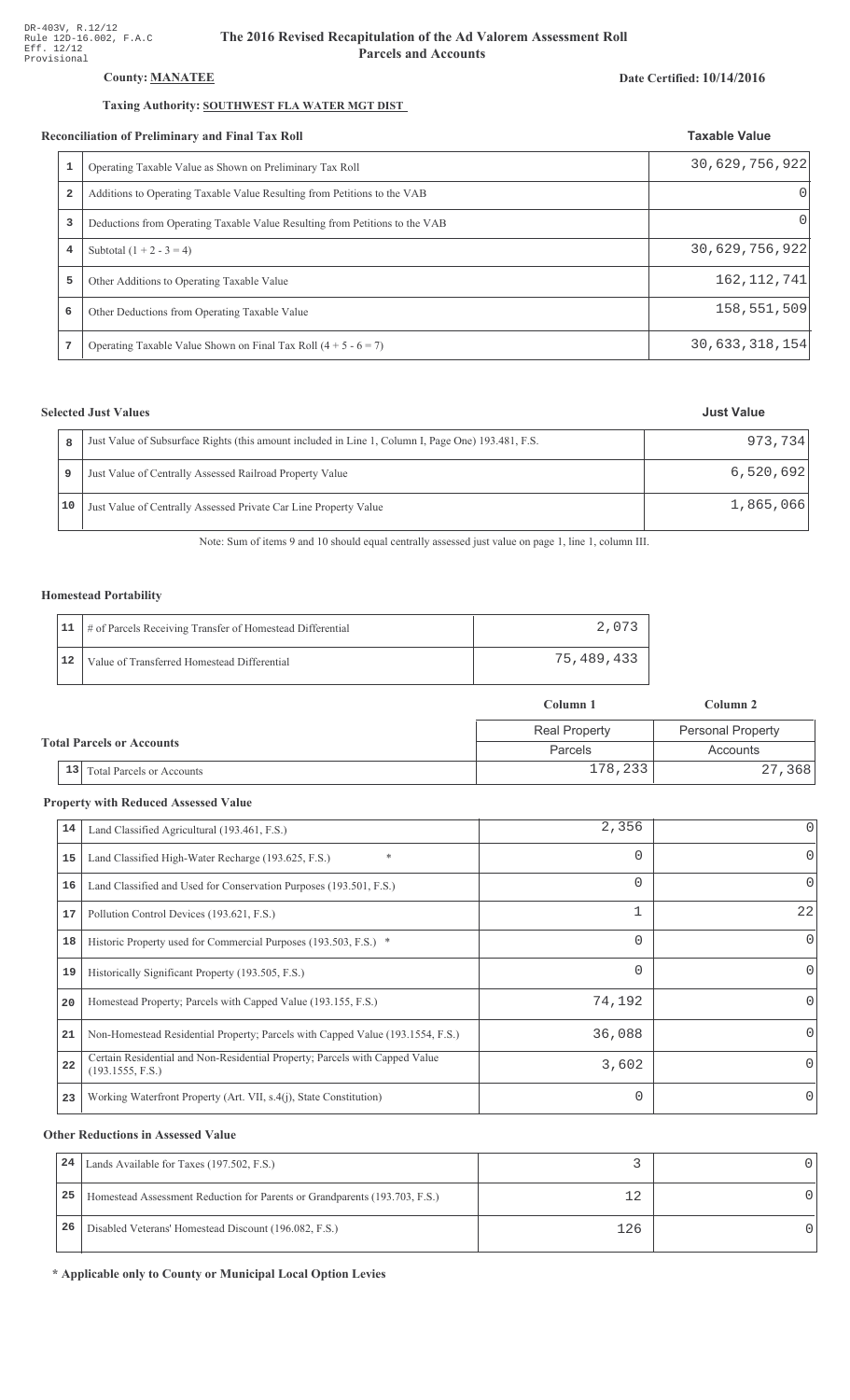#### The 2016 Revised Recapitulation of th The 2016 Revised Recapitulation of the Ad Valorem Assessment Roll **Value Data**

# Taxing Authority: WEST COAST INLAND NAVIGATION DIST County: MANATEE

Date Certified: 10/14/2016

|                                        | Check one of the following:<br>Municipality<br>County                                                                            | Column I                       | Column II                     | Column III                 | Column IV                                         |                           |
|----------------------------------------|----------------------------------------------------------------------------------------------------------------------------------|--------------------------------|-------------------------------|----------------------------|---------------------------------------------------|---------------------------|
|                                        | School District<br>x Independent Special District<br>Separate Reports for MSTUs, Dependent Districts and                         | <b>Real Property Including</b> | Personal                      | <b>Centrally Assessed</b>  | <b>Total Property</b>                             |                           |
| <b>Just Value</b>                      | Water Management Basins are not required                                                                                         | <b>Subsurface Rights</b>       | Property                      | Property                   |                                                   |                           |
| 1 Just Value (193.011, F.S.)           | Just Value of All Property in the Following Categories                                                                           | 39, 458, 732, 427              | 3,106,498,488                 | 8,385,758                  | $42,573,616,673$ 1                                |                           |
|                                        | 2 Just Value of Land Classified Agricultural (193.461, F.S.)                                                                     | 1, 134, 776, 835               | 0                             | $\mathbf 0$                | $1,134,776,835$ 2                                 |                           |
|                                        |                                                                                                                                  |                                |                               |                            |                                                   |                           |
|                                        | 3 Just Value of Land Classified High-Water Recharge (193.625, F.S.)                                                              |                                | $\mathbf{0}$                  | $\Omega$                   |                                                   | 0 3                       |
| (193.501, F.S.)                        | 4 Just Value of Land Classified and Used for Conservation Purposes                                                               |                                | $\mathbf 0$                   | $\Omega$                   |                                                   | $0 \mid 4$                |
|                                        | 5 Just Value of Pollution Control Devices (193.621, F.S.)                                                                        | 73,280                         | 267, 101, 784                 | $\mathbf 0$                | $267, 175, 064$ 5                                 |                           |
|                                        | 6 Just Value of Historic Property used for Commercial Purposes                                                                   |                                | 0                             | $\Omega$                   |                                                   | 0 6                       |
| (193.503, F.S.)                        | 7 Just Value of Historically Significant Property (193.505, F.S.)                                                                |                                | $\mathbf{0}$                  |                            |                                                   | 0 <sub>7</sub>            |
| 8                                      | Just Value of Homestead Property (193.155, F.S.)                                                                                 | 17,991,807,775                 | $\mathbb O$                   | $\mathbf 0$<br>$\mathbf 0$ | 17,991,807,775 8                                  |                           |
|                                        | 9 Just Value of Non-Homestead Residential Property (193.1554, F.S.)                                                              | 12,495,990,510                 | $\mathsf{O}\xspace$           | $\Omega$                   | $12,495,990,510$ 9                                |                           |
|                                        | 10 Just Value of Certain Residential and Non-Residential Property                                                                | 7,836,157,307                  | $\mathbb O$                   | 5,236,986                  | $7,841,394,293$ <sub>10</sub>                     |                           |
| (193.1555, F.S.)                       |                                                                                                                                  |                                |                               |                            |                                                   |                           |
|                                        | 11 Just Value of Working Waterfront Property<br>(Art. VII, s.4(j), State Constitution)                                           |                                | $\mathbf 0$                   | $\mathbf 0$                |                                                   | 0 11                      |
| <b>Assessed Value of Differentials</b> |                                                                                                                                  |                                |                               |                            |                                                   |                           |
| 12<br>Value (193.155, F.S.)            | Homestead Assessment Differential: Just Value Minus Capped                                                                       | 3,827,924,543                  | 0                             | $\mathbf{0}$               | $3,827,924,543$ 12                                |                           |
|                                        | 13 Nonhomestead Residential Property Differential: Just Value                                                                    | 629,987,672                    | 0                             | $\Omega$                   | 629, 987, 672 13                                  |                           |
|                                        | Minus Capped Value (193.1554, F.S.)                                                                                              |                                |                               |                            |                                                   |                           |
|                                        | 14 Certain Res. and Nonres. Real Property differential: Just Value<br>Minus Capped Value (193.1555, F.S.)                        | 374,387,607                    | 0                             | $\mathbf 0$                | 374, 387, 607 14                                  |                           |
|                                        | Assessed Value of All Property in the Following Categories                                                                       |                                |                               |                            |                                                   |                           |
|                                        | 15 Assessed Value of Land Classified Agricultural (193.461, F.S.)                                                                | 134,504,025                    | $\mathbb O$                   | 0                          | 134,504,025 15                                    |                           |
|                                        | 16 Assessed Value of Land Classified High-Water Recharge                                                                         | n                              | $\Omega$                      | $\Omega$                   |                                                   | 0 16                      |
| (193.625, F.S.)                        | 17 Assessed Value of Land Classified and used for Conservation                                                                   |                                |                               |                            |                                                   |                           |
| Purposes (193.501, F.S.)               |                                                                                                                                  | $\Omega$                       | $\Omega$                      | $\Omega$                   |                                                   | 0 17                      |
|                                        | 18 Assessed Value of Pollution Control Devices (193.621, F.S.)                                                                   | 73,280                         | 12,840,454                    | 0                          | 12, 913, 734 18                                   |                           |
|                                        | 19 Assessed Value of Historic Property used for Commercial                                                                       | $\Omega$                       | $\Omega$                      | O                          |                                                   | $0$ <sup>19</sup>         |
| Purposes (193.503, F.S.)               |                                                                                                                                  |                                |                               |                            |                                                   | $0$  20                   |
|                                        | 20 Assessed Value of Historically Significant Property (193.505, F.S.)                                                           | 14, 163, 883, 232              | $\mathbf 0$<br>$\circ$        | 0<br>0                     | 14, 163, 883, 232 21                              |                           |
|                                        | 21 Assessed Value of Homestead Property (193.155, F.S.)<br>22 Assessed Value of Non-Homestead Residential Property               |                                |                               |                            |                                                   |                           |
| (193.1554, F.S.)                       |                                                                                                                                  | 11,866,002,838                 | $\mathbf 0$                   | $\Omega$                   | 11,866,002,838 22                                 |                           |
| Property (193.1555, F.S.)              | 23 Assessed Value of Certain Residential and Non-Residential                                                                     | 7,461,769,700                  | $\mathbf 0$                   | 5,236,986                  | 7,467,006,686 23                                  |                           |
|                                        | 24 Assessed Value of Working Waterfront Property<br>(Art. VII, s.4(j), State Constitution)                                       | $\mathbf 0$                    | $\mathbf 0$                   | 0                          |                                                   | 0 24                      |
| <b>Total Assessed Value</b>            |                                                                                                                                  |                                |                               |                            |                                                   |                           |
| 25 Total Assessed Value                |                                                                                                                                  |                                |                               |                            |                                                   |                           |
|                                        | [Line 1 minus (2 through 11) plus (15 through 24)]                                                                               | 33, 626, 159, 795              | 2,852,237,158                 | 8,385,758                  | 36, 486, 782, 711 25                              |                           |
| <b>Exemptions</b>                      |                                                                                                                                  |                                |                               |                            |                                                   |                           |
|                                        | 26 \$25,000 Homestead Exemption $(196.031(1)(a), F.S.)$                                                                          | 2,007,978,978<br>1,677,700,243 | $\mathbb O$<br>$\overline{0}$ | $\mathbf 0$<br>$\Omega$    | 2,007,978,978 26<br>$1,677,700,243$ <sub>27</sub> |                           |
|                                        | $27$ Additional \$25,000 Homestead Exemption (196.031(1)(b), F.S.)<br>28 Additional Homestead Exemption Age 65 & Older up to     |                                |                               |                            |                                                   |                           |
| \$50,000 (196.075, F.S.)               |                                                                                                                                  |                                | $\Omega$                      | U                          |                                                   | $0\overline{28}$          |
|                                        | 29 Tangible Personal Property \$25,000 Exemption (196.183, F.S.)                                                                 |                                | 143, 465, 186                 | 929,154                    | 144, 394, 340 29                                  |                           |
|                                        | 30 Governmental Exemption (196.199, 196.1993, F.S.)                                                                              | 1,102,089,379                  | 6,843,753                     | $\mathbf 0$                | 1, 108, 933, 132 30                               |                           |
|                                        | 31 Institutional Exemptions - Charitable, Religious, Scientific,<br>Literary, Educational (196.196, 196.197, 196.1975, 196.1977, | 714,088,881                    | 23,556,347                    | $\Omega$                   | $737,645,228$ 31                                  |                           |
|                                        | 196.1978, 196.198, 196.1983, 196.1985, 196.1986, 196.1987,                                                                       |                                |                               |                            |                                                   |                           |
|                                        | 196.1999, 196.2001, 196.2002, F.S.)<br>32 Widows / Widowers Exemption (196.202, F.S.)                                            | 4,905,519                      | 35,010                        | $\Omega$                   | 4,940,529 32                                      |                           |
| 33 Disability / Blind Exemptions       |                                                                                                                                  |                                |                               | $\Omega$                   | 157, 425, 090 33                                  |                           |
|                                        | (196.081, 196.091, 196.101, 196.202, 196.24, F.S.)                                                                               | 157, 391, 165                  | 33,925                        |                            |                                                   |                           |
| (196.26, F.S)                          | 34 Land Dedicated in Perpetuity for Conservation Purposes                                                                        |                                | $\mathbf 0$                   | $\Omega$                   |                                                   | $0 \overline{\smash{34}}$ |
| 35                                     | Historic Property Exemption (196.1961, 196.1997,                                                                                 | $\Omega$                       | $\mathbf 0$                   | $\Omega$                   |                                                   | 0 35                      |
| 196.1998, F.S.)                        | 36 Econ. Dev. Exemption (196.1995, F.S.), Licensed Child Care                                                                    |                                |                               |                            |                                                   | $0\overline{36}$          |
|                                        | Facility in Ent. Zone (196.095, F.S.)                                                                                            |                                | $\mathbf 0$                   | $\Omega$                   |                                                   |                           |
|                                        | 37 Lands Available for Taxes (197.502, F.S.)                                                                                     | 2,218,274                      | $\mathbf 0$                   | $\mathbf{0}$               | $\overline{2,218,274}$ 37                         |                           |
| (193.703, F.S.)                        | 38 Homestead Assessment Reduction for Parents or Grandparents                                                                    | 572,710                        | $\mathbb O$                   | $\Omega$                   | $572, 710$ 38                                     |                           |
|                                        | pisabled Veterans' Homestead Discount (196.082, F.S.)                                                                            | 11,083,222                     | $\overline{0}$                | $\mathsf{O}\xspace$        | $11,083,222$ 39                                   |                           |
|                                        | 40 Deployed Service Member's Homestead Exemption (196.173, F.S.)                                                                 | $\overline{572}$ , 811         | $\mathbf 0$                   | $\mathbf 0$                | $572,811$ 40                                      |                           |
| Residence (196.075, F.S.)              | 41 Additional Homestead Exemption Age 65 and Older & 25 yr                                                                       | $\mathbf 0$                    | 0                             | $\mathbf 0$                | $\sqrt{41}$                                       |                           |
| <b>Total Exempt Value</b>              |                                                                                                                                  |                                |                               |                            |                                                   |                           |
|                                        | 42 Total Exempt Value (add 26 through 41)                                                                                        | 5,678,601,182                  | 173,934,221                   | 929,154                    | 5,853,464,55742                                   |                           |
| <b>Total Taxable Value</b>             |                                                                                                                                  |                                |                               |                            |                                                   |                           |
|                                        | 43 Total Taxable Value (25 minus 42)                                                                                             | 27, 947, 558, 613              | 2,678,302,937                 | 7,456,604                  | $30,633,318,154$ 43                               |                           |

\* Applicable only to County or Municipal Local Option Levies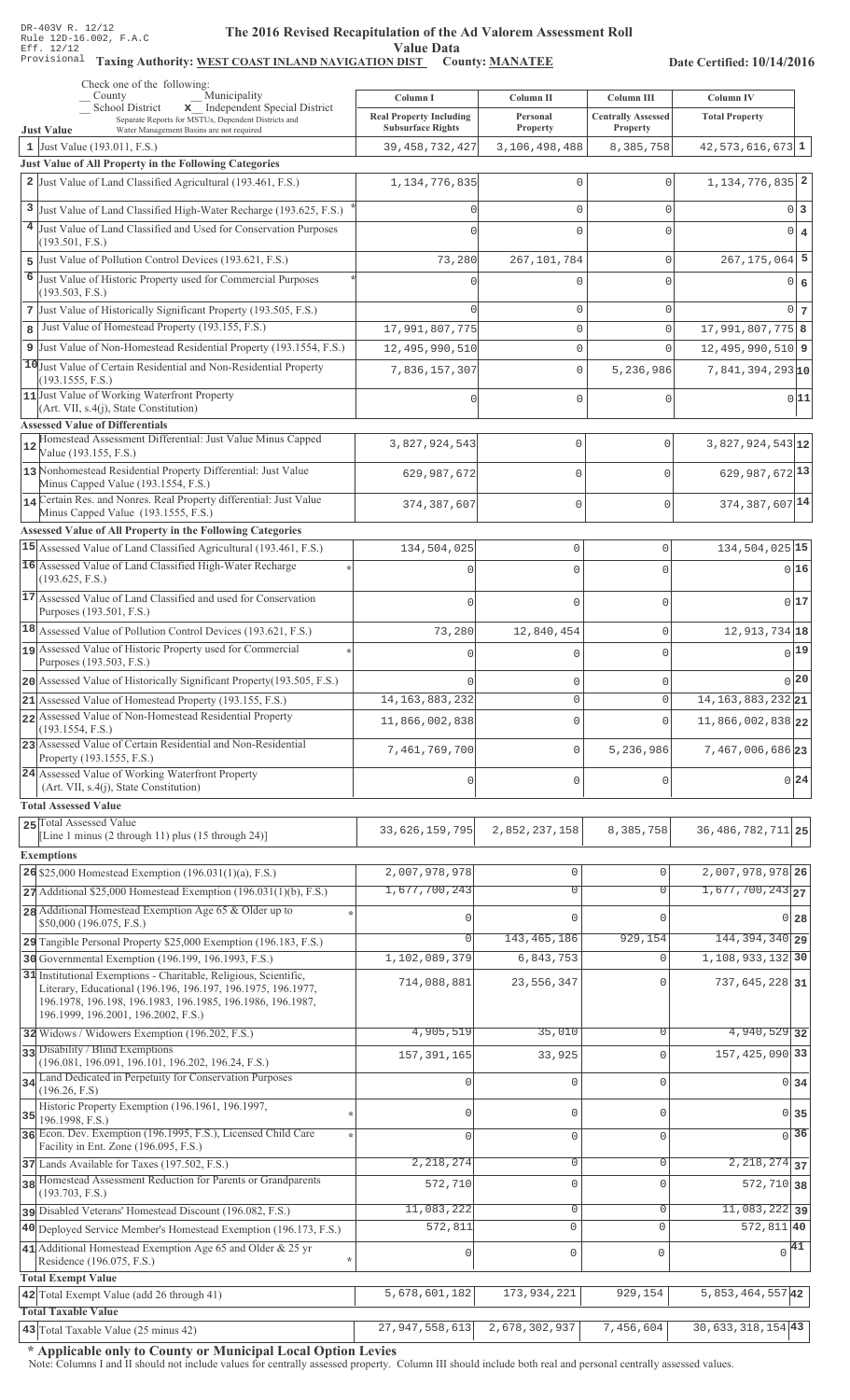## County: **MANATEE**

## Taxing Authority: WEST COAST INLAND NAVIGATION DIST

#### Reconciliation of Preliminary and Final Tax Roll

|   | conciliation of Preliminary and Final Tax Roll                              | <b>Taxable Value</b> |
|---|-----------------------------------------------------------------------------|----------------------|
|   | Operating Taxable Value as Shown on Preliminary Tax Roll                    | 30,629,756,922       |
| 2 | Additions to Operating Taxable Value Resulting from Petitions to the VAB    | $\Omega$             |
| 3 | Deductions from Operating Taxable Value Resulting from Petitions to the VAB |                      |
| 4 | Subtotal $(1 + 2 - 3 = 4)$                                                  | 30,629,756,922       |
| 5 | Other Additions to Operating Taxable Value                                  | 162, 112, 741        |
| 6 | Other Deductions from Operating Taxable Value                               | 158,551,509          |
| 7 | Operating Taxable Value Shown on Final Tax Roll $(4 + 5 - 6 = 7)$           | 30, 633, 318, 154    |

## **Selected Just Values**

|  |    | Just Value of Subsurface Rights (this amount included in Line 1, Column I, Page One) 193.481, F.S. | 973,734   |
|--|----|----------------------------------------------------------------------------------------------------|-----------|
|  |    | Just Value of Centrally Assessed Railroad Property Value                                           | 6,520,692 |
|  | 10 | Just Value of Centrally Assessed Private Car Line Property Value                                   | 1,865,066 |

Note: Sum of items 9 and 10 should equal centrally assessed just value on page 1, line 1, column III.

## Homestead Portability

|    | 11   # of Parcels Receiving Transfer of Homestead Differential | 2,073      |
|----|----------------------------------------------------------------|------------|
| 12 | Value of Transferred Homestead Differential                    | 75,489,433 |

|                                        | Column 1             | Column 2                 |  |
|----------------------------------------|----------------------|--------------------------|--|
|                                        | <b>Real Property</b> | <b>Personal Property</b> |  |
| <b>Total Parcels or Accounts</b>       | Parcels              | Accounts                 |  |
| 13<br><b>Total Parcels or Accounts</b> | 178,233              | 27,368                   |  |

#### **Property with Reduced Assessed Value**

| 14 | Land Classified Agricultural (193.461, F.S.)                                                    | 2,356    |          |
|----|-------------------------------------------------------------------------------------------------|----------|----------|
| 15 | $\ast$<br>Land Classified High-Water Recharge (193.625, F.S.)                                   | 0        | $\Omega$ |
| 16 | Land Classified and Used for Conservation Purposes (193.501, F.S.)                              | $\Omega$ | 0        |
| 17 | Pollution Control Devices (193.621, F.S.)                                                       | 1        | 22       |
| 18 | Historic Property used for Commercial Purposes (193.503, F.S.) *                                | 0        | $\Omega$ |
| 19 | Historically Significant Property (193.505, F.S.)                                               | 0        | $\Omega$ |
| 20 | Homestead Property; Parcels with Capped Value (193.155, F.S.)                                   | 74,192   |          |
| 21 | Non-Homestead Residential Property; Parcels with Capped Value (193.1554, F.S.)                  | 36,088   |          |
| 22 | Certain Residential and Non-Residential Property; Parcels with Capped Value<br>(193.1555, F.S.) | 3,602    | $\Omega$ |
| 23 | Working Waterfront Property (Art. VII, s.4(j), State Constitution)                              | $\Omega$ | $\Omega$ |

#### **Other Reductions in Assessed Value**

| 24 | Lands Available for Taxes (197.502, F.S.)                                  |     |  |
|----|----------------------------------------------------------------------------|-----|--|
| 25 | Homestead Assessment Reduction for Parents or Grandparents (193.703, F.S.) |     |  |
| 26 | Disabled Veterans' Homestead Discount (196.082, F.S.)                      | 126 |  |

\* Applicable only to County or Municipal Local Option Levies

### Date Certified: 10/14/2016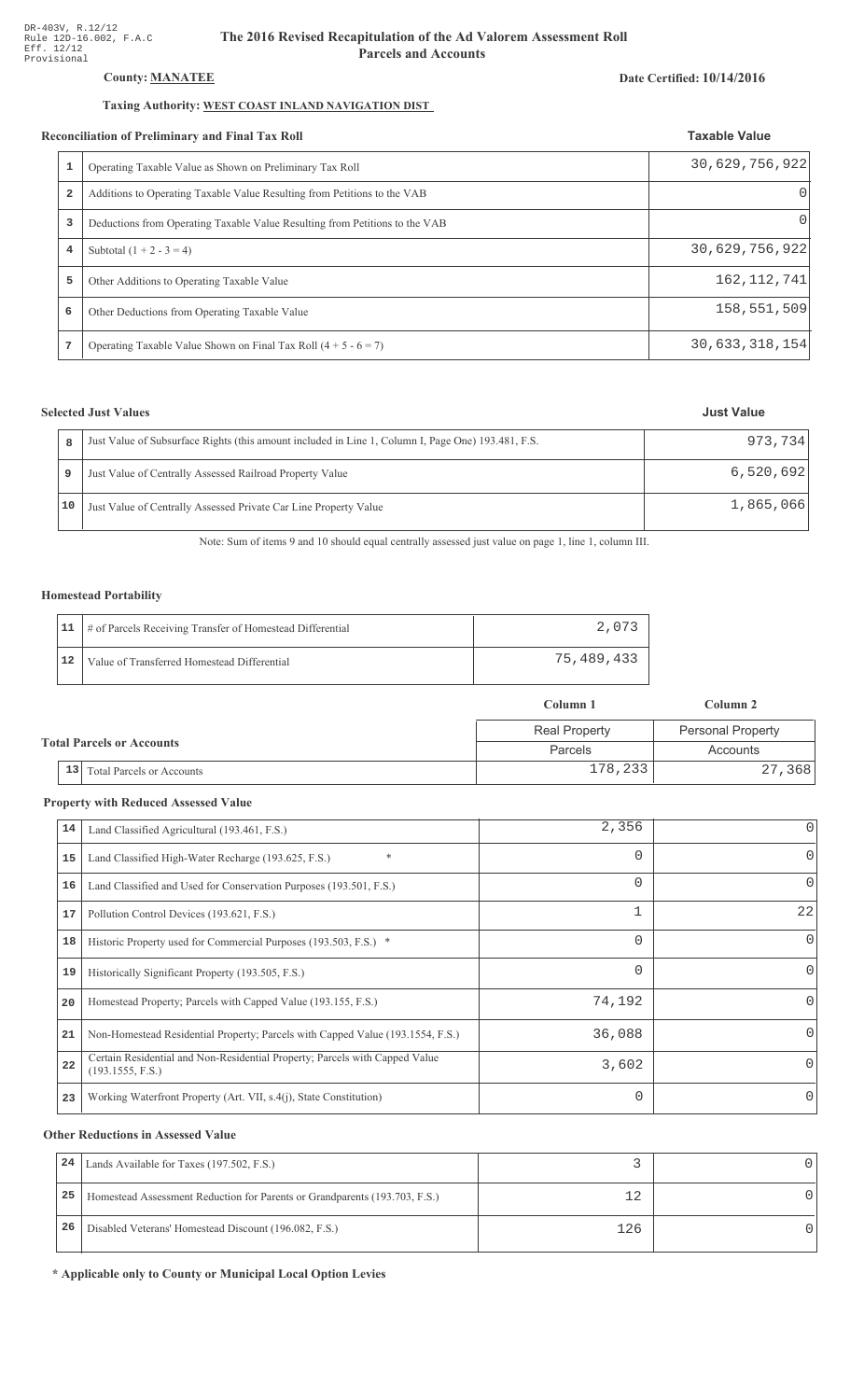Value Data<br>D County: MANATEE

Taxing Authority: MANATEE COUNTY SCHOOL BOARD County: MANATEE

Date Certified: 10/14/2016

|    | Check one of the following:<br>Municipality<br>County                                                                          | Column I                         | Column II                           | Column III                  | Column IV                                |                |
|----|--------------------------------------------------------------------------------------------------------------------------------|----------------------------------|-------------------------------------|-----------------------------|------------------------------------------|----------------|
|    | <b>Independent Special District</b><br>x School District                                                                       | <b>Real Property Including</b>   | Personal                            | <b>Centrally Assessed</b>   | <b>Total Property</b>                    |                |
|    | Separate Reports for MSTUs, Dependent Districts and<br><b>Just Value</b><br>Water Management Basins are not required           | <b>Subsurface Rights</b>         | Property                            | Property                    |                                          |                |
|    | 1 Just Value (193.011, F.S.)                                                                                                   | 39, 458, 732, 427                | 3,106,498,488                       | 8,385,758                   | $42,573,616,673$ 1                       |                |
|    | Just Value of All Property in the Following Categories<br>2 Just Value of Land Classified Agricultural (193.461, F.S.)         | 1, 134, 776, 835                 | $\mathbf 0$                         | $\Omega$                    | $1,134,776,835$ <sup>2</sup>             |                |
|    |                                                                                                                                |                                  |                                     |                             |                                          |                |
|    | 3 Just Value of Land Classified High-Water Recharge (193.625, F.S.)                                                            |                                  | $\Omega$                            | $\mathbf 0$                 | $0\vert 3$                               |                |
|    | 4 Just Value of Land Classified and Used for Conservation Purposes<br>(193.501, F.S.)                                          |                                  | $\Omega$                            | $\Omega$                    | $\circ$                                  | $\overline{4}$ |
|    | 5 Just Value of Pollution Control Devices (193.621, F.S.)                                                                      | 73,280                           | 267, 101, 784                       | $\circ$                     | $267, 175, 064$ 5                        |                |
| 6  | Just Value of Historic Property used for Commercial Purposes                                                                   |                                  |                                     | $\Omega$                    | 0 6                                      |                |
|    | (193.503, F.S.)                                                                                                                |                                  |                                     |                             |                                          |                |
|    | 7 Just Value of Historically Significant Property (193.505, F.S.)<br>Just Value of Homestead Property (193.155, F.S.)          |                                  | $\mathbf{0}$                        | $\mathbf{0}$                | $0\vert 7$<br>$17,991,807,775$  8        |                |
| 8  | 9 Just Value of Non-Homestead Residential Property (193.1554, F.S.)                                                            | 17,991,807,775<br>12,495,990,510 | $\mathsf{O}\xspace$<br>$\mathbf{0}$ | $\mathbf{0}$<br>$\mathbf 0$ | $12,495,990,510$ 9                       |                |
|    | 10 Just Value of Certain Residential and Non-Residential Property                                                              |                                  |                                     |                             |                                          |                |
|    | (193.1555, F.S.)                                                                                                               | 7,836,157,307                    | $\mathsf{O}\xspace$                 | 5,236,986                   | $7,841,394,293$ <sub>10</sub>            |                |
|    | 11 Just Value of Working Waterfront Property<br>(Art. VII, s.4(j), State Constitution)                                         |                                  | $\mathbf{0}$                        | $\Omega$                    | 0 11                                     |                |
|    | <b>Assessed Value of Differentials</b>                                                                                         |                                  |                                     |                             |                                          |                |
| 12 | Homestead Assessment Differential: Just Value Minus Capped                                                                     | 3,827,924,543                    | 0                                   | $\mathbf{0}$                | $3,827,924,543$ 12                       |                |
|    | Value (193.155, F.S.)<br>13 Nonhomestead Residential Property Differential: Just Value                                         |                                  |                                     |                             | $0$ <sup>13</sup>                        |                |
|    | Minus Capped Value (193.1554, F.S.)                                                                                            | U                                | 0                                   | $\cap$                      |                                          |                |
|    | 14 Certain Res. and Nonres. Real Property differential: Just Value<br>Minus Capped Value (193.1555, F.S.)                      |                                  | $\Omega$                            | $\cap$                      | 0 14                                     |                |
|    | Assessed Value of All Property in the Following Categories                                                                     |                                  |                                     |                             |                                          |                |
|    | 15 Assessed Value of Land Classified Agricultural (193.461, F.S.)                                                              | 134,504,025                      | 0                                   | $\mathbf 0$                 | 134, 504, 025 15                         |                |
|    | 16 Assessed Value of Land Classified High-Water Recharge                                                                       |                                  | $\Omega$                            | $\Omega$                    | 0 16                                     |                |
|    | (193.625, F.S.)                                                                                                                |                                  |                                     |                             |                                          |                |
|    | 17 Assessed Value of Land Classified and used for Conservation<br>Purposes (193.501, F.S.)                                     |                                  | $\mathbf 0$                         | $\mathbf 0$                 | 0 17                                     |                |
|    | 18 Assessed Value of Pollution Control Devices (193.621, F.S.)                                                                 | 73,280                           | 12,840,454                          | $\mathbf{0}$                | 12, 913, 734 18                          |                |
|    | 19 Assessed Value of Historic Property used for Commercial                                                                     |                                  | 0                                   | $\mathbf 0$                 | 0 19                                     |                |
|    | Purposes (193.503, F.S.)                                                                                                       |                                  |                                     |                             |                                          |                |
|    | 20 Assessed Value of Historically Significant Property (193.505, F.S.)                                                         |                                  | $\mathbf 0$                         | $\mathbf 0$                 | 0 20                                     |                |
|    | 21 Assessed Value of Homestead Property (193.155, F.S.)<br>22 Assessed Value of Non-Homestead Residential Property             | 14, 163, 883, 232                | $\circ$                             | $\overline{0}$              | 14, 163, 883, 232 21                     |                |
|    | (193.1554, F.S.)                                                                                                               | 12,495,990,510                   | 0                                   | $\Omega$                    | 12, 495, 990, 510 22                     |                |
|    | 23 Assessed Value of Certain Residential and Non-Residential<br>Property (193.1555, F.S.)                                      | 7,836,157,307                    | 0                                   | 5,236,986                   | 7,841,394,293 23                         |                |
|    | 24 Assessed Value of Working Waterfront Property                                                                               |                                  |                                     |                             |                                          |                |
|    | (Art. VII, s.4(j), State Constitution)                                                                                         | $\Omega$                         | $\mathbf 0$                         | $\Omega$                    | 0.24                                     |                |
|    | <b>Total Assessed Value</b>                                                                                                    |                                  |                                     |                             |                                          |                |
|    | 25 Total Assessed Value<br>[Line 1 minus (2 through 11) plus (15 through 24)]                                                  | 34,630,535,074                   | 2,852,237,158                       | 8,385,758                   | 37, 491, 157, 990 25                     |                |
|    | <b>Exemptions</b>                                                                                                              |                                  |                                     |                             |                                          |                |
|    | 26 \$25,000 Homestead Exemption $(196.031(1)(a), F.S.)$                                                                        | 2,007,978,978                    | $\mathsf{O}\xspace$                 | $\mathbf 0$                 | 2,007,978,978 26                         |                |
|    | $27$ Additional \$25,000 Homestead Exemption (196.031(1)(b), F.S.)                                                             |                                  | $\overline{0}$                      | $\overline{0}$              | 027                                      |                |
|    | 28 Additional Homestead Exemption Age 65 & Older up to                                                                         | $\Omega$                         | $\Omega$                            | $\Omega$                    | $0\vert 28$                              |                |
|    | \$50,000 (196.075, F.S.)<br>29 Tangible Personal Property \$25,000 Exemption (196.183, F.S.)                                   | $\Omega$                         | 143, 465, 186                       | 929,154                     | 144, 394, 340 29                         |                |
|    | 30 Governmental Exemption (196.199, 196.1993, F.S.)                                                                            | 1, 237, 372, 928                 | 6,843,753                           | $\Omega$                    | 1, 244, 216, 681 30                      |                |
|    | 31 Institutional Exemptions - Charitable, Religious, Scientific,                                                               | 752,623,715                      | 23,556,347                          | $\mathbf 0$                 | 776,180,062 31                           |                |
|    | Literary, Educational (196.196, 196.197, 196.1975, 196.1977,<br>196.1978, 196.198, 196.1983, 196.1985, 196.1986, 196.1987,     |                                  |                                     |                             |                                          |                |
|    | 196.1999, 196.2001, 196.2002, F.S.)                                                                                            |                                  |                                     |                             |                                          |                |
|    | 32 Widows / Widowers Exemption (196.202, F.S.)                                                                                 | 4,905,519                        | 35,010                              | 0                           | 4,940,529 32                             |                |
|    | 33 Disability / Blind Exemptions<br>(196.081, 196.091, 196.101, 196.202, 196.24, F.S.)                                         | 157, 391, 165                    | 33,925                              | $\Omega$                    | 157, 425, 090 33                         |                |
|    | 34 Land Dedicated in Perpetuity for Conservation Purposes                                                                      | $\Omega$                         | $\mathbf{0}$                        | $\Omega$                    | 0 34                                     |                |
|    | (196.26, F.S)                                                                                                                  |                                  |                                     |                             |                                          |                |
| 35 | Historic Property Exemption (196.1961, 196.1997,<br>196.1998, F.S.)                                                            |                                  | $\mathbf 0$                         | $\Omega$                    | $0\overline{35}$                         |                |
|    | 36 Econ. Dev. Exemption (196.1995, F.S.), Licensed Child Care                                                                  | $\cap$                           | $\mathbf 0$                         | $\mathbf 0$                 | $\sqrt{36}$                              |                |
|    | Facility in Ent. Zone (196.095, F.S.)<br>37 Lands Available for Taxes (197.502, F.S.)                                          | 2,218,274                        | 0                                   | $\mathbf 0$                 | $\overline{2,218,274}$ 37                |                |
|    | 38 Homestead Assessment Reduction for Parents or Grandparents                                                                  | 572,710                          | $\mathbf 0$                         | $\Omega$                    | $572, 710$ 38                            |                |
|    | (193.703, F.S.)                                                                                                                |                                  |                                     |                             |                                          |                |
|    | pisabled Veterans' Homestead Discount (196.082, F.S.)                                                                          | 12,694,599<br>677,811            | 0<br>$\mathbf 0$                    | $\circ$<br>$\Omega$         | $\overline{12,694,599}$ 39<br>677,811 40 |                |
|    | 40 Deployed Service Member's Homestead Exemption (196.173, F.S.)<br>41 Additional Homestead Exemption Age 65 and Older & 25 yr |                                  |                                     |                             | $\sqrt{41}$                              |                |
|    | Residence (196.075, F.S.)                                                                                                      | $\mathbf 0$                      | $\mathsf{O}\xspace$                 | 0                           |                                          |                |
|    | <b>Total Exempt Value</b>                                                                                                      |                                  |                                     |                             |                                          |                |
|    | 42 Total Exempt Value (add 26 through 41)                                                                                      | 4,176,435,699                    | 173,934,221                         | 929,154                     | 4, 351, 299, 074 42                      |                |
|    | <b>Total Taxable Value</b>                                                                                                     | 30, 454, 099, 375                |                                     |                             | 33, 139, 858, 916 43                     |                |
|    | 43 Total Taxable Value (25 minus 42)                                                                                           |                                  | 2,678,302,937                       | 7,456,604                   |                                          |                |

\* Applicable only to County or Municipal Local Option Levies